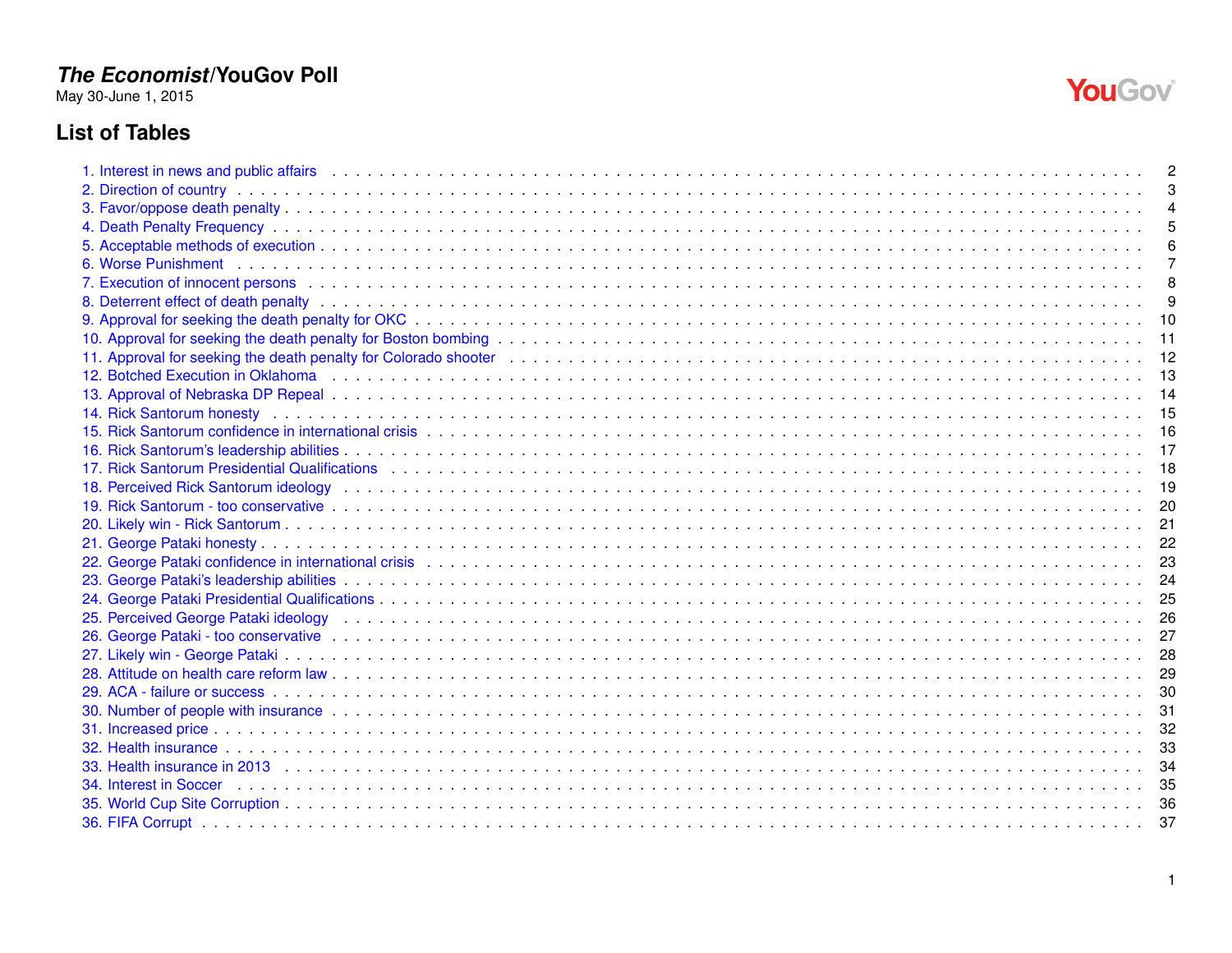May 30-June 1, 2015



| 69. Congress done more or less than usual enterpreneus and contact the control of the control of the control of the control of the control of the control of the control of the control of the control of the control of the c |  |
|--------------------------------------------------------------------------------------------------------------------------------------------------------------------------------------------------------------------------------|--|
| 70. Better off now edsergences are conserved to the control of the control of the control of the control of the conserved to the control of the control of the control of the control of the control of the control of the con |  |
|                                                                                                                                                                                                                                |  |
|                                                                                                                                                                                                                                |  |
|                                                                                                                                                                                                                                |  |
|                                                                                                                                                                                                                                |  |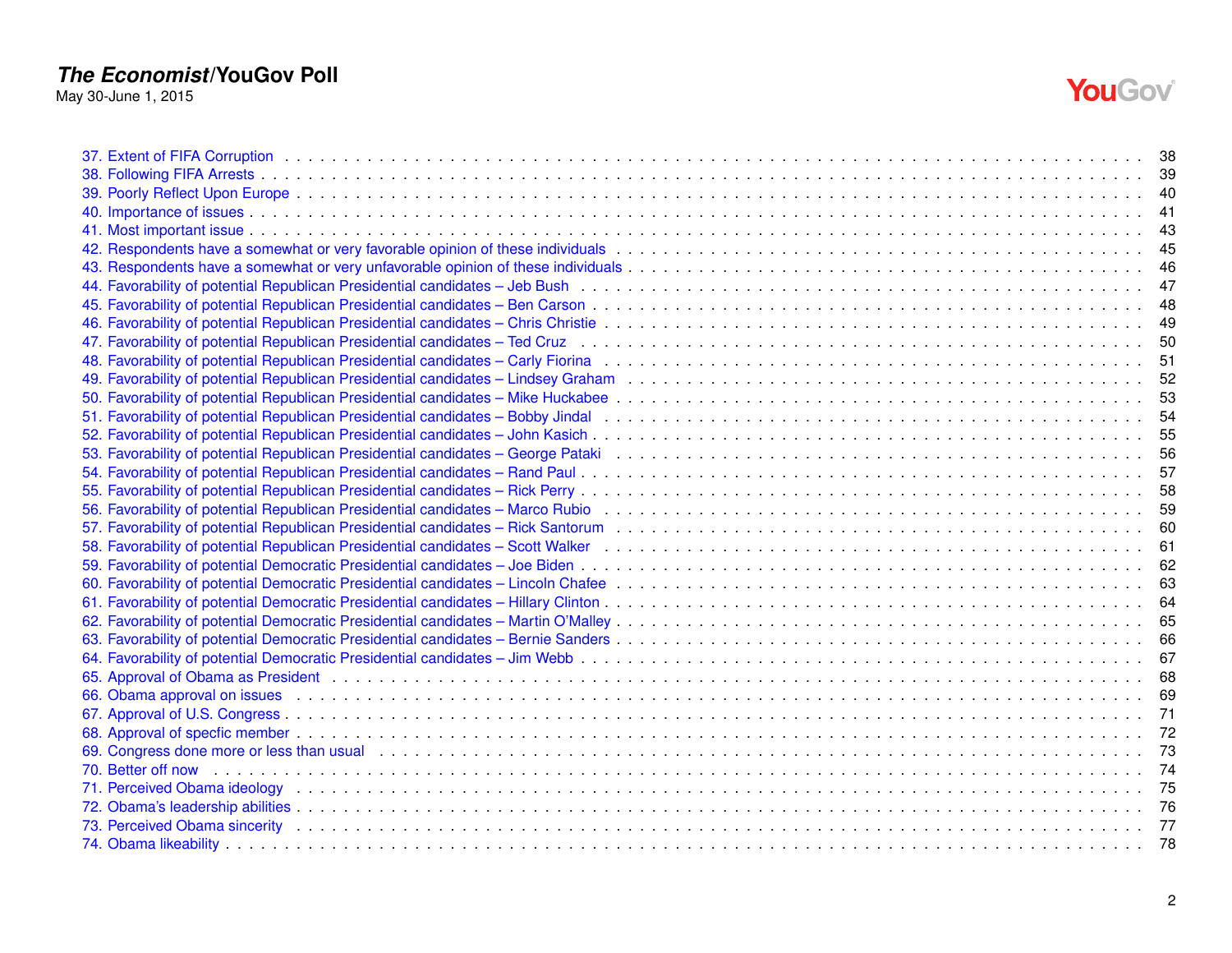May 30-June 1, 2015



| 90. Change in area's home values entitled as a series of the control of the control of the control of the control of the control of the control of the control of the control of the control of the control of the control of |  |
|-------------------------------------------------------------------------------------------------------------------------------------------------------------------------------------------------------------------------------|--|
|                                                                                                                                                                                                                               |  |
|                                                                                                                                                                                                                               |  |
|                                                                                                                                                                                                                               |  |
|                                                                                                                                                                                                                               |  |
|                                                                                                                                                                                                                               |  |
|                                                                                                                                                                                                                               |  |
|                                                                                                                                                                                                                               |  |
|                                                                                                                                                                                                                               |  |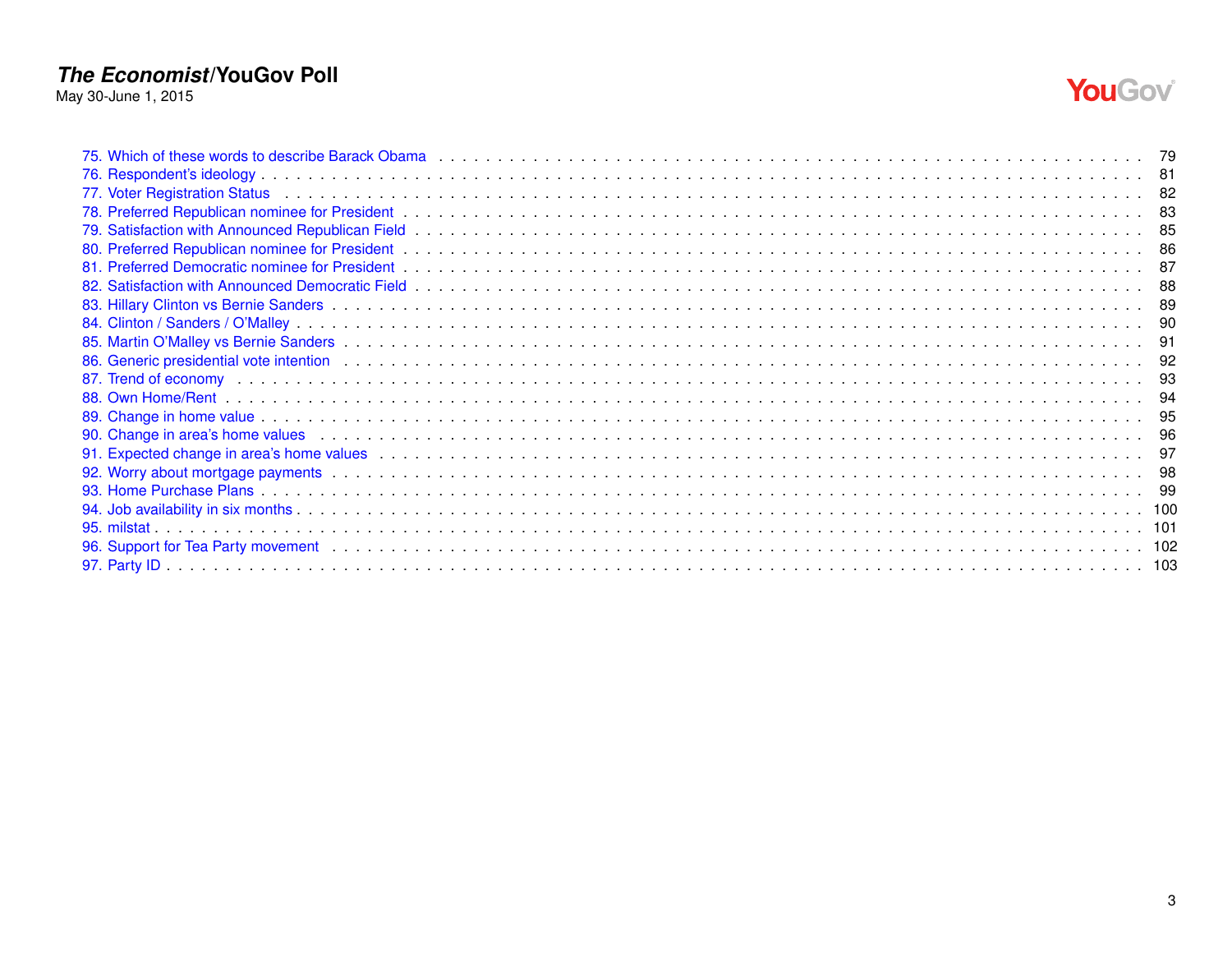May 30-June 1, 2015

#### <span id="page-3-0"></span>**1. Interest in news and public affairs**

Some people seem to follow what's going on in government and public affairs most of the time, whether there's an election going on or not. Others aren't that interested. Would you say you follow what's going on in government and public affairs...?

|                   |         |       |           | Age   |       |       |         | Race     |       | Region    |         |        |       |
|-------------------|---------|-------|-----------|-------|-------|-------|---------|----------|-------|-----------|---------|--------|-------|
|                   | Total   | 18-29 | $30 - 44$ | 45-64 | $65+$ | White | Black   | Hispanic | Other | Northeast | Midwest | South  | West  |
| Most of the time  | 45%     | 35%   | 36%       | 49%   | 69%   | 50%   | 30%     | 38%      | 38%   | 48%       | 37%     | 43%    | 54%   |
| Some of the time  | 31%     | 31%   | 33%       | 35%   | 20%   | 30%   | 41%     | 31%      | 20%   | 28%       | 34%     | 35%    | 24%   |
| Only now and then | 14%     | 20%   | 20%       | 8%    | 8%    | 12%   | 19%     | 12%      | 28%   | 18%       | 16%     | 11%    | 15%   |
| Hardly at all     | 9%      | 11%   | 11%       | $7\%$ | 3%    | $7\%$ | 8%      | 12%      | 15%   | 6%        | 10%     | $10\%$ | 7%    |
| Don't know        | $1\%$   | 3%    | $1\%$     | $0\%$ | $0\%$ | $0\%$ | $1\%$   | 7%       | 0%    | 0%        | 3%      | $1\%$  | $0\%$ |
| Totals            | 100%    | 100%  | 100%      | 100%  | 100%  | 100%  | $100\%$ | 100%     | 100%  | 100%      | 100%    | 100%   | 100%  |
| (Unweighted N)    | (1,000) | (209) | (278)     | (383) | (130) | (695) | (135)   | (109)    | (61)  | (167)     | (240)   | (398)  | (195) |

|                   |         |       | Party ID |       |       | <b>Ideology</b> |         |        | Gender |          | <b>Family Income</b> |        |
|-------------------|---------|-------|----------|-------|-------|-----------------|---------|--------|--------|----------|----------------------|--------|
|                   | Total   | Dem   | Ind      | Rep   | Lib   | Mod             | Con     | Male   | Female | Under 40 | 40-100               | $100+$ |
| Most of the time  | 45%     | 36%   | 45%      | 60%   | 46%   | 40%             | 51%     | 50%    | 40%    | 37%      | 45%                  | 66%    |
| Some of the time  | 31%     | 36%   | 30%      | 27%   | 33%   | 30%             | 31%     | $30\%$ | 33%    | 33%      | 34%                  | 22%    |
| Only now and then | 14%     | 18%   | $18\%$   | 6%    | 16%   | 18%             | $9\%$   | 13%    | 16%    | 17%      | 14%                  | $7\%$  |
| Hardly at all     | 9%      | 9%    | 6%       | $7\%$ | 5%    | 11%             | 7%      | 6%     | 11%    | 11%      | 7%                   | 4%     |
| Don't know        | 1%      | $1\%$ | $0\%$    | $0\%$ | 0%    | $0\%$           | $2\%$   | 2%     | 1%     | $2\%$    | $0\%$                | $0\%$  |
| Totals            | 100%    | 100%  | 100%     | 100%  | 100%  | 100%            | $100\%$ | 100%   | 100%   | 100%     | 100%                 | 100%   |
| (Unweighted N)    | (1,000) | (375) | (274)    | (277) | (260) | (395)           | (317)   | (440)  | (560)  | (367)    | (367)                | (138)  |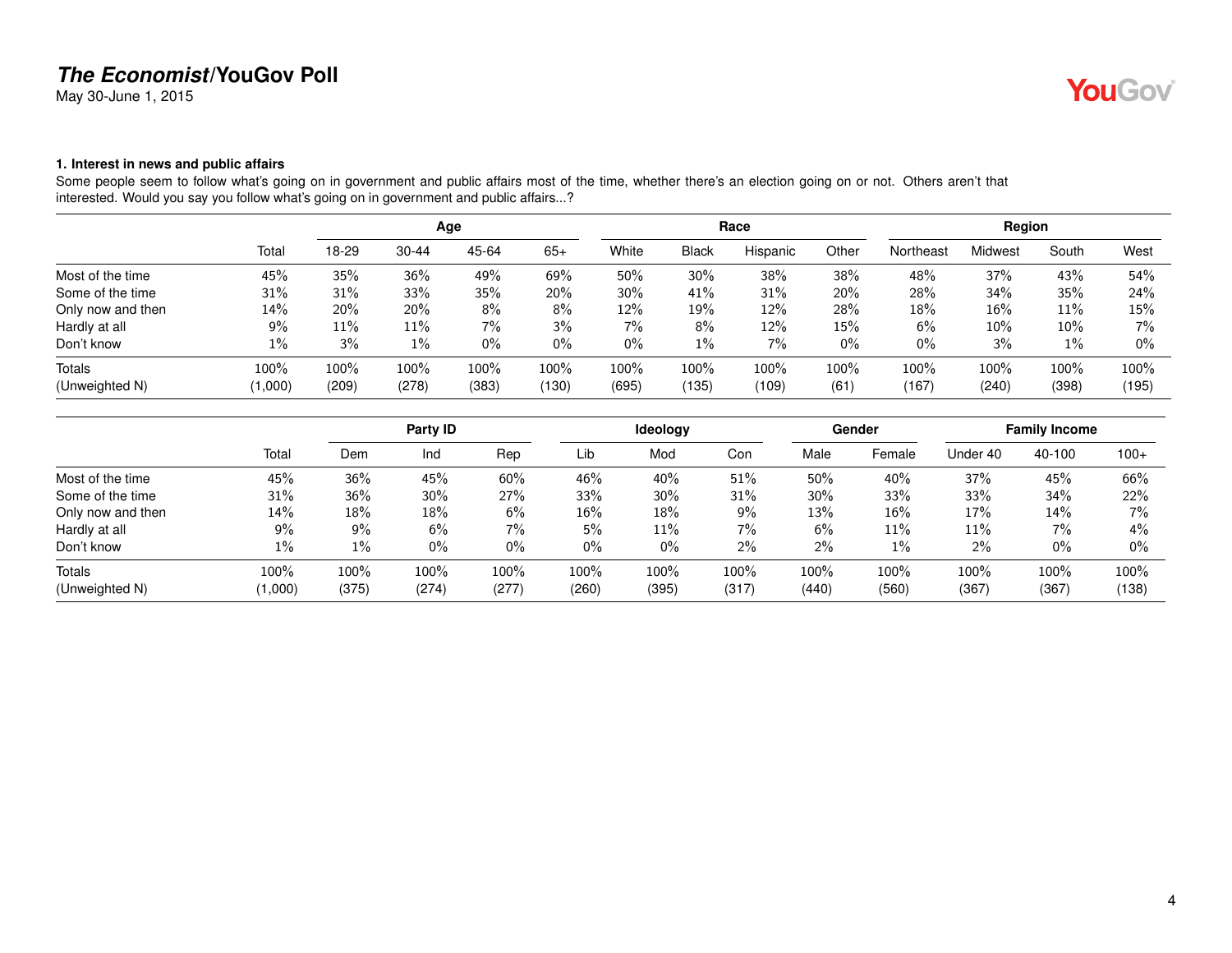May 30-June 1, 2015

#### <span id="page-4-0"></span>**2. Direction of country**

Would you say things in this country today are...

|                         |         |       |           | Age   |       |       |              | Race     |       |           | Region         |        |       |
|-------------------------|---------|-------|-----------|-------|-------|-------|--------------|----------|-------|-----------|----------------|--------|-------|
|                         | Total   | 18-29 | $30 - 44$ | 45-64 | $65+$ | White | <b>Black</b> | Hispanic | Other | Northeast | <b>Midwest</b> | South  | West  |
| Generally headed in the |         |       |           |       |       |       |              |          |       |           |                |        |       |
| right direction         | 27%     | 27%   | $30\%$    | 24%   | 25%   | 21%   | 40%          | 46%      | 26%   | 26%       | 20%            | 30%    | 28%   |
| Off on the wrong track  | 59%     | 55%   | 56%       | 63%   | 64%   | 68%   | 42%          | 36%      | 52%   | 58%       | 61%            | 59%    | 59%   |
| Not sure                | 14%     | 17%   | 14%       | 12%   | 12%   | 11%   | 18%          | 18%      | 23%   | 16%       | 19%            | $10\%$ | 13%   |
| <b>Totals</b>           | 100%    | 100%  | 100%      | 100%  | 100%  | 100%  | 100%         | 100%     | 100%  | 100%      | 100%           | 100%   | 100%  |
| (Unweighted N)          | (1,000) | (209) | (278)     | (383) | (130) | (695) | (135)        | (109)    | (61)  | (167)     | (240)          | (398)  | (195) |

|                         |         | Party ID |        |       |       | Ideology |       |       | Gender | <b>Family Income</b> |        |        |
|-------------------------|---------|----------|--------|-------|-------|----------|-------|-------|--------|----------------------|--------|--------|
|                         | Total   | Dem      | Ind    | Rep   | Lib   | Mod      | Con   | Male  | Female | Under 40             | 40-100 | $100+$ |
| Generally headed in the |         |          |        |       |       |          |       |       |        |                      |        |        |
| right direction         | 27%     | 46%      | 22%    | 15%   | 39%   | 27%      | 19%   | 31%   | 23%    | 26%                  | 31%    | 23%    |
| Off on the wrong track  | 59%     | 35%      | 67%    | 80%   | 47%   | 55%      | 72%   | 60%   | 59%    | 56%                  | 57%    | 70%    |
| Not sure                | 14%     | 19%      | $11\%$ | 5%    | 13%   | 18%      | 9%    | 9%    | 18%    | 17%                  | 12%    | 8%     |
| Totals                  | 100%    | 100%     | 100%   | 100%  | 100%  | 100%     | 100%  | 100%  | 100%   | 100%                 | 100%   | 100%   |
| (Unweighted N)          | (1,000) | (375)    | (274)  | (277) | (260) | (395)    | (317) | (440) | (560)  | (367)                | (367)  | (138)  |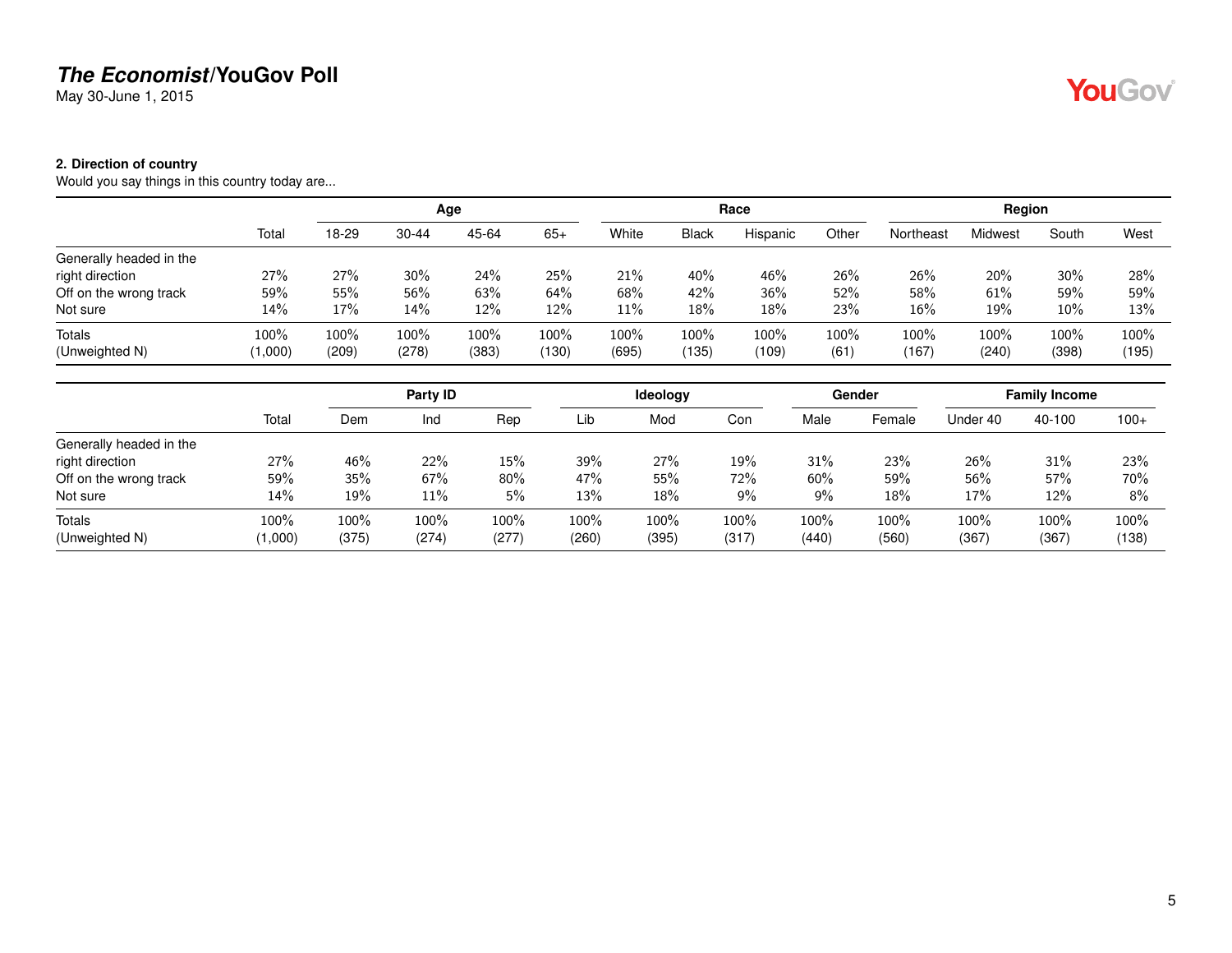May 30-June 1, 2015

#### <span id="page-5-0"></span>**3. Favor/oppose death penalty**

Are you in favor or opposed to the death penalty for persons convicted of murder?

|                         |         |       |           | Age   |       |       |              | Race     |       |           | Region  |       |       |
|-------------------------|---------|-------|-----------|-------|-------|-------|--------------|----------|-------|-----------|---------|-------|-------|
|                         | Total   | 18-29 | $30 - 44$ | 45-64 | $65+$ | White | <b>Black</b> | Hispanic | Other | Northeast | Midwest | South | West  |
| Favor the death penalty | 60%     | 50%   | 63%       | 65%   | 60%   | 65%   | 48%          | 64%      | 42%   | 58%       | 59%     | 64%   | 57%   |
| Opposed to the death    |         |       |           |       |       |       |              |          |       |           |         |       |       |
| penalty                 | 27%     | 37%   | 28%       | 21%   | 20%   | 23%   | 35%          | 24%      | 44%   | 29%       | 25%     | 26%   | 28%   |
| Not sure                | 13%     | 13%   | 9%        | 14%   | 19%   | 12%   | 17%          | 13%      | 14%   | 13%       | 16%     | 10%   | 15%   |
| Totals                  | 100%    | 100%  | 100%      | 100%  | 100%  | 100%  | 100%         | 100%     | 100%  | 100%      | 100%    | 100%  | 100%  |
| (Unweighted N)          | (1,000) | (209) | (278)     | (383) | (130) | (695) | (135)        | (109)    | (61)  | (167)     | (240)   | (398) | (195) |

|                                 |                 | Party ID      |               |               |               | ldeology      |               |               | Gender        | <b>Family Income</b> |               |               |
|---------------------------------|-----------------|---------------|---------------|---------------|---------------|---------------|---------------|---------------|---------------|----------------------|---------------|---------------|
|                                 | Total           | Dem           | Ind           | Rep           | Lib           | Mod           | Con           | Male          | Female        | Under 40             | 40-100        | $100+$        |
| Favor the death penalty         | 60%             | 51%           | 52%           | 78%           | 46%           | 55%           | 76%           | 62%           | 58%           | 61%                  | 64%           | 53%           |
| Opposed to the death<br>penalty | 27%             | 32%           | 37%           | 11%           | 41%           | 29%           | 15%           | 28%           | 26%           | 26%                  | 25%           | 36%           |
| Not sure                        | 13%             | 17%           | 11%           | 11%           | 13%           | 16%           | 9%            | 10%           | 16%           | 14%                  | 11%           | 12%           |
| Totals<br>(Unweighted N)        | 100%<br>(1,000) | 100%<br>(375) | 100%<br>(274) | 100%<br>(277) | 100%<br>(260) | 100%<br>(395) | 100%<br>(317) | 100%<br>(440) | 100%<br>(560) | 100%<br>(367)        | 100%<br>(367) | 100%<br>(138) |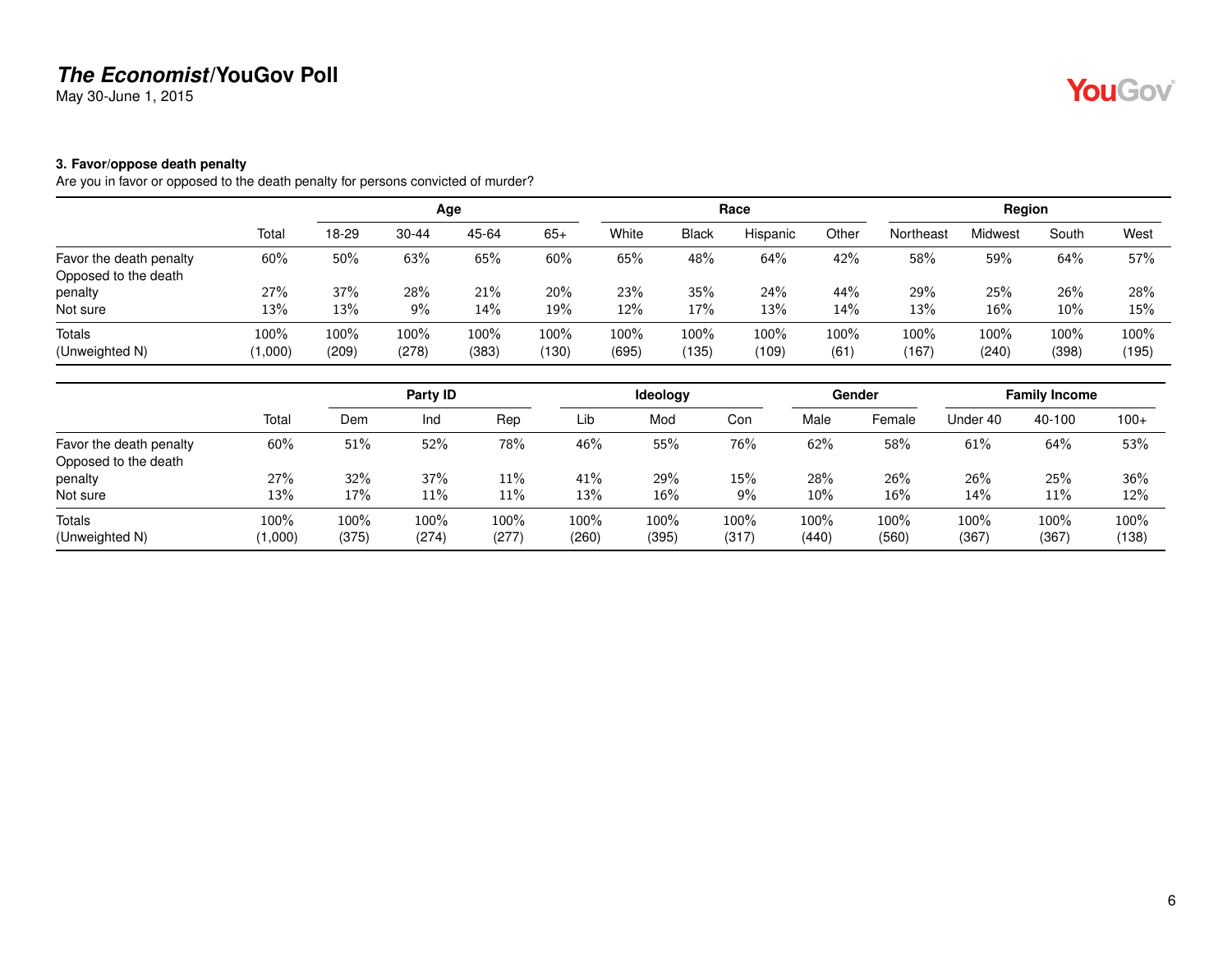May 30-June 1, 2015

### <span id="page-6-0"></span>**4. Death Penalty Frequency**

Do you think the death penalty is imposed too often or not often enough?

|                                 |                 | Age           |               |               |               |               |               | Race          |             | Region        |               |               |               |
|---------------------------------|-----------------|---------------|---------------|---------------|---------------|---------------|---------------|---------------|-------------|---------------|---------------|---------------|---------------|
|                                 | Total           | 18-29         | $30 - 44$     | 45-64         | $65+$         | White         | <b>Black</b>  | Hispanic      | Other       | Northeast     | Midwest       | South         | West          |
| Too often                       | 22%             | 26%           | 24%           | 17%           | 25%           | 19%           | 27%           | 17%           | 43%         | 24%           | 23%           | 20%           | 22%           |
| About right                     | 20%             | 29%           | 24%           | 13%           | 15%           | 18%           | 23%           | 33%           | 17%         | 24%           | 16%           | 21%           | 20%           |
| Not often enough                | 41%             | 29%           | 38%           | 52%           | 39%           | 45%           | 28%           | 43%           | 22%         | 36%           | 40%           | 46%           | 35%           |
| Not sure                        | 17%             | 16%           | 15%           | 18%           | 21%           | 18%           | 21%           | 7%            | 17%         | 16%           | 20%           | 13%           | 22%           |
| <b>Totals</b><br>(Unweighted N) | 100%<br>(1,000) | 100%<br>(209) | 100%<br>(278) | 100%<br>(383) | 100%<br>(130) | 100%<br>(695) | 100%<br>(135) | 100%<br>(109) | 100%<br>(61 | 100%<br>(167) | 100%<br>(240) | 100%<br>(398) | 100%<br>(195) |

|                  |         | Party ID |         |         |       | <b>Ideology</b> |       |       | Gender | <b>Family Income</b> |        |        |
|------------------|---------|----------|---------|---------|-------|-----------------|-------|-------|--------|----------------------|--------|--------|
|                  | Total   | Dem      | Ind     | Rep     | Lib   | Mod             | Con   | Male  | Female | Under 40             | 40-100 | $100+$ |
| Too often        | 22%     | 30%      | 29%     | 9%      | 40%   | 22%             | 11%   | 27%   | 18%    | 22%                  | 22%    | 24%    |
| About right      | 20%     | 22%      | 18%     | 21%     | 18%   | 22%             | 20%   | 18%   | 22%    | 18%                  | 20%    | 29%    |
| Not often enough | 41%     | 29%      | 35%     | 55%     | 29%   | 35%             | 54%   | 43%   | 39%    | 44%                  | 44%    | 29%    |
| Not sure         | 17%     | 19%      | 17%     | 15%     | 13%   | 21%             | 14%   | 13%   | 22%    | 17%                  | 14%    | 18%    |
| <b>Totals</b>    | 100%    | 100%     | $100\%$ | $100\%$ | 100%  | 100%            | 100%  | 100%  | 100%   | 100%                 | 100%   | 100%   |
| (Unweighted N)   | (1,000) | (375)    | (274)   | (277)   | (260) | (395)           | (317) | (440) | (560)  | (367)                | (367)  | (138)  |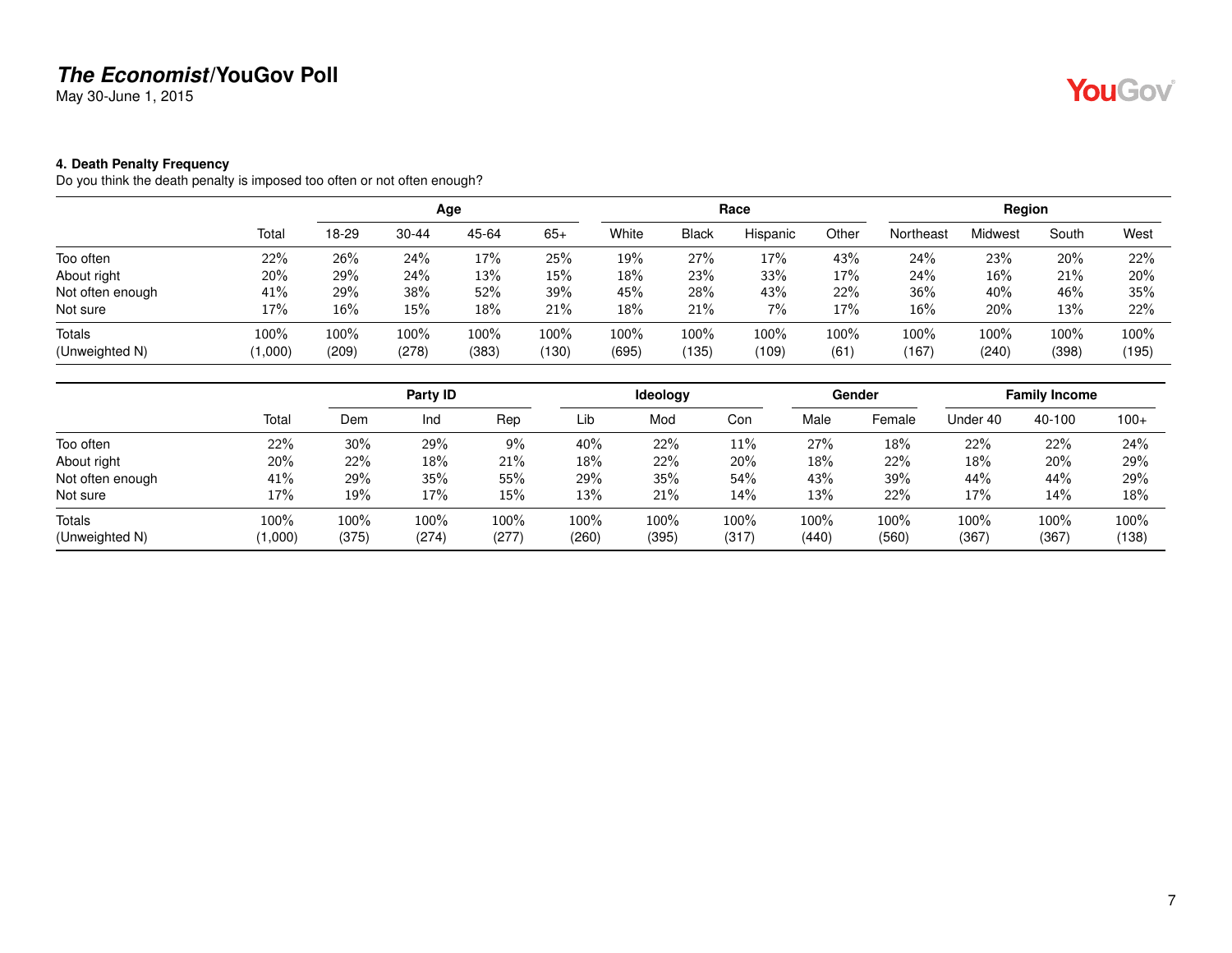May 30-June 1, 2015

#### <span id="page-7-0"></span>**5. Acceptable methods of execution**

Which of the following methods should be used to execute criminals? Choose all that apply.

|                   |        |       |           | Age   |       |       |              | Race     |       |           | Region  |       |       |
|-------------------|--------|-------|-----------|-------|-------|-------|--------------|----------|-------|-----------|---------|-------|-------|
|                   | Total  | 18-29 | $30 - 44$ | 45-64 | $65+$ | White | <b>Black</b> | Hispanic | Other | Northeast | Midwest | South | West  |
| Lethal injection  | 62%    | 51%   | 62%       | 70%   | 66%   | 67%   | 61%          | 52%      | 40%   | 52%       | 69%     | 66%   | 56%   |
| Electric chair    | 24%    | 29%   | 21%       | 25%   | 22%   | 28%   | 16%          | 23%      | 14%   | 30%       | 19%     | 28%   | 20%   |
| Firing squad      | 30%    | 30%   | 33%       | 30%   | 21%   | 34%   | 24%          | 15%      | 27%   | 32%       | 27%     | 26%   | 37%   |
| None of the above | 24%    | 31%   | 24%       | 18%   | 23%   | 19%   | $30\%$       | 27%      | 42%   | 26%       | 22%     | 21%   | 27%   |
| Totals            | 1,000) | (209) | (278)     | (383) | (130) | (695) | 135          | (109)    | (61)  | (167)     | (240)   | (398) | (195) |

|                   |         |       | Party ID |      |       | <b>Ideology</b> |       |       | Gender |          | <b>Family Income</b> |        |
|-------------------|---------|-------|----------|------|-------|-----------------|-------|-------|--------|----------|----------------------|--------|
|                   | Total   | Dem   | Ind      | Rep  | Lib   | Mod             | Con   | Male  | Female | Under 40 | 40-100               | $100+$ |
| Lethal injection  | 62%     | 61%   | 56%      | 74%  | 53%   | 62%             | 69%   | 58%   | 66%    | 61%      | 70%                  | 58%    |
| Electric chair    | 24%     | 16%   | 23%      | 38%  | 15%   | 22%             | 32%   | 25%   | 23%    | 23%      | 26%                  | 26%    |
| Firing squad      | 30%     | 19%   | 27%      | 46%  | 20%   | 27%             | 40%   | 38%   | 22%    | 23%      | 32%                  | 37%    |
| None of the above | 24%     | 30%   | 27%      | 9%   | 34%   | 26%             | 14%   | 25%   | 22%    | 24%      | 19%                  | 23%    |
| Totals            | (1,000) | (375) | (274)    | (277 | (260) | (395)           | (317) | (440) | (560)  | (367)    | (367)                | (138)  |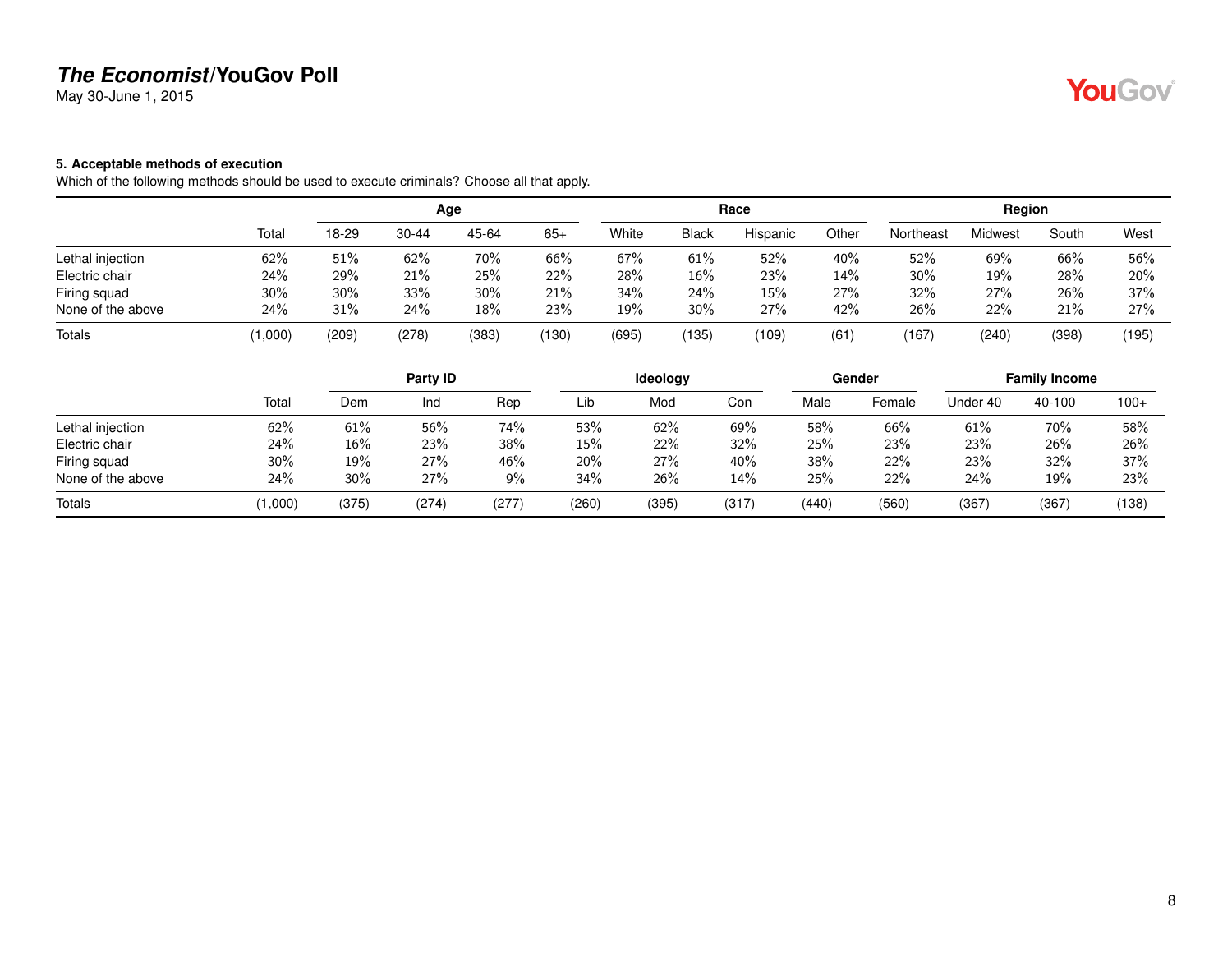May 30-June 1, 2015

#### <span id="page-8-0"></span>**6. Worse Punishment**

Which one do you think is a worse punishment for a person convicted of murder?

|                            |         |       |           | Age   |       |       |              | Race     |       |           | Region  |       |       |
|----------------------------|---------|-------|-----------|-------|-------|-------|--------------|----------|-------|-----------|---------|-------|-------|
|                            | Total   | 18-29 | $30 - 44$ | 45-64 | $65+$ | White | <b>Black</b> | Hispanic | Other | Northeast | Midwest | South | West  |
| Execution                  | 44%     | 39%   | 42%       | 51%   | 40%   | 43%   | 44%          | 50%      | 42%   | 48%       | 43%     | 49%   | 33%   |
| Life in prison without the |         |       |           |       |       |       |              |          |       |           |         |       |       |
| possibility of parole      | 46%     | 49%   | 50%       | 41%   | 47%   | 47%   | 47%          | 39%      | 52%   | 42%       | 43%     | 43%   | 57%   |
| Not sure                   | 10%     | 11%   | 9%        | 9%    | 13%   | 11%   | $9\%$        | $10\%$   | 6%    | $10\%$    | 14%     | 7%    | 10%   |
| Totals                     | $100\%$ | 100%  | 100%      | 100%  | 100%  | 100%  | $100\%$      | 100%     | 100%  | 100%      | 100%    | 100%  | 100%  |
| (Unweighted N)             | (1,000) | (209) | (278)     | (383) | (130) | (695) | (135)        | (109)    | (61)  | (167)     | (240)   | (398) | (195) |

|                                         |               |               | Party ID      |               |               | Ideology      |               |               | Gender        |               | <b>Family Income</b> |               |
|-----------------------------------------|---------------|---------------|---------------|---------------|---------------|---------------|---------------|---------------|---------------|---------------|----------------------|---------------|
|                                         | Total         | Dem           | Ind           | Rep           | Lib           | Mod           | Con           | Male          | Female        | Under 40      | 40-100               | $100+$        |
| Execution<br>Life in prison without the | 44%           | 37%           | 43%           | 53%           | 34%           | 39%           | 56%           | 47%           | 41%           | 41%           | 48%                  | 49%           |
| possibility of parole<br>Not sure       | 46%<br>10%    | 53%<br>$10\%$ | 50%<br>6%     | 37%<br>10%    | 55%<br>11%    | 52%<br>9%     | 34%<br>10%    | 46%<br>7%     | 46%<br>13%    | 49%<br>10%    | 42%<br>10%           | 46%<br>6%     |
| Totals<br>(Unweighted N)                | 100%<br>1,000 | 100%<br>(375) | 100%<br>(274) | 100%<br>(277) | 100%<br>(260) | 100%<br>(395) | 100%<br>(317) | 100%<br>(440) | 100%<br>(560) | 100%<br>(367) | 100%<br>(367)        | 100%<br>(138) |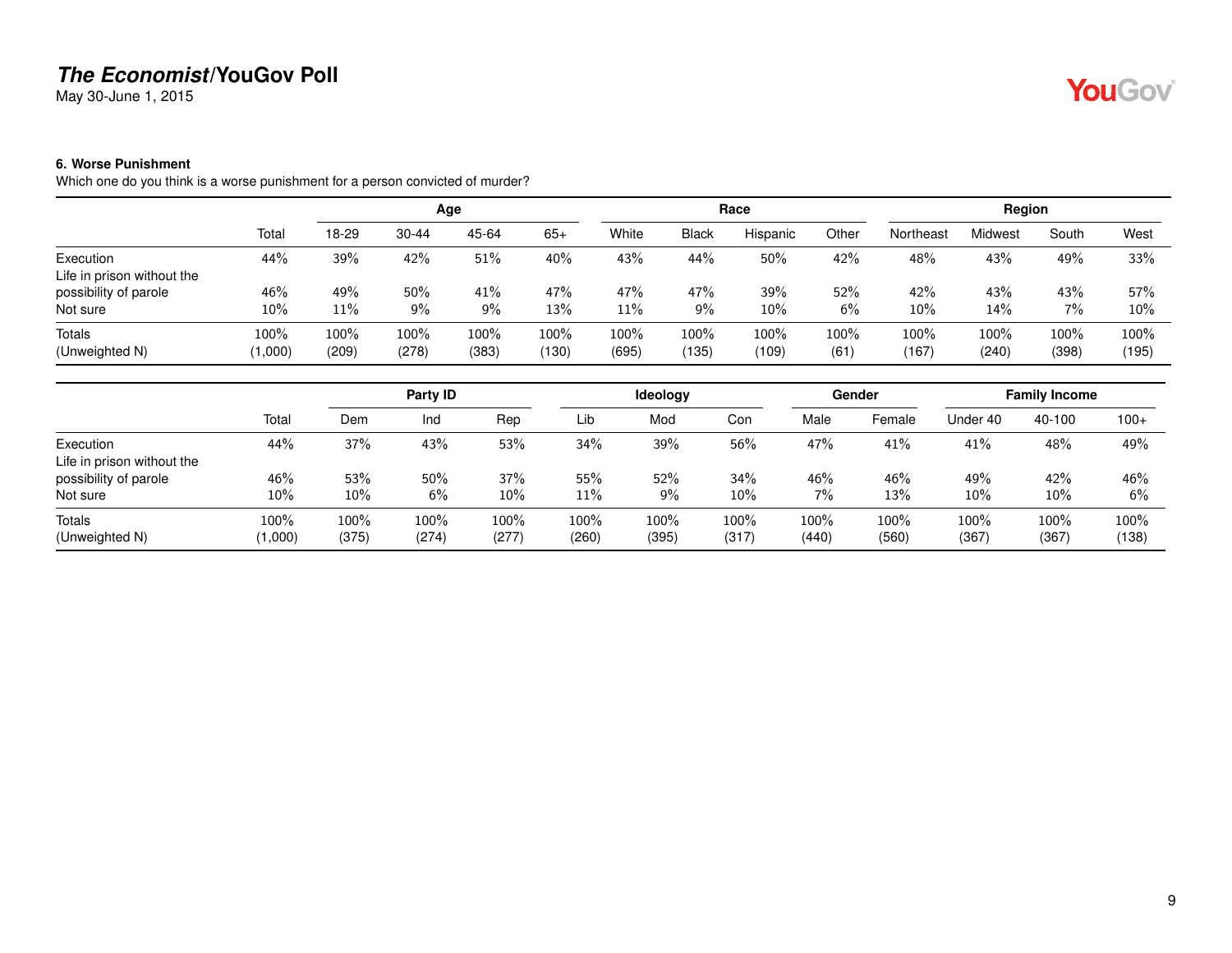May 30-June 1, 2015

# YouGov®

#### <span id="page-9-0"></span>**7. Execution of innocent persons**

Do you think that any innocent people have been executed in the U.S. during the last five years?

| Total | 18-29 | $30 - 44$ | 45-64 | $65+$        | White | <b>Black</b> | Hispanic | Other         | Northeast | Midwest | South | West            |
|-------|-------|-----------|-------|--------------|-------|--------------|----------|---------------|-----------|---------|-------|-----------------|
| 51%   | 58%   | 53%       | 44%   | 50%          | 49%   | 61%          | 47%      | 49%           | 49%       | 49%     | 48%   | 58%             |
| 17%   | 18%   | 12%       | 18%   | 23%          | 19%   | 5%           | 18%      | 20%           | 16%       | 17%     | 18%   | 16%             |
| 32%   | 24%   | 35%       | 39%   | 28%          | 32%   | 34%          | 35%      | 31%           | 34%       | 34%     | 34%   | 27%             |
| 100%  | 100%  | 100%      | 100%  | 100%         | 100%  | 100%         | 100%     | 100%          | 100%      | 100%    | 100%  | 100%<br>(193)   |
|       | (997) | (209)     | (276) | Age<br>(382) | (130) | (694)        | (134)    | Race<br>(109) | (60)      | (167)   | (240) | Region<br>(397) |

|                          |               |               | Party ID      |               |                  | Ideology      |               |               | Gender           |               | <b>Family Income</b> |               |
|--------------------------|---------------|---------------|---------------|---------------|------------------|---------------|---------------|---------------|------------------|---------------|----------------------|---------------|
|                          | Total         | Dem           | Ind           | Rep           | Lib              | Mod           | Con           | Male          | Female           | Under 40      | 40-100               | $100+$        |
| Yes                      | 51%           | 65%           | 56%           | 31%           | 72%              | 54%           | 34%           | 48%           | 53%              | 51%           | 50%                  | 51%           |
| <b>No</b>                | 17%           | $10\%$        | 14%           | 28%           | 9%               | 15%           | 26%           | 20%           | 14%              | 14%           | 17%                  | 24%           |
| Not sure                 | 32%           | 25%           | 31%           | 41%           | 19%              | 32%           | 41%           | 32%           | 33%              | 35%           | 34%                  | 25%           |
| Totals<br>(Unweighted N) | 100%<br>(997) | 100%<br>(374) | 100%<br>(272) | 100%<br>(277) | $100\%$<br>(259) | 100%<br>(394) | 100%<br>(317) | 100%<br>(439) | $100\%$<br>(558) | 100%<br>(365) | 100%<br>(367)        | 100%<br>(137) |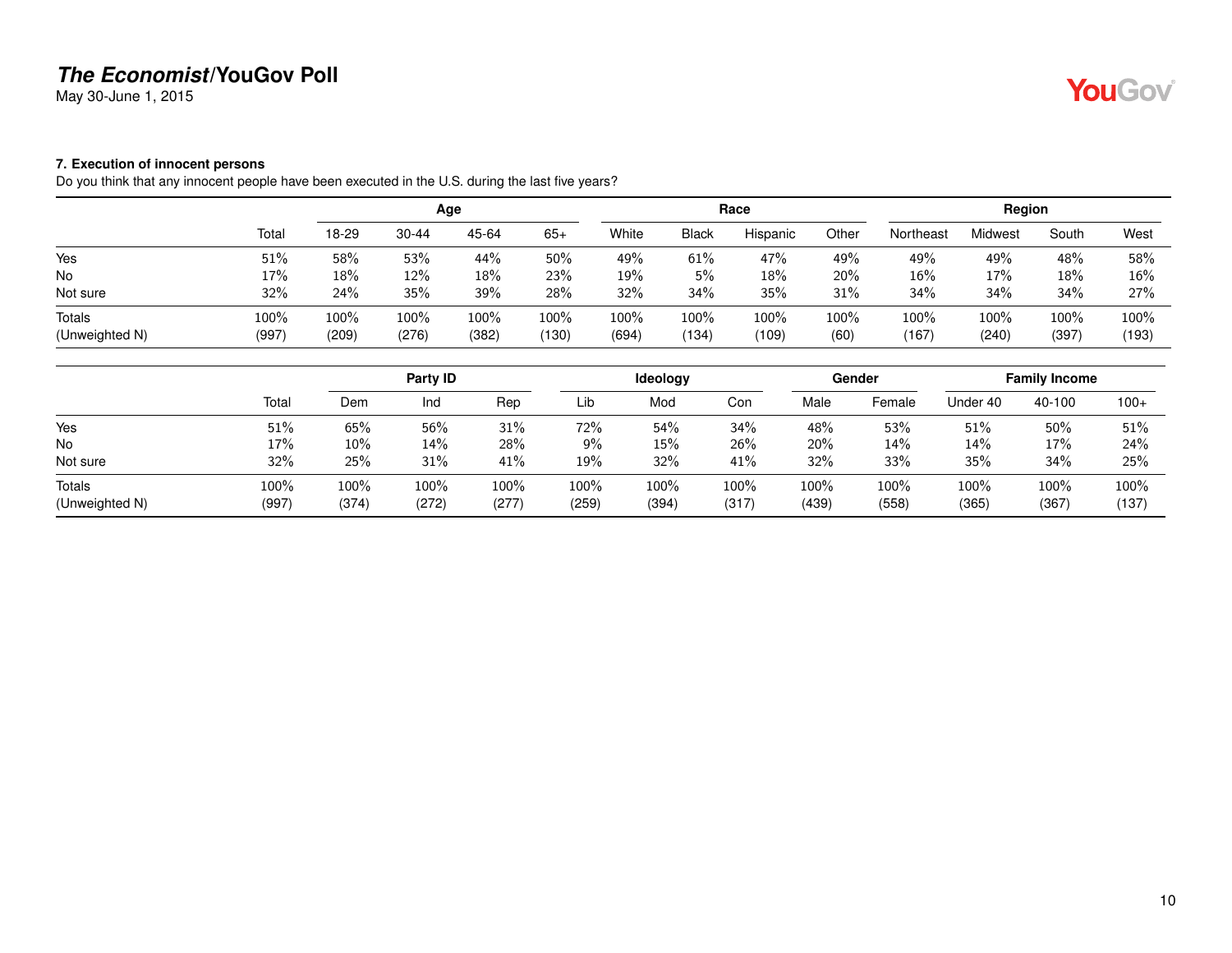May 30-June 1, 2015

#### <span id="page-10-0"></span>**8. Deterrent effect of death penalty**

Do you think that executing murderers deters others from committing murder?

|                |       |       |           | Age   |       |       |              | Race     |       |           | Region  |       |       |
|----------------|-------|-------|-----------|-------|-------|-------|--------------|----------|-------|-----------|---------|-------|-------|
|                | Total | 18-29 | $30 - 44$ | 45-64 | $65+$ | White | <b>Black</b> | Hispanic | Other | Northeast | Midwest | South | West  |
| Yes            | 34%   | 26%   | 33%       | 43%   | 32%   | 35%   | 21%          | 47%      | 35%   | 37%       | 32%     | 38%   | 29%   |
| No             | 50%   | 54%   | 52%       | 44%   | 50%   | 49%   | 64%          | 28%      | 57%   | 48%       | 45%     | 48%   | 59%   |
| Not sure       | 16%   | 21%   | 14%       | 13%   | 17%   | 16%   | 15%          | 25%      | 7%    | 15%       | 23%     | 14%   | 12%   |
| <b>Totals</b>  | 100%  | 100%  | 100%      | 100%  | 100%  | 100%  | 100%         | 100%     | 100%  | 100%      | 100%    | 100%  | 100%  |
| (Unweighted N) | (996) | (208) | (277)     | (383) | (128) | (693) | (134         | (109)    | (60)  | (167)     | (240)   | (395) | (194) |

|                          |               |               | Party ID      |               |               | Ideology      |               |               | Gender        |               | <b>Family Income</b> |               |
|--------------------------|---------------|---------------|---------------|---------------|---------------|---------------|---------------|---------------|---------------|---------------|----------------------|---------------|
|                          | Total         | Dem           | Ind           | Rep           | Lib           | Mod           | Con           | Male          | Female        | Under 40      | 40-100               | $100+$        |
| Yes                      | 34%           | 27%           | 32%           | 44%           | 25%           | 32%           | 44%           | 39%           | 31%           | 36%           | 38%                  | 26%           |
| No                       | 50%           | 58%           | 56%           | 36%           | 66%           | 52%           | 36%           | 47%           | 52%           | 48%           | 47%                  | 65%           |
| Not sure                 | 16%           | 15%           | 12%           | 20%           | 9%            | 16%           | 20%           | 14%           | 18%           | 17%           | 15%                  | 9%            |
| Totals<br>(Unweighted N) | 100%<br>(996) | 100%<br>(375) | 100%<br>(272) | 100%<br>(275) | 100%<br>(258) | 100%<br>(393) | 100%<br>(317) | 100%<br>(436) | 100%<br>(560) | 100%<br>(366) | 100%<br>(365)        | 100%<br>(138) |

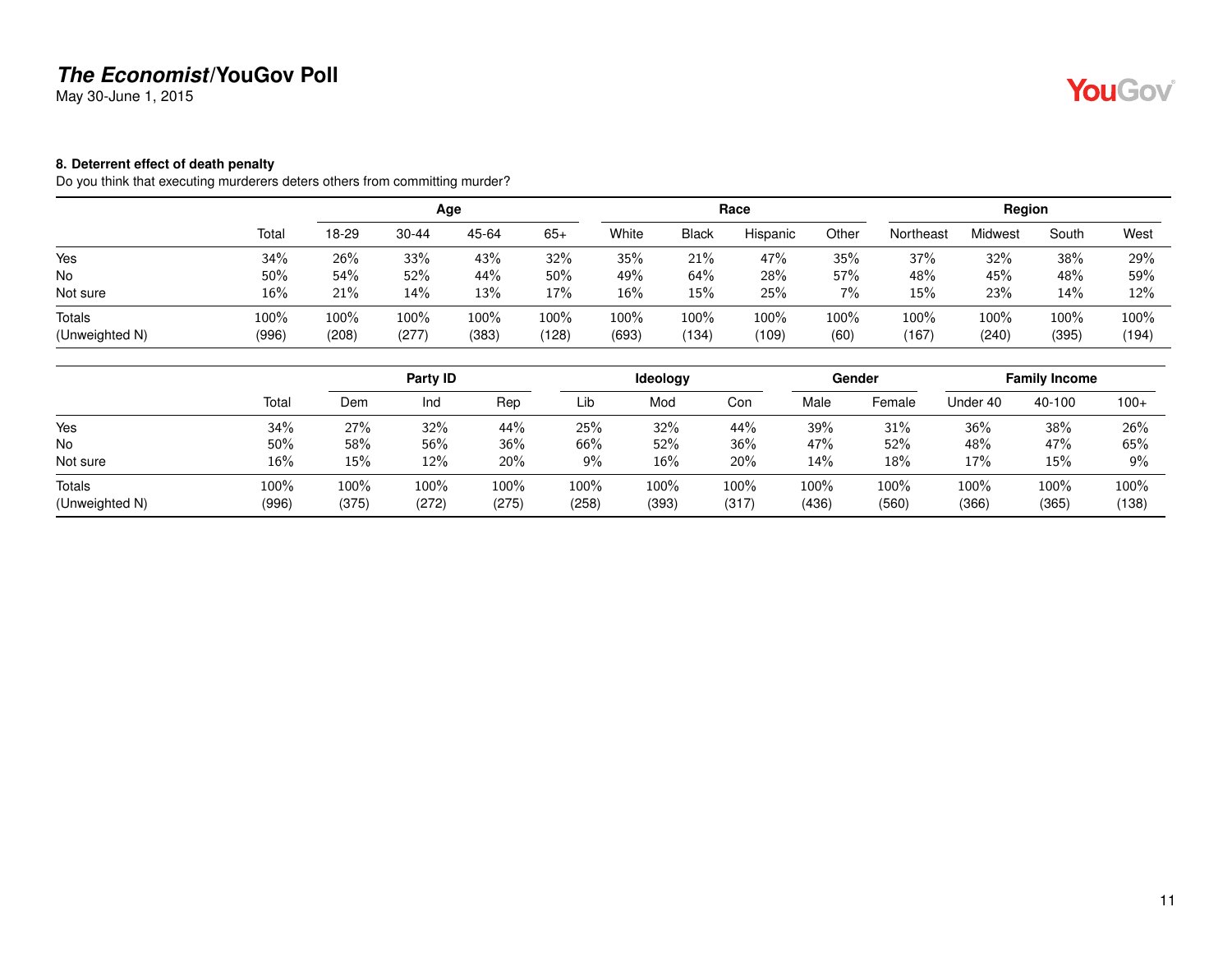May 30-June 1, 2015

#### <span id="page-11-0"></span>**9. Approval for seeking the death penalty for OKC**

Do you approve or disapprove of the death penalty carried out on Timothy McVeigh, the man convicted of the 1993 Oklahoma City Bombing?

|                     |       |       |           | Age   |       |       |              | Race     |       |           | Region  |       |       |
|---------------------|-------|-------|-----------|-------|-------|-------|--------------|----------|-------|-----------|---------|-------|-------|
|                     | Total | 18-29 | $30 - 44$ | 45-64 | $65+$ | White | <b>Black</b> | Hispanic | Other | Northeast | Midwest | South | West  |
| Approve strongly    | 55%   | 36%   | 53%       | 62%   | 74%   | 61%   | 45%          | 50%      | 29%   | 51%       | 53%     | 59%   | 52%   |
| Approve somewhat    | 16%   | 23%   | $16\%$    | 15%   | 8%    | 13%   | 27%          | 15%      | 18%   | 18%       | 18%     | 15%   | 14%   |
| Disapprove somewhat | 9%    | 14%   | 8%        | $9\%$ | 4%    | 9%    | 6%           | $11\%$   | 12%   | 12%       | 8%      | 8%    | 11%   |
| Disapprove strongly | 10%   | 8%    | 12%       | $9\%$ | 9%    | $8\%$ | 9%           | 10%      | 22%   | 14%       | 9%      | 9%    | 9%    |
| Not sure            | 10%   | 19%   | $11\%$    | 5%    | 5%    | $8\%$ | 13%          | 14%      | 19%   | 5%        | 13%     | 9%    | 14%   |
| Totals              | 100%  | 100%  | 100%      | 100%  | 100%  | 100%  | 100%         | 100%     | 100%  | 100%      | 100%    | 100%  | 100%  |
| (Unweighted N)      | (998) | (209) | (278)     | (381) | (130) | (694) | (134)        | (109)    | (61)  | (167)     | (240)   | (396) | (195) |

|                     |       |       | Party ID |       |        | <b>Ideology</b> |        |        | Gender |          | <b>Family Income</b> |        |
|---------------------|-------|-------|----------|-------|--------|-----------------|--------|--------|--------|----------|----------------------|--------|
|                     | Total | Dem   | Ind      | Rep   | Lib    | Mod             | Con    | Male   | Female | Under 40 | 40-100               | $100+$ |
| Approve strongly    | 55%   | 47%   | 50%      | 71%   | 39%    | 54%             | 66%    | 60%    | 50%    | 53%      | 58%                  | 53%    |
| Approve somewhat    | 16%   | 19%   | $16\%$   | 12%   | $16\%$ | 15%             | $16\%$ | 12%    | 19%    | 17%      | 15%                  | 13%    |
| Disapprove somewhat | 9%    | 11%   | 13%      | 5%    | 14%    | 9%              | 6%     | $10\%$ | 9%     | 8%       | 5%                   | 19%    |
| Disapprove strongly | 10%   | 12%   | 13%      | $2\%$ | 18%    | 11%             | 3%     | 11%    | 9%     | 9%       | 11%                  | 8%     |
| Not sure            | 10%   | 11%   | 8%       | $9\%$ | 12%    | 10%             | 9%     | 8%     | 13%    | 12%      | $9\%$                | 6%     |
| Totals              | 100%  | 100%  | 100%     | 100%  | 100%   | 100%            | 100%   | 100%   | 100%   | 100%     | 100%                 | 100%   |
| (Unweighted N)      | (998) | (375) | (274)    | (276) | (260)  | (395)           | (316)  | (440)  | (558)  | (366)    | (366)                | (138)  |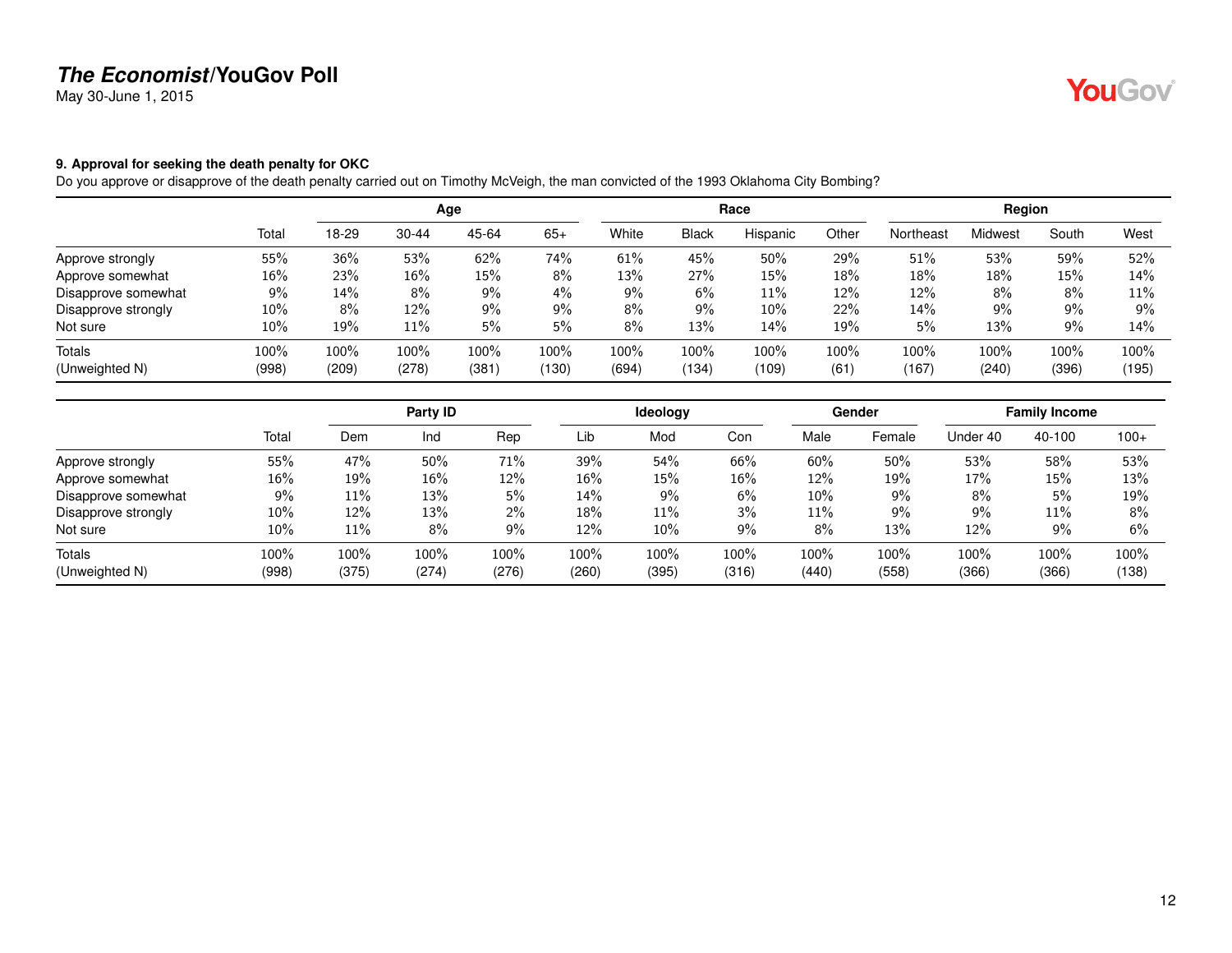May 30-June 1, 2015

#### <span id="page-12-0"></span>**10. Approval for seeking the death penalty for Boston bombing**

Do you approve or disapprove of the jury imposing the death penalty on Dzhokhar Tsarnaev, the man convicted of bombing the Boston Marathon in 2013?

|                     |       |       |           | Age   |       |       |              | Race     |       |           | Region  |       |       |
|---------------------|-------|-------|-----------|-------|-------|-------|--------------|----------|-------|-----------|---------|-------|-------|
|                     | Total | 18-29 | $30 - 44$ | 45-64 | $65+$ | White | <b>Black</b> | Hispanic | Other | Northeast | Midwest | South | West  |
| Approve strongly    | 53%   | 40%   | 48%       | 64%   | 61%   | 59%   | 37%          | 53%      | 35%   | 48%       | 52%     | 59%   | 47%   |
| Approve somewhat    | 16%   | 20%   | 18%       | 13%   | 12%   | 13%   | 34%          | 12%      | 13%   | 21%       | 16%     | 13%   | 17%   |
| Disapprove somewhat | 12%   | 17%   | $11\%$    | 7%    | 14%   | 12%   | 10%          | 10%      | 14%   | 13%       | 12%     | 9%    | 14%   |
| Disapprove strongly | 12%   | 14%   | 13%       | 10%   | 10%   | 10%   | $10\%$       | 12%      | 26%   | 15%       | 9%      | 12%   | 11%   |
| Not sure            | 8%    | 9%    | 11%       | 6%    | $4\%$ | $7\%$ | 9%           | 13%      | 12%   | 3%        | 11%     | 7%    | 11%   |
| <b>Totals</b>       | 100%  | 100%  | 100%      | 100%  | 100%  | 100%  | 100%         | 100%     | 100%  | 100%      | 100%    | 100%  | 100%  |
| (Unweighted N)      | (998) | (209) | (277)     | (382) | (130) | (695) | (134)        | (108)    | (61)  | (167)     | (240)   | (397) | (194) |

|                     |       |       | Party ID |       |       | Ideology |       |       | Gender |          | <b>Family Income</b> |        |
|---------------------|-------|-------|----------|-------|-------|----------|-------|-------|--------|----------|----------------------|--------|
|                     | Total | Dem   | Ind      | Rep   | Lib   | Mod      | Con   | Male  | Female | Under 40 | 40-100               | $100+$ |
| Approve strongly    | 53%   | 48%   | 45%      | 69%   | 38%   | 49%      | 67%   | 58%   | 48%    | 51%      | 57%                  | 48%    |
| Approve somewhat    | 16%   | 17%   | 17%      | 14%   | 17%   | 18%      | 14%   | 14%   | 18%    | 18%      | 17%                  | 11%    |
| Disapprove somewhat | 12%   | 13%   | 15%      | 5%    | 17%   | 13%      | 7%    | 10%   | 13%    | 12%      | 8%                   | 15%    |
| Disapprove strongly | 12%   | 13%   | 17%      | 5%    | 20%   | 12%      | 6%    | 11%   | 12%    | 8%       | 13%                  | 15%    |
| Not sure            | 8%    | 9%    | 5%       | 6%    | 9%    | 8%       | 6%    | 7%    | 9%     | 11%      | 6%                   | 10%    |
| <b>Totals</b>       | 100%  | 100%  | 100%     | 100%  | 100%  | 100%     | 100%  | 100%  | 100%   | 100%     | 100%                 | 100%   |
| (Unweighted N)      | (998) | (375) | (274)    | (277) | (260) | (394)    | (317) | (440) | (558)  | (365)    | (367)                | (138)  |

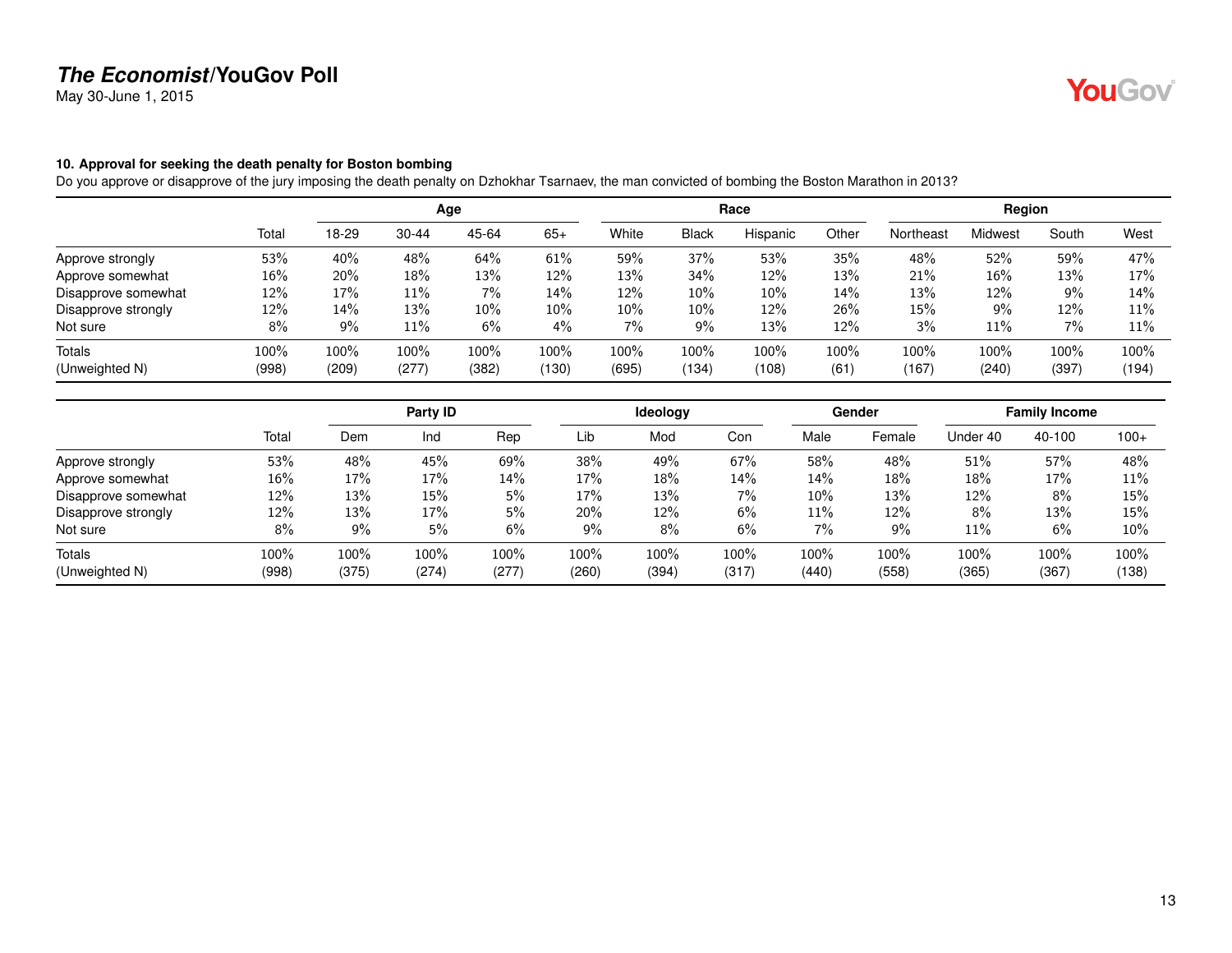May 30-June 1, 2015

#### <span id="page-13-0"></span>**11. Approval for seeking the death penalty for Colorado shooter**

Do you approve or disapprove of the prosecutors seeking the death penalty against James Eagan Holmes, the man accused of killing a dozen people in a shooting rampage at a Colorado movie theater in 2012?

|                     |       |        |           | Age   |       |       |       | Race     |       |           | Region  |       |       |
|---------------------|-------|--------|-----------|-------|-------|-------|-------|----------|-------|-----------|---------|-------|-------|
|                     | Total | 18-29  | $30 - 44$ | 45-64 | $65+$ | White | Black | Hispanic | Other | Northeast | Midwest | South | West  |
| Approve strongly    | 51%   | 39%    | 46%       | 60%   | 63%   | 57%   | 36%   | 52%      | 32%   | 49%       | 50%     | 55%   | 48%   |
| Approve somewhat    | 19%   | 26%    | 22%       | 15%   | 12%   | 14%   | 37%   | 22%      | 24%   | 22%       | 17%     | 20%   | 19%   |
| Disapprove somewhat | 9%    | 14%    | $10\%$    | 6%    | 5%    | 10%   | 9%    | $4\%$    | 10%   | 7%        | 13%     | 6%    | 11%   |
| Disapprove strongly | 11%   | 11%    | 12%       | 11%   | 12%   | 11%   | 11%   | 10%      | 18%   | 18%       | 7%      | 12%   | 10%   |
| Not sure            | 9%    | $10\%$ | $10\%$    | 7%    | 8%    | 8%    | 8%    | 12%      | 15%   | 4%        | 12%     | 6%    | 13%   |
| Totals              | 100%  | 100%   | 100%      | 100%  | 100%  | 100%  | 100%  | 100%     | 100%  | 100%      | 100%    | 100%  | 100%  |
| (Unweighted N)      | (998) | (209)  | (278)     | (381) | (130) | (694) | (134) | (109)    | (61)  | (167)     | (239)   | (397) | (195) |

|                     |       |       | Party ID |       |       | Ideology |       |       | Gender |          | <b>Family Income</b> |        |
|---------------------|-------|-------|----------|-------|-------|----------|-------|-------|--------|----------|----------------------|--------|
|                     | Total | Dem   | Ind      | Rep   | Lib   | Mod      | Con   | Male  | Female | Under 40 | 40-100               | $100+$ |
| Approve strongly    | 51%   | 48%   | 43%      | 65%   | 41%   | 48%      | 62%   | 56%   | 47%    | 51%      | 56%                  | 49%    |
| Approve somewhat    | 19%   | 18%   | 22%      | 18%   | 16%   | 20%      | 21%   | 16%   | 22%    | 20%      | 20%                  | 11%    |
| Disapprove somewhat | 9%    | 11%   | 12%      | $3\%$ | 16%   | 11%      | 3%    | 8%    | 10%    | 9%       | 7%                   | 12%    |
| Disapprove strongly | 11%   | 13%   | 17%      | 5%    | 20%   | 11%      | 6%    | 12%   | 11%    | 8%       | 13%                  | 17%    |
| Not sure            | 9%    | 10%   | 7%       | 8%    | 7%    | 10%      | 7%    | 8%    | 10%    | 11%      | 5%                   | 10%    |
| <b>Totals</b>       | 100%  | 100%  | $100\%$  | 100%  | 100%  | 100%     | 100%  | 100%  | 100%   | 100%     | $100\%$              | 100%   |
| (Unweighted N)      | (998) | (375) | (274)    | (276) | (260) | (395)    | (316) | (439) | (559)  | (366)    | (366)                | (138)  |

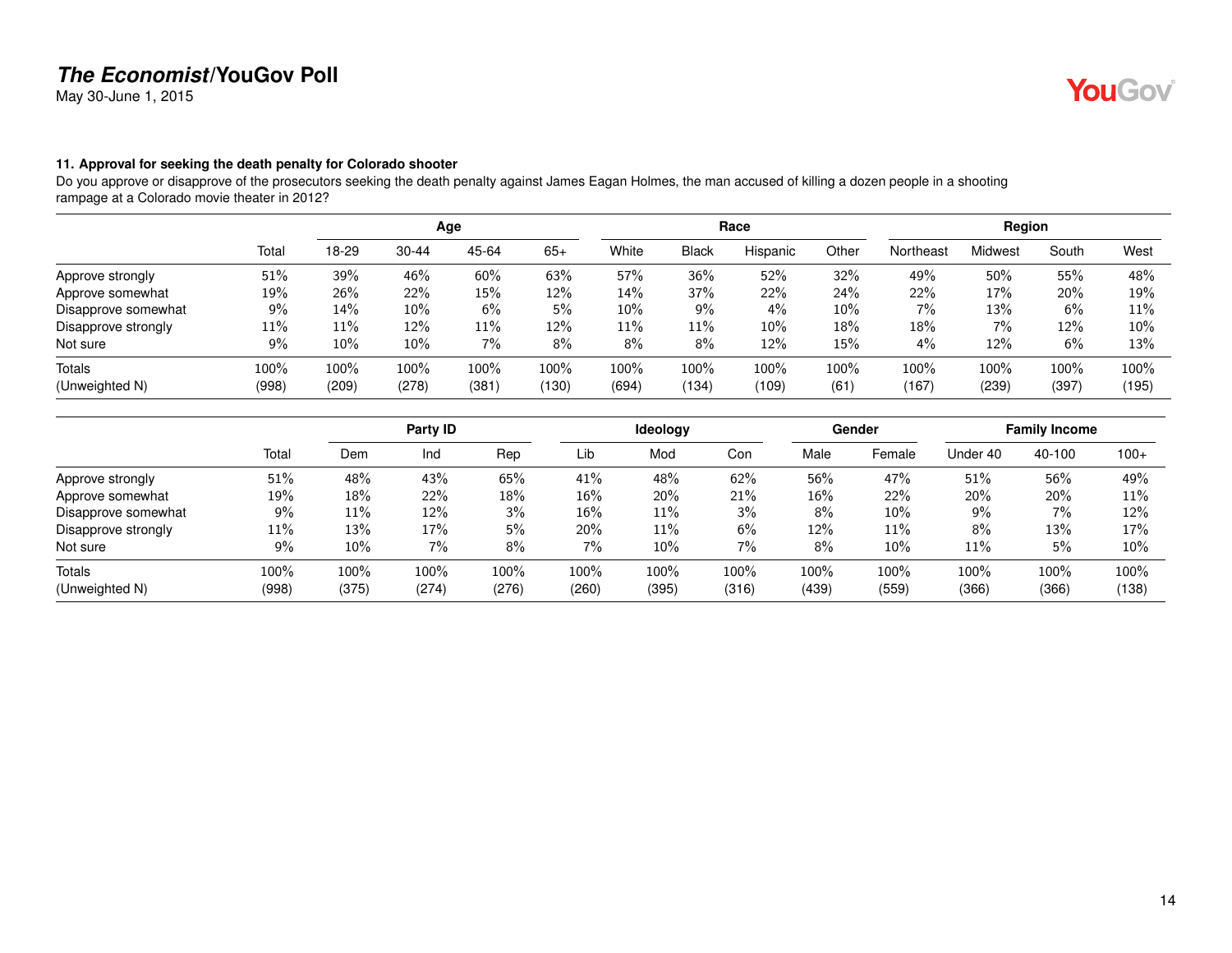May 30-June 1, 2015

# YouGov®

#### <span id="page-14-0"></span>**12. Botched Execution in Oklahoma**

How much have you heard about several recent botched executions by lethal injection which resulted in prolonged, painful deaths by the inmates?

|                                 |               |               |               | Age           |               |               |               | Race          |              |               | Region        |               |               |
|---------------------------------|---------------|---------------|---------------|---------------|---------------|---------------|---------------|---------------|--------------|---------------|---------------|---------------|---------------|
|                                 | Total         | 18-29         | $30 - 44$     | 45-64         | $65+$         | White         | <b>Black</b>  | Hispanic      | Other        | Northeast     | Midwest       | South         | West          |
| Heard a lot                     | 28%           | 26%           | 28%           | 27%           | 37%           | 29%           | 24%           | 28%           | 29%          | 27%           | 26%           | 23%           | 41%           |
| Heard a little                  | 48%           | 42%           | 47%           | 52%           | 49%           | 49%           | 43%           | 55%           | 39%          | 48%           | 44%           | 53%           | 42%           |
| Heard nothing at all            | 24%           | 32%           | 26%           | 21%           | 14%           | 22%           | 34%           | 17%           | 32%          | 24%           | 30%           | 24%           | 17%           |
| <b>Totals</b><br>(Unweighted N) | 100%<br>(999) | 100%<br>(209) | 100%<br>(277) | 100%<br>(383) | 100%<br>(130) | 100%<br>(695) | 100%<br>(135) | 100%<br>(108) | 100%<br>(61) | 100%<br>(167) | 100%<br>(240) | 100%<br>(398) | 100%<br>(194) |

|                                 |               |               | Party ID      |                  |                  | <b>Ideology</b> |                  |               | Gender        |               | <b>Family Income</b> |               |
|---------------------------------|---------------|---------------|---------------|------------------|------------------|-----------------|------------------|---------------|---------------|---------------|----------------------|---------------|
|                                 | Total         | Dem           | Ind           | Rep              | Lib              | Mod             | Con              | Male          | Female        | Under 40      | 40-100               | $100+$        |
| Heard a lot                     | 28%           | 21%           | 33%           | 33%              | 33%              | 25%             | 30%              | 36%           | 21%           | 26%           | 27%                  | 44%           |
| Heard a little                  | 48%           | 55%           | 44%           | 50%              | 46%              | 46%             | $51\%$           | 44%           | 51%           | 49%           | 47%                  | 37%           |
| Heard nothing at all            | 24%           | 24%           | 23%           | 17%              | 20%              | 29%             | 19%              | 19%           | 28%           | 25%           | 26%                  | 19%           |
| <b>Totals</b><br>(Unweighted N) | 100%<br>(999) | 100%<br>(375) | 100%<br>(274) | $100\%$<br>(277) | $100\%$<br>(260) | 100%<br>(394)   | $100\%$<br>(317) | 100%<br>(440) | 100%<br>(559) | 100%<br>(366) | 100%<br>(367)        | 100%<br>(138) |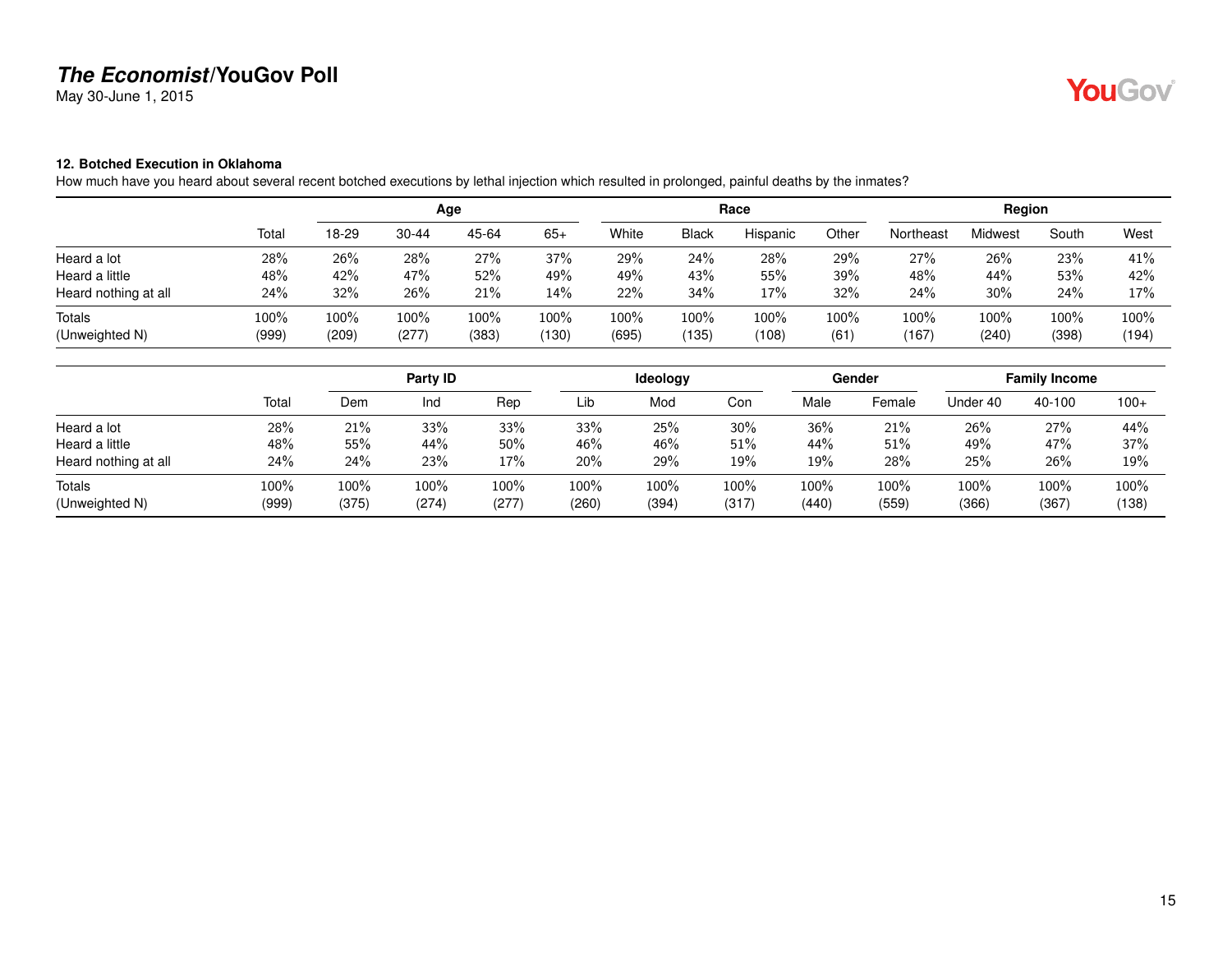May 30-June 1, 2015

#### <span id="page-15-0"></span>**13. Approval of Nebraska DP Repeal**

Do you approve or disapprove of the Nebraska state legislature's decision to eliminate the death penalty in Nebraska?

|                     |       |       |           | Age   |       |       |              | Race     |       |           | Region  |       |       |
|---------------------|-------|-------|-----------|-------|-------|-------|--------------|----------|-------|-----------|---------|-------|-------|
|                     | Total | 18-29 | $30 - 44$ | 45-64 | $65+$ | White | <b>Black</b> | Hispanic | Other | Northeast | Midwest | South | West  |
| Approve strongly    | 21%   | 26%   | 18%       | 20%   | 19%   | 19%   | 23%          | 24%      | 26%   | 25%       | 14%     | 21%   | 25%   |
| Approve somewhat    | 16%   | 24%   | 15%       | 12%   | 13%   | 15%   | 19%          | 16%      | 22%   | 15%       | 19%     | 12%   | 21%   |
| Disapprove somewhat | 18%   | 16%   | 22%       | 17%   | 18%   | 19%   | 14%          | 24%      | 14%   | 23%       | 18%     | 20%   | 13%   |
| Disapprove strongly | 29%   | 17%   | 30%       | 38%   | 28%   | 34%   | 15%          | 18%      | 26%   | 26%       | 29%     | 32%   | 25%   |
| Not sure            | 16%   | 18%   | 14%       | 13%   | 22%   | 13%   | 29%          | 17%      | 12%   | 11%       | 21%     | 15%   | 15%   |
| Totals              | 100%  | 100%  | 100%      | 100%  | 100%  | 100%  | 100%         | 100%     | 100%  | 100%      | 100%    | 100%  | 100%  |
| (Unweighted N)      | (999) | (209) | (278)     | (383) | (129) | (694) | (135)        | (109)    | (61)  | (167)     | (239)   | (398) | (195) |

|                     |        |       | Party ID |       |        | <b>Ideology</b> |       |        | Gender |          | <b>Family Income</b> |        |
|---------------------|--------|-------|----------|-------|--------|-----------------|-------|--------|--------|----------|----------------------|--------|
|                     | Total  | Dem   | Ind      | Rep   | Lib    | Mod             | Con   | Male   | Female | Under 40 | 40-100               | $100+$ |
| Approve strongly    | 21%    | 29%   | 24%      | 10%   | 36%    | 21%             | 11%   | 22%    | 20%    | 20%      | 17%                  | 29%    |
| Approve somewhat    | $16\%$ | 17%   | 22%      | 12%   | 19%    | 18%             | 11%   | $16\%$ | 16%    | 18%      | 14%                  | 20%    |
| Disapprove somewhat | 18%    | 17%   | 12%      | 23%   | 12%    | 18%             | 23%   | 19%    | 17%    | 19%      | 17%                  | 18%    |
| Disapprove strongly | 29%    | 20%   | 28%      | 43%   | 18%    | 25%             | 41%   | 30%    | 28%    | 27%      | 37%                  | 21%    |
| Not sure            | 16%    | 18%   | 13%      | 13%   | $16\%$ | 17%             | 15%   | 13%    | 19%    | 18%      | 15%                  | 13%    |
| Totals              | 100%   | 100%  | 100%     | 100%  | 100%   | 100%            | 100%  | 100%   | 100%   | 100%     | 100%                 | 100%   |
| (Unweighted N)      | (999)  | (375) | (274)    | (276) | (260)  | (394)           | (317) | (440)  | (559)  | (367)    | (366)                | (138)  |

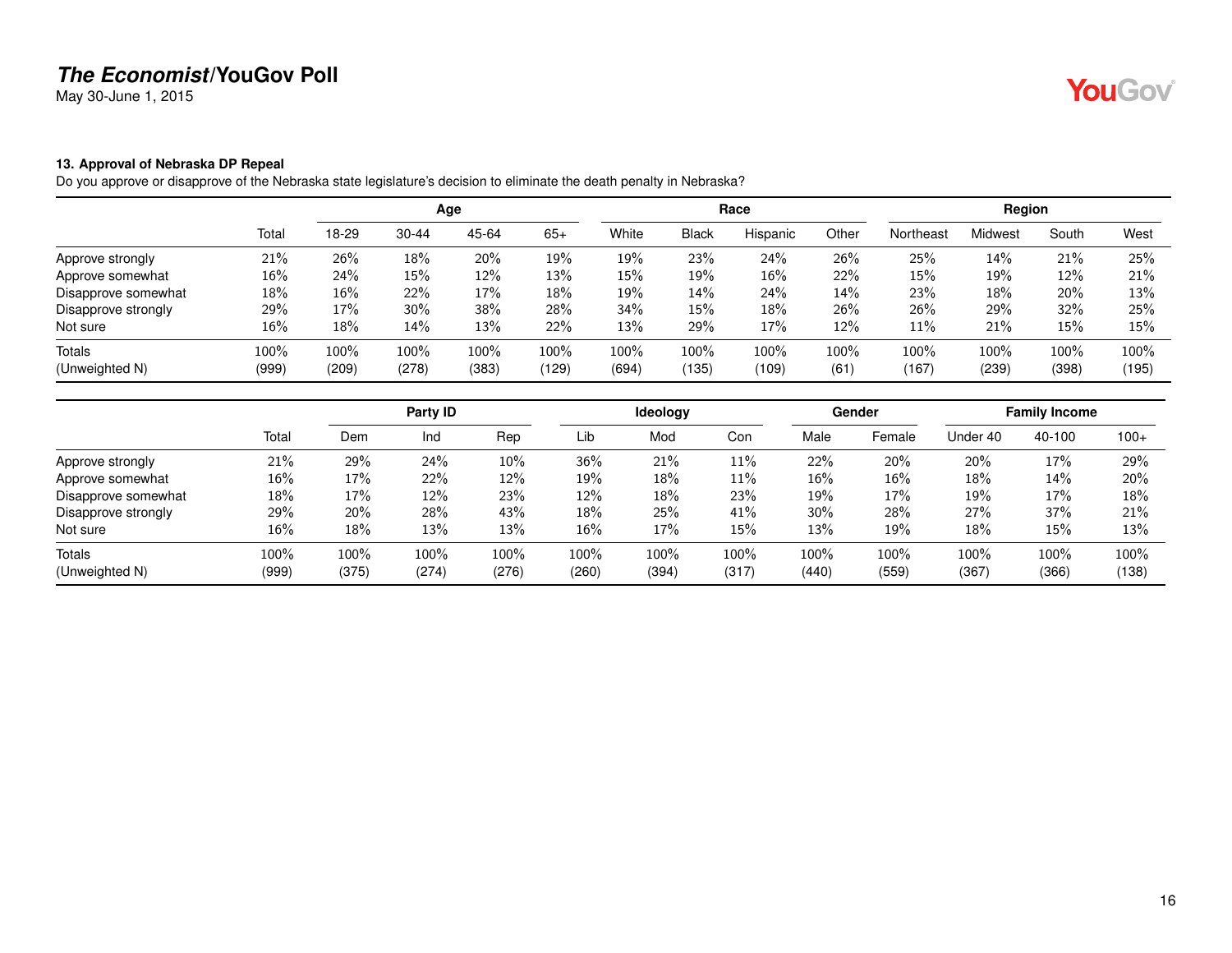May 30-June 1, 2015

# YouGov®

#### <span id="page-16-0"></span>**14. Rick Santorum honesty**

Do you think Rick Santorum has more or less honesty and integrity, or about the same level of honesty and integrity as most people in public life?

|                          |               |               |               | Age           |               |               |                                     | Race          |              |               | Region        |               |               |
|--------------------------|---------------|---------------|---------------|---------------|---------------|---------------|-------------------------------------|---------------|--------------|---------------|---------------|---------------|---------------|
|                          | Total         | 18-29         | $30 - 44$     | 45-64         | $65+$         | White         | <b>Black</b>                        | Hispanic      | Other        | Northeast     | Midwest       | South         | West          |
| More honesty             | 13%           | 8%            | 8%            | 15%           | 25%           | 14%           | $6\%$                               | 16%           | 13%          | 14%           | $11\%$        | 16%           | 8%            |
| Same level of honesty    | 31%           | 29%           | 29%           | 35%           | 31%           | 33%           | 30%                                 | 23%           | 33%          | 35%           | 33%           | 31%           | 27%           |
| Less honesty             | 25%           | 30%           | 24%           | 20%           | 28%           | 26%           | 24%                                 | 19%           | 23%          | 27%           | 23%           | 21%           | 31%           |
| Not sure                 | 32%           | 33%           | 40%           | 30%           | 16%           | 28%           | 40%                                 | 42%           | 31%          | 25%           | 33%           | 32%           | 34%           |
| Totals<br>(Unweighted N) | 100%<br>(994) | 100%<br>(207) | 100%<br>(277) | 100%<br>(383) | 100%<br>(127) | 100%<br>(691) | 100%<br>$^{\prime}$ 135 $^{\prime}$ | 100%<br>(108) | 100%<br>(60) | 100%<br>(167) | 100%<br>(237) | 100%<br>(396) | 100%<br>(194) |

|                       |       |       | Party <b>ID</b> |       |       | <b>Ideology</b> |        |       | Gender |          | <b>Family Income</b> |        |
|-----------------------|-------|-------|-----------------|-------|-------|-----------------|--------|-------|--------|----------|----------------------|--------|
|                       | Total | Dem   | Ind             | Rep   | Lib   | Mod             | Con    | Male  | Female | Under 40 | 40-100               | $100+$ |
| More honesty          | 13%   | 3%    | 13%             | 26%   | 6%    | 8%              | 22%    | 14%   | 12%    | 11%      | 15%                  | 9%     |
| Same level of honesty | 31%   | 21%   | 38%             | 39%   | 17%   | 32%             | 41%    | 37%   | 26%    | 30%      | 32%                  | 41%    |
| Less honesty          | 25%   | 38%   | 23%             | 10%   | 47%   | 25%             | $10\%$ | 26%   | 23%    | 21%      | 26%                  | 31%    |
| Not sure              | 32%   | 38%   | 25%             | 25%   | 31%   | 34%             | 26%    | 23%   | 39%    | 37%      | 28%                  | 20%    |
| Totals                | 100%  | 100%  | 100%            | 100%  | 100%  | 100%            | 100%   | 100%  | 100%   | 100%     | 100%                 | 100%   |
| (Unweighted N)        | (994) | (374) | (273)           | (274) | (259) | (394)           | (313)  | (437) | (557)  | (365)    | (364)                | (138)  |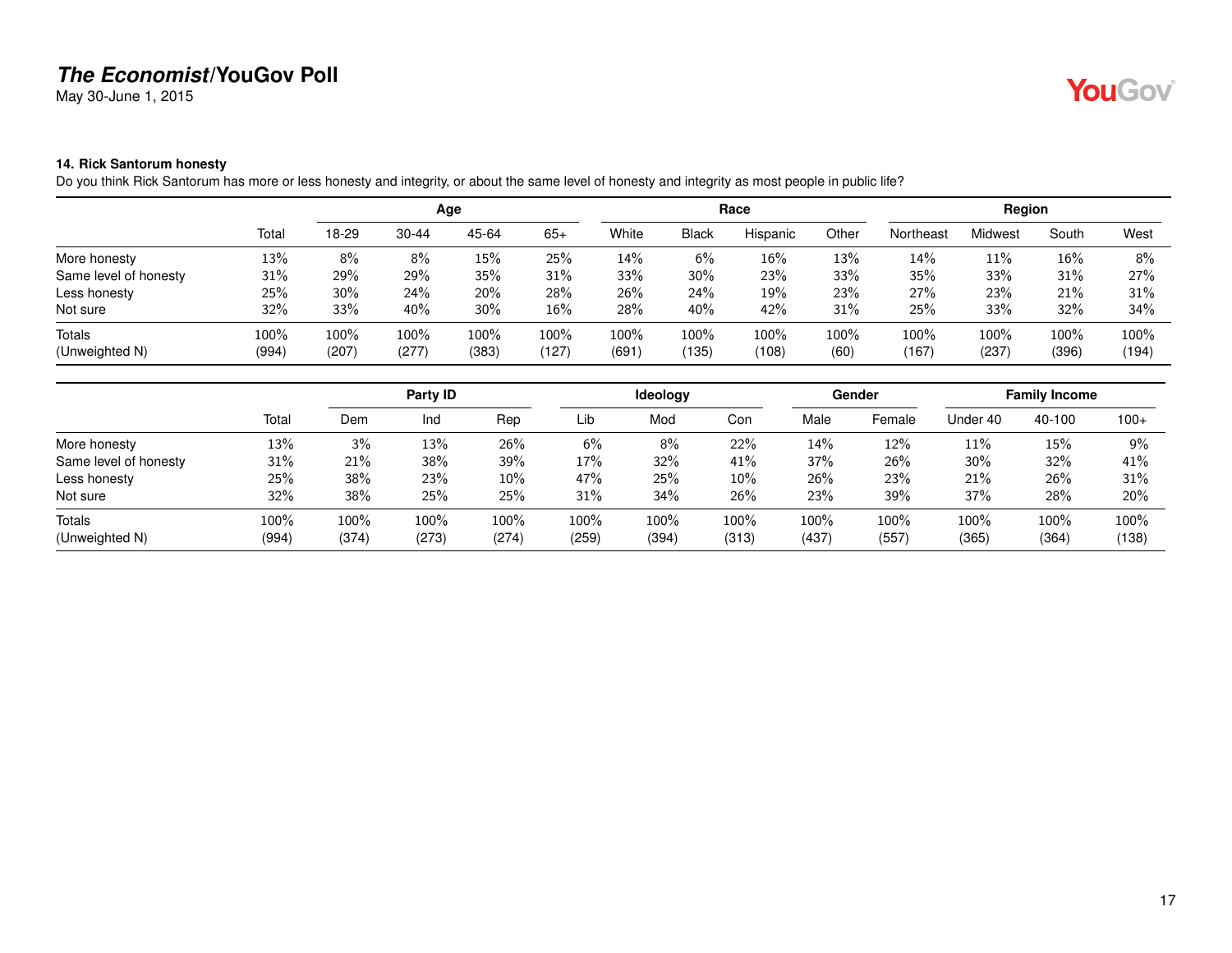May 30-June 1, 2015

#### <span id="page-17-0"></span>**15. Rick Santorum confidence in international crisis**

Are you confident in Rick Santorum's ability to deal wisely with an international crisis, or are you uneasy about his approach?

|                          |               |               |               | Age           |               |              |               | Race          |              |               | Region        |               |               |
|--------------------------|---------------|---------------|---------------|---------------|---------------|--------------|---------------|---------------|--------------|---------------|---------------|---------------|---------------|
|                          | Total         | 18-29         | $30 - 44$     | 45-64         | $65+$         | White        | <b>Black</b>  | Hispanic      | Other        | Northeast     | Midwest       | South         | West          |
| Confident                | 14%           | 11%           | 12%           | 17%           | 16%           | 14%          | 7%            | 27%           | $11\%$       | 22%           | 12%           | 15%           | 9%            |
| Uneasy                   | 42%           | 47%           | 39%           | 38%           | 51%           | 46%          | 36%           | 25%           | $50\%$       | 43%           | 43%           | 38%           | 47%           |
| Not sure                 | 44%           | 42%           | 49%           | 45%           | 34%           | 40%          | 57%           | 48%           | 40%          | 35%           | 45%           | 46%           | 44%           |
| Totals<br>(Unweighted N) | 100%<br>(992) | 100%<br>(206) | 100%<br>(275) | 100%<br>(383) | 100%<br>(128) | 100%<br>(691 | 100%<br>(134) | 100%<br>(107) | 100%<br>(60) | 100%<br>(167) | 100%<br>(237) | 100%<br>(394) | 100%<br>(194) |

|                |       |      | Party ID |       |       | Ideology |       |       | Gender |          | <b>Family Income</b> |        |
|----------------|-------|------|----------|-------|-------|----------|-------|-------|--------|----------|----------------------|--------|
|                | Total | Dem  | Ind      | Rep   | Lib   | Mod      | Con   | Male  | Female | Under 40 | 40-100               | $100+$ |
| Confident      | 14%   | 3%   | 18%      | 25%   | 6%    | 12%      | 22%   | 16%   | 12%    | 14%      | 15%                  | 13%    |
| Uneasy         | 42%   | 52%  | 45%      | 27%   | 63%   | 44%      | 27%   | 48%   | 37%    | 37%      | 44%                  | 56%    |
| Not sure       | 44%   | 45%  | 36%      | 48%   | 31%   | 44%      | 51%   | 36%   | 51%    | 49%      | 41%                  | 31%    |
| <b>Totals</b>  | 100%  | 100% | 100%     | 100%  | 100%  | $100\%$  | 100%  | 100%  | 100%   | 100%     | 100%                 | 100%   |
| (Unweighted N) | (992) | (371 | (274)    | (274) | (258) | (393)    | (314) | (437) | (555)  | (363)    | (365)                | (138)  |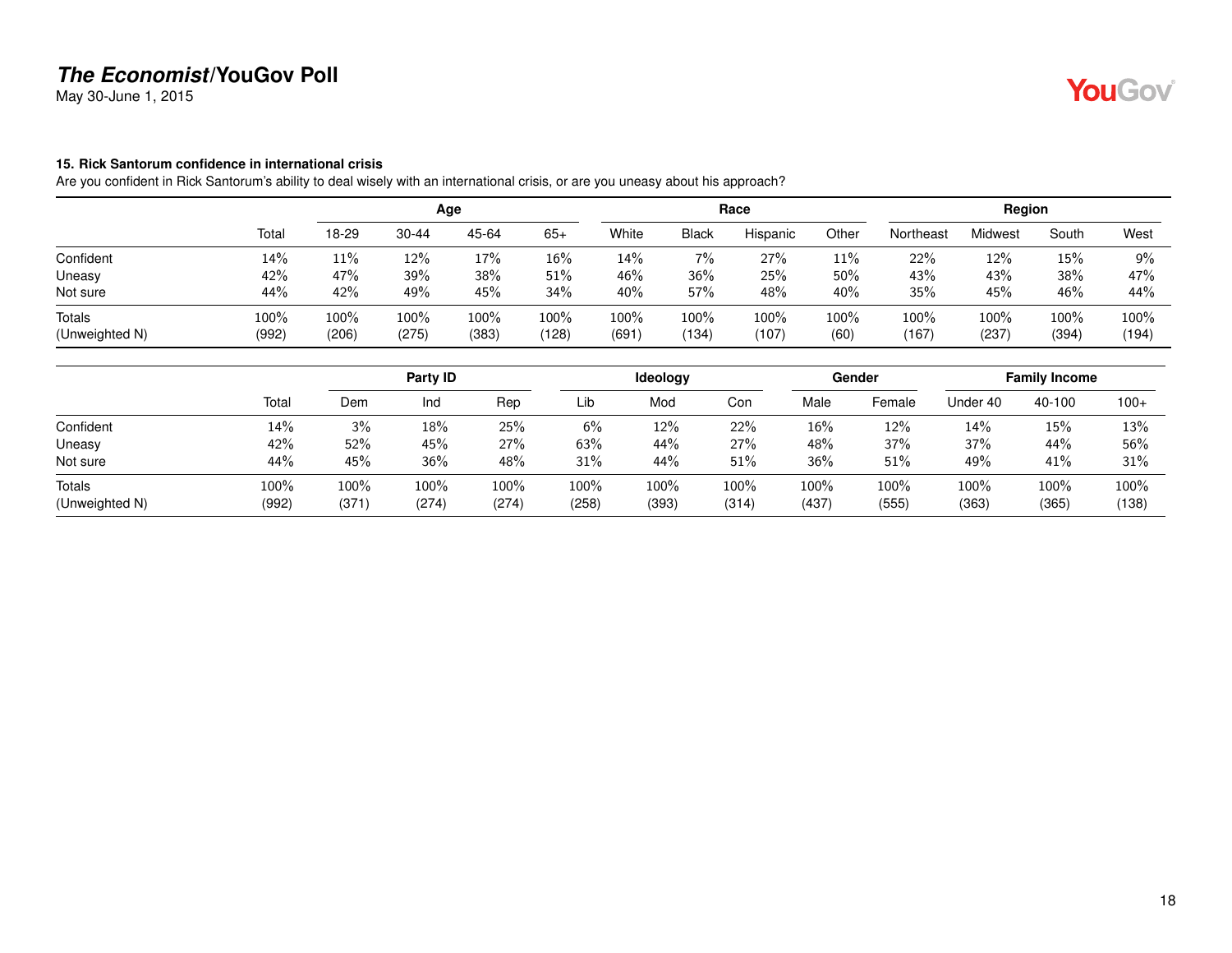May 30-June 1, 2015

#### <span id="page-18-0"></span>**16. Rick Santorum's leadership abilities**

Would you say Rick Santorum is a strong or a weak leader?

|                          |               |               |               | Age           |               |               |               | Race          |              |               | Region        |               |               |
|--------------------------|---------------|---------------|---------------|---------------|---------------|---------------|---------------|---------------|--------------|---------------|---------------|---------------|---------------|
|                          | Total         | 18-29         | $30 - 44$     | 45-64         | $65+$         | White         | <b>Black</b>  | Hispanic      | Other        | Northeast     | Midwest       | South         | West          |
| Very strong              | $7\%$         | 5%            | 6%            | 9%            | 8%            | 5%            | 15%           | 11%           | 2%           | 3%            | 10%           | 8%            | 4%            |
| Somewhat strong          | 34%           | 32%           | 29%           | 40%           | 34%           | 35%           | 23%           | 38%           | 36%          | 38%           | 30%           | 38%           | 29%           |
| Somewhat weak            | 36%           | 39%           | 40%           | 32%           | 31%           | 37%           | 40%           | 24%           | 35%          | 30%           | 42%           | 33%           | 37%           |
| Very weak                | 24%           | 24%           | 26%           | 20%           | 27%           | 23%           | 22%           | 27%           | 27%          | 28%           | 18%           | 21%           | 31%           |
| Totals<br>(Unweighted N) | 100%<br>(962) | 100%<br>(205) | 100%<br>(266) | 100%<br>(366) | 100%<br>(125) | 100%<br>(676) | 100%<br>(123) | 100%<br>(103) | 100%<br>(60) | 100%<br>(164) | 100%<br>(233) | 100%<br>(379) | 100%<br>(186) |

|                 |       |      | Party ID |       |       | Ideology |       |       | Gender |          | <b>Family Income</b> |        |
|-----------------|-------|------|----------|-------|-------|----------|-------|-------|--------|----------|----------------------|--------|
|                 | Total | Dem  | Ind      | Rep   | Lib   | Mod      | Con   | Male  | Female | Under 40 | 40-100               | $100+$ |
| Very strong     | 7%    | 3%   | 7%       | 11%   | 1%    | 4%       | 14%   | 8%    | 6%     | 11%      | 5%                   | 3%     |
| Somewhat strong | 34%   | 17%  | 35%      | 55%   | 22%   | 28%      | 49%   | 36%   | 32%    | 31%      | 38%                  | 30%    |
| Somewhat weak   | 36%   | 40%  | 37%      | 28%   | 34%   | 46%      | 27%   | 32%   | 39%    | 35%      | 33%                  | 41%    |
| Very weak       | 24%   | 40%  | 21%      | 6%    | 43%   | 22%      | 11%   | 24%   | 23%    | 23%      | 24%                  | 26%    |
| <b>Totals</b>   | 100%  | 100% | 100%     | 100%  | 100%  | 100%     | 100%  | 100%  | 100%   | 100%     | 100%                 | 100%   |
| (Unweighted N)  | (962) | (357 | (266)    | (269) | (250) | (384)    | (305) | (428) | (534)  | (348)    | (357)                | (135)  |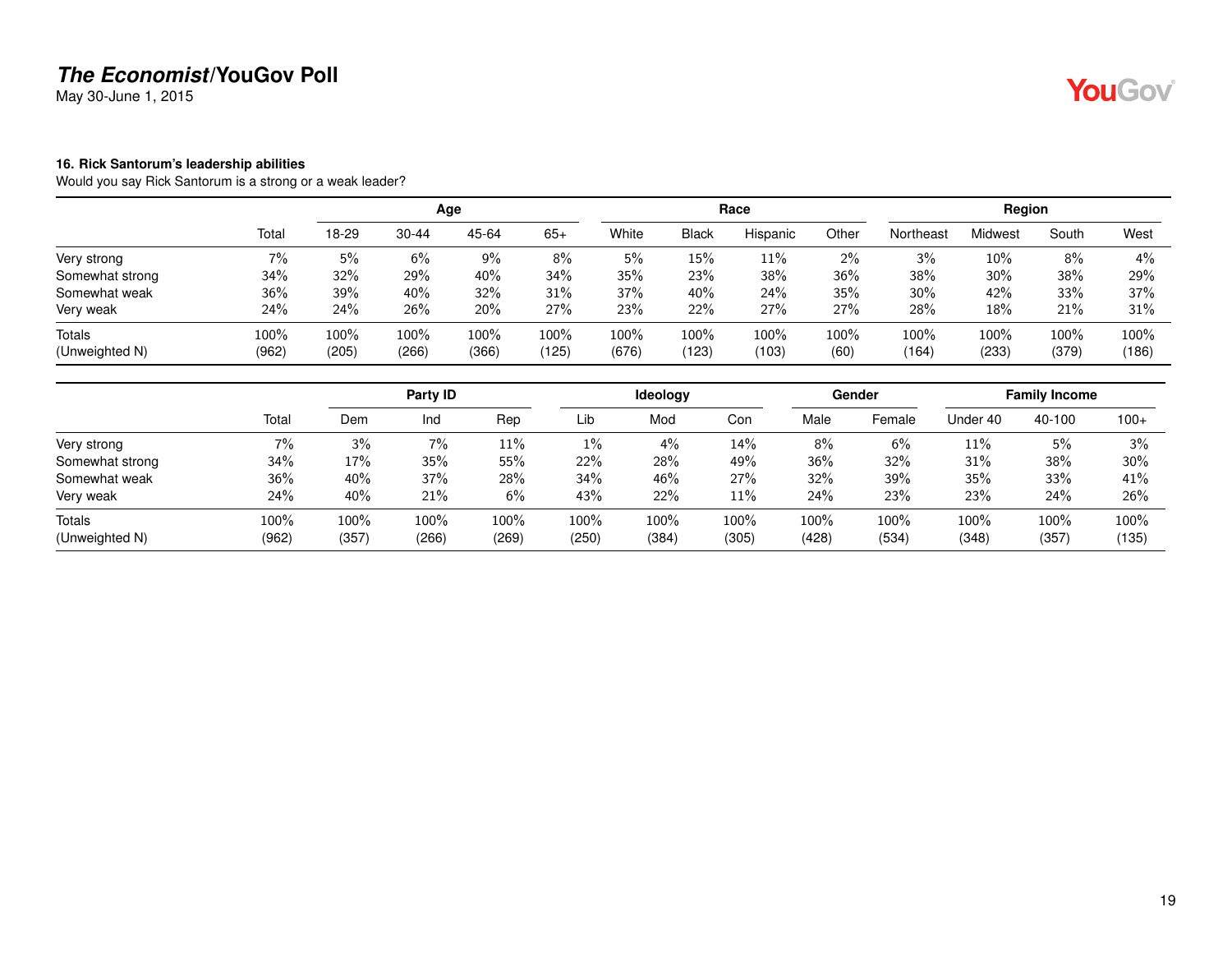May 30-June 1, 2015

#### <span id="page-19-0"></span>**17. Rick Santorum Presidential Qualifications**

Regardless of your overall opinion of Rick Santorum, do you think he has the qualifications to be President?

|                |       |       |       | Age   |       |       |              | Race     |       |           | Region  |       |       |
|----------------|-------|-------|-------|-------|-------|-------|--------------|----------|-------|-----------|---------|-------|-------|
|                | Total | 18-29 | 30-44 | 45-64 | $65+$ | White | <b>Black</b> | Hispanic | Other | Northeast | Midwest | South | West  |
| Yes            | 23%   | 18%   | 20%   | 29%   | 22%   | 26%   | 17%          | 14%      | 21%   | 21%       | 19%     | 27%   | 21%   |
| <b>No</b>      | 41%   | 47%   | 36%   | 36%   | 50%   | 41%   | 34%          | 36%      | 55%   | 50%       | 40%     | 34%   | 47%   |
| Not sure       | 37%   | 35%   | 43%   | 35%   | 28%   | 33%   | 49%          | 50%      | 24%   | 29%       | 42%     | 39%   | 32%   |
| Totals         | 100%  | 100%  | 100%  | 100%  | 100%  | 100%  | 100%         | 100%     | 100%  | 100%      | 100%    | 100%  | 100%  |
| (Unweighted N) | (994) | (208) | (277) | (382) | (127) | (690) | 135)         | (108)    | (61)  | (167)     | (237)   | (397) | (193) |

|                          |               |               | Party ID      |               |               | Ideology      |               |               | Gender        |               | <b>Family Income</b> |               |
|--------------------------|---------------|---------------|---------------|---------------|---------------|---------------|---------------|---------------|---------------|---------------|----------------------|---------------|
|                          | Total         | Dem           | Ind           | Rep           | Lib           | Mod           | Con           | Male          | Female        | Under 40      | 40-100               | $100+$        |
| Yes                      | 23%           | 8%            | 24%           | 44%           | 8%            | 18%           | 38%           | 27%           | 19%           | 19%           | 26%                  | 30%           |
| <b>No</b>                | 41%           | 54%           | 44%           | 22%           | 67%           | 42%           | 22%           | 43%           | 39%           | 40%           | 39%                  | 44%           |
| Not sure                 | 37%           | 38%           | 32%           | 34%           | 24%           | 40%           | 40%           | 30%           | 42%           | 41%           | 35%                  | 26%           |
| Totals<br>(Unweighted N) | 100%<br>(994) | 100%<br>(372) | 100%<br>(274) | 100%<br>(274) | 100%<br>(258) | 100%<br>(395) | 100%<br>(313) | 100%<br>(438) | 100%<br>(556) | 100%<br>(364) | 100%<br>(366)        | 100%<br>(138) |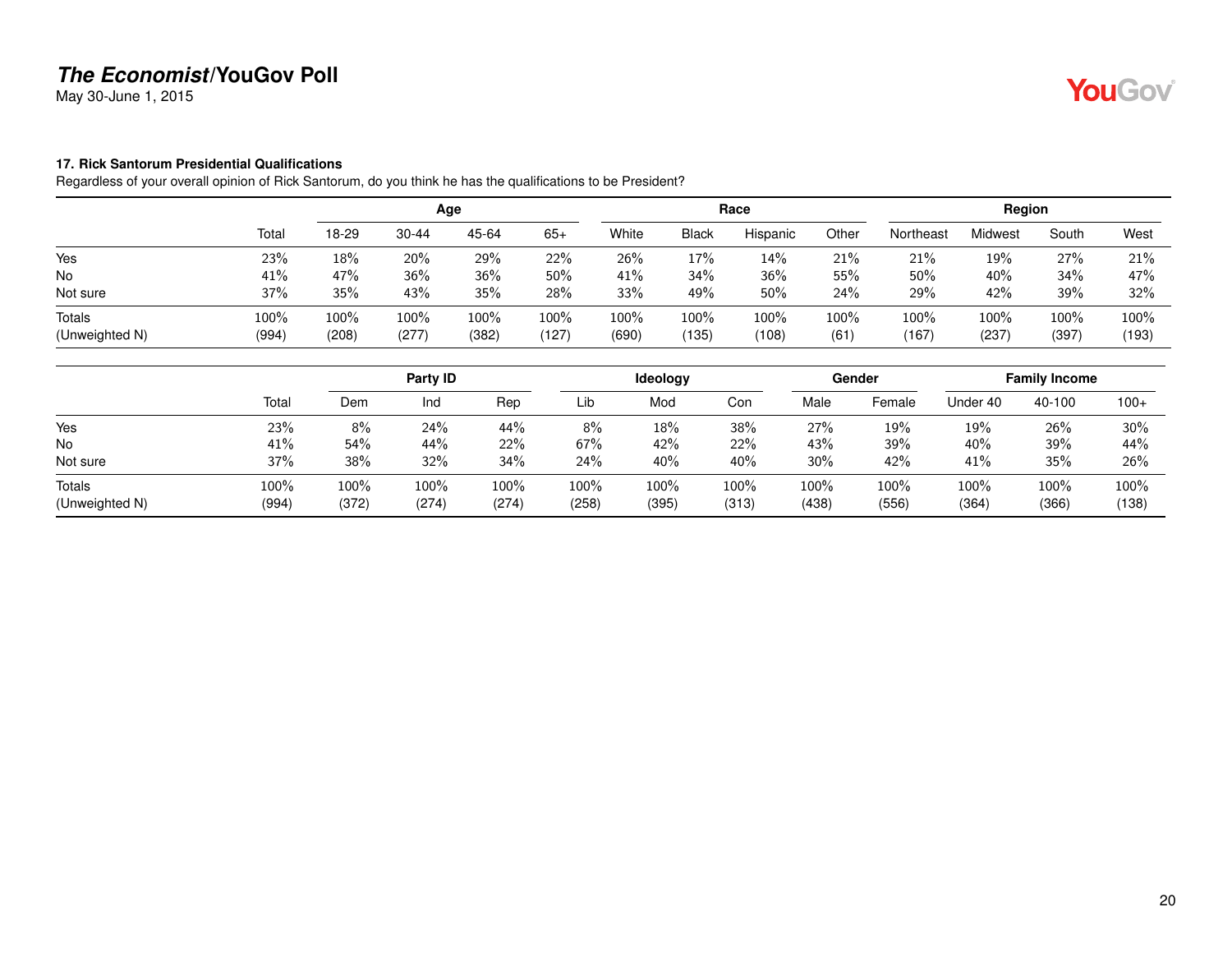May 30-June 1, 2015

#### <span id="page-20-0"></span>**18. Perceived Rick Santorum ideology**

Would you say Rick Santorum is...

|                   |       |       |           | Age   |       |       |              | Race     |       |           | Region  |       |       |
|-------------------|-------|-------|-----------|-------|-------|-------|--------------|----------|-------|-----------|---------|-------|-------|
|                   | Total | 18-29 | $30 - 44$ | 45-64 | $65+$ | White | <b>Black</b> | Hispanic | Other | Northeast | Midwest | South | West  |
| Very liberal      | $1\%$ | $1\%$ | $1\%$     | 2%    | $1\%$ | 1%    | 1%           | 3%       | 1%    | 2%        | 1%      | 1%    | $1\%$ |
| Liberal           | 3%    | 6%    | $2\%$     | $2\%$ | 1%    | 2%    | 2%           | 7%       | 1%    | 6%        | 1%      | 1%    | 4%    |
| Moderate          | 11%   | 15%   | 8%        | 12%   | 4%    | 11%   | 5%           | 13%      | 21%   | 12%       | 7%      | 11%   | 13%   |
| Conservative      | 24%   | 20%   | 20%       | 26%   | 33%   | 24%   | 29%          | 20%      | 11%   | 25%       | 22%     | 28%   | 16%   |
| Very conservative | 28%   | 27%   | 31%       | 23%   | 38%   | 31%   | 20%          | 16%      | 40%   | 29%       | 29%     | 22%   | 37%   |
| Not sure          | 33%   | 32%   | 39%       | 35%   | 22%   | 30%   | 44%          | 42%      | 27%   | 25%       | 39%     | 35%   | 29%   |
| Totals            | 100%  | 100%  | 100%      | 100%  | 100%  | 100%  | 100%         | 100%     | 100%  | 100%      | 100%    | 100%  | 100%  |
| (Unweighted N)    | (995) | (208) | (277)     | (382) | (128) | (692) | (134)        | (108)    | (61)  | (167)     | (238)   | (396) | (194) |

|                   |       |       | Party ID |       |       | <b>Ideology</b> |       |       | Gender |          | <b>Family Income</b> |        |
|-------------------|-------|-------|----------|-------|-------|-----------------|-------|-------|--------|----------|----------------------|--------|
|                   | Total | Dem   | Ind      | Rep   | Lib   | Mod             | Con   | Male  | Female | Under 40 | 40-100               | $100+$ |
| Very liberal      | $1\%$ | 1%    | $1\%$    | 2%    | 2%    | $1\%$           | 1%    | 2%    | $1\%$  | 2%       | $1\%$                | 1%     |
| Liberal           | 3%    | $2\%$ | 3%       | $4\%$ | 5%    | $1\%$           | 3%    | 3%    | 2%     | 3%       | $2\%$                | 5%     |
| Moderate          | 11%   | 6%    | 15%      | 11%   | 4%    | 13%             | 13%   | 12%   | 9%     | 13%      | 12%                  | 3%     |
| Conservative      | 24%   | 17%   | 24%      | 37%   | 12%   | 20%             | 36%   | 27%   | 21%    | 19%      | 24%                  | 30%    |
| Very conservative | 28%   | 36%   | 34%      | 17%   | 51%   | 28%             | 15%   | 32%   | 25%    | 21%      | 31%                  | 41%    |
| Not sure          | 33%   | 38%   | 24%      | 30%   | 26%   | 36%             | 32%   | 24%   | 42%    | 42%      | 30%                  | 19%    |
| Totals            | 100%  | 100%  | 100%     | 100%  | 100%  | 100%            | 100%  | 100%  | 100%   | 100%     | 100%                 | 100%   |
| (Unweighted N)    | (995) | (372) | (274)    | (275) | (259) | (395)           | (313) | (437) | (558)  | (365)    | (365)                | (138)  |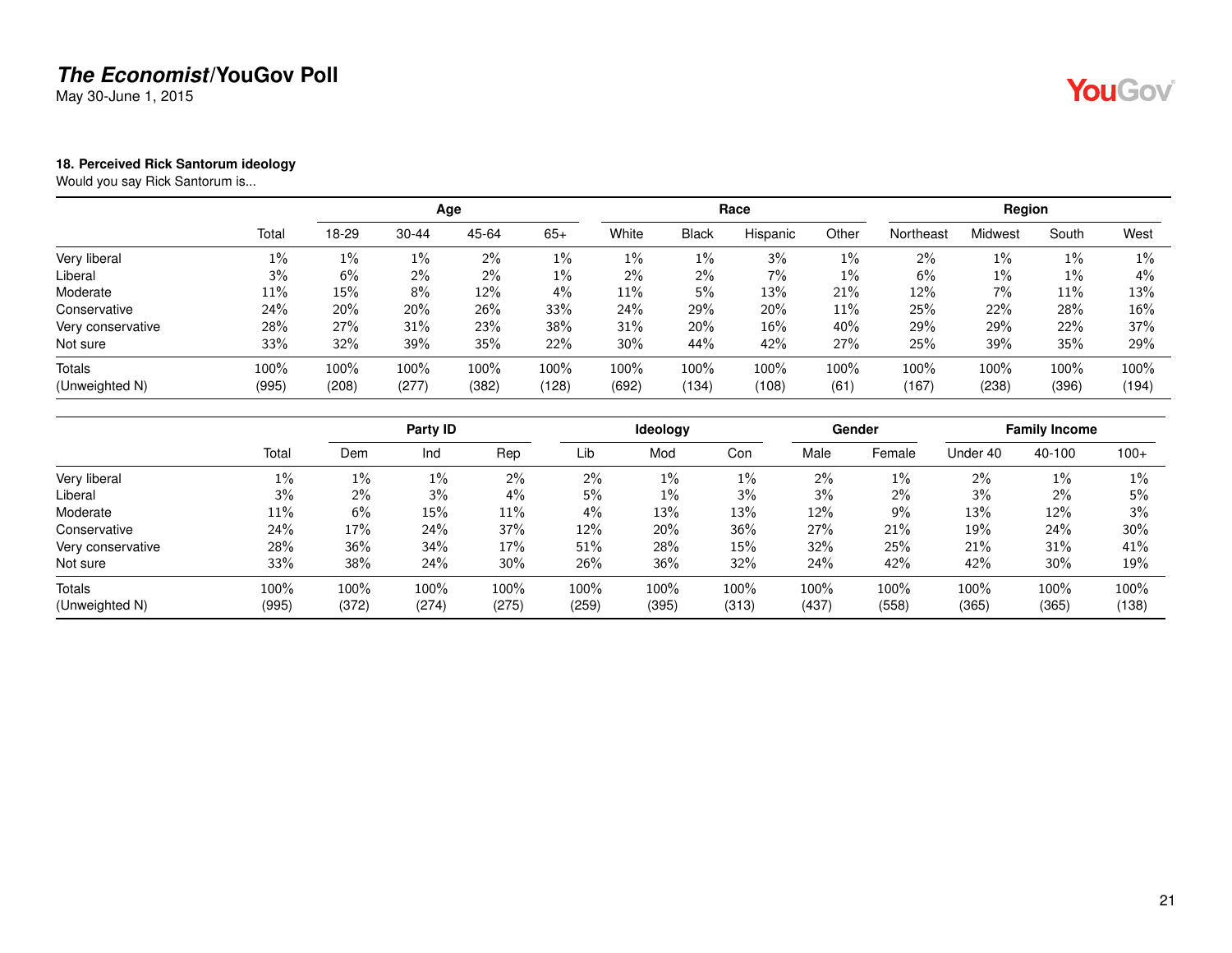May 30-June 1, 2015

#### <span id="page-21-0"></span>**19. Rick Santorum - too conservative**

Do you think Rick Santorum is too conservative or not conservative enough?

|                          |               |               |               | Age           |               |               |              | Race          |                 |               | Region        |               |               |
|--------------------------|---------------|---------------|---------------|---------------|---------------|---------------|--------------|---------------|-----------------|---------------|---------------|---------------|---------------|
|                          | Total         | 18-29         | $30 - 44$     | 45-64         | $65+$         | White         | <b>Black</b> | Hispanic      | Other           | Northeast     | Midwest       | South         | West          |
| Too conservative         | 31%           | 37%           | 31%           | 27%           | 33%           | 34%           | 25%          | 20%           | 38%             | 36%           | 28%           | 26%           | 41%           |
| About right              | 24%           | 20%           | 24%           | 25%           | 29%           | 23%           | 24%          | 28%           | 30%             | 19%           | 24%           | 28%           | 22%           |
| Not conservative enough  | 8%            | 8%            | 6%            | $11\%$        | 8%            | $10\%$        | 7%           | 7%            | 5%              | 12%           | 8%            | $7\%$         | 8%            |
| Don't know               | 36%           | 36%           | 39%           | 36%           | 29%           | 34%           | 44%          | 45%           | 28%             | 32%           | 39%           | 40%           | $30\%$        |
| Totals<br>(Unweighted N) | 100%<br>(994) | 100%<br>(208) | 100%<br>(276) | 100%<br>(382) | 100%<br>(128) | 100%<br>(691) | 100%<br>134  | 100%<br>(108) | $100\%$<br>(61) | 100%<br>(167) | 100%<br>(238) | 100%<br>(395) | 100%<br>(194) |

|                         |       |       | Party ID |       |       | Ideology |       |       | Gender |          | <b>Family Income</b> |        |
|-------------------------|-------|-------|----------|-------|-------|----------|-------|-------|--------|----------|----------------------|--------|
|                         | Total | Dem   | Ind      | Rep   | Lib   | Mod      | Con   | Male  | Female | Under 40 | 40-100               | $100+$ |
| Too conservative        | 31%   | 44%   | 38%      | 14%   | 64%   | 32%      | 11%   | 34%   | 29%    | 27%      | 31%                  | 47%    |
| About right             | 24%   | $9\%$ | 26%      | 44%   | $7\%$ | 22%      | 38%   | 27%   | 21%    | 22%      | 29%                  | 19%    |
| Not conservative enough | 8%    | 5%    | 9%       | 12%   | 5%    | $4\%$    | 15%   | 11%   | 6%     | 8%       | 9%                   | $10\%$ |
| Don't know              | 36%   | 42%   | 27%      | 30%   | 25%   | 41%      | 36%   | 28%   | 43%    | 43%      | 31%                  | 23%    |
| Totals                  | 100%  | 100%  | 100%     | 100%  | 100%  | 100%     | 100%  | 100%  | 100%   | 100%     | 100%                 | 100%   |
| (Unweighted N)          | (994) | (373) | (273)    | (274) | (258) | (394)    | (314) | (437) | (557)  | (364)    | (365)                | (138)  |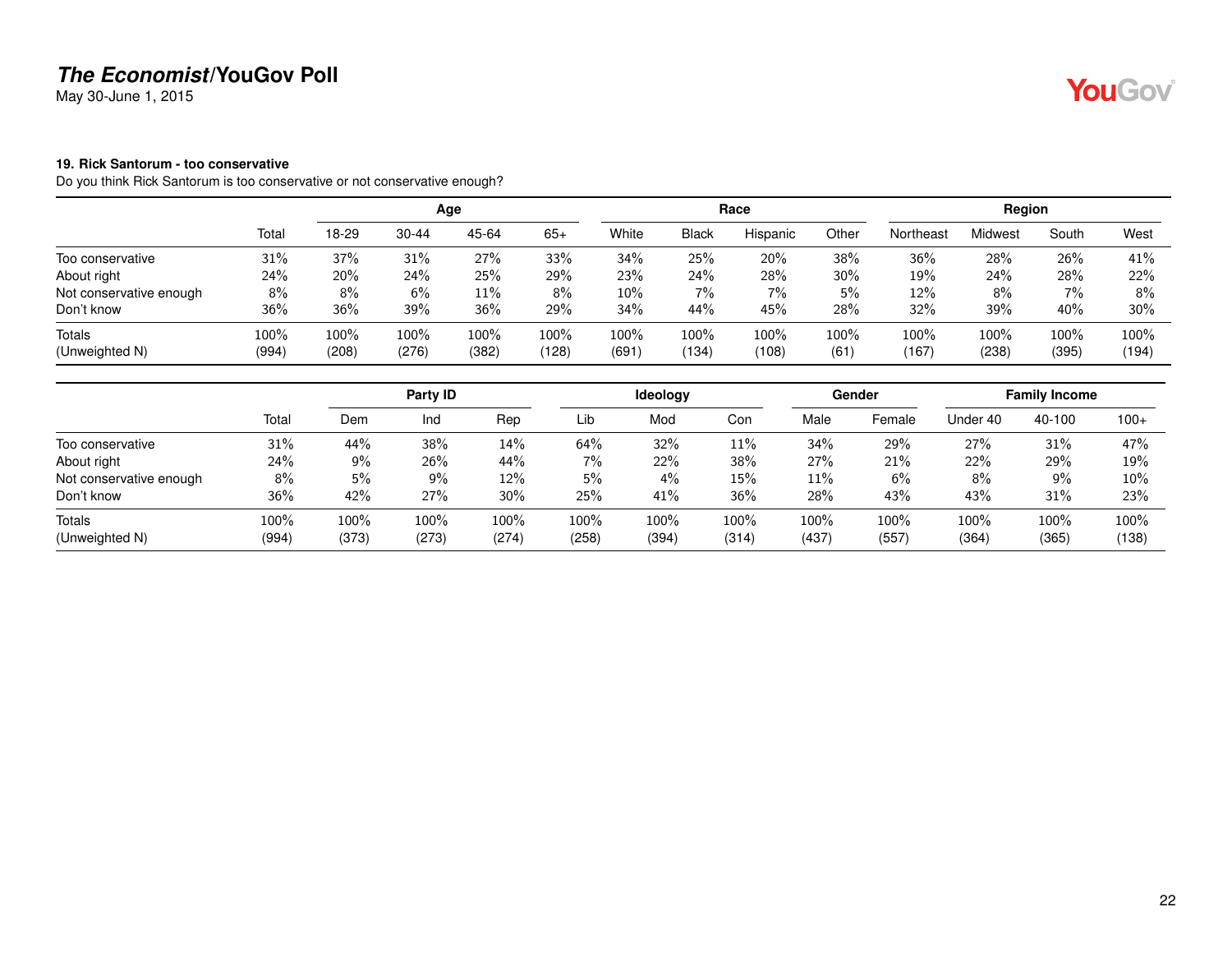May 30-June 1, 2015

#### <span id="page-22-0"></span>**20. Likely win - Rick Santorum**

How likely is it that Rick Santorum will win the presidency in 2016?

|                   |       |       |           | Age   |       |       |              | Race     |       |           | Region  |       |       |
|-------------------|-------|-------|-----------|-------|-------|-------|--------------|----------|-------|-----------|---------|-------|-------|
|                   | Total | 18-29 | $30 - 44$ | 45-64 | $65+$ | White | <b>Black</b> | Hispanic | Other | Northeast | Midwest | South | West  |
| Very likely       | 3%    | 5%    | 5%        | 1%    | 2%    | 3%    | 5%           | 4%       | 2%    | 2%        | 3%      | 4%    | 4%    |
| Somewhat likely   | 11%   | 11%   | 8%        | 13%   | 15%   | 12%   | $10\%$       | 13%      | 12%   | 12%       | 10%     | 13%   | 11%   |
| Not very likely   | 22%   | 23%   | 22%       | 19%   | 26%   | 24%   | 14%          | 22%      | 14%   | 26%       | 17%     | 23%   | 21%   |
| Not likely at all | 38%   | 34%   | 35%       | 38%   | 48%   | 39%   | 37%          | 20%      | 49%   | 40%       | 41%     | 33%   | 41%   |
| Not sure          | 26%   | 28%   | 29%       | 29%   | 8%    | 22%   | 34%          | 41%      | 24%   | 20%       | 28%     | 28%   | 24%   |
| <b>Totals</b>     | 100%  | 100%  | 100%      | 100%  | 100%  | 100%  | 100%         | 100%     | 100%  | 100%      | 100%    | 100%  | 100%  |
| (Unweighted N)    | (993) | (208) | (276)     | (381) | (128) | (690) | (135)        | (107)    | (61)  | (166)     | (238)   | (395) | (194) |

|                   |       |       | Party ID |       |       | <b>Ideology</b> |       |       | <b>Gender</b> |          | <b>Family Income</b> |        |
|-------------------|-------|-------|----------|-------|-------|-----------------|-------|-------|---------------|----------|----------------------|--------|
|                   | Total | Dem   | Ind      | Rep   | Lib   | Mod             | Con   | Male  | Female        | Under 40 | 40-100               | $100+$ |
| Very likely       | 3%    | $2\%$ | 3%       | 6%    | $1\%$ | $4\%$           | $4\%$ | 4%    | 3%            | 3%       | 3%                   | 7%     |
| Somewhat likely   | 11%   | 4%    | 12%      | 20%   | 6%    | 9%              | 18%   | 9%    | 13%           | 17%      | 9%                   | 7%     |
| Not very likely   | 22%   | 16%   | 26%      | 27%   | 13%   | 25%             | 25%   | 21%   | 22%           | 19%      | 25%                  | 17%    |
| Not likely at all | 38%   | 51%   | 36%      | 24%   | 56%   | 35%             | 28%   | 46%   | 30%           | 31%      | 38%                  | 55%    |
| Not sure          | 26%   | 28%   | 23%      | 22%   | 23%   | 27%             | 25%   | 20%   | 32%           | 30%      | 24%                  | 14%    |
| Totals            | 100%  | 100%  | 100%     | 100%  | 100%  | 100%            | 100%  | 100%  | 100%          | 100%     | 100%                 | 100%   |
| (Unweighted N)    | (993) | (372) | (274)    | (274) | (258) | (394)           | (313) | (436) | (557)         | (363)    | (366)                | (138)  |

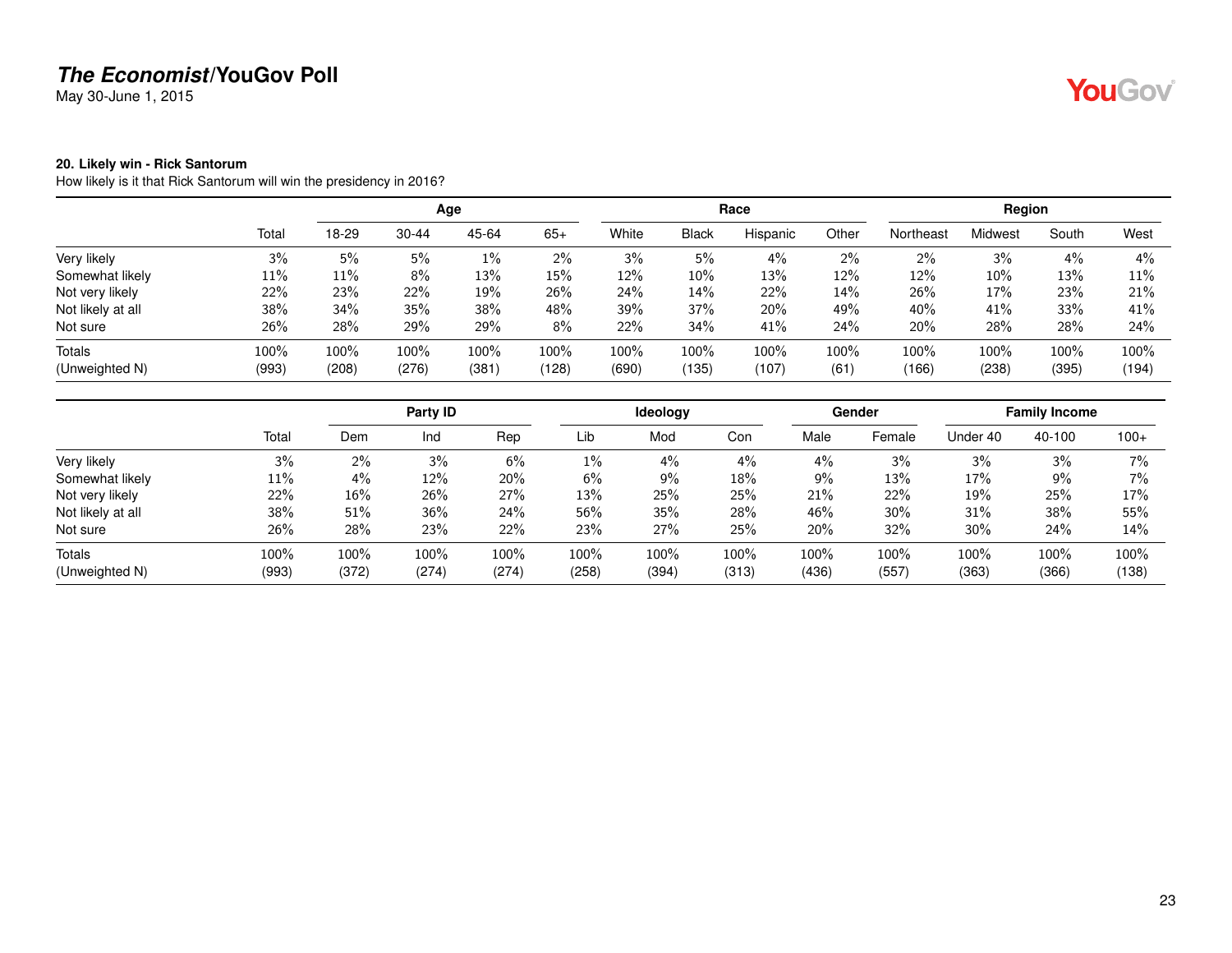May 30-June 1, 2015

# YouGov®

#### <span id="page-23-0"></span>**21. George Pataki honesty**

Do you think George Pataki has more or less honesty and integrity, or about the same level of honesty and integrity as most people in public life?

|                       |       |       |           | Age   |       |       |              | Race     |       |           | Region  |       |        |
|-----------------------|-------|-------|-----------|-------|-------|-------|--------------|----------|-------|-----------|---------|-------|--------|
|                       | Total | 18-29 | $30 - 44$ | 45-64 | $65+$ | White | <b>Black</b> | Hispanic | Other | Northeast | Midwest | South | West   |
| More honesty          | 4%    | 4%    | 4%        | 5%    | 5%    | 5%    | 3%           | 6%       | 4%    | 7%        | 2%      | 4%    | 6%     |
| Same level of honesty | 33%   | 28%   | 33%       | 35%   | 40%   | 36%   | 29%          | 24%      | 36%   | 45%       | 28%     | 33%   | 32%    |
| Less honesty          | 10%   | 6%    | 9%        | 12%   | 17%   | 8%    | 14%          | 15%      | 13%   | 14%       | 9%      | 10%   | $10\%$ |
| Not sure              | 52%   | 62%   | 55%       | 48%   | 38%   | 51%   | 55%          | 55%      | 47%   | 35%       | 61%     | 53%   | 53%    |
| Totals                | 100%  | 100%  | 100%      | 100%  | 100%  | 100%  | 100%         | 100%     | 100%  | 100%      | 100%    | 100%  | 100%   |
| (Unweighted N)        | (995) | (209) | (277)     | (380) | (129) | (691) | (134)        | (109)    | (61)  | (167)     | (239)   | (397) | (192)  |

|                       |       |       | Party <b>ID</b> |       |       | Ideology |        |       | Gender |          | <b>Family Income</b> |        |
|-----------------------|-------|-------|-----------------|-------|-------|----------|--------|-------|--------|----------|----------------------|--------|
|                       | Total | Dem   | Ind             | Rep   | Lib   | Mod      | Con    | Male  | Female | Under 40 | 40-100               | $100+$ |
| More honesty          | 4%    | $1\%$ | 3%              | 9%    | 2%    | 4%       | $6\%$  | 5%    | 3%     | $2\%$    | 5%                   | 12%    |
| Same level of honesty | 33%   | 27%   | 44%             | 33%   | 31%   | 37%      | 32%    | 39%   | 28%    | 35%      | 32%                  | 38%    |
| Less honesty          | 10%   | 13%   | $9\%$           | 8%    | 13%   | 9%       | $10\%$ | 12%   | 9%     | 9%       | 14%                  | $10\%$ |
| Not sure              | 52%   | 58%   | 43%             | 49%   | 53%   | 50%      | 51%    | 44%   | 60%    | 54%      | 49%                  | 40%    |
| Totals                | 100%  | 100%  | 100%            | 100%  | 100%  | 100%     | 100%   | 100%  | 100%   | 100%     | 100%                 | 100%   |
| (Unweighted N)        | (995) | (372) | (274)           | (275) | (258) | (394)    | (315)  | (438) | (557)  | (366)    | (364)                | (138)  |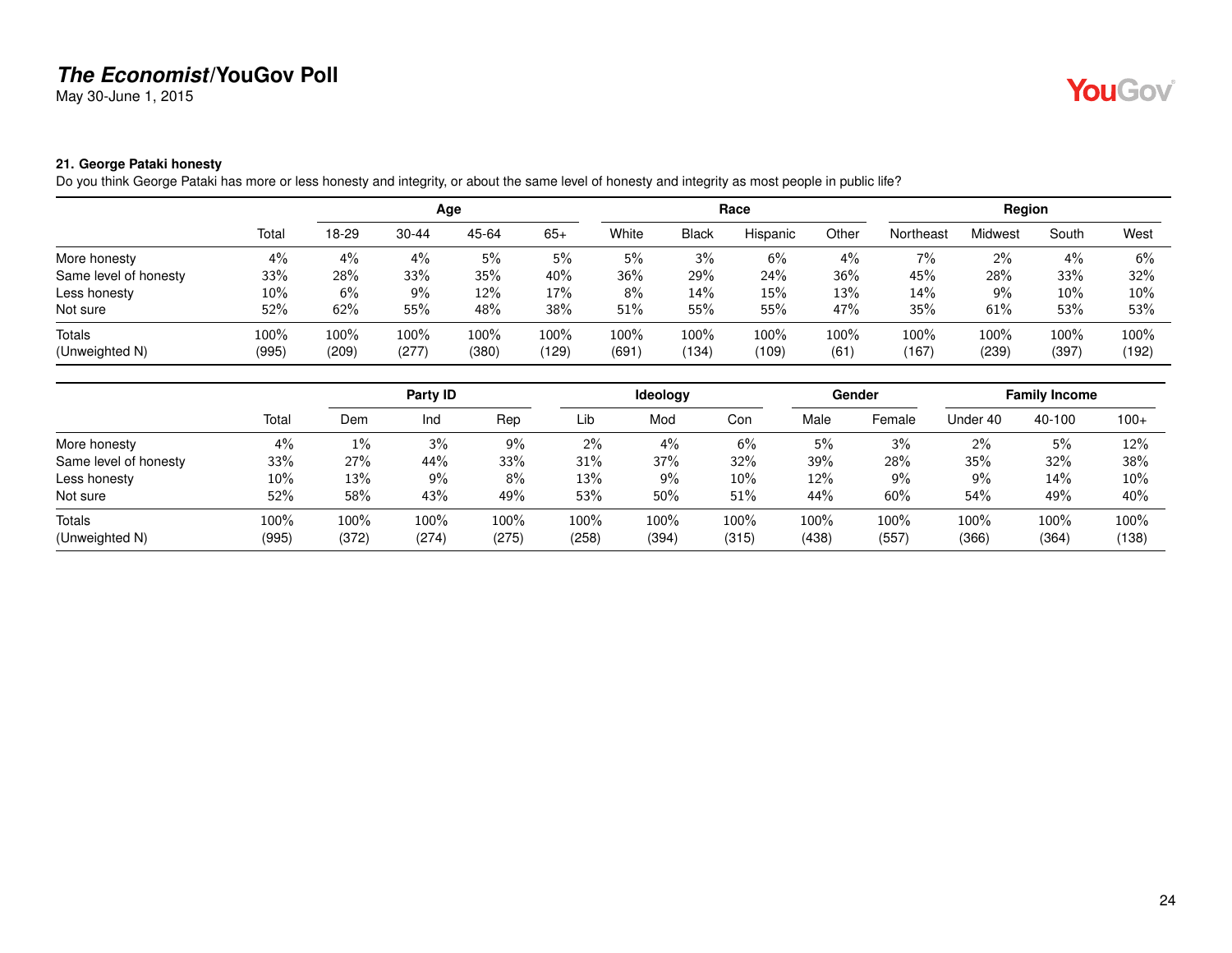May 30-June 1, 2015

#### <span id="page-24-0"></span>**22. George Pataki confidence in international crisis**

Are you confident in George Pataki's ability to deal wisely with an international crisis, or are you uneasy about his approach?

|                |       |       |           | Age   |       |       |              | Race     |       |           | Region  |       |       |
|----------------|-------|-------|-----------|-------|-------|-------|--------------|----------|-------|-----------|---------|-------|-------|
|                | Total | 18-29 | $30 - 44$ | 45-64 | $65+$ | White | <b>Black</b> | Hispanic | Other | Northeast | Midwest | South | West  |
| Confident      | 10%   | 13%   | 9%        | 12%   | 6%    | 8%    | 11%          | 19%      | 17%   | 17%       | 5%      | 12%   | 10%   |
| Uneasy         | 25%   | 13%   | 18%       | 30%   | 51%   | 28%   | 26%          | 20%      | 13%   | 31%       | 27%     | 22%   | 25%   |
| Not sure       | 64%   | 74%   | 73%       | 58%   | 43%   | 64%   | 63%          | 60%      | 70%   | 52%       | 68%     | 66%   | 65%   |
| <b>Totals</b>  | 100%  | 100%  | 100%      | 100%  | 100%  | 100%  | 100%         | 100%     | 100%  | 100%      | 100%    | 100%  | 100%  |
| (Unweighted N) | (989) | (209) | (275)     | (377) | (128) | (686) | (133)        | (109)    | (61)  | (166)     | (236)   | (395) | (192) |

|                          |               |              | Party ID      |               |               | Ideology     |               |               | Gender        |               | <b>Family Income</b> |               |
|--------------------------|---------------|--------------|---------------|---------------|---------------|--------------|---------------|---------------|---------------|---------------|----------------------|---------------|
|                          | Total         | Dem          | Ind           | Rep           | Lib           | Mod          | Con           | Male          | Female        | Under 40      | 40-100               | $100+$        |
| Confident                | 10%           | 3%           | 15%           | 16%           | 8%            | 11%          | 12%           | 13%           | 8%            | 9%            | 10%                  | 15%           |
| Uneasy                   | 25%           | 30%          | 24%           | 21%           | 31%           | 24%          | 23%           | 28%           | 23%           | 23%           | 30%                  | 29%           |
| Not sure                 | 64%           | 67%          | 61%           | 63%           | 61%           | 65%          | 65%           | 59%           | 69%           | 68%           | 60%                  | 56%           |
| Totals<br>(Unweighted N) | 100%<br>(989) | 100%<br>(371 | 100%<br>(272) | 100%<br>(273) | 100%<br>(257) | 100%<br>(391 | 100%<br>(313) | 100%<br>(436) | 100%<br>(553) | 100%<br>(365) | 100%<br>(359)        | 100%<br>(138) |

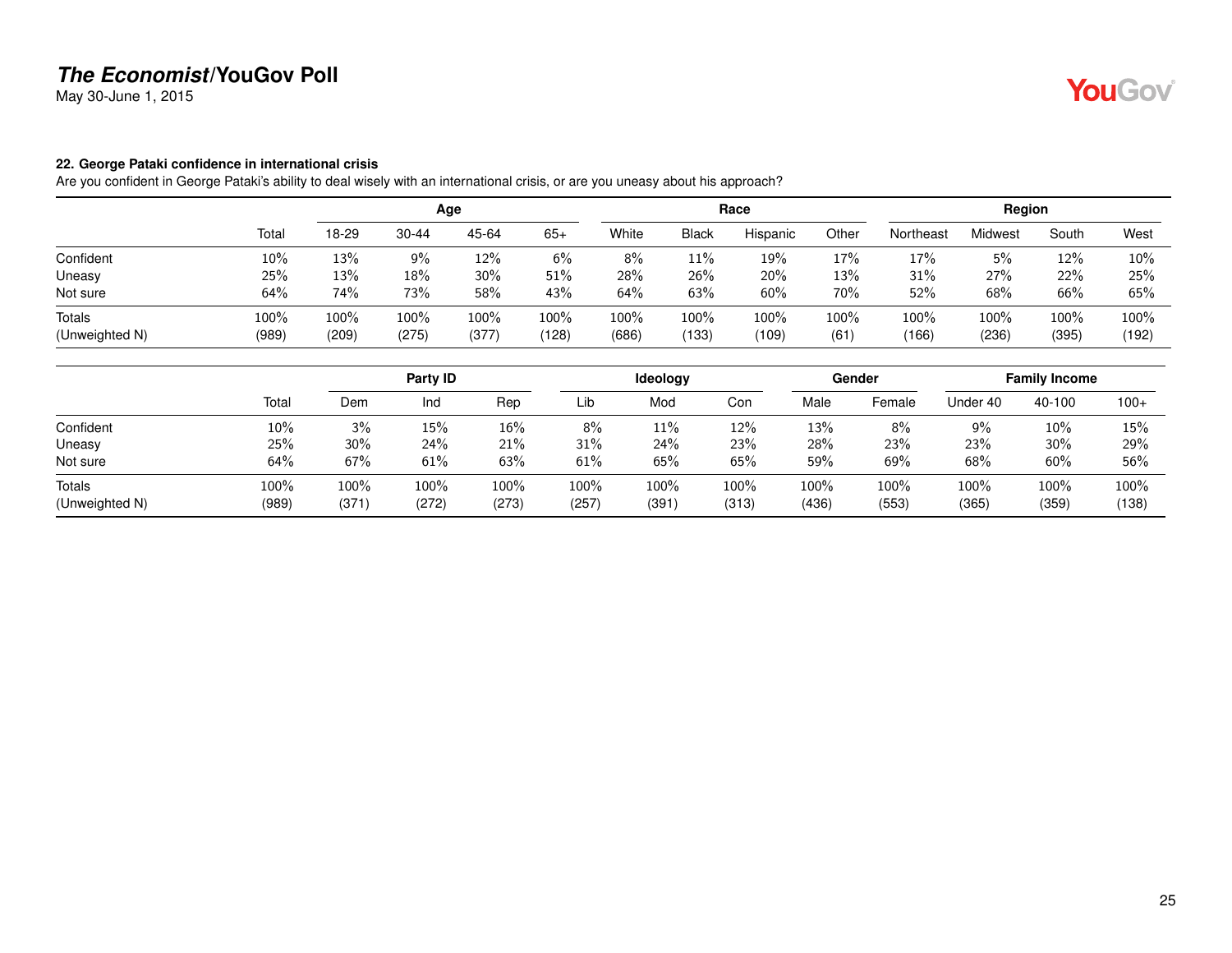May 30-June 1, 2015

#### <span id="page-25-0"></span>**23. George Pataki's leadership abilities**

Would you say George Pataki is a strong or a weak leader?

|                          |                  |               |               | Age           |               |               |               | Race          |              |               | Region        |               |               |
|--------------------------|------------------|---------------|---------------|---------------|---------------|---------------|---------------|---------------|--------------|---------------|---------------|---------------|---------------|
|                          | Total            | 18-29         | $30 - 44$     | 45-64         | $65+$         | White         | <b>Black</b>  | Hispanic      | Other        | Northeast     | Midwest       | South         | West          |
| Very strong              | 5%               | 5%            | 3%            | 6%            | 3%            | 3%            | 7%            | 11%           | 2%           | 6%            | 5%            | 5%            | 2%            |
| Somewhat strong          | 37%              | 38%           | 38%           | 39%           | 29%           | 38%           | 35%           | 26%           | 48%          | 43%           | 34%           | 35%           | 40%           |
| Somewhat weak            | 44%              | 48%           | 44%           | 40%           | 45%           | 46%           | 44%           | 37%           | 37%          | 38%           | 50%           | 46%           | 38%           |
| Very weak                | 14%              | $9\%$         | 14%           | 15%           | 23%           | 13%           | 15%           | 26%           | 13%          | 13%           | 11%           | 14%           | 20%           |
| Totals<br>(Unweighted N) | $100\%$<br>(930) | 100%<br>(198) | 100%<br>(264) | 100%<br>(354) | 100%<br>(114) | 100%<br>(647) | 100%<br>(121) | 100%<br>(102) | 100%<br>(60) | 100%<br>(164) | 100%<br>(226) | 100%<br>(364) | 100%<br>(176) |

|                 |       |        | Party ID |       |       | Ideology |       |       | Gender |          | <b>Family Income</b> |        |
|-----------------|-------|--------|----------|-------|-------|----------|-------|-------|--------|----------|----------------------|--------|
|                 | Total | Dem    | Ind      | Rep   | Lib   | Mod      | Con   | Male  | Female | Under 40 | 40-100               | $100+$ |
| Very strong     | 5%    | $2\%$  | 6%       | 5%    | 3%    | 6%       | 5%    | 6%    | 3%     | 5%       | 4%                   | 7%     |
| Somewhat strong | 37%   | 32%    | 40%      | 45%   | 35%   | 39%      | 37%   | 42%   | 32%    | 31%      | 38%                  | 45%    |
| Somewhat weak   | 44%   | $50\%$ | 37%      | 42%   | 40%   | 46%      | 44%   | 40%   | 48%    | 49%      | 42%                  | 38%    |
| Very weak       | 14%   | 16%    | 17%      | 8%    | 22%   | 10%      | 14%   | 12%   | 17%    | 15%      | 16%                  | 11%    |
| Totals          | 100%  | 100%   | 100%     | 100%  | 100%  | 100%     | 100%  | 100%  | 100%   | 100%     | 100%                 | 100%   |
| (Unweighted N)  | (930) | (344)  | (261)    | (256) | (240) | (375)    | (290) | (419) | (511)  | (339)    | (348)                | (126)  |

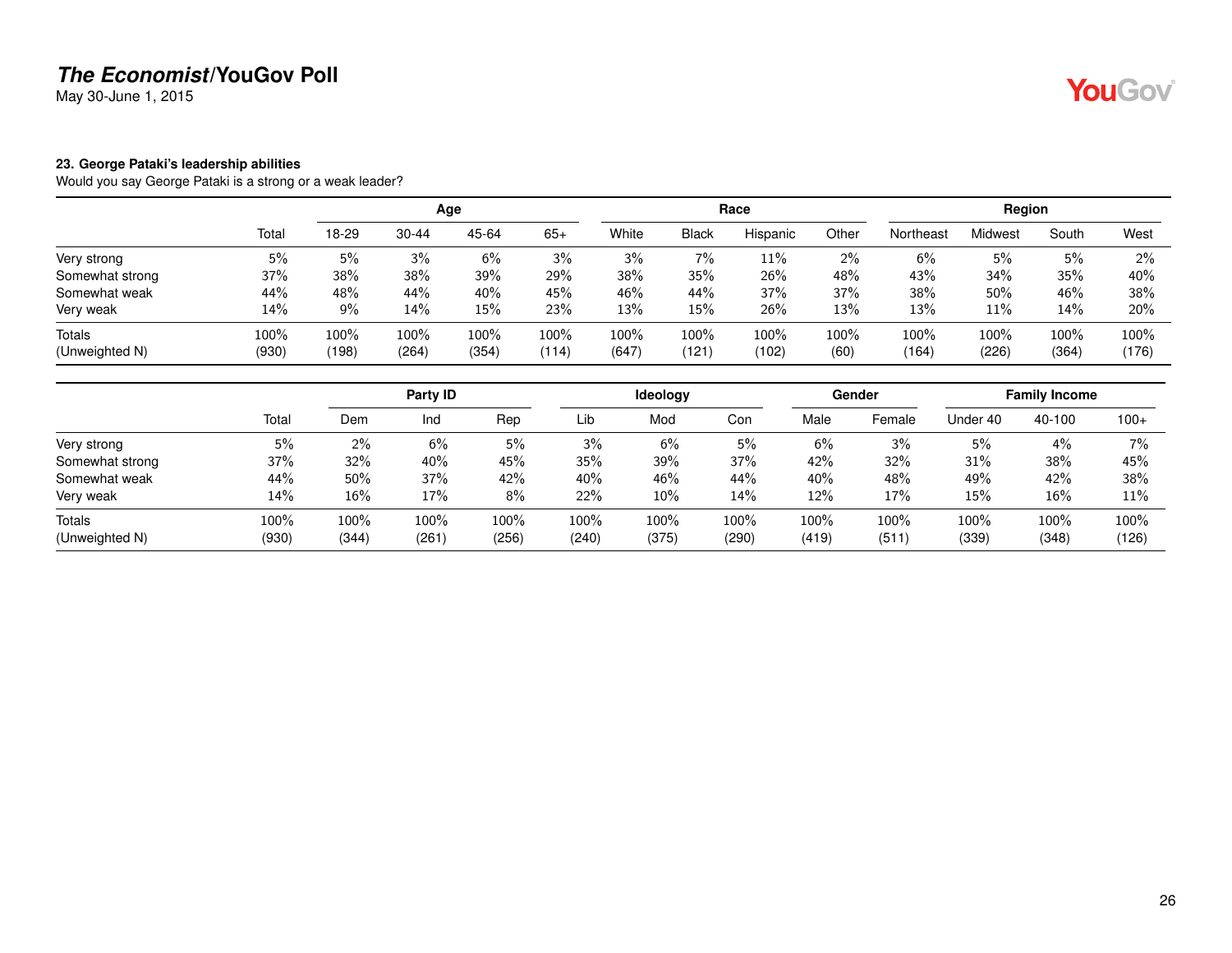May 30-June 1, 2015

#### <span id="page-26-0"></span>**24. George Pataki Presidential Qualifications**

Regardless of your overall opinion of George Pataki, do you think he has the qualifications to be President?

|                |       |       |           | Age   |       |       |              | Race     |       |           | Region  |       |       |
|----------------|-------|-------|-----------|-------|-------|-------|--------------|----------|-------|-----------|---------|-------|-------|
|                | Total | 18-29 | $30 - 44$ | 45-64 | $65+$ | White | <b>Black</b> | Hispanic | Other | Northeast | Midwest | South | West  |
| Yes            | 16%   | 15%   | 14%       | 19%   | 16%   | 16%   | 13%          | 17%      | 18%   | 17%       | 9%      | 19%   | 18%   |
| <b>No</b>      | 31%   | 20%   | 26%       | 35%   | 49%   | 30%   | 32%          | 41%      | 19%   | 40%       | 32%     | 27%   | 28%   |
| Not sure       | 53%   | 66%   | 60%       | 47%   | 35%   | 54%   | 55%          | 42%      | 62%   | 43%       | 59%     | 54%   | 54%   |
| Totals         | 100%  | 100%  | 100%      | 100%  | 100%  | 100%  | 100%         | 100%     | 100%  | 100%      | 100%    | 100%  | 100%  |
| (Unweighted N) | (990) | (207) | (277)     | (378) | (128) | (686) | (134)        | (109)    | (61)  | (166)     | (238)   | (396) | (190) |

|                          |               |               | Party ID      |               |               | ldeology      |               |               | Gender        |               | <b>Family Income</b> |               |
|--------------------------|---------------|---------------|---------------|---------------|---------------|---------------|---------------|---------------|---------------|---------------|----------------------|---------------|
|                          | Total         | Dem           | Ind           | Rep           | Lib           | Mod           | Con           | Male          | Female        | Under 40      | 40-100               | $100+$        |
| Yes                      | 16%           | 8%            | 18%           | 25%           | $10\%$        | 16%           | 20%           | 19%           | 13%           | 10%           | 15%                  | 38%           |
| <b>No</b>                | 31%           | 37%           | 31%           | 23%           | 41%           | 29%           | 25%           | 34%           | 28%           | 28%           | 36%                  | 26%           |
| Not sure                 | 53%           | 55%           | 51%           | 51%           | 49%           | 55%           | 55%           | 47%           | 59%           | 61%           | 49%                  | 37%           |
| Totals<br>(Unweighted N) | 100%<br>(990) | 100%<br>(373) | 100%<br>(272) | 100%<br>(272) | 100%<br>(258) | 100%<br>(394) | 100%<br>(311) | 100%<br>(437) | 100%<br>(553) | 100%<br>(364) | 100%<br>(361)        | 100%<br>(137) |

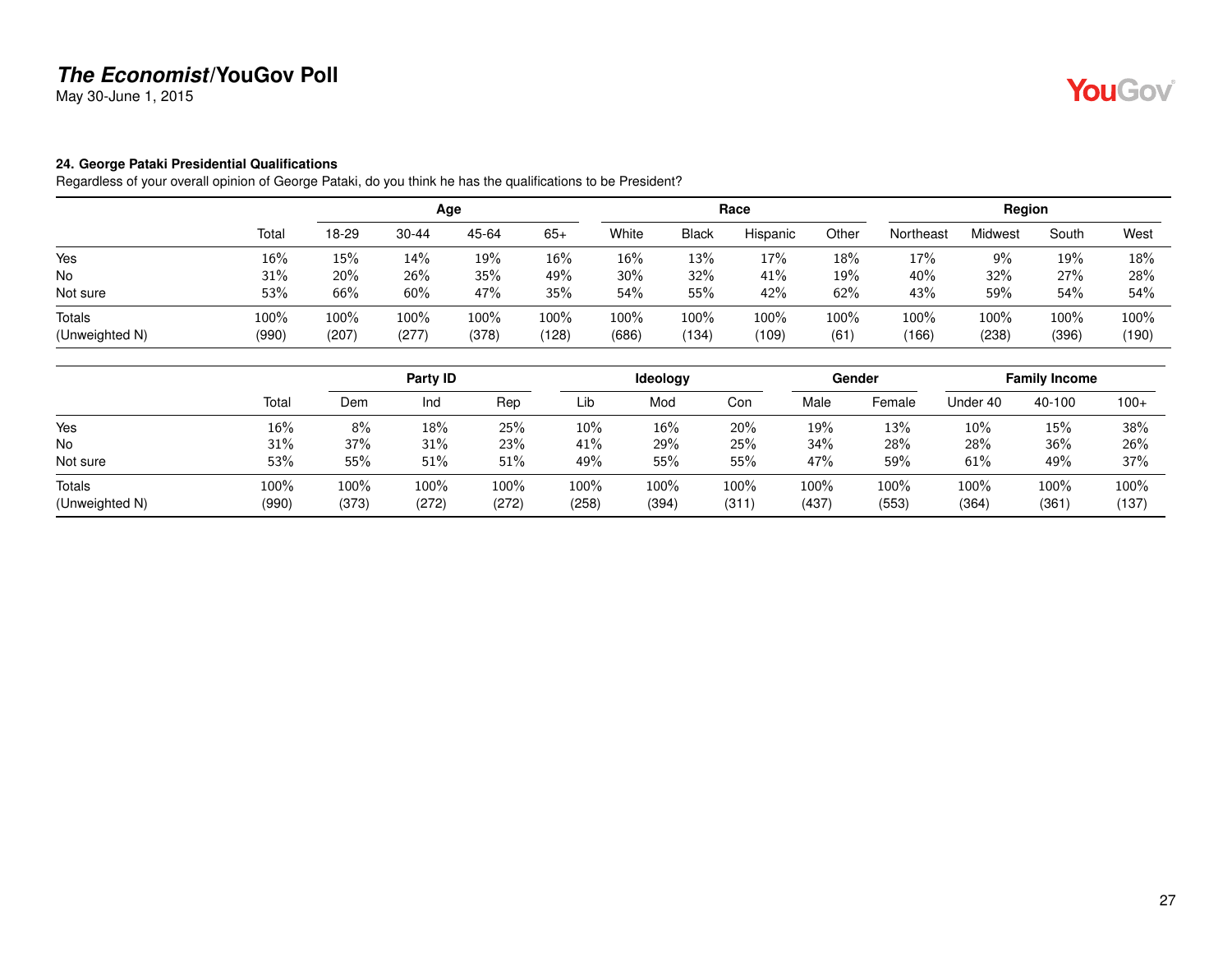May 30-June 1, 2015

#### <span id="page-27-0"></span>**25. Perceived George Pataki ideology**

Would you say George Pataki is...

|                   |       |       |           | Age    |       |       |              | Race     |        |           | Region  |       |       |
|-------------------|-------|-------|-----------|--------|-------|-------|--------------|----------|--------|-----------|---------|-------|-------|
|                   | Total | 18-29 | $30 - 44$ | 45-64  | $65+$ | White | <b>Black</b> | Hispanic | Other  | Northeast | Midwest | South | West  |
| Very liberal      | 2%    | 2%    | $2\%$     | 2%     | 3%    | 3%    | 2%           | 1%       | 0%     | $2\%$     | 3%      | 1%    | 3%    |
| Liberal           | 6%    | 10%   | 3%        | 5%     | 5%    | 5%    | 2%           | 11%      | $16\%$ | $9\%$     | 5%      | 5%    | 6%    |
| Moderate          | 20%   | 16%   | 18%       | 21%    | 31%   | 20%   | 20%          | 20%      | 28%    | 30%       | 20%     | 16%   | 22%   |
| Conservative      | 14%   | $7\%$ | $16\%$    | $16\%$ | 15%   | 15%   | 10%          | $9\%$    | 13%    | 19%       | $10\%$  | 14%   | 13%   |
| Very conservative | $4\%$ | 2%    | 4%        | 3%     | 8%    | 3%    | 2%           | $10\%$   | 4%     | $2\%$     | 3%      | $4\%$ | $4\%$ |
| Not sure          | 54%   | 63%   | 56%       | 53%    | 38%   | 55%   | 64%          | 49%      | 39%    | 39%       | 59%     | 60%   | 52%   |
| Totals            | 100%  | 100%  | 100%      | 100%   | 100%  | 100%  | 100%         | 100%     | 100%   | 100%      | 100%    | 100%  | 100%  |
| (Unweighted N)    | (994) | (209) | (277)     | (380)  | (128) | (689) | (135)        | (109)    | (61)   | (167)     | (237)   | (398) | (192) |

|                   |       |       | Party ID |       |       | <b>Ideology</b> |       |       | Gender |          | <b>Family Income</b> |        |
|-------------------|-------|-------|----------|-------|-------|-----------------|-------|-------|--------|----------|----------------------|--------|
|                   | Total | Dem   | Ind      | Rep   | Lib   | Mod             | Con   | Male  | Female | Under 40 | 40-100               | $100+$ |
| Very liberal      | 2%    | $2\%$ | 2%       | 2%    | 2%    | 2%              | 2%    | 3%    | $1\%$  | 2%       | 3%                   | 3%     |
| Liberal           | 6%    | $2\%$ | 10%      | 6%    | 7%    | 4%              | 7%    | 7%    | 5%     | 7%       | 6%                   | 4%     |
| Moderate          | 20%   | 14%   | 21%      | 27%   | 14%   | 22%             | 24%   | 26%   | 15%    | 21%      | 18%                  | 27%    |
| Conservative      | 14%   | 15%   | 15%      | 14%   | 19%   | 14%             | 10%   | 17%   | 11%    | 9%       | 18%                  | 19%    |
| Very conservative | 4%    | 6%    | 3%       | $2\%$ | 6%    | 4%              | $2\%$ | $2\%$ | 5%     | 2%       | 4%                   | 6%     |
| Not sure          | 54%   | 60%   | 48%      | 49%   | 52%   | 54%             | 54%   | 46%   | 62%    | 59%      | 51%                  | 41%    |
| Totals            | 100%  | 100%  | 100%     | 100%  | 100%  | 100%            | 100%  | 100%  | 100%   | 100%     | 100%                 | 100%   |
| (Unweighted N)    | (994) | (372) | (274)    | (274) | (257) | (394)           | (315) | (438) | (556)  | (365)    | (363)                | (138)  |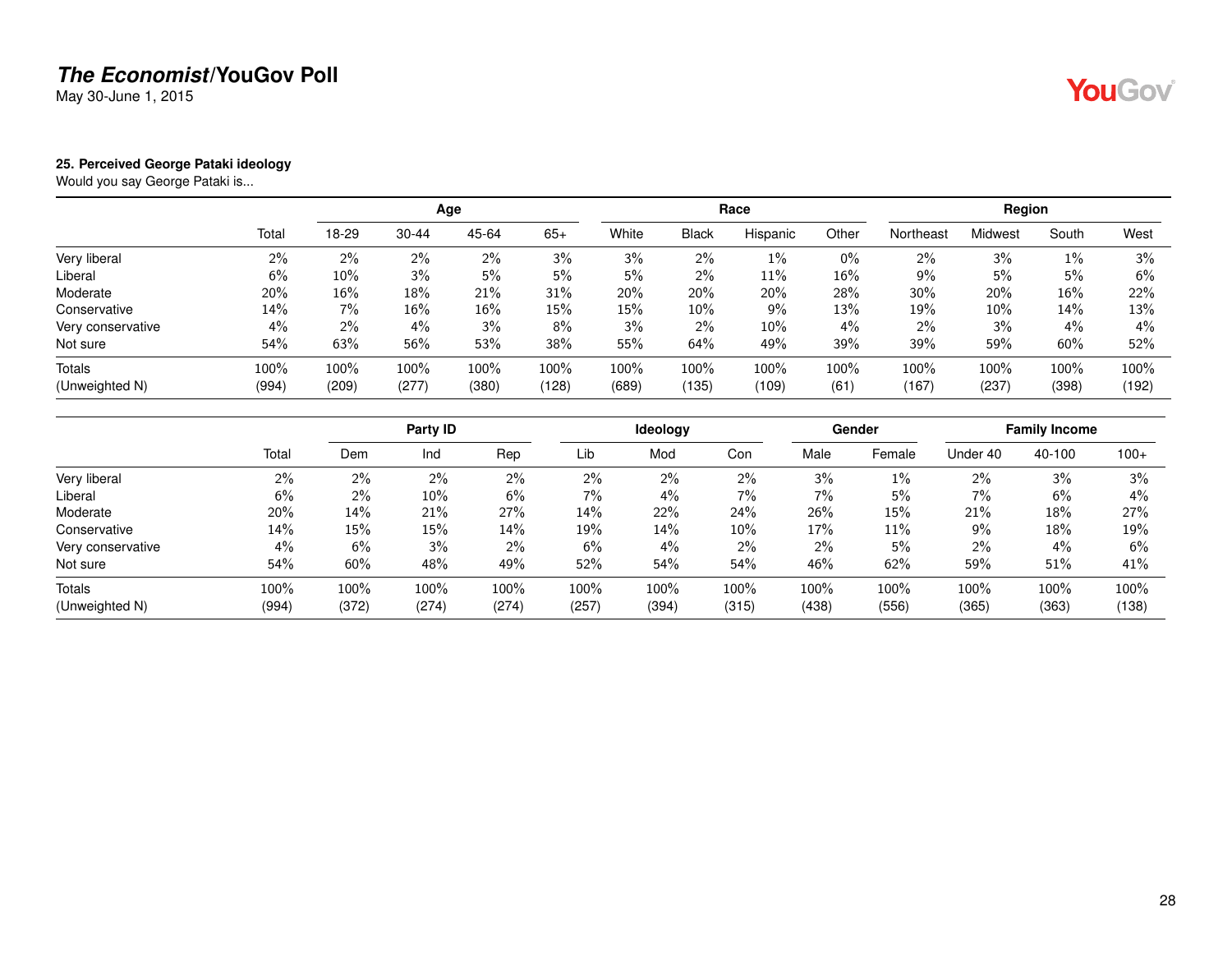May 30-June 1, 2015

#### <span id="page-28-0"></span>**26. George Pataki - too conservative**

Do you think George Pataki is too conservative or not conservative enough?

|                          |               |               |               | Age           |               |               |               | Race             |                 |               | Region        |               |               |
|--------------------------|---------------|---------------|---------------|---------------|---------------|---------------|---------------|------------------|-----------------|---------------|---------------|---------------|---------------|
|                          | Total         | 18-29         | $30 - 44$     | 45-64         | $65+$         | White         | <b>Black</b>  | Hispanic         | Other           | Northeast     | Midwest       | South         | West          |
| Too conservative         | 11%           | 5%            | 11%           | $12\%$        | 19%           | 13%           | 3%            | 8%               | 10%             | 14%           | 10%           | 11%           | 11%           |
| About right              | 18%           | 18%           | 19%           | 18%           | 17%           | 15%           | 20%           | 24%              | 33%             | 26%           | 13%           | 19%           | 17%           |
| Not conservative enough  | 13%           | 11%           | 7%            | 16%           | 17%           | 13%           | $11\%$        | 13%              | 12%             | 14%           | 15%           | $9\%$         | 16%           |
| Don't know               | 58%           | 65%           | 63%           | 54%           | 47%           | 59%           | 66%           | 55%              | 45%             | 46%           | 63%           | 61%           | 56%           |
| Totals<br>(Unweighted N) | 100%<br>(992) | 100%<br>(208) | 100%<br>(276) | 100%<br>(380) | 100%<br>(128) | 100%<br>(687) | 100%<br>(135) | $100\%$<br>(109) | $100\%$<br>(61) | 100%<br>(166) | 100%<br>(239) | 100%<br>(396) | 100%<br>(191) |

|                         |       |        | Party ID |       |       | Ideology |       |       | Gender |          | <b>Family Income</b> |        |
|-------------------------|-------|--------|----------|-------|-------|----------|-------|-------|--------|----------|----------------------|--------|
|                         | Total | Dem    | Ind      | Rep   | Lib   | Mod      | Con   | Male  | Female | Under 40 | 40-100               | $100+$ |
| Too conservative        | 11%   | 17%    | 12%      | 4%    | 23%   | 12%      | 2%    | 12%   | 10%    | $10\%$   | 11%                  | 17%    |
| About right             | 18%   | $15\%$ | 21%      | 23%   | 17%   | 23%      | 15%   | 21%   | 15%    | 12%      | 22%                  | 28%    |
| Not conservative enough | 13%   | 3%     | 16%      | 19%   | 4%    | 7%       | 24%   | 18%   | $7\%$  | 15%      | 11%                  | 14%    |
| Don't know              | 58%   | 64%    | 51%      | 54%   | 55%   | 59%      | 58%   | 48%   | 68%    | 62%      | 57%                  | 41%    |
| <b>Totals</b>           | 100%  | 100%   | 100%     | 100%  | 100%  | 100%     | 100%  | 100%  | 100%   | 100%     | 100%                 | 100%   |
| (Unweighted N)          | (992) | (371)  | (273)    | (274) | (256) | (394)    | (314) | (437) | (555)  | (364)    | (363)                | (138)  |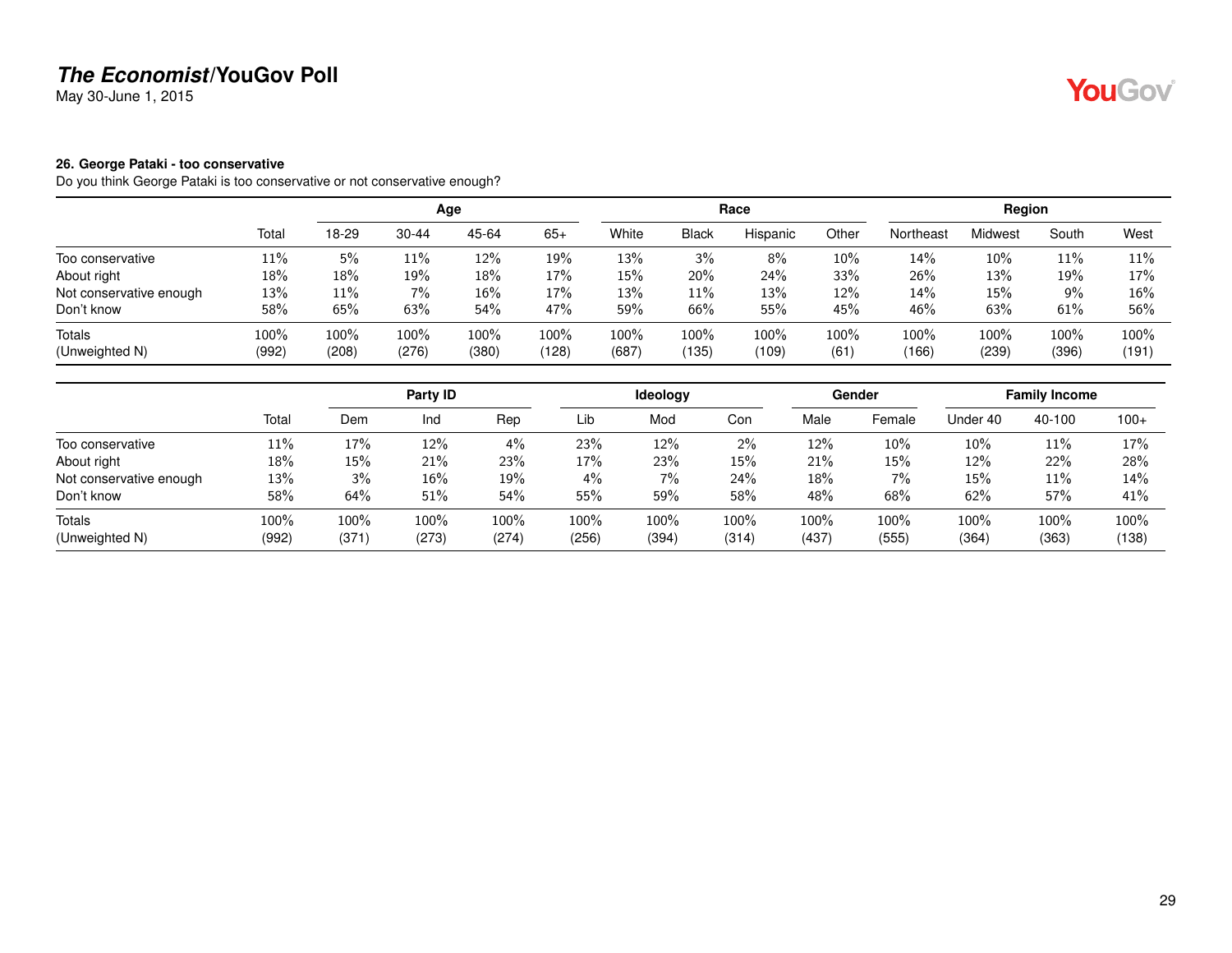May 30-June 1, 2015

#### <span id="page-29-0"></span>**27. Likely win - George Pataki**

How likely is it that George Pataki will win the presidency in 2016?

|                   |       |       |           | Age   |       |       |              | Race     |       |           | Region  |       |       |
|-------------------|-------|-------|-----------|-------|-------|-------|--------------|----------|-------|-----------|---------|-------|-------|
|                   | Total | 18-29 | $30 - 44$ | 45-64 | $65+$ | White | <b>Black</b> | Hispanic | Other | Northeast | Midwest | South | West  |
| Very likely       | 2%    | 2%    | 2%        | 2%    | $1\%$ | $1\%$ | 7%           | 3%       | 1%    | 3%        | $1\%$   | 3%    | $1\%$ |
| Somewhat likely   | 7%    | 10%   | 7%        | 5%    | 5%    | 5%    | 6%           | 15%      | 14%   | 8%        | 7%      | 7%    | 4%    |
| Not very likely   | 18%   | 17%   | 18%       | 17%   | 19%   | 20%   | 9%           | 12%      | 20%   | 26%       | 19%     | 12%   | 21%   |
| Not likely at all | 36%   | 23%   | 31%       | 42%   | 54%   | 39%   | 37%          | 19%      | 29%   | 37%       | 37%     | 34%   | 36%   |
| Not sure          | 38%   | 47%   | 42%       | 34%   | 20%   | 35%   | 40%          | 51%      | 36%   | 25%       | 36%     | 44%   | 38%   |
| <b>Totals</b>     | 100%  | 100%  | 100%      | 100%  | 100%  | 100%  | 100%         | 100%     | 100%  | 100%      | 100%    | 100%  | 100%  |
| (Unweighted N)    | (990) | (208) | (276)     | (377) | (129) | (685) | (135)        | (109)    | (61)  | (167)     | (235)   | (397) | (191) |

|                   |       |       | Party ID |       |       | Ideology |       |       | <b>Gender</b> |          | <b>Family Income</b> |        |
|-------------------|-------|-------|----------|-------|-------|----------|-------|-------|---------------|----------|----------------------|--------|
|                   | Total | Dem   | Ind      | Rep   | Lib   | Mod      | Con   | Male  | Female        | Under 40 | 40-100               | $100+$ |
| Very likely       | 2%    | $1\%$ | $4\%$    | $1\%$ | 4%    | 3%       | $0\%$ | 3%    | $1\%$         | 3%       | 2%                   | $2\%$  |
| Somewhat likely   | 7%    | 3%    | 8%       | 10%   | 5%    | 8%       | 7%    | 6%    | 8%            | 9%       | 5%                   | 8%     |
| Not very likely   | 18%   | 17%   | 17%      | 20%   | 15%   | 21%      | 17%   | 20%   | 16%           | 21%      | 16%                  | 16%    |
| Not likely at all | 36%   | 39%   | 33%      | 35%   | 40%   | 31%      | 38%   | 43%   | 30%           | 28%      | 42%                  | 49%    |
| Not sure          | 38%   | 39%   | 37%      | 34%   | 36%   | 37%      | 38%   | 29%   | 46%           | 39%      | 36%                  | 24%    |
| <b>Totals</b>     | 100%  | 100%  | 100%     | 100%  | 100%  | 100%     | 100%  | 100%  | 100%          | 100%     | 100%                 | 100%   |
| (Unweighted N)    | (990) | (368) | (274)    | (274) | (255) | (394)    | (313) | (437) | (553)         | (363)    | (361)                | (138)  |

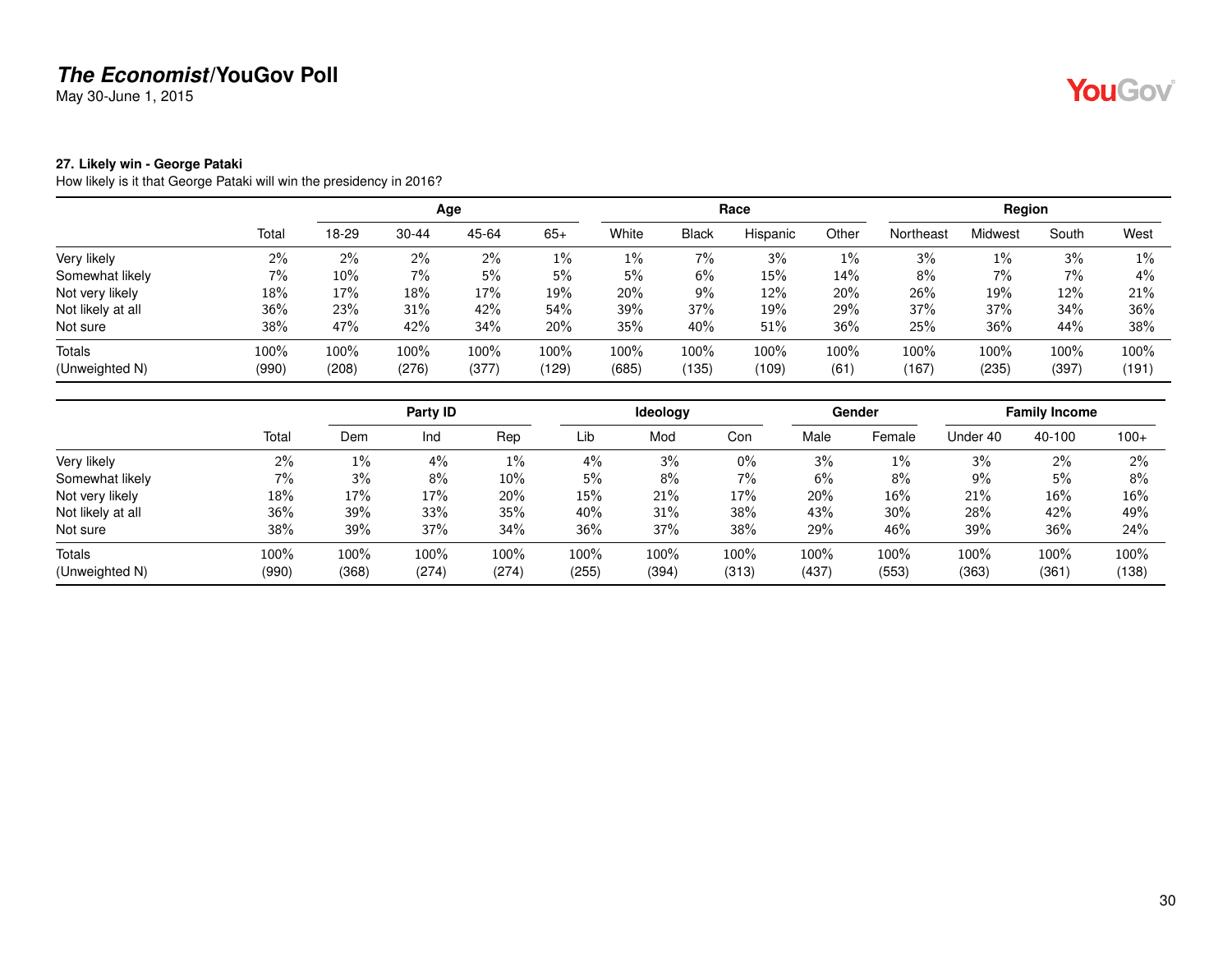May 30-June 1, 2015

#### <span id="page-30-0"></span>**28. Attitude on health care reform law**

Do you think the health care reform law should be expanded, kept the same, or repealed?

|                |       |       |           | Age   |       |       |              | Race     |       |           | Region  |       |       |
|----------------|-------|-------|-----------|-------|-------|-------|--------------|----------|-------|-----------|---------|-------|-------|
|                | Total | 18-29 | $30 - 44$ | 45-64 | $65+$ | White | <b>Black</b> | Hispanic | Other | Northeast | Midwest | South | West  |
| Expanded       | 37%   | 39%   | 44%       | 29%   | 41%   | 33%   | 52%          | 39%      | 42%   | 42%       | 32%     | 37%   | 38%   |
| Kept the same  | 11%   | 15%   | 10%       | 10%   | 6%    | 7%    | $16\%$       | 16%      | 19%   | 16%       | $9\%$   | 9%    | 12%   |
| Repealed       | 42%   | 30%   | 39%       | 53%   | 46%   | 53%   | 18%          | 28%      | 19%   | 35%       | 42%     | 47%   | 40%   |
| Not sure       | 10%   | 16%   | 8%        | 9%    | 7%    | 7%    | 14%          | 16%      | 19%   | 6%        | 18%     | 7%    | 10%   |
| <b>Totals</b>  | 100%  | 100%  | 100%      | 100%  | 100%  | 100%  | $100\%$      | 100%     | 100%  | 100%      | 100%    | 100%  | 100%  |
| (Unweighted N) | (999) | (208) | (278)     | (383) | (130) | (694) | (135)        | (109)    | (61)  | (167)     | (240)   | (397) | (195) |

|                |       |       | Party ID |       |       | Ideology |       |       | Gender |          | <b>Family Income</b> |        |
|----------------|-------|-------|----------|-------|-------|----------|-------|-------|--------|----------|----------------------|--------|
|                | Total | Dem   | Ind      | Rep   | Lib   | Mod      | Con   | Male  | Female | Under 40 | 40-100               | $100+$ |
| Expanded       | 37%   | 62%   | 39%      | 11%   | 67%   | 40%      | 15%   | 36%   | 38%    | 35%      | 36%                  | 44%    |
| Kept the same  | 11%   | 16%   | 7%       | 6%    | 13%   | 14%      | 5%    | 12%   | $9\%$  | 13%      | 10%                  | 8%     |
| Repealed       | 42%   | 12%   | 42%      | 78%   | 13%   | 33%      | 71%   | 46%   | 39%    | 40%      | 46%                  | 45%    |
| Not sure       | 10%   | 10%   | 11%      | 5%    | 6%    | 13%      | 10%   | 7%    | 14%    | 12%      | 8%                   | 4%     |
| Totals         | 100%  | 100%  | 100%     | 100%  | 100%  | 100%     | 100%  | 100%  | 100%   | 100%     | 100%                 | 100%   |
| (Unweighted N) | (999) | (374) | (274)    | (277) | (259) | (395)    | (317) | (439) | (560)  | (367)    | (366)                | (138)  |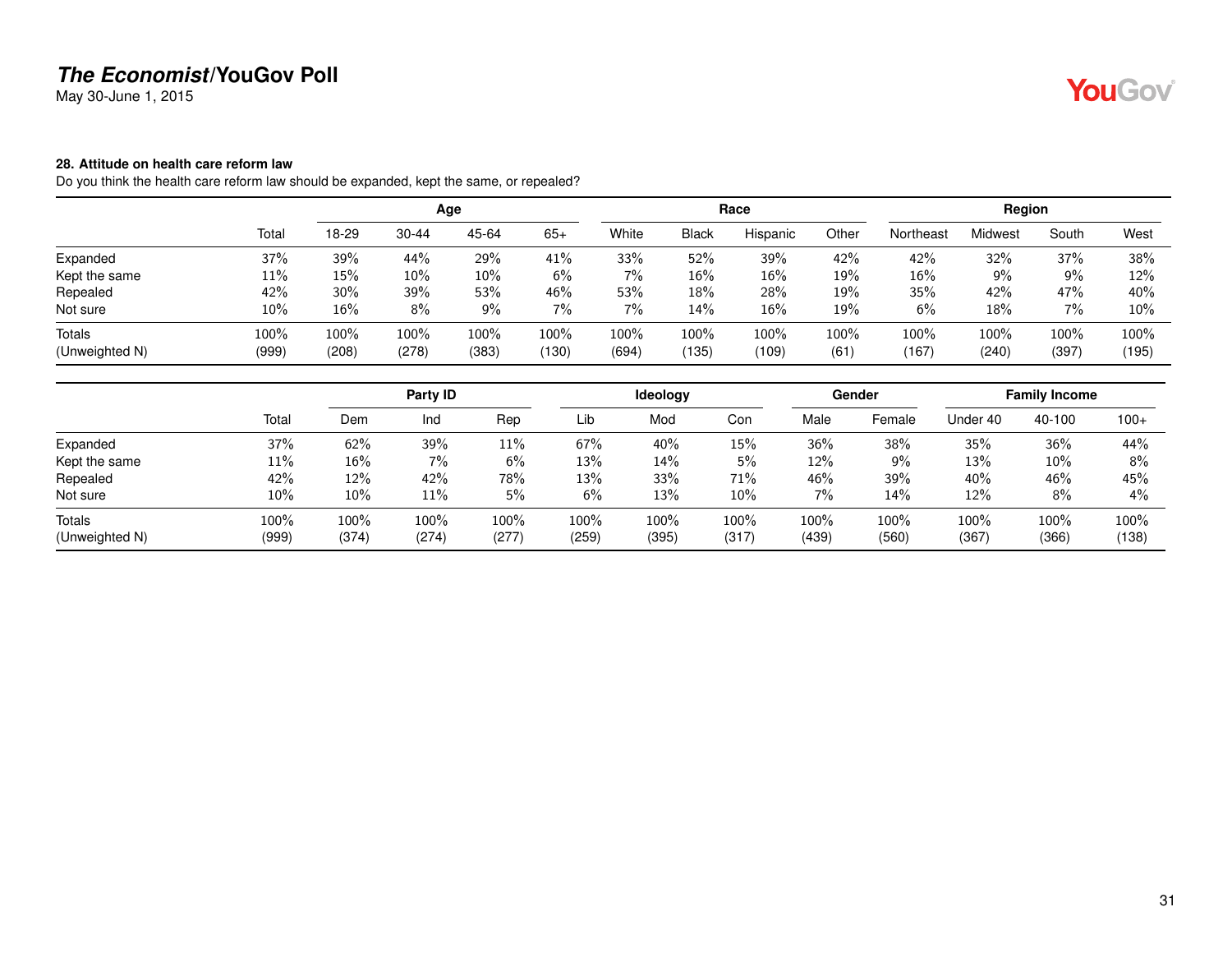May 30-June 1, 2015

# YouGov®

#### <span id="page-31-0"></span>**29. ACA - failure or success**

From all that you know now, has the health care reform law been a complete success, a complete failure, or something in between?

|                              |       |       |           | Age   |       |       |              | Race     |       |           | Region  |       |       |
|------------------------------|-------|-------|-----------|-------|-------|-------|--------------|----------|-------|-----------|---------|-------|-------|
|                              | Total | 18-29 | $30 - 44$ | 45-64 | $65+$ | White | <b>Black</b> | Hispanic | Other | Northeast | Midwest | South | West  |
| A complete failure           | 18%   | 19%   | 13%       | 22%   | 15%   | 23%   | 4%           | 12%      | 9%    | 12%       | 19%     | 20%   | 16%   |
| More of a failure than a     |       |       |           |       |       |       |              |          |       |           |         |       |       |
| <b>SUCCESS</b>               | 23%   | 17%   | 23%       | 26%   | 25%   | 28%   | 9%           | 16%      | 11%   | 23%       | 22%     | 22%   | 25%   |
| Equal amount of both failure |       |       |           |       |       |       |              |          |       |           |         |       |       |
| and success                  | 23%   | 28%   | 27%       | 19%   | 17%   | 20%   | 34%          | 20%      | 31%   | 23%       | 25%     | 24%   | 18%   |
| More of a success than a     |       |       |           |       |       |       |              |          |       |           |         |       |       |
| failure                      | 24%   | 21%   | 25%       | 21%   | 33%   | 20%   | 34%          | 26%      | 35%   | 29%       | 19%     | 21%   | 29%   |
| A complete success           | 3%    | 3%    | $1\%$     | $4\%$ | 3%    | 2%    | 5%           | 5%       | $1\%$ | 5%        | 2%      | 3%    | $2\%$ |
| Too early to tell            | 4%    | 2%    | 5%        | 3%    | 5%    | $3\%$ | $4\%$        | 3%       | 8%    | $2\%$     | 5%      | 4%    | $4\%$ |
| Not sure                     | 6%    | 10%   | 6%        | 4%    | $1\%$ | 2%    | 11%          | 19%      | 6%    | 5%        | 8%      | 5%    | 6%    |
| <b>Totals</b>                | 100%  | 100%  | 100%      | 100%  | 100%  | 100%  | 100%         | 100%     | 100%  | 100%      | 100%    | 100%  | 100%  |
| (Unweighted N)               | (999) | (209) | (278)     | (383) | (129) | (694) | (135)        | (109)    | (61)  | (167)     | (239)   | (398) | (195) |

|                              |       | Party ID |       |       |       | Ideology |       |       | Gender | <b>Family Income</b> |        |        |
|------------------------------|-------|----------|-------|-------|-------|----------|-------|-------|--------|----------------------|--------|--------|
|                              | Total | Dem      | Ind   | Rep   | Lib   | Mod      | Con   | Male  | Female | Under 40             | 40-100 | $100+$ |
| A complete failure           | 18%   | 2%       | 15%   | 39%   | $1\%$ | 12%      | 36%   | 20%   | 16%    | 14%                  | 17%    | 27%    |
| More of a failure than a     |       |          |       |       |       |          |       |       |        |                      |        |        |
| <b>SUCCESS</b>               | 23%   | 9%       | 27%   | 37%   | 12%   | 21%      | 32%   | 25%   | 21%    | 20%                  | 26%    | 24%    |
| Equal amount of both failure |       |          |       |       |       |          |       |       |        |                      |        |        |
| and success                  | 23%   | 29%      | 23%   | 14%   | 27%   | 30%      | 13%   | 17%   | 28%    | 28%                  | 22%    | 15%    |
| More of a success than a     |       |          |       |       |       |          |       |       |        |                      |        |        |
| failure                      | 24%   | 42%      | 25%   | 5%    | 46%   | 24%      | $9\%$ | 26%   | 21%    | 23%                  | 23%    | 29%    |
| A complete success           | 3%    | 4%       | 2%    | 2%    | 6%    | $2\%$    | $2\%$ | 3%    | $2\%$  | $1\%$                | 3%     | 2%     |
| Too early to tell            | 4%    | 4%       | 5%    | $1\%$ | 2%    | 7%       | 2%    | 3%    | 4%     | 6%                   | 3%     | 2%     |
| Not sure                     | 6%    | 9%       | 3%    | 3%    | 5%    | 5%       | 6%    | 5%    | 7%     | 9%                   | 5%     | $0\%$  |
| Totals                       | 100%  | 100%     | 100%  | 100%  | 100%  | 100%     | 100%  | 100%  | 100%   | 100%                 | 100%   | 100%   |
| (Unweighted N)               | (999) | (375)    | (274) | (276) | (260) | (394)    | (317) | (440) | (559)  | (367)                | (366)  | (138)  |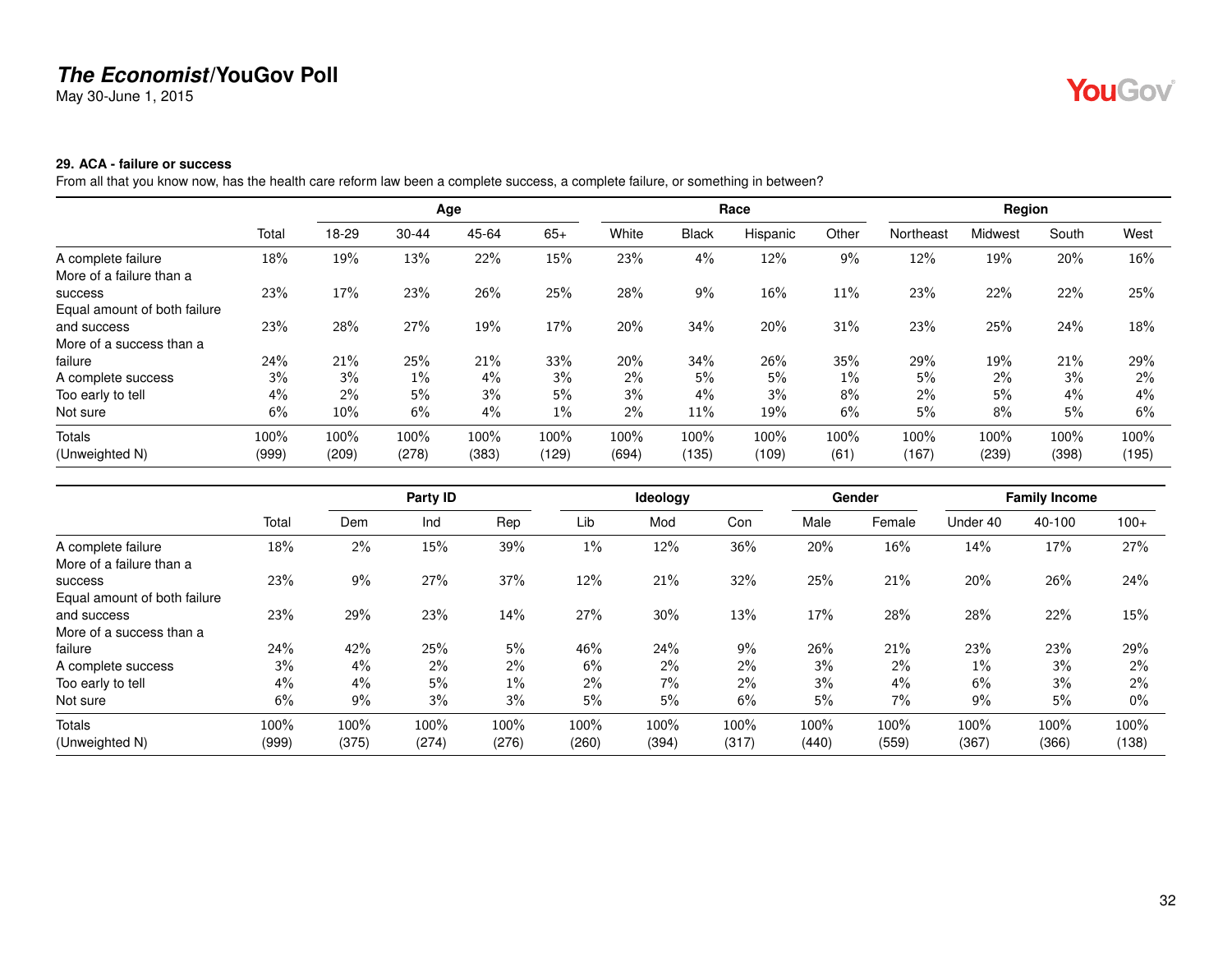May 30-June 1, 2015

# YouGov®

#### <span id="page-32-0"></span>**30. Number of people with insurance**

Do you think the number of people with health insurance has increased, remained the same, or decreased since 2013?

|                   |       | Age   |           |       |       |       |              | Race     |         | Region    |         |       |       |
|-------------------|-------|-------|-----------|-------|-------|-------|--------------|----------|---------|-----------|---------|-------|-------|
|                   | Total | 18-29 | $30 - 44$ | 45-64 | $65+$ | White | <b>Black</b> | Hispanic | Other   | Northeast | Midwest | South | West  |
| Increased         | 58%   | 52%   | 65%       | 56%   | 62%   | 58%   | 65%          | 56%      | 54%     | 60%       | 54%     | 56%   | 66%   |
| Remained the same | 18%   | 22%   | 16%       | 17%   | 17%   | 19%   | 12%          | $16\%$   | 23%     | 21%       | 16%     | 21%   | 12%   |
| Decreased         | 12%   | 10%   | 9%        | 16%   | 14%   | 15%   | 6%           | 11%      | 9%      | 11%       | 17%     | 10%   | 12%   |
| Don't know        | 11%   | 16%   | 9%        | 11%   | 7%    | 9%    | 16%          | 17%      | 14%     | 8%        | 14%     | 12%   | 9%    |
| Totals            | 100%  | 100%  | 100%      | 100%  | 100%  | 100%  | 100%         | 100%     | $100\%$ | 100%      | 100%    | 100%  | 100%  |
| (Unweighted N)    | (998) | (208) | (278)     | (383) | (129) | (693) | (135)        | (109)    | (61)    | (167)     | (240)   | (397) | (194) |

|                   |       | Party ID |       |       |       | Ideology |        |       | Gender | <b>Family Income</b> |        |        |
|-------------------|-------|----------|-------|-------|-------|----------|--------|-------|--------|----------------------|--------|--------|
|                   | Total | Dem      | Ind   | Rep   | Lib   | Mod      | Con    | Male  | Female | Under 40             | 40-100 | $100+$ |
| Increased         | 58%   | 73%      | 56%   | 45%   | 75%   | 62%      | 46%    | 64%   | 53%    | 54%                  | 59%    | 65%    |
| Remained the same | 18%   | 15%      | 18%   | 23%   | 14%   | 19%      | 20%    | 16%   | 20%    | 23%                  | 15%    | 20%    |
| Decreased         | 12%   | 4%       | 15%   | 19%   | 6%    | 10%      | 18%    | 13%   | 11%    | 10%                  | 15%    | 9%     |
| Don't know        | 11%   | 8%       | 11%   | 13%   | 5%    | 9%       | $16\%$ | 7%    | 15%    | 13%                  | 11%    | 6%     |
| <b>Totals</b>     | 100%  | 100%     | 100%  | 100%  | 100%  | 100%     | 100%   | 100%  | 100%   | 100%                 | 100%   | 100%   |
| (Unweighted N)    | (998) | (374)    | (273) | (277) | (259) | (395)    | (316)  | (440) | (558)  | (367)                | (367)  | (136)  |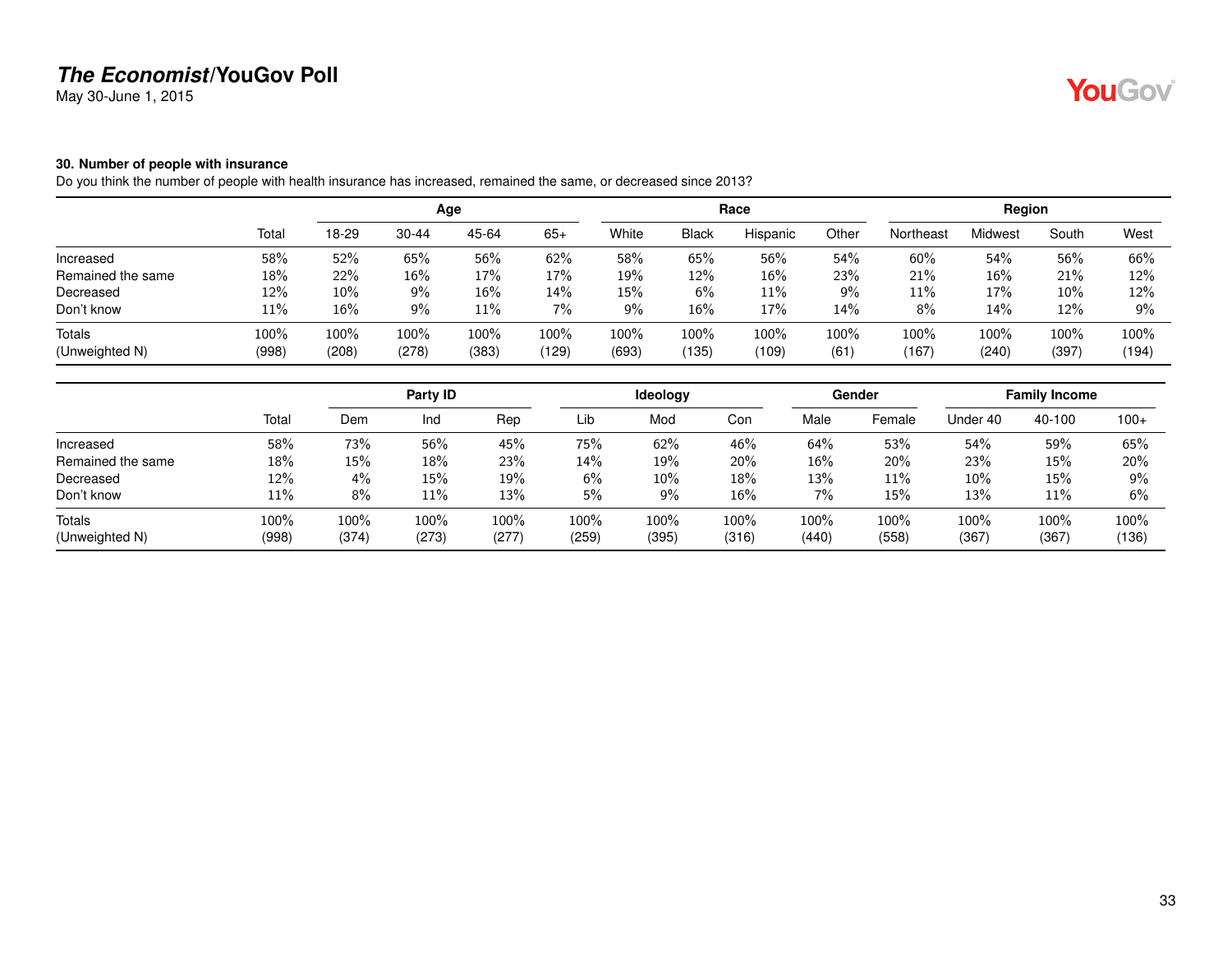May 30-June 1, 2015

#### <span id="page-33-0"></span>**31. Increased price**

Do you think the Affordable Care Act, also known as Obamacare, has caused health insurance prices for most people to increase by more or less than they usually do? (A) The law has caused health insurance prices for most people to increase more than they usually do; (B) The law has not had an effect on health insurance prices for most people; (C) The law has caused health insurace prices for most people to increase less than they usually do; (D) Not sure

|                          |               | Age           |               |               |               |               |               | Race          |              | Region        |               |               |               |
|--------------------------|---------------|---------------|---------------|---------------|---------------|---------------|---------------|---------------|--------------|---------------|---------------|---------------|---------------|
|                          | Total         | 18-29         | $30 - 44$     | 45-64         | $65+$         | White         | <b>Black</b>  | Hispanic      | Other        | Northeast     | Midwest       | South         | West          |
| A                        | 51%           | 41%           | 52%           | 57%           | 54%           | 59%           | 31%           | 41%           | 42%          | 45%           | 60%           | 55%           | 40%           |
| B                        | 17%           | 21%           | 15%           | 16%           | 17%           | 13%           | 27%           | 26%           | 19%          | 21%           | 10%           | 19%           | 19%           |
| C                        | 17%           | 14%           | 21%           | 14%           | 23%           | 18%           | 12%           | 16%           | 22%          | 22%           | 13%           | 15%           | 23%           |
| D                        | 14%           | 24%           | 12%           | 12%           | 5%            | $10\%$        | 30%           | 18%           | 17%          | $11\%$        | 16%           | 12%           | 18%           |
| Totals<br>(Unweighted N) | 100%<br>(997) | 100%<br>(208) | 100%<br>(277) | 100%<br>(383) | 100%<br>(129) | 100%<br>(692) | 100%<br>(135) | 100%<br>(109) | 100%<br>(61) | 100%<br>(166) | 100%<br>(240) | 100%<br>(396) | 100%<br>(195) |

|                |       | Party ID |       |       |       | Ideology |       |       | Gender | <b>Family Income</b> |        |        |
|----------------|-------|----------|-------|-------|-------|----------|-------|-------|--------|----------------------|--------|--------|
|                | Total | Dem      | Ind   | Rep   | Lib   | Mod      | Con   | Male  | Female | Under 40             | 40-100 | $100+$ |
| A              | 51%   | 28%      | 51%   | 78%   | 26%   | 50%      | 72%   | 54%   | 49%    | 50%                  | 52%    | 54%    |
| B              | 17%   | 28%      | 18%   | 8%    | 29%   | 17%      | 10%   | 16%   | 18%    | 14%                  | 20%    | 21%    |
| C              | 17%   | 24%      | 20%   | 8%    | 29%   | 18%      | 9%    | 19%   | 15%    | 18%                  | 16%    | 20%    |
| D              | 14%   | 21%      | 11%   | 6%    | 16%   | 15%      | 9%    | 11%   | 17%    | 17%                  | 12%    | 5%     |
| Totals         | 100%  | 100%     | 100%  | 100%  | 100%  | 100%     | 100%  | 100%  | 100%   | 100%                 | 100%   | 100%   |
| (Unweighted N) | (997) | (373)    | (273) | (277) | (260) | (392)    | (317) | (440) | (557)  | (367)                | (365)  | (138)  |

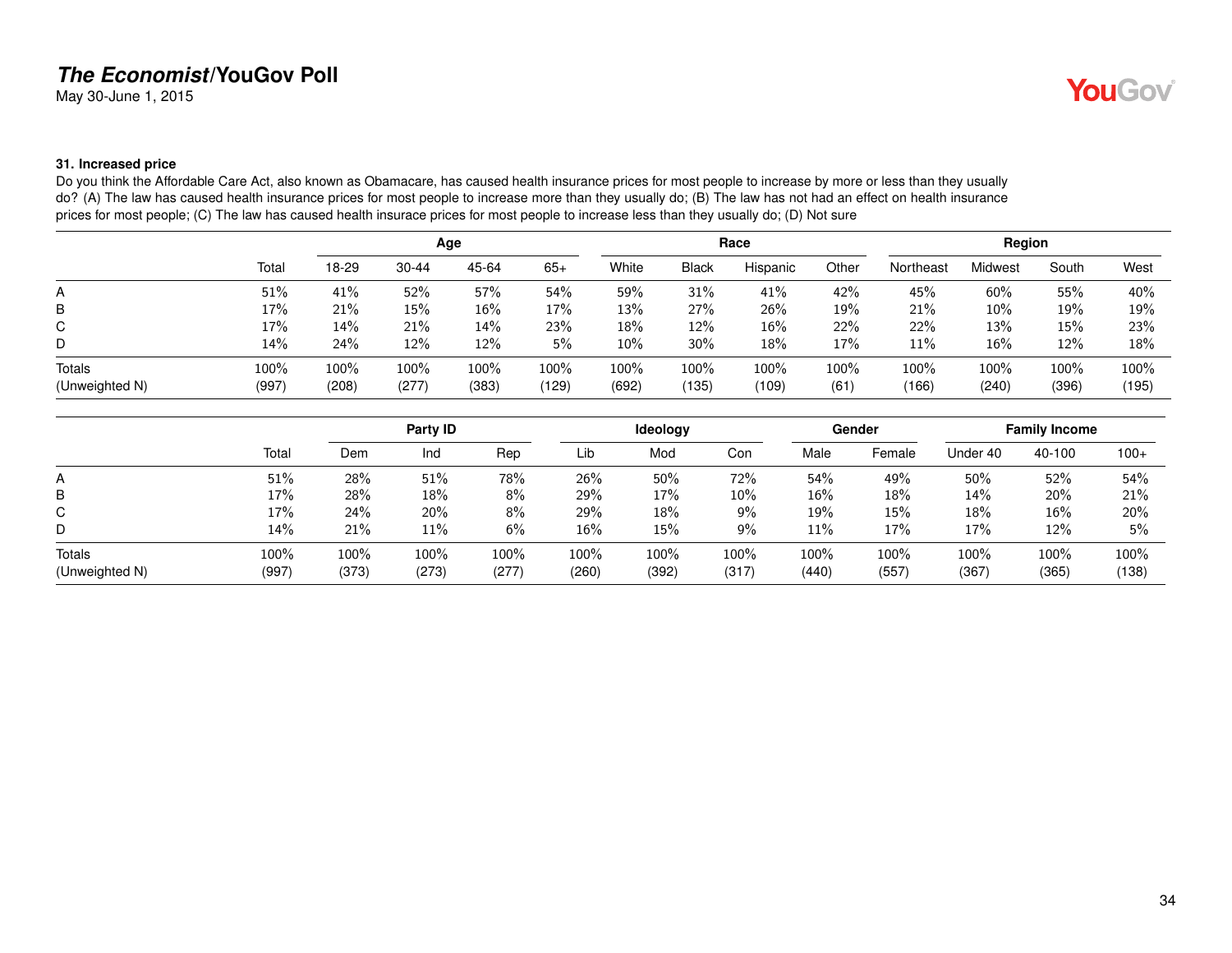May 30-June 1, 2015

#### <span id="page-34-0"></span>**32. Health insurance**

Do you have health insurance?

|                |         | Age   |           |       |       |       |              | Race     |       | Region    |                |       |       |  |
|----------------|---------|-------|-----------|-------|-------|-------|--------------|----------|-------|-----------|----------------|-------|-------|--|
|                | Total   | 18-29 | $30 - 44$ | 45-64 | $65+$ | White | <b>Black</b> | Hispanic | Other | Northeast | <b>Midwest</b> | South | West  |  |
| Yes            | 83%     | 76%   | 83%       | 82%   | 96%   | 86%   | 74%          | 73%      | 87%   | 89%       | 83%            | 77%   | 88%   |  |
| <b>No</b>      | 17%     | 24%   | 17%       | 18%   | 4%    | 14%   | 26%          | 27%      | 13%   | 11%       | 17%            | 23%   | 12%   |  |
| Totals         | 100%    | 100%  | $100\%$   | 100%  | 100%  | 100%  | 100%         | 100%     | 100%  | 100%      | 100%           | 100%  | 100%  |  |
| (Unweighted N) | (000, 1 | (209) | (278)     | (383) | (130) | (695) | (135)        | (109)    | (61)  | (167)     | (240)          | (398) | (195) |  |

|                |         | Party ID |       |       |       | Ideology |       |       | Gender | <b>Family Income</b> |        |        |
|----------------|---------|----------|-------|-------|-------|----------|-------|-------|--------|----------------------|--------|--------|
|                | Total   | Dem      | Ind   | Rep   | Lib   | Mod      | Con   | Male  | Female | Jnder 40             | 40-100 | $100+$ |
| Yes            | 83%     | 87%      | 79%   | 85%   | 88%   | 81%      | 81%   | 79%   | 87%    | 78%                  | 85%    | 95%    |
| No             | 17%     | 13%      | 21%   | 15%   | 12%   | 19%      | 19%   | 21%   | 13%    | 22%                  | 15%    | 5%     |
| Totals         | 100%    | 100%     | 100%  | 100%  | 100%  | 100%     | 100%  | 100%  | 100%   | 100%                 | 100%   | 100%   |
| (Unweighted N) | (1,000) | (375)    | (274) | (277) | (260) | (395)    | (317) | (440) | (560)  | (367)                | (367)  | (138)  |

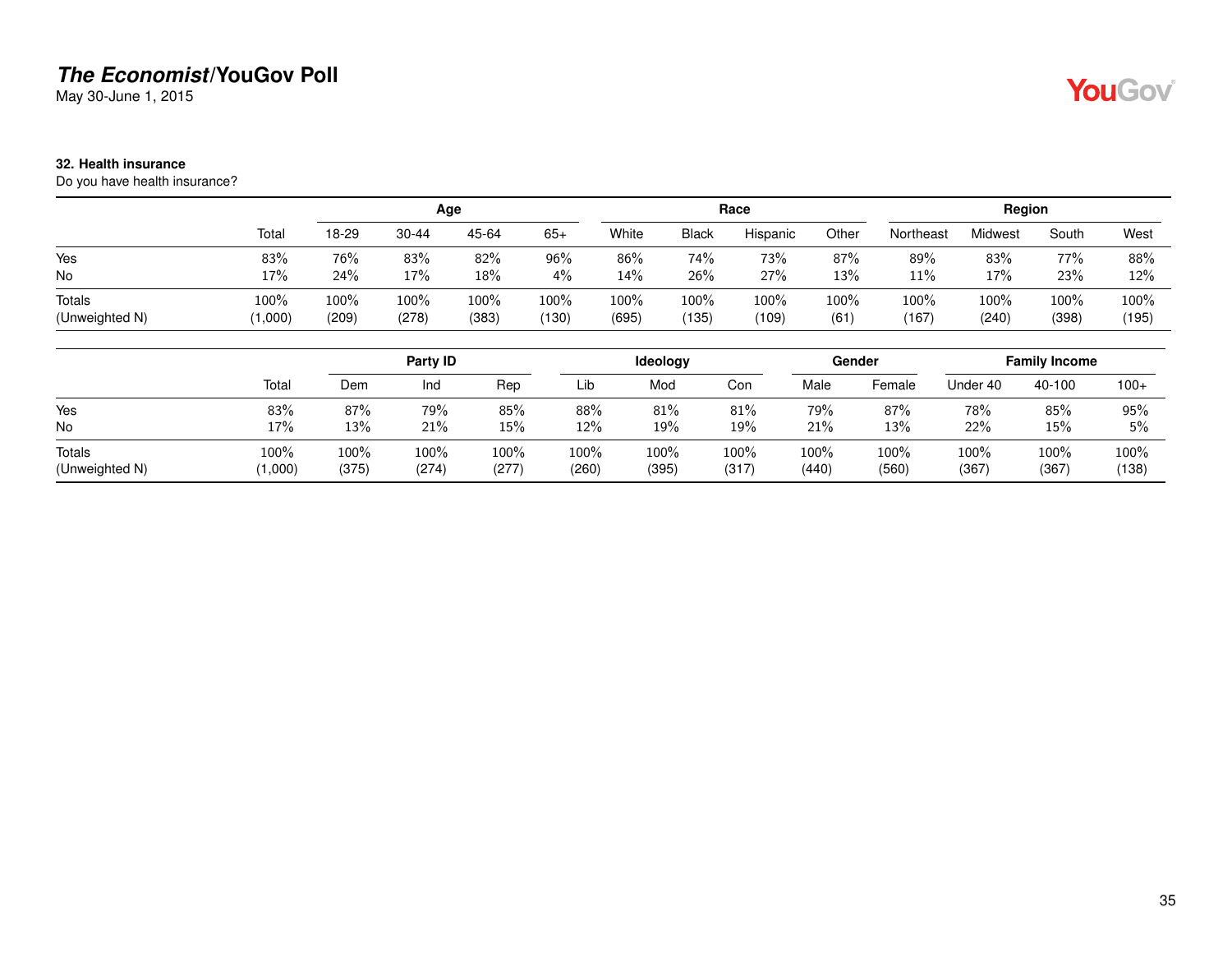May 30-June 1, 2015

#### <span id="page-35-0"></span>**33. Health insurance in 2013**

Did you have health insurance for all of 2013?

|                |       | Age   |           |       |       |       |              | Race     |       | Region    |         |       |       |
|----------------|-------|-------|-----------|-------|-------|-------|--------------|----------|-------|-----------|---------|-------|-------|
|                | Total | 18-29 | $30 - 44$ | 45-64 | $65+$ | White | <b>Black</b> | Hispanic | Other | Northeast | Midwest | South | West  |
| Yes            | 79%   | 75%   | 70%       | 81%   | 97%   | 82%   | 72%          | 72%      | 70%   | 81%       | 79%     | 76%   | 82%   |
| No             | 21%   | 25%   | 30%       | 19%   | 3%    | 18%   | 28%          | 28%      | 30%   | 19%       | 21%     | 24%   | 18%   |
| Totals         | 100%  | 100%  | 100%      | 100%  | 100%  | 100%  | 100%         | 100%     | 100%  | 100%      | 100%    | 100%  | 100%  |
| (Unweighted N) | (995) | (209) | (277)     | (380) | (129) | (692) | (133)        | (109)    | (61)  | (167)     | (239)   | (396) | (193) |

|                |       | Party ID |      |       |        | Ideology |       |       | Gender | <b>Family Income</b> |        |        |
|----------------|-------|----------|------|-------|--------|----------|-------|-------|--------|----------------------|--------|--------|
|                | Total | Dem      | Ind  | Rep   | Lib    | Mod      | Con   | Male  | Female | Under 40             | 40-100 | $100+$ |
| Yes            | 79%   | 83%      | 71%  | 83%   | $80\%$ | 74%      | 84%   | 76%   | 81%    | 73%                  | 81%    | 94%    |
| No             | 21%   | 17%      | 29%  | 17%   | 20%    | 26%      | 16%   | 24%   | 19%    | 27%                  | 19%    | 6%     |
| Totals         | 100%  | 100%     | 100% | 100%  | 100%   | 100%     | 100%  | 100%  | 100%   | 100%                 | 100%   | 100%   |
| (Unweighted N) | (995) | (374)    | (271 | (276) | (259)  | (393)    | (315) | (437) | (558)  | (365)                | (366)  | (137)  |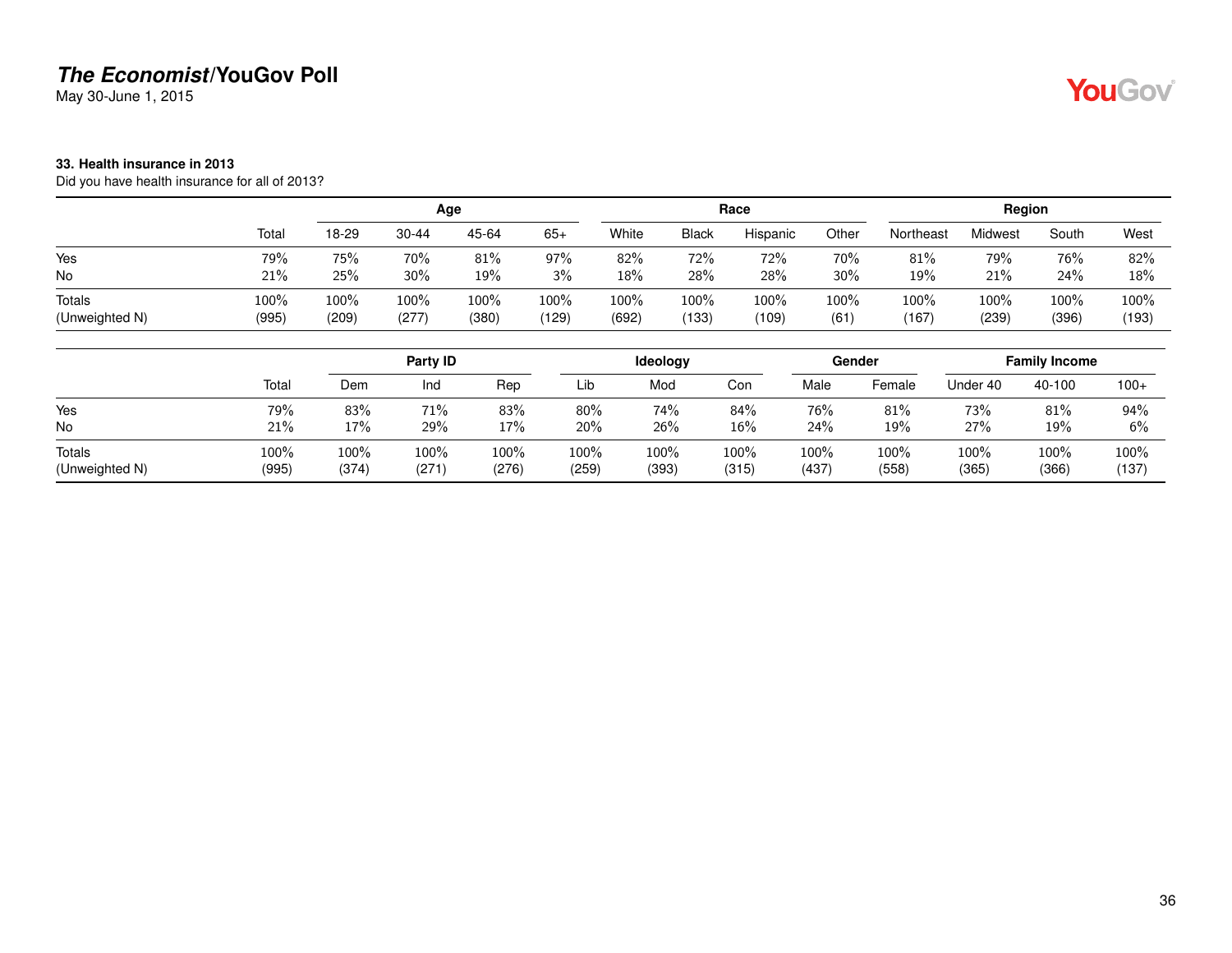May 30-June 1, 2015

#### **34. Interest in Soccer**

How interested, if at all, are you in soccer?

|                       |         |       |           | Age   |       |       |              | Race     |         |           | Region  |         |       |
|-----------------------|---------|-------|-----------|-------|-------|-------|--------------|----------|---------|-----------|---------|---------|-------|
|                       | Total   | 18-29 | $30 - 44$ | 45-64 | $65+$ | White | <b>Black</b> | Hispanic | Other   | Northeast | Midwest | South   | West  |
| Very interested       | 9%      | 15%   | 7%        | 10%   | $1\%$ | 6%    | 17%          | 22%      | 3%      | 9%        | 7%      | 13%     | $7\%$ |
| Fairly interested     | 15%     | 21%   | 15%       | 12%   | 11%   | 13%   | 17%          | 25%      | 18%     | 15%       | 17%     | 16%     | 12%   |
| Not very interested   | 27%     | 33%   | 27%       | 23%   | 24%   | 26%   | 26%          | 23%      | 36%     | 31%       | 31%     | 18%     | 34%   |
| Not at all interested | 48%     | 31%   | 50%       | 54%   | 64%   | 54%   | 40%          | 30%      | 43%     | 44%       | 46%     | 53%     | 46%   |
| Totals                | $100\%$ | 100%  | 100%      | 100%  | 100%  | 100%  | 100%         | 100%     | $100\%$ | 100%      | $100\%$ | $100\%$ | 100%  |
| (Unweighted N)        | (991)   | (205) | (277)     | (380) | (129) | (689) | (134)        | (109)    | (59)    | (167)     | (238)   | (394)   | (192) |

|                       |       |       | Party ID |       |       | ldeology |       |       | Gender |          | <b>Family Income</b> |        |
|-----------------------|-------|-------|----------|-------|-------|----------|-------|-------|--------|----------|----------------------|--------|
|                       | Total | Dem   | Ind      | Rep   | Lib   | Mod      | Con   | Male  | Female | Under 40 | 40-100               | $100+$ |
| Very interested       | 9%    | $9\%$ | 11%      | $7\%$ | 6%    | 9%       | 12%   | 10%   | 9%     | 10%      | $9\%$                | 8%     |
| Fairly interested     | 15%   | 12%   | 18%      | 13%   | 19%   | 18%      | 10%   | 17%   | 14%    | 14%      | 18%                  | 16%    |
| Not very interested   | 27%   | 28%   | 30%      | 25%   | 28%   | 32%      | 22%   | 31%   | 23%    | 25%      | 22%                  | 39%    |
| Not at all interested | 48%   | 51%   | 41%      | 55%   | 47%   | 41%      | 56%   | 42%   | 54%    | 51%      | 50%                  | 37%    |
| <b>Totals</b>         | 100%  | 100%  | 100%     | 100%  | 100%  | 100%     | 100%  | 100%  | 100%   | 100%     | 100%                 | 100%   |
| (Unweighted N)        | (991) | (374) | (270)    | (275) | (258) | (392)    | (315) | (437) | (554)  | (362)    | (365)                | (137)  |

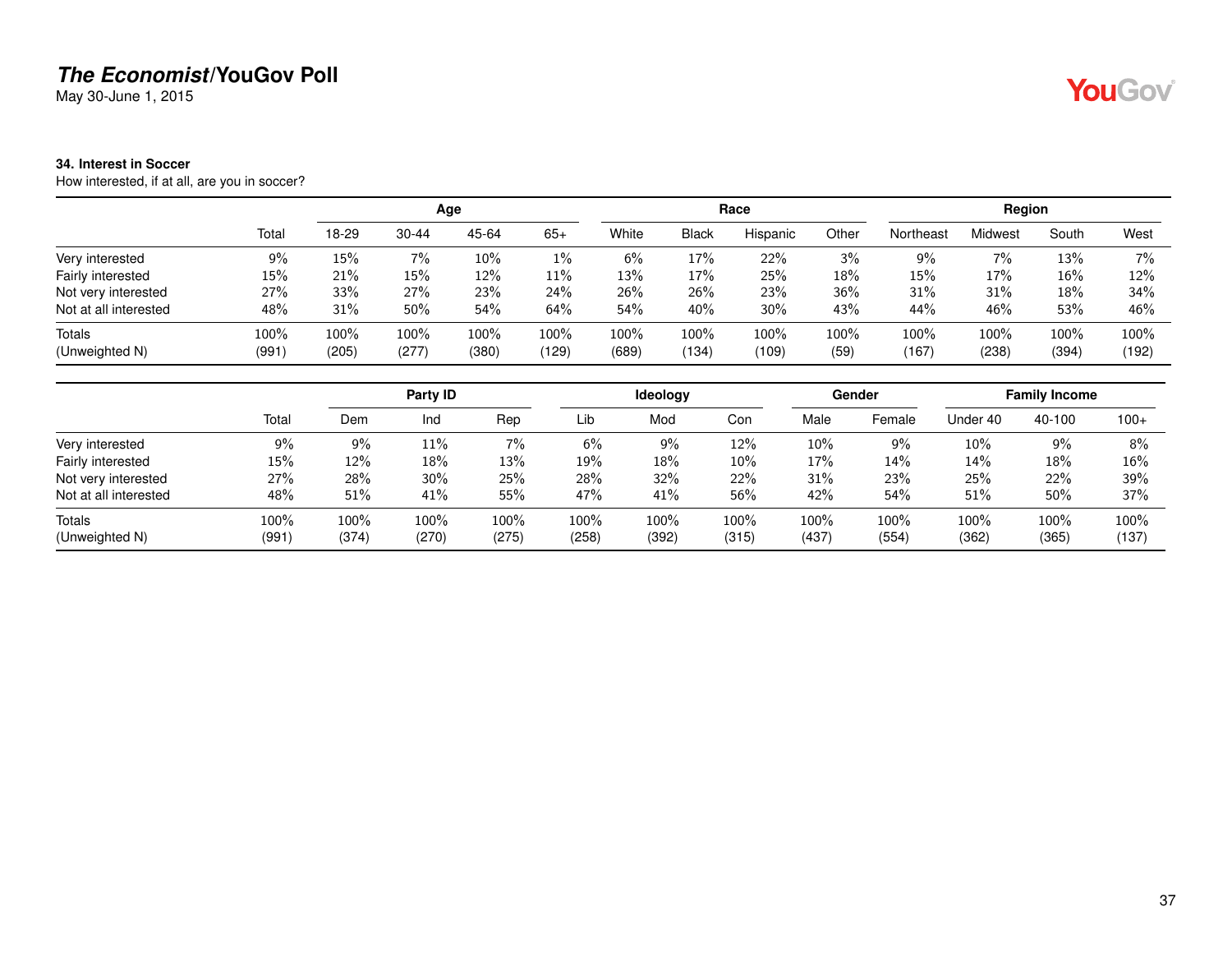May 30-June 1, 2015

# **YouGov**

#### **35. World Cup Site Corruption**

From what you have seen or heard, do you think the process through which Russia and Qatar won the right to host the 2018 and 2022 soccer World Cup contests was or was not corrupt?

|                          |       |       |           | Age   |       |       |              | Race     |       |           | Region  |       |       |
|--------------------------|-------|-------|-----------|-------|-------|-------|--------------|----------|-------|-----------|---------|-------|-------|
|                          | Total | 18-29 | $30 - 44$ | 45-64 | $65+$ | White | <b>Black</b> | Hispanic | Other | Northeast | Midwest | South | West  |
| Was probably corrupt     | 54%   | 56%   | 51%       | 49%   | 72%   | 55%   | 44%          | 57%      | 64%   | 58%       | 58%     | 48%   | 59%   |
| Was probably not corrupt | 5%    | 6%    | 7%        | 5%    | $0\%$ | $4\%$ | $4\%$        | 9%       | 12%   | $10\%$    | 5%      | $4\%$ | 3%    |
| Don't know               | 40%   | 38%   | 42%       | 46%   | 28%   | 41%   | 52%          | 34%      | 24%   | 32%       | 37%     | 47%   | 38%   |
| Totals                   | 100%  | 100%  | 100%      | 100%  | 100%  | 100%  | 100%         | 100%     | 100%  | 100%      | 100%    | 100%  | 100%  |
| (Unweighted N)           | (990) | (206) | (276)     | (379) | (129) | (688) | 135)         | (108)    | (59)  | (167)     | (238)   | (394) | (191) |

|                          |       |       | Party ID |       |         | <b>Ideology</b> |       |       | Gender |          | <b>Family Income</b> |        |
|--------------------------|-------|-------|----------|-------|---------|-----------------|-------|-------|--------|----------|----------------------|--------|
|                          | Total | Dem   | Ind      | Rep   | Lib     | Mod             | Con   | Male  | Female | Under 40 | 40-100               | $100+$ |
| Was probably corrupt     | 54%   | 52%   | 56%      | 56%   | 57%     | 52%             | 56%   | 61%   | 48%    | 51%      | 52%                  | 72%    |
| Was probably not corrupt | 5%    | 6%    | 6%       | 4%    | 7%      | 6%              | 3%    | 8%    | 3%     | 7%       | 4%                   | $4\%$  |
| Don't know               | 40%   | 41%   | 38%      | 40%   | 36%     | 42%             | 41%   | 31%   | 49%    | 42%      | 45%                  | 24%    |
| Totals                   | 100%  | 100%  | 100%     | 100%  | $100\%$ | 100%            | 100%  | 100%  | 100%   | 100%     | 100%                 | 100%   |
| (Unweighted N)           | (990) | (373) | (270)    | (275) | (257)   | (392)           | (315) | (438) | (552)  | (362)    | (364)                | (137)  |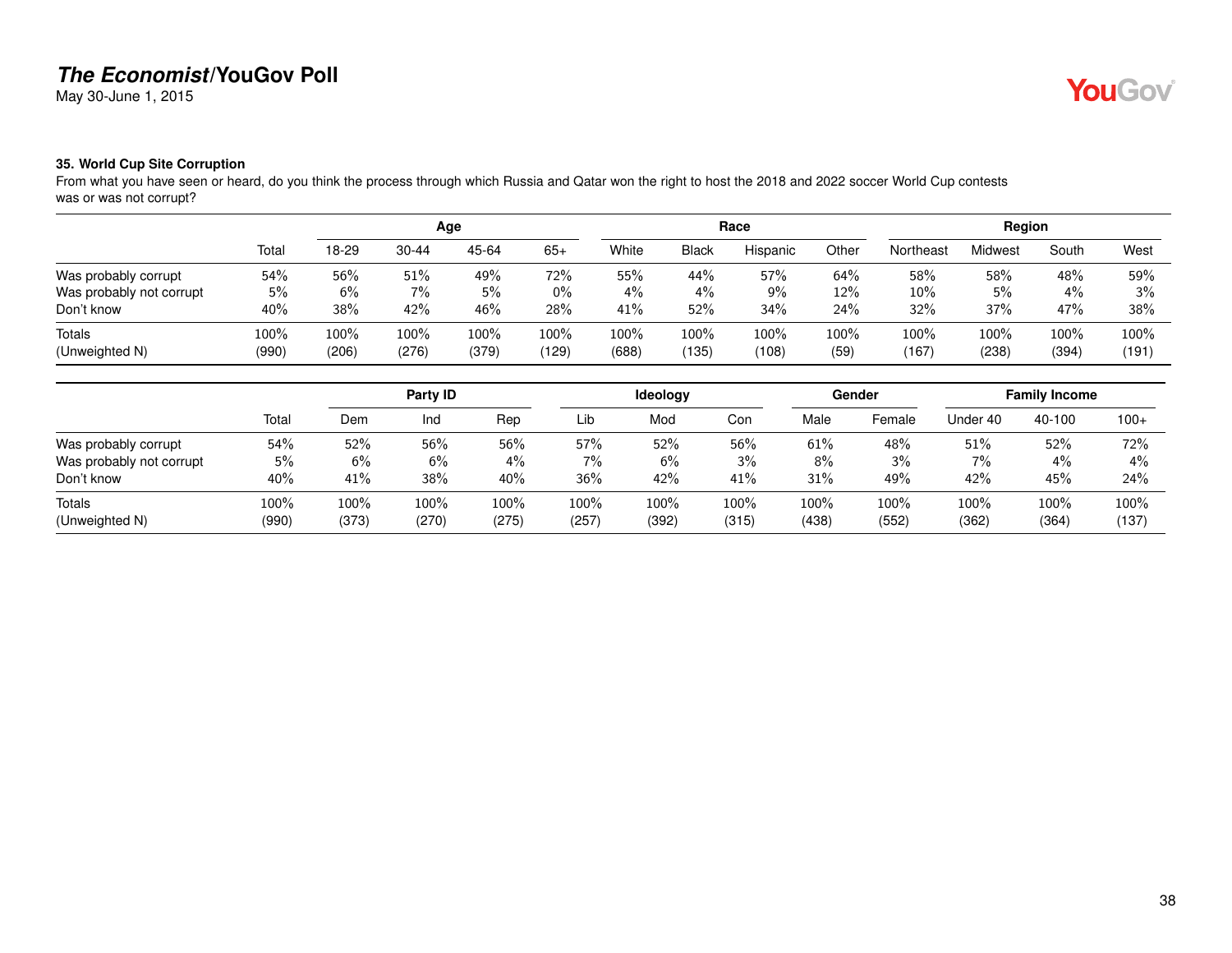May 30-June 1, 2015

#### **36. FIFA Corrupt**

Do you think FIFA, the organization that runs world soccer, is or is not corrupt?

|                |       |       |           | Age   |        |       |              | Race     |       |           | Region  |       |       |
|----------------|-------|-------|-----------|-------|--------|-------|--------------|----------|-------|-----------|---------|-------|-------|
|                | Total | 18-29 | $30 - 44$ | 45-64 | $65+$  | White | <b>Black</b> | Hispanic | Other | Northeast | Midwest | South | West  |
| Is corrupt     | 54%   | 50%   | 56%       | 54%   | $60\%$ | 55%   | 51%          | 59%      | 53%   | 61%       | 57%     | 46%   | 61%   |
| Is not corrupt | 6%    | 16%   | 3%        | 4%    | $0\%$  | $4\%$ | 6%           | 11%      | 15%   | 10%       | 4%      | 7%    | $4\%$ |
| Don't know     | 40%   | 34%   | 41%       | 42%   | 40%    | 41%   | 43%          | 30%      | 32%   | 30%       | 40%     | 46%   | 35%   |
| <b>Totals</b>  | 100%  | 100%  | 100%      | 100%  | 100%   | 100%  | 100%         | 100%     | 100%  | 100%      | 100%    | 100%  | 100%  |
| (Unweighted N) | (989) | (205) | (277)     | (378) | (129)  | (687) | (134)        | (109)    | (59)  | (167)     | (238)   | (393) | (191) |

|                          |               |               | Party ID      |               |               | Ideology      |               |               | Gender        |               | <b>Family Income</b> |               |
|--------------------------|---------------|---------------|---------------|---------------|---------------|---------------|---------------|---------------|---------------|---------------|----------------------|---------------|
|                          | Total         | Dem           | Ind           | Rep           | Lib           | Mod           | Con           | Male          | Female        | Under 40      | 40-100               | $100+$        |
| Is corrupt               | 54%           | 50%           | 63%           | 52%           | 63%           | 52%           | 53%           | 70%           | 40%           | 48%           | 53%                  | 68%           |
| Is not corrupt           | 6%            | $6\%$         | 7%            | $7\%$         | 7%            | 7%            | 5%            | 4%            | 8%            | 6%            | 5%                   | 8%            |
| Don't know               | 40%           | 44%           | 30%           | 41%           | 31%           | 41%           | 42%           | 26%           | 52%           | 45%           | 42%                  | 24%           |
| Totals<br>(Unweighted N) | 100%<br>(989) | 100%<br>(372) | 100%<br>(270) | 100%<br>(274) | 100%<br>(256) | 100%<br>(392) | 100%<br>(314) | 100%<br>(436) | 100%<br>(553) | 100%<br>(362) | 100%<br>(364)        | 100%<br>(136) |

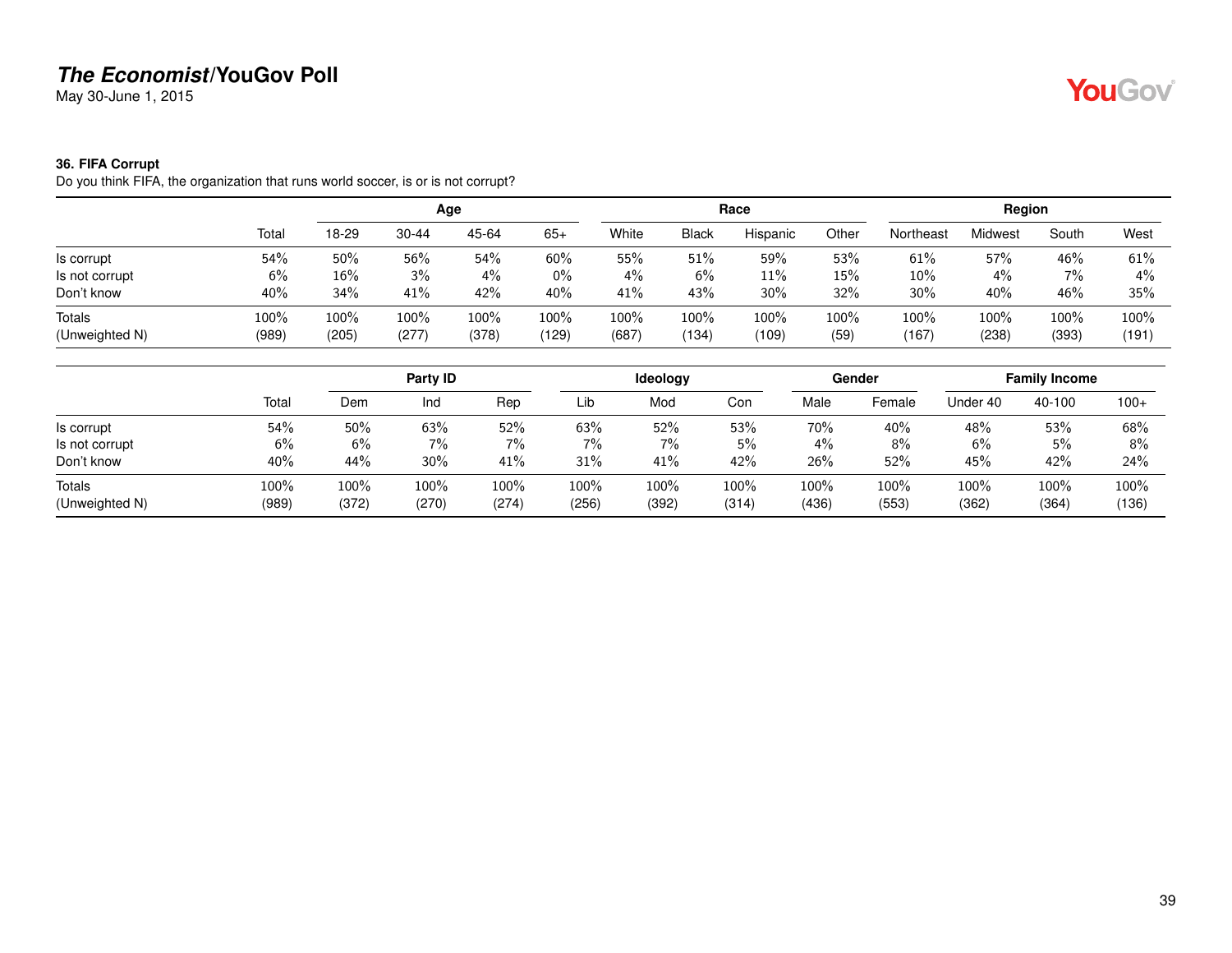May 30-June 1, 2015

# YouGov®

#### **37. Extent of FIFA Corruption**

Do you think this corruption is widespread or does it mainly involve a few people at the top of FIFA? *Asked of those who think FIFA is corrupt*

|                               |       |       |           | Age   |       |       |              | Race     |       |           | Region  |       |       |
|-------------------------------|-------|-------|-----------|-------|-------|-------|--------------|----------|-------|-----------|---------|-------|-------|
|                               | Total | 18-29 | $30 - 44$ | 45-64 | $65+$ | White | <b>Black</b> | Hispanic | Other | Northeast | Midwest | South | West  |
| Widespread                    | 38%   | 32%   | 38%       | 38%   | 46%   | 39%   | 38%          | 28%      | 34%   | 47%       | 36%     | 32%   | 41%   |
| Only involves a few people    |       |       |           |       |       |       |              |          |       |           |         |       |       |
| at the top of FIFA            | 12%   | 15%   | 12%       | 11%   | 11%   | 10%   | 11%          | 28%      | 15%   | 7%        | 17%     | 10%   | 14%   |
| Not applicable, there has not |       |       |           |       |       |       |              |          |       |           |         |       |       |
| been any corruption at FIFA   | 6%    | 16%   | $4\%$     | $4\%$ | $0\%$ | $4\%$ | $7\%$        | 11%      | 15%   | 10%       | 4%      | 7%    | 5%    |
| Don't know                    | 44%   | 37%   | 46%       | 48%   | 43%   | 47%   | 45%          | 32%      | 35%   | 35%       | 43%     | 50%   | 41%   |
| Totals                        | 100%  | 100%  | 100%      | 100%  | 100%  | 100%  | 100%         | 100%     | 100%  | 100%      | 100%    | 100%  | 100%  |
| (Unweighted N)                | (989) | (205) | (277)     | (378) | (129) | (687) | (134)        | (109)    | (59)  | (167)     | (238)   | (393) | (191) |

|                               |       |       | Party ID |       |       | <b>Ideology</b> |       |       | Gender |          | <b>Family Income</b> |        |
|-------------------------------|-------|-------|----------|-------|-------|-----------------|-------|-------|--------|----------|----------------------|--------|
|                               | Total | Dem   | Ind      | Rep   | Lib   | Mod             | Con   | Male  | Female | Under 40 | 40-100               | $100+$ |
| Widespread                    | 38%   | 36%   | 41%      | 37%   | 47%   | 34%             | 36%   | 51%   | 25%    | 29%      | 39%                  | 52%    |
| Only involves a few people    |       |       |          |       |       |                 |       |       |        |          |                      |        |
| at the top of FIFA            | 12%   | 11%   | 16%      | 10%   | 11%   | 13%             | 13%   | 14%   | 10%    | 15%      | 11%                  | 10%    |
| Not applicable, there has not |       |       |          |       |       |                 |       |       |        |          |                      |        |
| been any corruption at FIFA   | 6%    | 6%    | $7\%$    | $7\%$ | 7%    | 8%              | 5%    | 4%    | 8%     | 7%       | 6%                   | 8%     |
| Don't know                    | 44%   | 47%   | 35%      | 46%   | 35%   | 46%             | 47%   | 31%   | 56%    | 49%      | 45%                  | 30%    |
| <b>Totals</b>                 | 100%  | 100%  | 100%     | 100%  | 100%  | 100%            | 100%  | 100%  | 100%   | 100%     | 100%                 | 100%   |
| (Unweighted N)                | (989) | (372) | (270)    | (274) | (256) | (392)           | (314) | (436) | (553)  | (362)    | (364)                | (136)  |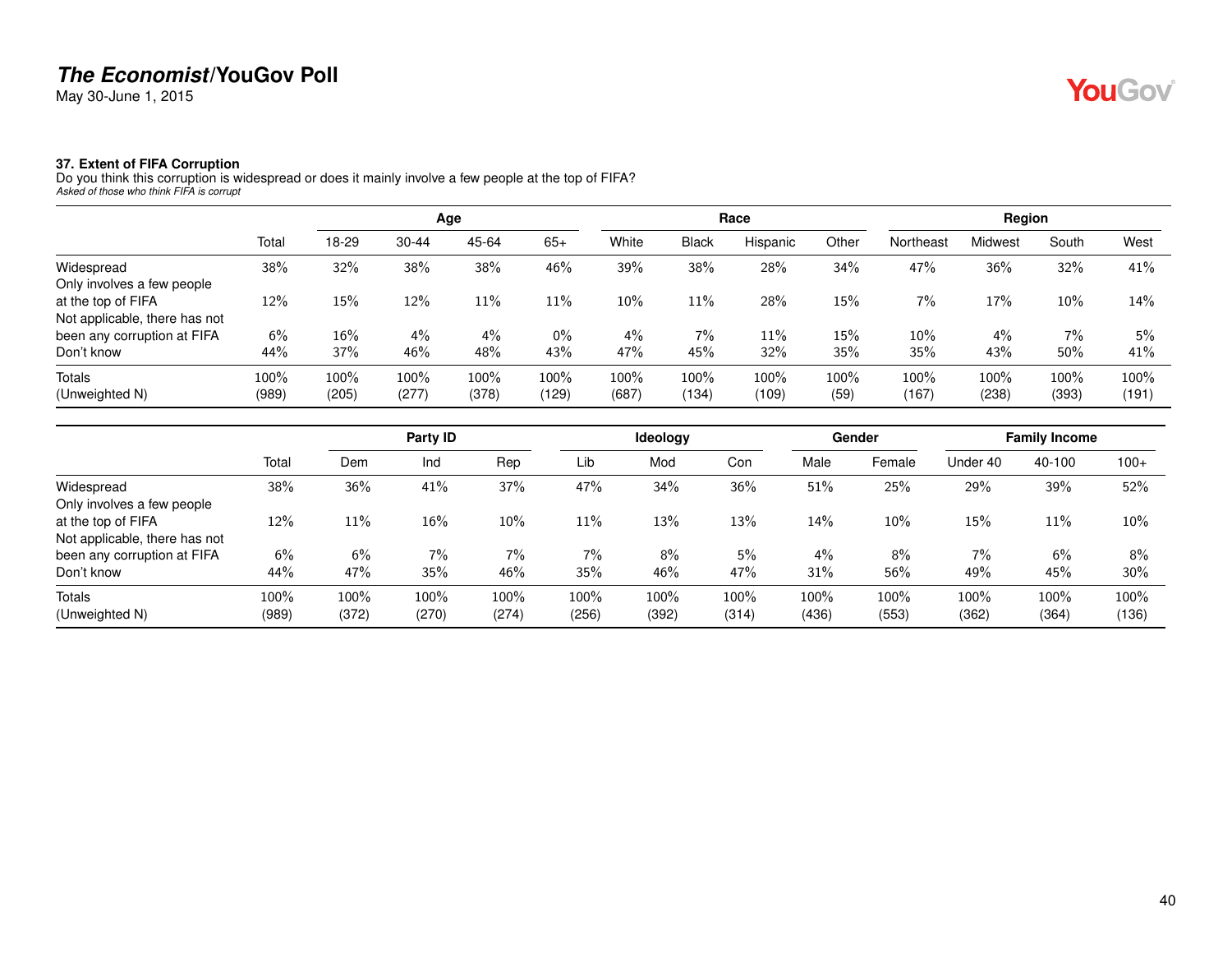May 30-June 1, 2015

# YouGov®

#### **38. Following FIFA Arrests**

Several members of FIFA were arrested on Wednesday on charges of corruption. How closely are you following this story?

|                             |       |       |           | Age   |       |       |              | Race     |       |           | Region         |        |       |
|-----------------------------|-------|-------|-----------|-------|-------|-------|--------------|----------|-------|-----------|----------------|--------|-------|
|                             | Total | 18-29 | $30 - 44$ | 45-64 | $65+$ | White | <b>Black</b> | Hispanic | Other | Northeast | <b>Midwest</b> | South  | West  |
| Very closely                | $4\%$ | 2%    | 7%        | 4%    | 5%    | $4\%$ | 5%           | 6%       | $1\%$ | 5%        | 3%             | 6%     | $4\%$ |
| Fairly closely              | 20%   | 20%   | 11%       | 23%   | 27%   | 20%   | 24%          | 17%      | 14%   | 22%       | 18%            | $16\%$ | 25%   |
| Not very closely            | 20%   | 18%   | 20%       | 22%   | 17%   | 20%   | 11%          | 28%      | 23%   | 20%       | 19%            | 19%    | 22%   |
| I am aware of the story but |       |       |           |       |       |       |              |          |       |           |                |        |       |
| am not following it         | 30%   | 29%   | 29%       | 28%   | 39%   | 30%   | 28%          | 29%      | 33%   | 31%       | 34%            | 30%    | 26%   |
| I am not aware of the story | 26%   | 30%   | 33%       | 23%   | 13%   | 26%   | 32%          | 19%      | 28%   | 22%       | 27%            | 29%    | 23%   |
| <b>Totals</b>               | 100%  | 100%  | 100%      | 100%  | 100%  | 100%  | 100%         | 100%     | 100%  | 100%      | 100%           | 100%   | 100%  |
| (Unweighted N)              | (988) | (204) | (276)     | (379) | (129) | (687) | (133)        | (109)    | (59)  | (167)     | (238)          | (392)  | (191) |

|                             |       |       | Party ID |       |       | <b>Ideology</b> |       |       | Gender |          | <b>Family Income</b> |        |
|-----------------------------|-------|-------|----------|-------|-------|-----------------|-------|-------|--------|----------|----------------------|--------|
|                             | Total | Dem   | Ind      | Rep   | Lib   | Mod             | Con   | Male  | Female | Under 40 | 40-100               | $100+$ |
| Very closely                | 4%    | 4%    | 4%       | $4\%$ | 5%    | 7%              | 1%    | 6%    | 3%     | 4%       | 3%                   | 8%     |
| Fairly closely              | 20%   | 18%   | 22%      | 21%   | 23%   | 17%             | 21%   | 23%   | 16%    | 17%      | 19%                  | 31%    |
| Not very closely            | 20%   | 21%   | 17%      | 18%   | 23%   | 21%             | 17%   | 22%   | 17%    | 19%      | 18%                  | 24%    |
| I am aware of the story but |       |       |          |       |       |                 |       |       |        |          |                      |        |
| am not following it         | 30%   | 29%   | 31%      | 31%   | 30%   | 24%             | 37%   | 33%   | 27%    | 32%      | 31%                  | 26%    |
| I am not aware of the story | 26%   | 28%   | 25%      | 25%   | 18%   | 31%             | 24%   | 15%   | 37%    | 29%      | 28%                  | 11%    |
| Totals                      | 100%  | 100%  | 100%     | 100%  | 100%  | 100%            | 100%  | 100%  | 100%   | 100%     | 100%                 | 100%   |
| (Unweighted N)              | (988) | (373) | (268)    | (274) | (256) | (392)           | (313) | (437) | (551)  | (362)    | (363)                | (137)  |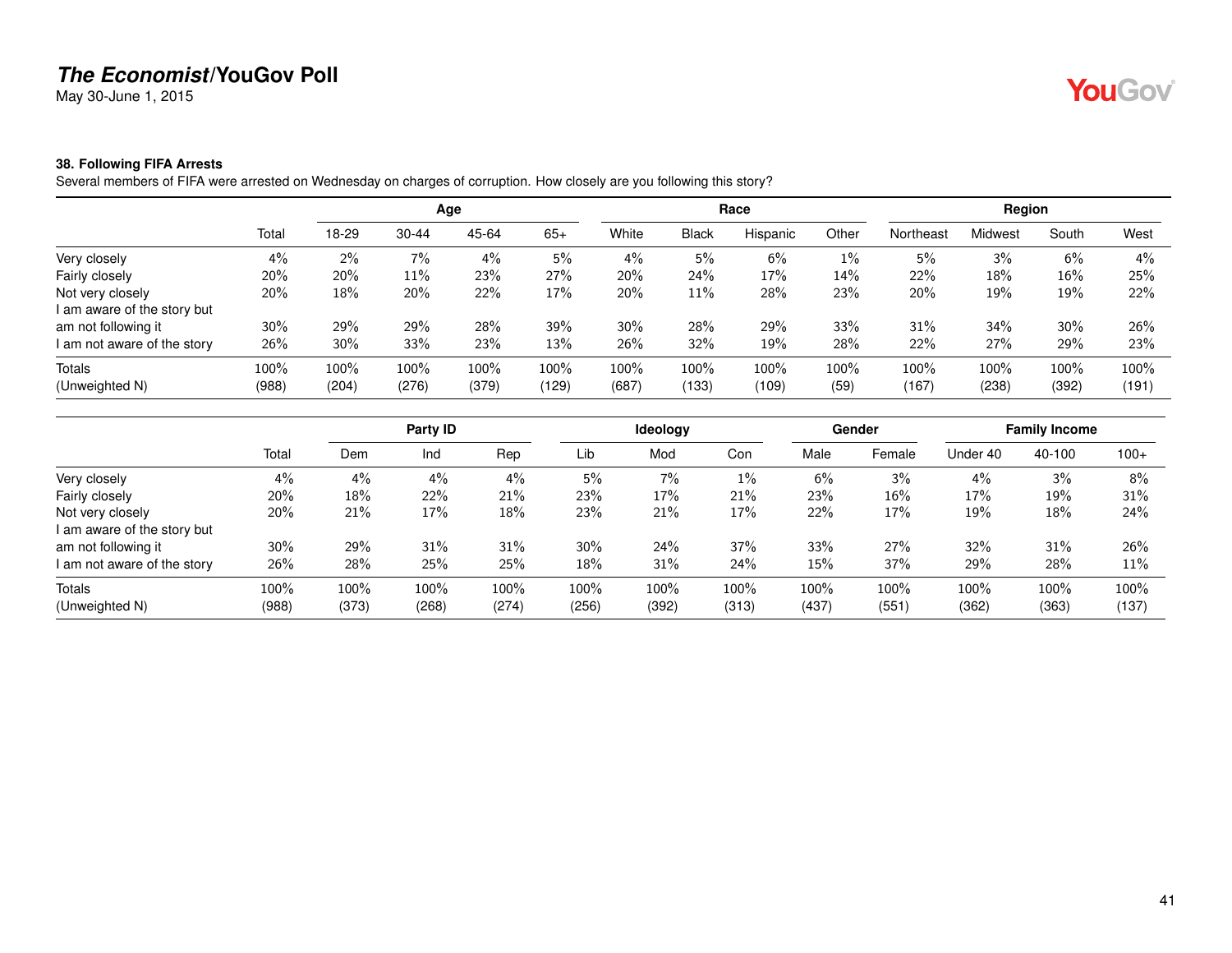May 30-June 1, 2015

#### **39. Poorly Reflect Upon Europe**

Over the years there have been many serious allegations of corruption within FIFA, which is based in Switzerland, but it is the American FBI which has taken action. Do you think it does or does not reflect poorly on European authorities that they have not taken action earlier?

|                            |        |       |           | Age   |       |       |              | Race     |         |           | Region  |       |       |
|----------------------------|--------|-------|-----------|-------|-------|-------|--------------|----------|---------|-----------|---------|-------|-------|
|                            | Total  | 18-29 | $30 - 44$ | 45-64 | $65+$ | White | <b>Black</b> | Hispanic | Other   | Northeast | Midwest | South | West  |
| Does reflect poorly on     |        |       |           |       |       |       |              |          |         |           |         |       |       |
| European authorities       | $61\%$ | 54%   | 55%       | 67%   | 73%   | 64%   | 52%          | 59%      | 66%     | 63%       | 64%     | 59%   | 62%   |
| Does not reflect poorly on |        |       |           |       |       |       |              |          |         |           |         |       |       |
| European authorities       | 11%    | 18%   | 11%       | $7\%$ | $4\%$ | 9%    | 13%          | 14%      | 15%     | 5%        | 7%      | 14%   | 13%   |
| Not sure                   | 28%    | 27%   | 34%       | 26%   | 23%   | 28%   | 35%          | 27%      | 19%     | 32%       | 29%     | 27%   | 24%   |
| <b>Totals</b>              | 100%   | 100%  | 100%      | 100%  | 100%  | 100%  | 100%         | 100%     | $100\%$ | 100%      | 100%    | 100%  | 100%  |
| (Unweighted N)             | (986)  | (205) | (275)     | (377) | (129) | (686) | (134)        | (108)    | (58)    | (167)     | (238)   | (392) | (189) |

|                            |       |       | Party ID |       |       | Ideology |       |       | Gender |          | <b>Family Income</b> |        |
|----------------------------|-------|-------|----------|-------|-------|----------|-------|-------|--------|----------|----------------------|--------|
|                            | Total | Dem   | Ind      | Rep   | Lib   | Mod      | Con   | Male  | Female | Under 40 | 40-100               | $100+$ |
| Does reflect poorly on     |       |       |          |       |       |          |       |       |        |          |                      |        |
| European authorities       | 61%   | 54%   | 65%      | 70%   | 57%   | 63%      | 64%   | 67%   | 57%    | 56%      | 68%                  | 67%    |
| Does not reflect poorly on |       |       |          |       |       |          |       |       |        |          |                      |        |
| European authorities       | 11%   | 11%   | 13%      | 8%    | 14%   | 7%       | 12%   | 13%   | 8%     | 11%      | 7%                   | 17%    |
| Not sure                   | 28%   | 35%   | 22%      | 22%   | 29%   | 30%      | 23%   | 20%   | 35%    | 32%      | 25%                  | 16%    |
| Totals                     | 100%  | 100%  | 100%     | 100%  | 100%  | 100%     | 100%  | 100%  | 100%   | 100%     | 100%                 | 100%   |
| (Unweighted N)             | (986) | (371) | (268)    | (274) | (253) | (392)    | (314) | (437) | (549)  | (359)    | (363)                | (137)  |

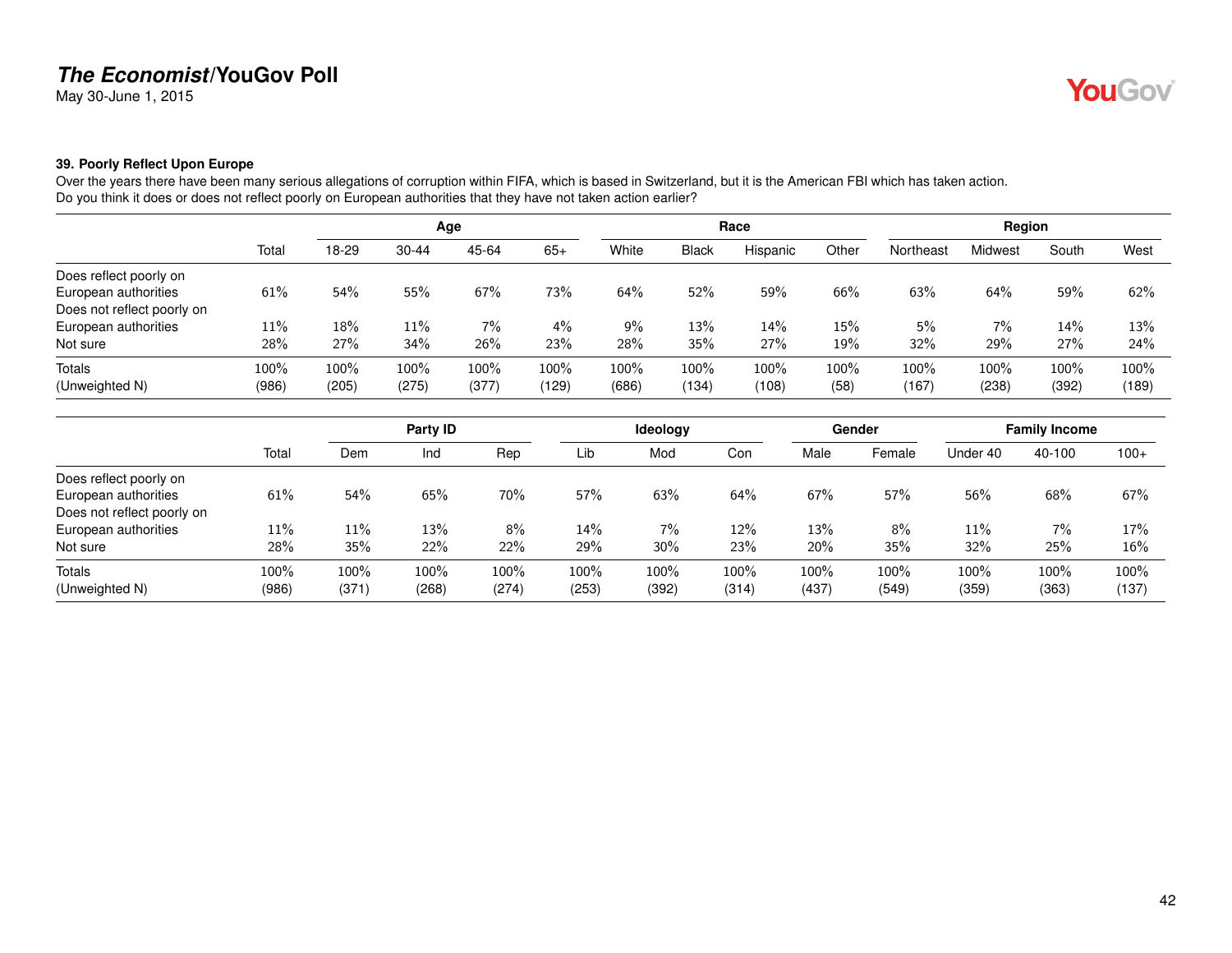May 30-June 1, 2015

#### **40. Importance of issues**

How important are the following issues to you?

|                        |       |       |           | Age   |       |        |              | Race     |       |           | Region  |       |       |
|------------------------|-------|-------|-----------|-------|-------|--------|--------------|----------|-------|-----------|---------|-------|-------|
|                        | Total | 18-29 | $30 - 44$ | 45-64 | $65+$ | White  | <b>Black</b> | Hispanic | Other | Northeast | Midwest | South | West  |
| The economy            | 95%   | 94%   | 93%       | 98%   | 96%   | 95%    | 95%          | 95%      | 96%   | 94%       | 96%     | 95%   | 95%   |
| Immigration            | 81%   | 80%   | 75%       | 83%   | 90%   | 81%    | 79%          | 90%      | 73%   | 77%       | 81%     | 83%   | 82%   |
| The environment        | 82%   | 84%   | 81%       | 80%   | 81%   | 79%    | $90\%$       | 84%      | 84%   | 76%       | 81%     | 84%   | 82%   |
| Terrorism              | 85%   | 80%   | 76%       | 93%   | 93%   | 87%    | 87%          | 79%      | 70%   | 80%       | 89%     | 87%   | 83%   |
| Gay rights             | 51%   | 66%   | 46%       | 45%   | 51%   | 52%    | 50%          | 51%      | 48%   | 47%       | 46%     | 53%   | 58%   |
| Education              | 90%   | 86%   | 93%       | 89%   | 89%   | 88%    | 95%          | 90%      | 88%   | 90%       | 85%     | 89%   | 95%   |
| Health care            | 91%   | 88%   | 91%       | 91%   | 95%   | 92%    | 88%          | 82%      | 94%   | 87%       | 92%     | 92%   | 89%   |
| Social security        | 89%   | 77%   | 89%       | 94%   | 98%   | 89%    | 89%          | 88%      | 87%   | 92%       | 90%     | 87%   | 87%   |
| The budget deficit     | 83%   | 79%   | 81%       | 90%   | 81%   | 83%    | 89%          | 87%      | 73%   | 81%       | 82%     | 85%   | 84%   |
| The war in Afghanistan | 77%   | 72%   | 73%       | 79%   | 88%   | $80\%$ | 75%          | 74%      | 59%   | 71%       | 79%     | 78%   | 77%   |
| Taxes                  | 89%   | 82%   | 85%       | 93%   | 96%   | 90%    | 88%          | 80%      | 89%   | 88%       | 87%     | 90%   | 89%   |
| Medicare               | 88%   | 82%   | 85%       | 92%   | 97%   | 87%    | 94%          | 87%      | 91%   | 87%       | 89%     | 90%   | 85%   |
| Abortion               | 71%   | 68%   | 68%       | 72%   | 78%   | 68%    | 80%          | 74%      | 67%   | 61%       | 73%     | 73%   | 71%   |
| Foreign policy         | 82%   | 78%   | 75%       | 87%   | 88%   | 84%    | 83%          | 69%      | 79%   | 76%       | 79%     | 84%   | 85%   |
| Totals                 | (993) | (205) | (275)     | (383) | (130) | (691)  | (135)        | (107)    | (60)  | (167)     | (240)   | (391) | (195) |

|                        |       |     | Party ID |     |     | Ideology                   |     |      | Gender |          | <b>Family Income</b> |        |
|------------------------|-------|-----|----------|-----|-----|----------------------------|-----|------|--------|----------|----------------------|--------|
|                        | Total | Dem | Ind      | Rep | Lib | Mod                        | Con | Male | Female | Under 40 | 40-100               | $100+$ |
| The economy            | 95%   | 95% | 95%      | 95% | 95% | 95%                        | 96% | 94%  | 96%    | 94%      | 97%                  | 94%    |
| Immigration            | 81%   | 77% | 80%      | 90% | 74% | 77%                        | 92% | 81%  | 81%    | 72%      | 87%                  | 86%    |
| The environment        | 82%   | 92% | 79%      | 70% | 91% | 87%                        | 70% | 75%  | 88%    | 86%      | 82%                  | 72%    |
| Terrorism              | 85%   | 81% | 81%      | 96% | 68% | 88%                        | 94% | 83%  | 87%    | 84%      | 88%                  | 87%    |
| Gay rights             | 51%   | 65% | 55%      | 36% | 75% | 51%                        | 36% | 43%  | 59%    | 54%      | 48%                  | 55%    |
| Education              | 90%   | 96% | 86%      | 85% | 96% | 89%                        | 86% | 88%  | 91%    | 88%      | 92%                  | 85%    |
| Health care            | 91%   | 91% | 89%      | 92% | 88% | 93%                        | 91% | 88%  | 93%    | 90%      | 92%                  | 90%    |
| Social security        | 89%   | 88% | $91\%$   | 89% | 85% | 91%                        | 89% | 87%  | 90%    | 90%      | 90%                  | 84%    |
| The budget deficit     | 83%   | 81% | 83%      | 91% | 73% | 83%                        | 92% | 83%  | 84%    | 85%      | 83%                  | 79%    |
| The war in Afghanistan | 77%   | 73% | 75%      | 83% | 70% | 77%                        | 81% | 76%  | 78%    | 76%      | 77%                  | 75%    |
| Taxes                  | 89%   | 87% | 91%      | 91% | 84% | 90%                        | 91% | 88%  | 89%    | 85%      | 93%                  | 90%    |
| Medicare               | 88%   | 88% | 88%      | 88% | 86% | 88%                        | 90% | 86%  | $90\%$ | 88%      | 91%                  | 84%    |
| Abortion               | 71%   | 79% | 67%      | 67% | 74% | 69%                        | 70% | 62%  | 79%    | 73%      | 71%                  | 63%    |
| Foreign policy         | 82%   | 77% | 81%      | 90% | 76% | 81%                        | 87% | 83%  | 80%    | 76%      | 85%                  | 87%    |
|                        |       |     |          |     |     | continued on the next page |     |      |        |          |                      |        |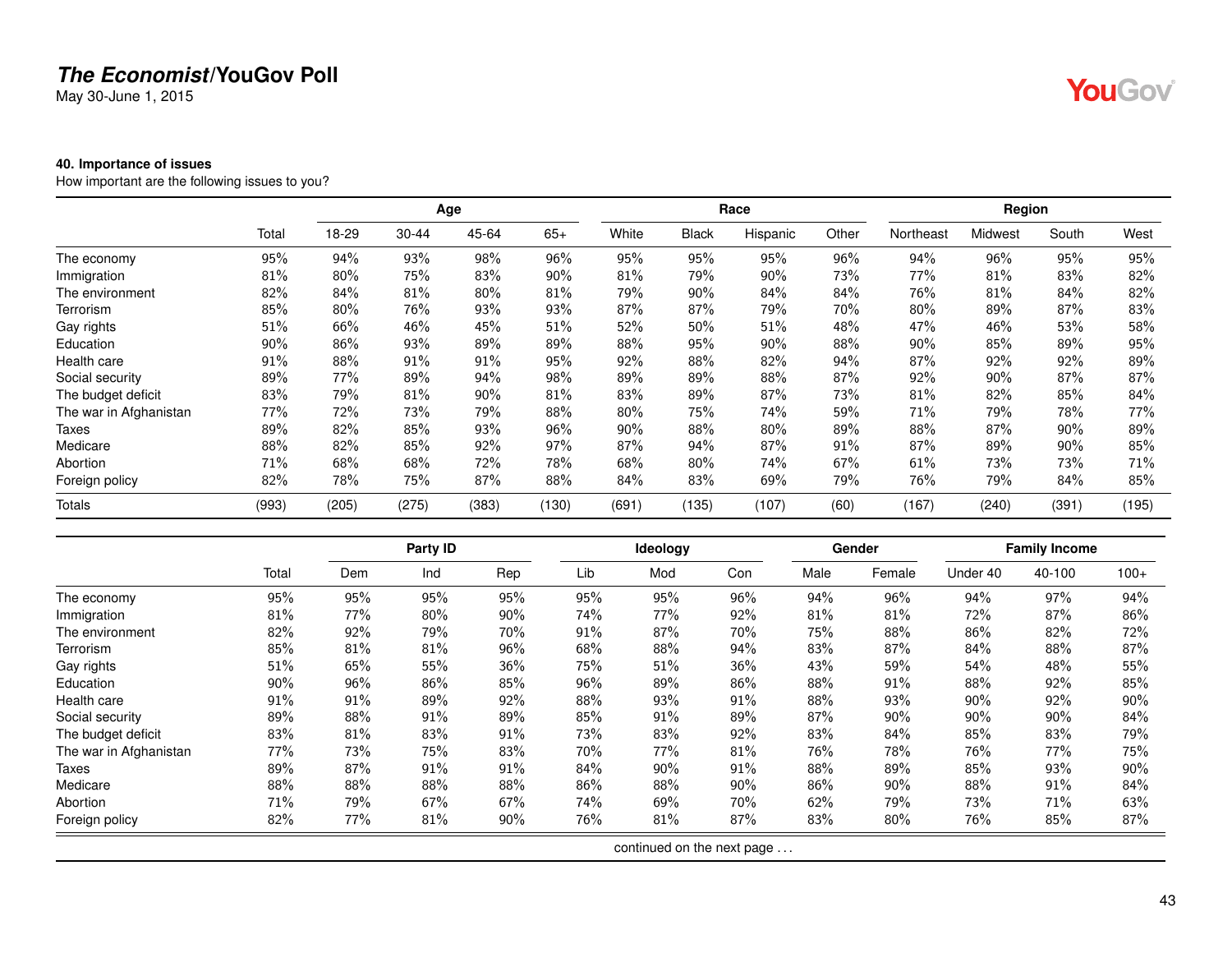May 30-June 1, 2015

|        |       | continued from previous page |          |       |       |          |       |       |        |          |                      |        |  |  |
|--------|-------|------------------------------|----------|-------|-------|----------|-------|-------|--------|----------|----------------------|--------|--|--|
|        |       |                              | Party ID |       |       | Ideology |       |       | Gender |          | <b>Family Income</b> |        |  |  |
|        | Total | Dem                          | Ind      | Rep   | Lib   | Mod      | Con   | Male  | Female | Under 40 | 40-100               | $100+$ |  |  |
| Totals | (993) | (373)                        | (273)    | (274) | (258) | (393)    | (315) | (438) | (555)  | (365)    | (365)                | (137)  |  |  |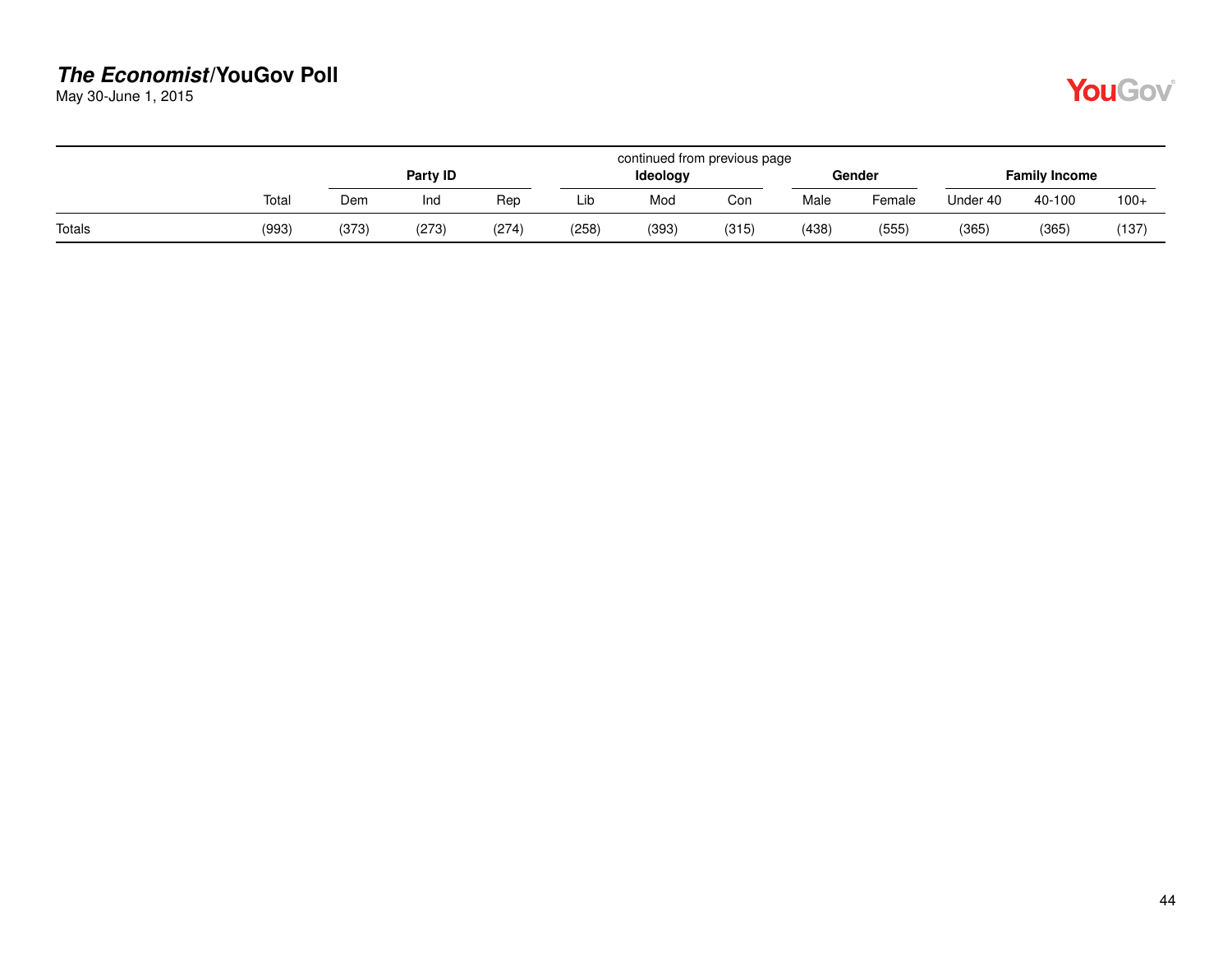May 30-June 1, 2015

#### **41. Most important issue**

Which of these is the **most** important issue for you?

|                        |       |       |           | Age    |       |        |              | Race     |       |           | Region  |       |       |
|------------------------|-------|-------|-----------|--------|-------|--------|--------------|----------|-------|-----------|---------|-------|-------|
|                        | Total | 18-29 | $30 - 44$ | 45-64  | $65+$ | White  | <b>Black</b> | Hispanic | Other | Northeast | Midwest | South | West  |
| The economy            | 19%   | 15%   | 23%       | 19%    | 16%   | 18%    | 19%          | 11%      | 29%   | 17%       | 19%     | 18%   | 20%   |
| Immigration            | 6%    | 6%    | 4%        | 6%     | 6%    | 5%     | $1\%$        | 12%      | 6%    | 3%        | 6%      | 5%    | 7%    |
| The environment        | 6%    | 9%    | 6%        | 4%     | 4%    | 5%     | 5%           | 2%       | 16%   | 6%        | 5%      | 4%    | 9%    |
| Terrorism              | $9\%$ | $7\%$ | 8%        | $10\%$ | 15%   | $11\%$ | 7%           | 5%       | 1%    | 11%       | $9\%$   | 11%   | 6%    |
| Gay rights             | $4\%$ | 8%    | 5%        | 3%     | $0\%$ | 5%     | 5%           | 2%       | $0\%$ | $1\%$     | $2\%$   | 6%    | 5%    |
| Education              | 12%   | 20%   | 17%       | 7%     | 4%    | 8%     | 22%          | 30%      | 6%    | 17%       | 13%     | 13%   | 8%    |
| Health care            | 8%    | 9%    | 12%       | 6%     | 4%    | 7%     | 10%          | 3%       | 18%   | 7%        | 9%      | 8%    | 8%    |
| Social security        | 16%   | 3%    | 8%        | 22%    | 35%   | 17%    | 18%          | 10%      | 3%    | 15%       | 18%     | 15%   | 15%   |
| The budget deficit     | 4%    | 6%    | 4%        | $4\%$  | 2%    | 5%     | 3%           | 5%       | 2%    | 3%        | 2%      | 5%    | 7%    |
| The war in Afghanistan | 2%    | $1\%$ | 3%        | $1\%$  | $1\%$ | 2%     | $1\%$        | 3%       | $0\%$ | 2%        | $2\%$   | $0\%$ | 3%    |
| Taxes                  | $4\%$ | 4%    | 4%        | 4%     | $2\%$ | 4%     | $4\%$        | 6%       | 4%    | 3%        | 4%      | 4%    | 5%    |
| Medicare               | 3%    | 3%    | $1\%$     | 4%     | 5%    | 2%     | $2\%$        | 8%       | 11%   | 5%        | 2%      | 3%    | 3%    |
| Abortion               | 6%    | 6%    | 5%        | 7%     | 4%    | 7%     | 3%           | 3%       | 2%    | 7%        | 8%      | 5%    | 3%    |
| Foreign policy         | 2%    | 2%    | $1\%$     | 3%     | 2%    | 3%     | $0\%$        | $0\%$    | $0\%$ | 2%        | 2%      | 2%    | $1\%$ |
| <b>Totals</b>          | 100%  | 100%  | 100%      | 100%   | 100%  | 100%   | 100%         | 100%     | 100%  | 100%      | 100%    | 100%  | 100%  |
| (Unweighted N)         | (964) | (195) | (268)     | (371)  | (130) | (671)  | (133)        | (101)    | (59)  | (161)     | (236)   | (376) | (191) |

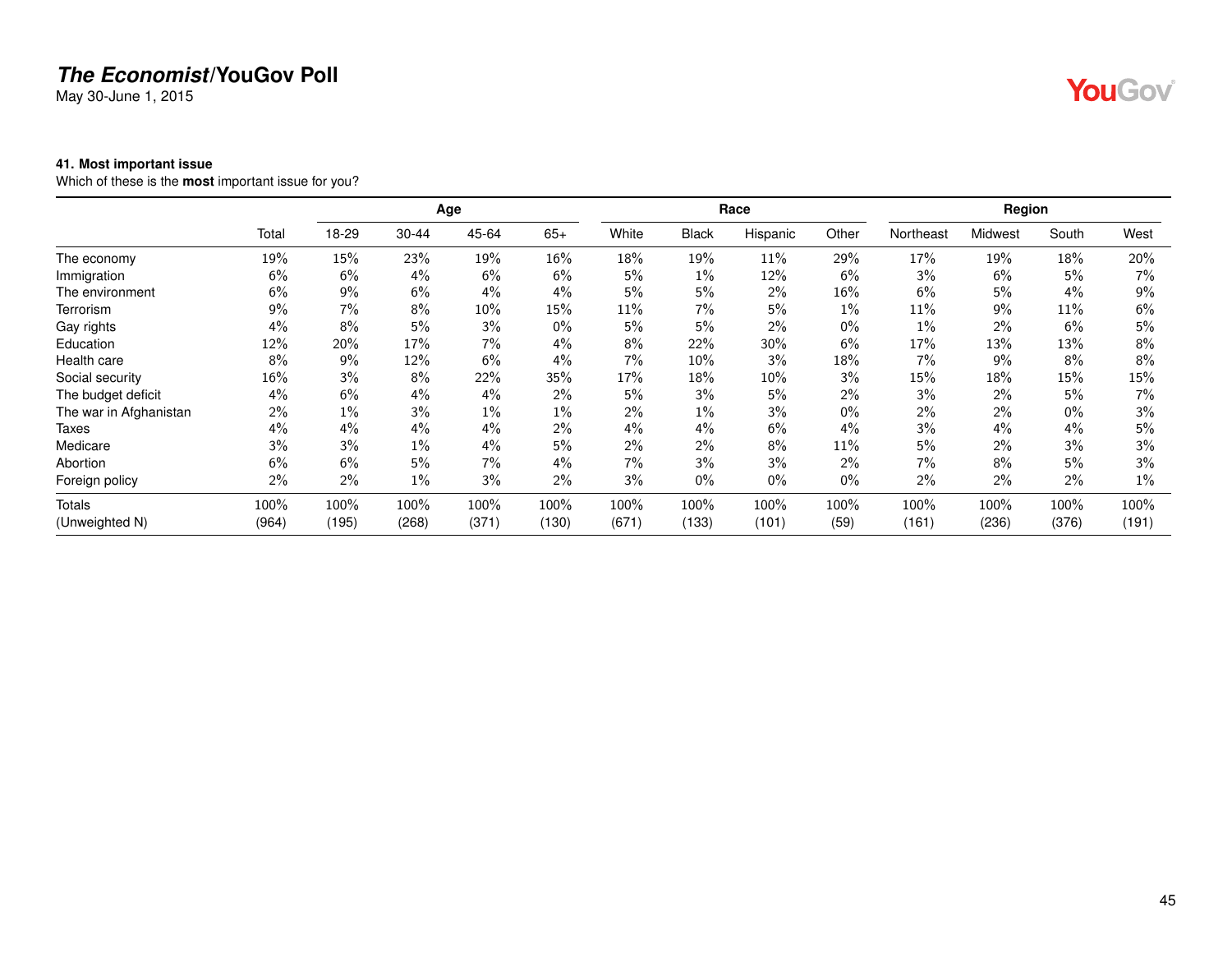May 30-June 1, 2015

|--|

|                        |       |       | Party ID |       |       | Ideology |        |       | Gender |          | <b>Family Income</b> |        |
|------------------------|-------|-------|----------|-------|-------|----------|--------|-------|--------|----------|----------------------|--------|
|                        | Total | Dem   | Ind      | Rep   | Lib   | Mod      | Con    | Male  | Female | Under 40 | 40-100               | $100+$ |
| The economy            | 19%   | 14%   | 15%      | 26%   | 12%   | 22%      | 21%    | 20%   | 17%    | 9%       | 26%                  | 24%    |
| Immigration            | 6%    | 4%    | 4%       | 8%    | 3%    | 4%       | 9%     | 7%    | 5%     | 6%       | 5%                   | 4%     |
| The environment        | 6%    | 8%    | 7%       | 2%    | 11%   | 8%       | $0\%$  | 6%    | 6%     | 4%       | 5%                   | 10%    |
| Terrorism              | 9%    | 7%    | 9%       | 15%   | 4%    | 6%       | 16%    | 7%    | 12%    | 9%       | 8%                   | 13%    |
| Gay rights             | 4%    | 5%    | 6%       | $0\%$ | 10%   | 4%       | $0\%$  | 4%    | 4%     | 5%       | 2%                   | 5%     |
| Education              | 12%   | 19%   | 9%       | 6%    | 19%   | 12%      | 8%     | 13%   | 12%    | 13%      | 13%                  | 5%     |
| Health care            | 8%    | 12%   | 9%       | $4\%$ | 12%   | 8%       | $7\%$  | 5%    | 11%    | 9%       | 8%                   | 3%     |
| Social security        | 16%   | 19%   | 17%      | 11%   | 17%   | 18%      | $11\%$ | 17%   | 15%    | 24%      | 13%                  | 8%     |
| The budget deficit     | 4%    | 2%    | 5%       | 7%    | 2%    | 4%       | 6%     | 5%    | 4%     | 3%       | 3%                   | 9%     |
| The war in Afghanistan | 2%    | $1\%$ | 2%       | 2%    | $1\%$ | 2%       | $1\%$  | $1\%$ | 2%     | 2%       | $2\%$                | 2%     |
| Taxes                  | 4%    | 5%    | 3%       | 5%    | 2%    | 2%       | 6%     | 5%    | 3%     | 2%       | 5%                   | 5%     |
| Medicare               | 3%    | 3%    | 5%       | 2%    | 7%    | 2%       | 2%     | 2%    | 4%     | 4%       | 4%                   | 2%     |
| Abortion               | 6%    | 2%    | 7%       | 7%    | 2%    | 6%       | 8%     | 7%    | 4%     | 5%       | 5%                   | 9%     |
| Foreign policy         | 2%    | 0%    | 2%       | 4%    | $0\%$ | 2%       | 3%     | 2%    | 2%     | 3%       | $1\%$                | $1\%$  |
| Totals                 | 100%  | 100%  | 100%     | 100%  | 100%  | 100%     | 100%   | 100%  | 100%   | 100%     | 100%                 | 100%   |
| (Unweighted N)         | (964) | (366) | (263)    | (264) | (252) | (381)    | (307)  | (425) | (539)  | (352)    | (353)                | (134)  |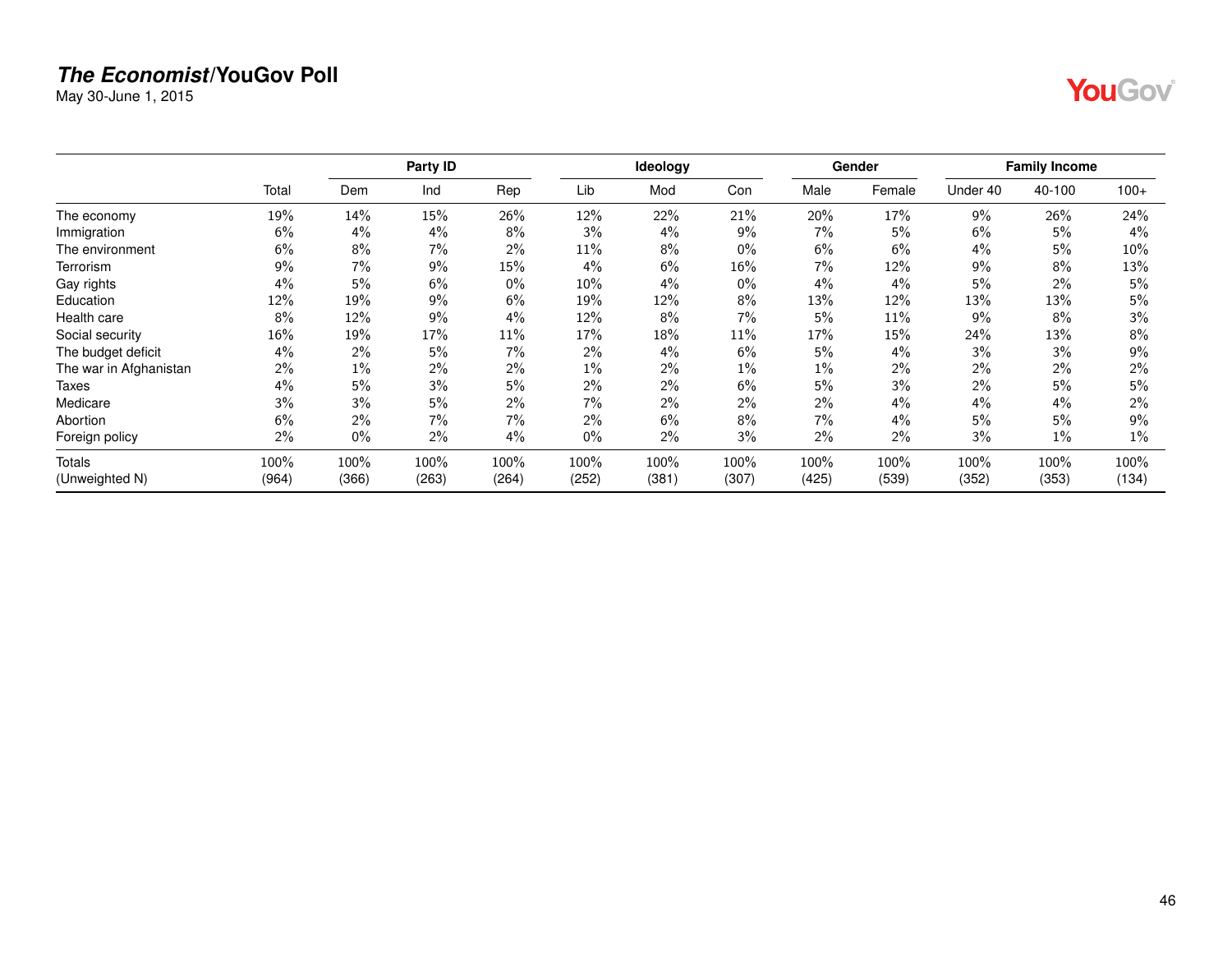May 30-June 1, 2015

#### **42. Respondents have a somewhat or very favorable opinion of these individuals**

|                 |       |       |           | Age   |        |       |              | Race     |        |           | Region  |       |       |
|-----------------|-------|-------|-----------|-------|--------|-------|--------------|----------|--------|-----------|---------|-------|-------|
|                 | Total | 18-29 | $30 - 44$ | 45-64 | $65+$  | White | <b>Black</b> | Hispanic | Other  | Northeast | Midwest | South | West  |
| Barack Obama    | 47%   | 51%   | 52%       | 41%   | 44%    | 37%   | 80%          | 64%      | $50\%$ | 58%       | 42%     | 46%   | 47%   |
| John Boehner    | 25%   | 24%   | 20%       | 26%   | 32%    | 26%   | 18%          | 33%      | 18%    | 31%       | 19%     | 27%   | 22%   |
| Mitch McConnell | 22%   | 22%   | 17%       | 24%   | $30\%$ | 22%   | 21%          | 37%      | 13%    | 26%       | 18%     | 24%   | 22%   |
| Nancy Pelosi    | 29%   | 26%   | 28%       | 26%   | 42%    | 24%   | 39%          | 42%      | 26%    | 43%       | 24%     | 28%   | 24%   |
| Harry Reid      | 22%   | 21%   | 16%       | 24%   | 29%    | 20%   | 22%          | 35%      | 20%    | 32%       | 15%     | 24%   | 19%   |
| Totals          | (989) | (202) | (275)     | (382) | (130)  | (690) | (133)        | (106)    | (60)   | (167)     | (238)   | (389) | (195) |

|                        |       |        | Party <b>ID</b> |       |       | Ideology |       |       | Gender |          | <b>Family Income</b> |        |
|------------------------|-------|--------|-----------------|-------|-------|----------|-------|-------|--------|----------|----------------------|--------|
|                        | Total | Dem    | Ind             | Rep   | Lib   | Mod      | Con   | Male  | Female | Under 40 | 40-100               | $100+$ |
| Barack Obama           | 47%   | 82%    | 43%             | 12%   | 82%   | 51%      | 19%   | 45%   | 49%    | 45%      | 49%                  | 46%    |
| John Boehner           | 25%   | $14\%$ | 18%             | 47%   | 15%   | 15%      | 41%   | 29%   | 21%    | 23%      | 23%                  | 35%    |
| <b>Mitch McConnell</b> | 22%   | 13%    | 17%             | 42%   | 10%   | 17%      | 37%   | 25%   | 20%    | 23%      | 23%                  | 23%    |
| Nancy Pelosi           | 29%   | 48%    | 27%             | $7\%$ | 53%   | 28%      | 13%   | 29%   | 28%    | 27%      | 31%                  | 30%    |
| Harry Reid             | 22%   | 30%    | 24%             | 12%   | 37%   | 19%      | 16%   | 22%   | 22%    | 20%      | 23%                  | 25%    |
| <b>Totals</b>          | (989) | (371)  | (273)           | (273) | (256) | (393)    | (315) | (437) | (552)  | (363)    | (365)                | (137)  |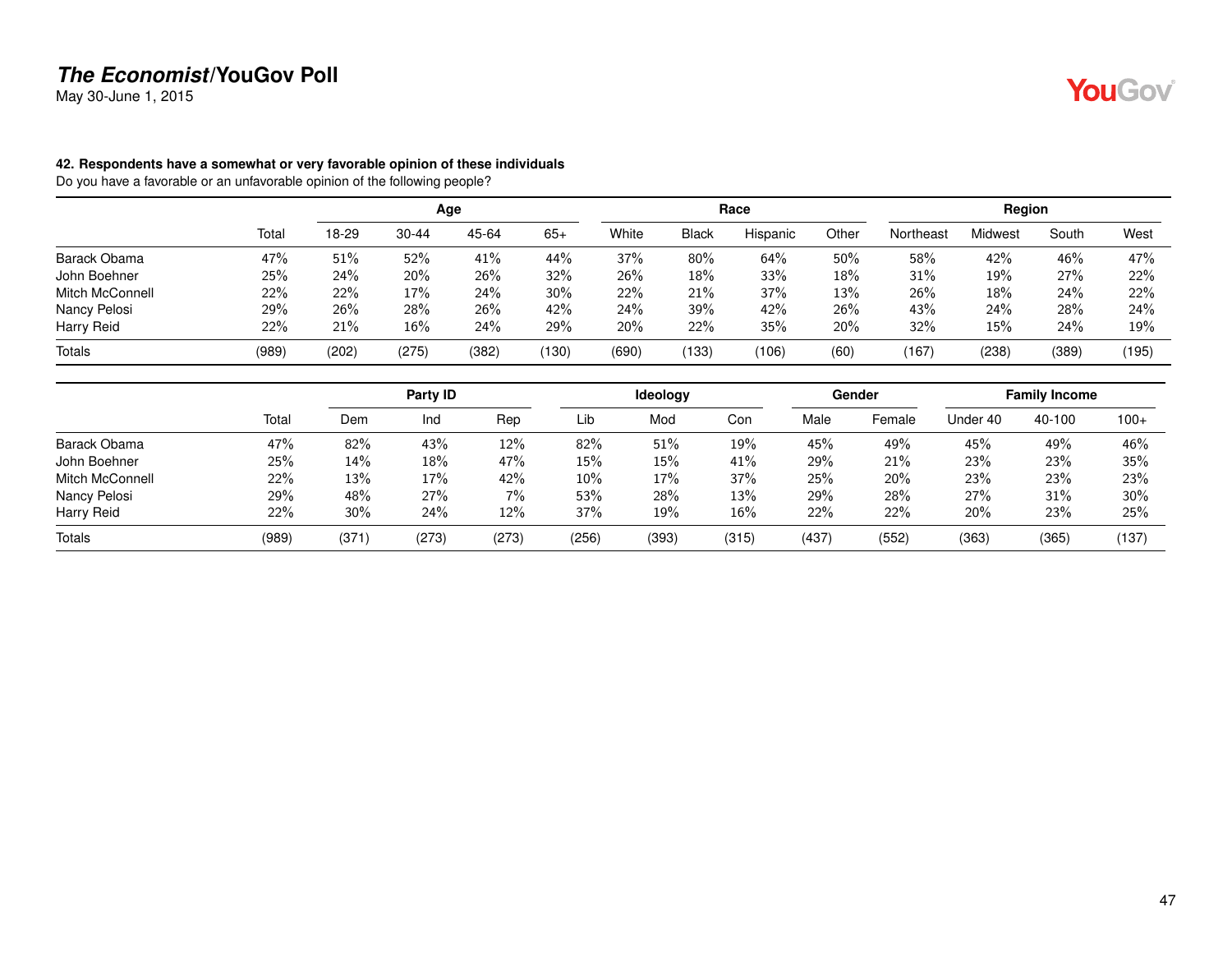May 30-June 1, 2015

#### **43. Respondents have a somewhat or very unfavorable opinion of these individuals**

|                 |       |       |           | Age   |       |       |              | Race     |       |           | Region         |       |       |
|-----------------|-------|-------|-----------|-------|-------|-------|--------------|----------|-------|-----------|----------------|-------|-------|
|                 | Total | 18-29 | $30 - 44$ | 45-64 | $65+$ | White | <b>Black</b> | Hispanic | Other | Northeast | <b>Midwest</b> | South | West  |
| Barack Obama    | 49%   | 40%   | 44%       | 57%   | 56%   | 62%   | 18%          | 30%      | 30%   | 39%       | 55%            | 52%   | 47%   |
| John Boehner    | 47%   | 39%   | 47%       | 49%   | 55%   | 49%   | 44%          | 32%      | 52%   | 48%       | 52%            | 42%   | 48%   |
| Mitch McConnell | 43%   | 33%   | 47%       | 43%   | 51%   | 46%   | 33%          | 30%      | 51%   | 45%       | 45%            | 39%   | 44%   |
| Nancy Pelosi    | 49%   | 45%   | 42%       | 54%   | 55%   | 58%   | 29%          | 26%      | 38%   | 35%       | 55%            | 51%   | 48%   |
| Harry Reid      | 41%   | 30%   | 37%       | 46%   | 56%   | 47%   | 23%          | 32%      | 40%   | 32%       | 47%            | 40%   | 43%   |
| <b>Totals</b>   | (989) | (202) | (275)     | (382) | (130) | (690) | (133)        | (106)    | (60)  | (167)     | (238)          | (389) | (195) |

|                        |       |       | Party ID |       |       | Ideology |       |       | Gender |          | <b>Family Income</b> |        |
|------------------------|-------|-------|----------|-------|-------|----------|-------|-------|--------|----------|----------------------|--------|
|                        | Total | Dem   | Ind      | Rep   | Lib   | Mod      | Con   | Male  | Female | Under 40 | 40-100               | $100+$ |
| Barack Obama           | 49%   | 14%   | 52%      | 86%   | 16%   | 46%      | 76%   | 52%   | 47%    | 50%      | 48%                  | 53%    |
| John Boehner           | 47%   | 55%   | 56%      | 31%   | 56%   | 51%      | 39%   | 53%   | 41%    | 45%      | 46%                  | 53%    |
| <b>Mitch McConnell</b> | 43%   | 45%   | 52%      | 32%   | 54%   | 44%      | 35%   | 51%   | 35%    | 35%      | 44%                  | 56%    |
| Nancy Pelosi           | 49%   | 20%   | 57%      | 79%   | 19%   | 45%      | 74%   | 56%   | 42%    | 45%      | 48%                  | 60%    |
| Harry Reid             | 41%   | 26%   | 43%      | 61%   | 20%   | 39%      | 59%   | 50%   | 33%    | 37%      | 43%                  | 52%    |
| Totals                 | (989) | (371) | (273)    | (273) | (256) | (393)    | (315) | (437) | (552)  | (363)    | (365)                | (137)  |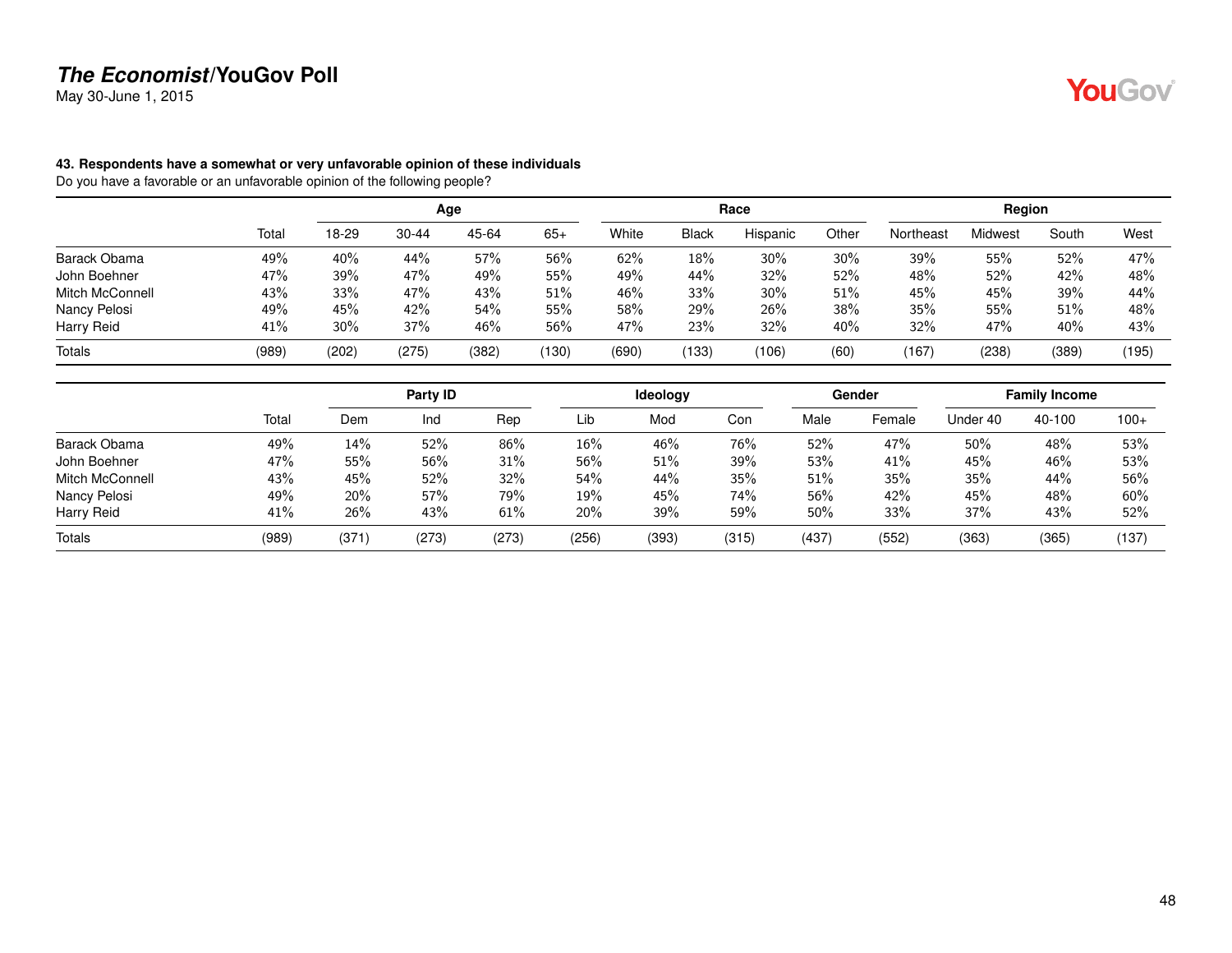May 30-June 1, 2015

#### **44. Favorability of potential Republican Presidential candidates – Jeb Bush**

|                      |       |       |           | Age   |       |       |              | Race     |       |           | Region  |       |        |
|----------------------|-------|-------|-----------|-------|-------|-------|--------------|----------|-------|-----------|---------|-------|--------|
|                      | Total | 18-29 | $30 - 44$ | 45-64 | $65+$ | White | <b>Black</b> | Hispanic | Other | Northeast | Midwest | South | West   |
| Very favorable       | 6%    | 6%    | 6%        | 7%    | 8%    | 7%    | $1\%$        | 14%      | 3%    | 9%        | 4%      | 7%    | 6%     |
| Somewhat favorable   | 24%   | 21%   | 18%       | 28%   | 32%   | 26%   | 16%          | 20%      | 25%   | 22%       | 23%     | 28%   | 21%    |
| Somewhat unfavorable | 22%   | 15%   | 25%       | 24%   | 28%   | 23%   | 23%          | 10%      | 37%   | 23%       | 23%     | 22%   | 23%    |
| Very unfavorable     | 28%   | 29%   | 32%       | 27%   | 24%   | 29%   | 29%          | 26%      | 22%   | 31%       | 31%     | 24%   | $30\%$ |
| Don't know           | 19%   | 30%   | 20%       | 15%   | $7\%$ | 15%   | 32%          | 30%      | 14%   | $15\%$    | 18%     | 20%   | 21%    |
| <b>Totals</b>        | 100%  | 100%  | 100%      | 100%  | 100%  | 100%  | 100%         | 100%     | 100%  | 100%      | 100%    | 100%  | 100%   |
| (Unweighted N)       | (973) | (199) | (270)     | (375) | (129) | (678) | (131)        | (104)    | (60)  | (164)     | (236)   | (381) | (192)  |

|                      |       |       | Party ID |       |       | <b>Ideology</b> |        |       | Gender |          | <b>Family Income</b> |        |
|----------------------|-------|-------|----------|-------|-------|-----------------|--------|-------|--------|----------|----------------------|--------|
|                      | Total | Dem   | Ind      | Rep   | Lib   | Mod             | Con    | Male  | Female | Under 40 | 40-100               | $100+$ |
| Very favorable       | 6%    | $2\%$ | 6%       | 15%   | 4%    | 5%              | $10\%$ | 5%    | 8%     | 8%       | 5%                   | 9%     |
| Somewhat favorable   | 24%   | 11%   | 21%      | 48%   | 9%    | 20%             | 39%    | 26%   | 22%    | 18%      | 29%                  | 31%    |
| Somewhat unfavorable | 22%   | 25%   | 28%      | 13%   | 26%   | 26%             | 17%    | 26%   | 19%    | 21%      | 25%                  | 24%    |
| Very unfavorable     | 28%   | 37%   | 29%      | 15%   | 40%   | 28%             | 20%    | 29%   | 27%    | 26%      | 29%                  | 28%    |
| Don't know           | 19%   | 25%   | 16%      | $9\%$ | 21%   | 21%             | 14%    | 13%   | 24%    | 26%      | 12%                  | 7%     |
| Totals               | 100%  | 100%  | 100%     | 100%  | 100%  | 100%            | 100%   | 100%  | 100%   | 100%     | 100%                 | 100%   |
| (Unweighted N)       | (973) | (369) | (268)    | (267) | (255) | (387)           | (307)  | (432) | (541)  | (355)    | (358)                | (137)  |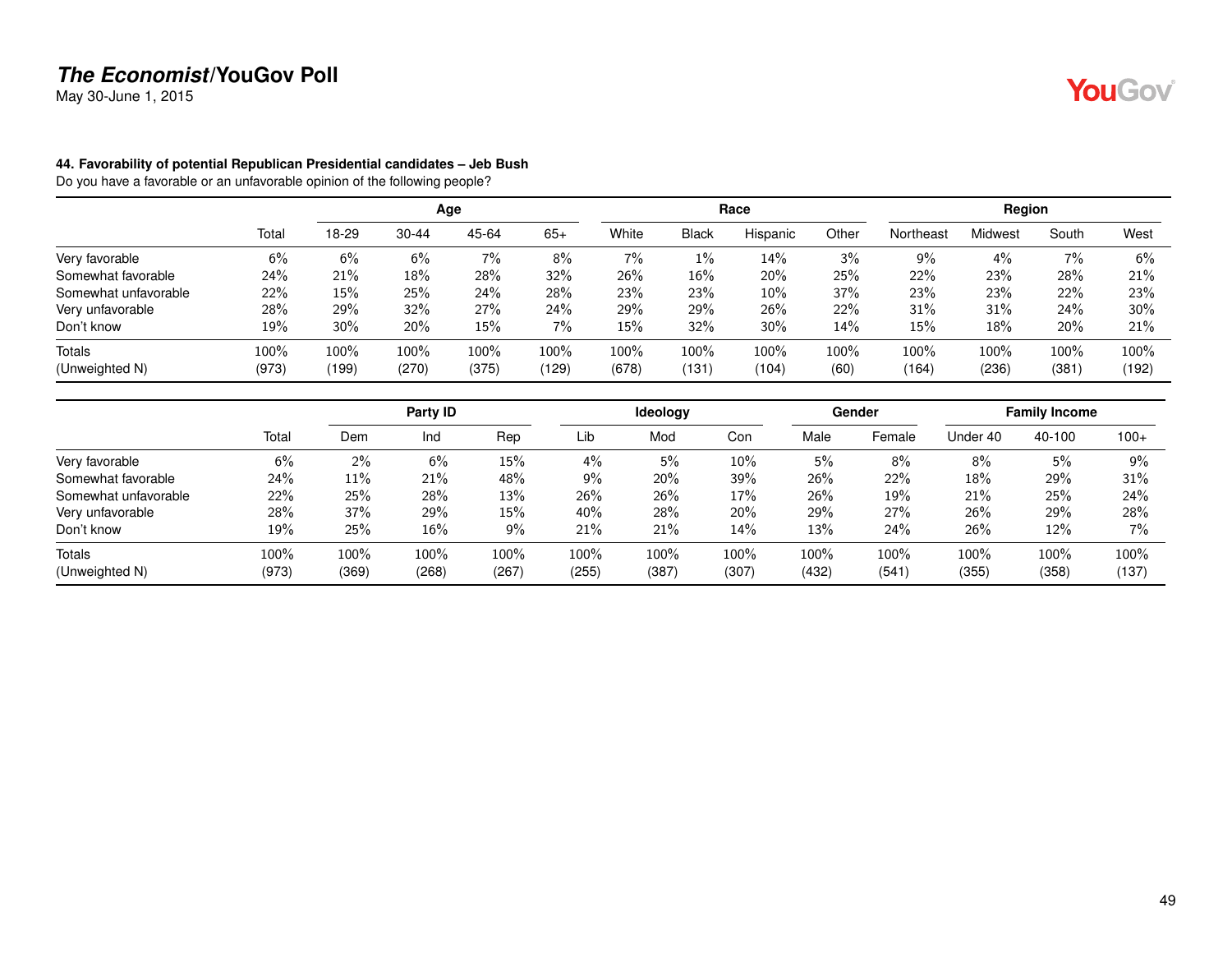May 30-June 1, 2015

#### **45. Favorability of potential Republican Presidential candidates – Ben Carson**

|                      |       |       |           | Age   |       |        |              | Race     |       |           | Region         |        |       |
|----------------------|-------|-------|-----------|-------|-------|--------|--------------|----------|-------|-----------|----------------|--------|-------|
|                      | Total | 18-29 | $30 - 44$ | 45-64 | $65+$ | White  | <b>Black</b> | Hispanic | Other | Northeast | <b>Midwest</b> | South  | West  |
| Very favorable       | 12%   | 9%    | 5%        | 16%   | 21%   | 14%    | 3%           | 17%      | 8%    | 15%       | 8%             | 14%    | 11%   |
| Somewhat favorable   | 15%   | 8%    | 15%       | 19%   | 18%   | 15%    | 23%          | 6%       | 14%   | 11%       | 19%            | $16\%$ | 13%   |
| Somewhat unfavorable | 11%   | 18%   | 12%       | 6%    | 9%    | $10\%$ | $7\%$        | 13%      | 23%   | 6%        | $9\%$          | 14%    | 11%   |
| Very unfavorable     | 19%   | 18%   | 19%       | 18%   | 24%   | 19%    | 22%          | 12%      | 25%   | 25%       | 17%            | 15%    | 23%   |
| Don't know           | 43%   | 47%   | 49%       | 42%   | 27%   | 43%    | 44%          | 52%      | 30%   | 42%       | 48%            | 41%    | 42%   |
| <b>Totals</b>        | 100%  | 100%  | 100%      | 100%  | 100%  | 100%   | $100\%$      | 100%     | 100%  | 100%      | 100%           | 100%   | 100%  |
| (Unweighted N)       | (969) | (196) | (269)     | (374) | (130) | (677)  | (130)        | (104)    | (58)  | (164)     | (236)          | (381)  | (188) |

|                      |       |       | Party ID |       |       | Ideology |       |       | Gender |          | <b>Family Income</b> |        |
|----------------------|-------|-------|----------|-------|-------|----------|-------|-------|--------|----------|----------------------|--------|
|                      | Total | Dem   | Ind      | Rep   | Lib   | Mod      | Con   | Male  | Female | Under 40 | 40-100               | $100+$ |
| Very favorable       | 12%   | 1%    | 16%      | 24%   | 5%    | 7%       | 22%   | 12%   | 12%    | 10%      | 13%                  | 15%    |
| Somewhat favorable   | 15%   | $9\%$ | 14%      | 25%   | 3%    | 12%      | 27%   | 18%   | 12%    | 17%      | 16%                  | 11%    |
| Somewhat unfavorable | 11%   | 10%   | 10%      | 14%   | 4%    | 13%      | 14%   | 12%   | 10%    | 8%       | 11%                  | 23%    |
| Very unfavorable     | 19%   | 26%   | 25%      | 3%    | 39%   | 21%      | 4%    | 21%   | 17%    | 16%      | 20%                  | 23%    |
| Don't know           | 43%   | 54%   | 35%      | 34%   | 50%   | 47%      | 33%   | 36%   | 50%    | 49%      | 40%                  | 29%    |
| Totals               | 100%  | 100%  | 100%     | 100%  | 100%  | 100%     | 100%  | 100%  | 100%   | 100%     | 100%                 | 100%   |
| (Unweighted N)       | (969) | (368) | (267)    | (267) | (255) | (385)    | (306) | (431) | (538)  | (353)    | (359)                | (137)  |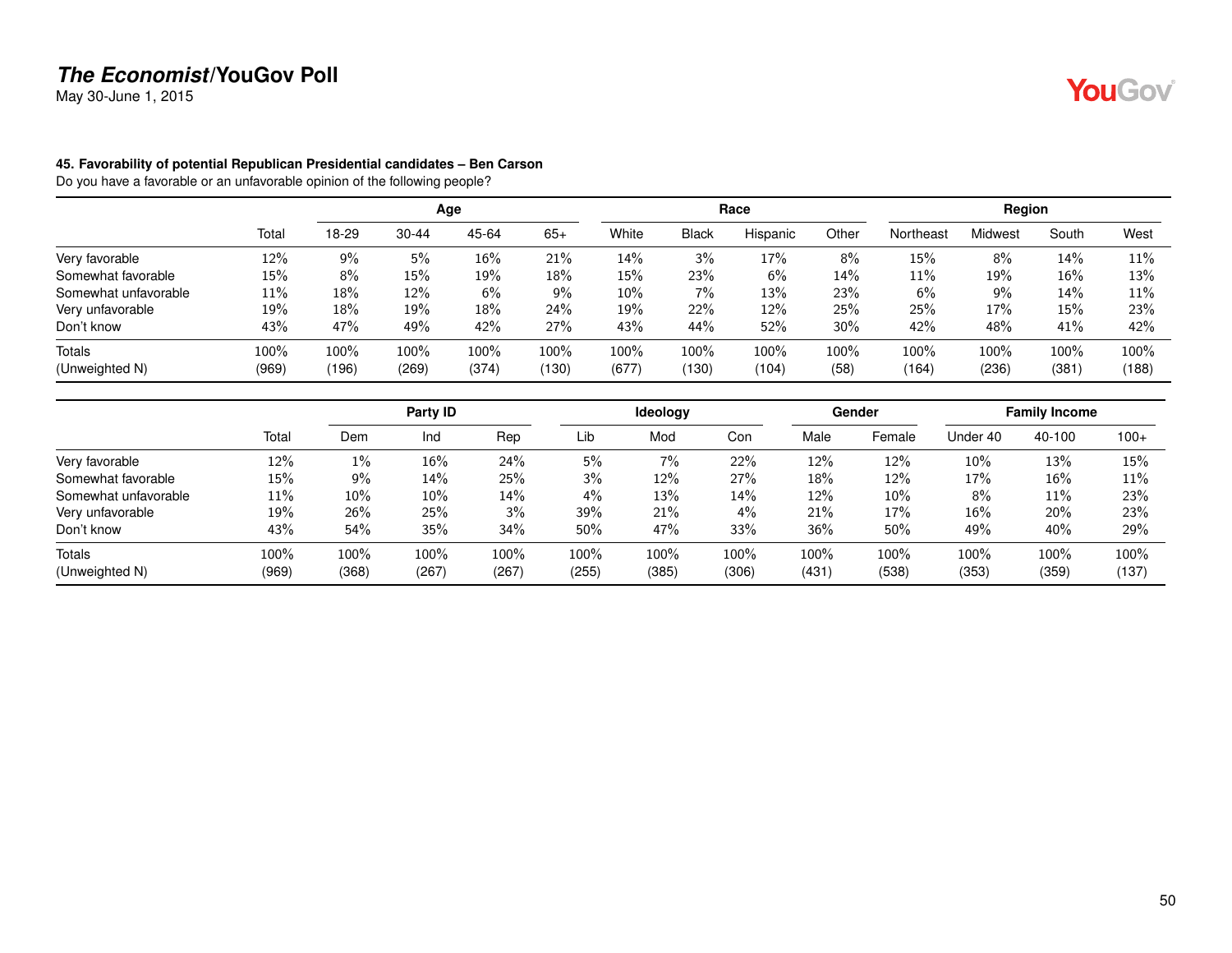May 30-June 1, 2015

#### **46. Favorability of potential Republican Presidential candidates – Chris Christie**

|                      |       |       |           | Age   |       |       |              | Race     |       |           | Region  |       |       |
|----------------------|-------|-------|-----------|-------|-------|-------|--------------|----------|-------|-----------|---------|-------|-------|
|                      | Total | 18-29 | $30 - 44$ | 45-64 | $65+$ | White | <b>Black</b> | Hispanic | Other | Northeast | Midwest | South | West  |
| Very favorable       | 7%    | 6%    | 9%        | 5%    | 8%    | 6%    | 6%           | 18%      | $2\%$ | 16%       | 3%      | 7%    | 3%    |
| Somewhat favorable   | 22%   | 20%   | 17%       | 26%   | 28%   | 24%   | 21%          | 16%      | 21%   | 21%       | 24%     | 22%   | 21%   |
| Somewhat unfavorable | 19%   | 19%   | 19%       | 20%   | 19%   | 21%   | 17%          | 12%      | 16%   | 20%       | 19%     | 21%   | 15%   |
| Very unfavorable     | 28%   | 22%   | 29%       | 28%   | 35%   | 29%   | 24%          | 17%      | 41%   | 30%       | 29%     | 22%   | 36%   |
| Don't know           | 24%   | 33%   | 26%       | 21%   | 10%   | 20%   | 33%          | 36%      | 21%   | 13%       | 25%     | 27%   | 25%   |
| <b>Totals</b>        | 100%  | 100%  | 100%      | 100%  | 100%  | 100%  | 100%         | 100%     | 100%  | 100%      | 100%    | 100%  | 100%  |
| (Unweighted N)       | (969) | (199) | (268)     | (373) | (129) | (676) | (130)        | (103)    | (60)  | (164)     | (234)   | (381) | (190) |

|                      |       |        | Party ID |       |       | <b>Ideology</b> |       |       | Gender |          | <b>Family Income</b> |        |
|----------------------|-------|--------|----------|-------|-------|-----------------|-------|-------|--------|----------|----------------------|--------|
|                      | Total | Dem    | Ind      | Rep   | Lib   | Mod             | Con   | Male  | Female | Under 40 | 40-100               | $100+$ |
| Very favorable       | 7%    | 7%     | 7%       | 8%    | 9%    | 6%              | 6%    | 8%    | 5%     | 8%       | 4%                   | $7\%$  |
| Somewhat favorable   | 22%   | $16\%$ | 17%      | 40%   | 12%   | 18%             | 34%   | 26%   | $18\%$ | 18%      | 28%                  | 27%    |
| Somewhat unfavorable | 19%   | 20%    | $16\%$   | 24%   | 15%   | 16%             | 25%   | 19%   | 19%    | 14%      | 24%                  | 28%    |
| Very unfavorable     | 28%   | 30%    | 39%      | 12%   | 42%   | 33%             | 15%   | 32%   | 25%    | 27%      | 26%                  | 32%    |
| Don't know           | 24%   | 27%    | 21%      | 16%   | 23%   | 27%             | 20%   | 14%   | 33%    | 32%      | 18%                  | 6%     |
| Totals               | 100%  | 100%   | 100%     | 100%  | 100%  | 100%            | 100%  | 100%  | 100%   | 100%     | 100%                 | 100%   |
| (Unweighted N)       | (969) | (365)  | (270)    | (264) | (255) | (384)           | (306) | (429) | (540)  | (356)    | (356)                | (137)  |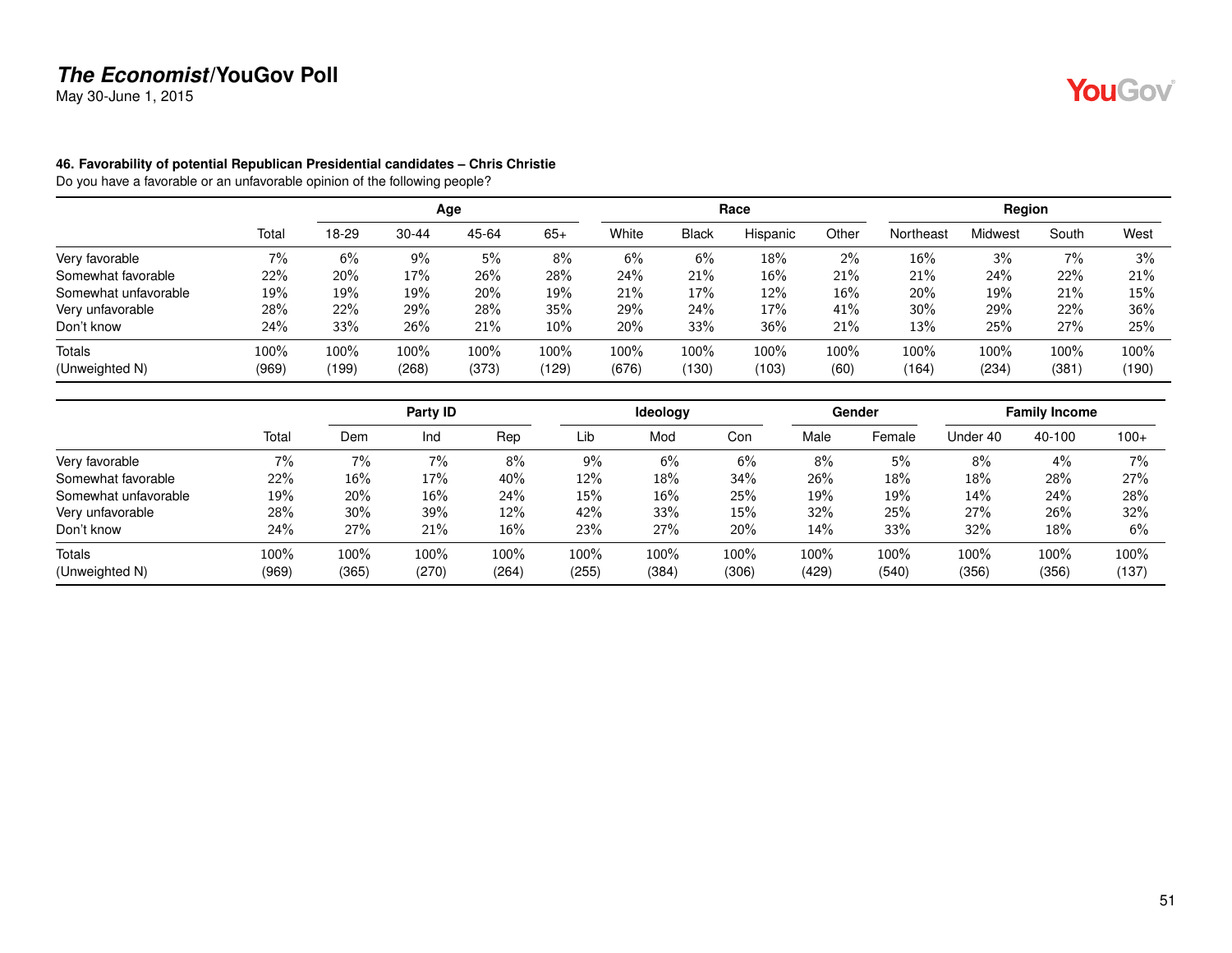May 30-June 1, 2015

#### **47. Favorability of potential Republican Presidential candidates – Ted Cruz**

|                      |       |       |           | Age    |        |       |              | Race     |         |           | Region  |       |       |
|----------------------|-------|-------|-----------|--------|--------|-------|--------------|----------|---------|-----------|---------|-------|-------|
|                      | Total | 18-29 | $30 - 44$ | 45-64  | $65+$  | White | <b>Black</b> | Hispanic | Other   | Northeast | Midwest | South | West  |
| Very favorable       | 13%   | 16%   | 8%        | 12%    | 17%    | 14%   | $1\%$        | 25%      | 10%     | 17%       | 9%      | 16%   | $9\%$ |
| Somewhat favorable   | 19%   | 10%   | 14%       | 28%    | 20%    | 21%   | 15%          | 16%      | 8%      | 18%       | 20%     | 19%   | 16%   |
| Somewhat unfavorable | 11%   | 11%   | 12%       | $10\%$ | 13%    | 9%    | 14%          | 12%      | 23%     | 9%        | 12%     | 13%   | 9%    |
| Very unfavorable     | 27%   | 24%   | 31%       | 24%    | 34%    | 28%   | 23%          | 20%      | 36%     | 33%       | 26%     | 20%   | 37%   |
| Don't know           | 30%   | 40%   | 34%       | 26%    | $16\%$ | 28%   | 47%          | 27%      | 23%     | 22%       | 32%     | 32%   | 29%   |
| Totals               | 100%  | 100%  | 100%      | 100%   | 100%   | 100%  | 100%         | 100%     | $100\%$ | 100%      | 100%    | 100%  | 100%  |
| (Unweighted N)       | (972) | (198) | (267)     | (377)  | (130)  | (679) | (130)        | (104)    | (59)    | (164)     | (236)   | (382) | (190) |

|                      |       |       | Party ID |       |       | Ideology |       |       | Gender |          | <b>Family Income</b> |        |
|----------------------|-------|-------|----------|-------|-------|----------|-------|-------|--------|----------|----------------------|--------|
|                      | Total | Dem   | Ind      | Rep   | Lib   | Mod      | Con   | Male  | Female | Under 40 | 40-100               | $100+$ |
| Very favorable       | 13%   | 4%    | $11\%$   | 27%   | 9%    | 5%       | 24%   | 16%   | 10%    | 12%      | 12%                  | 16%    |
| Somewhat favorable   | 19%   | 8%    | 18%      | 33%   | 3%    | 17%      | 31%   | 20%   | 17%    | 16%      | 22%                  | 15%    |
| Somewhat unfavorable | 11%   | 12%   | 10%      | 10%   | 8%    | 14%      | 11%   | 12%   | 11%    | 10%      | 14%                  | 11%    |
| Very unfavorable     | 27%   | 39%   | 37%      | 6%    | 52%   | 29%      | 10%   | 31%   | 24%    | 24%      | 26%                  | 40%    |
| Don't know           | 30%   | 36%   | 24%      | 24%   | 28%   | 35%      | 25%   | 22%   | 38%    | 37%      | 26%                  | 18%    |
| Totals               | 100%  | 100%  | 100%     | 100%  | 100%  | 100%     | 100%  | 100%  | 100%   | 100%     | 100%                 | 100%   |
| (Unweighted N)       | (972) | (369) | (269)    | (267) | (256) | (385)    | (307) | (433) | (539)  | (354)    | (359)                | (137)  |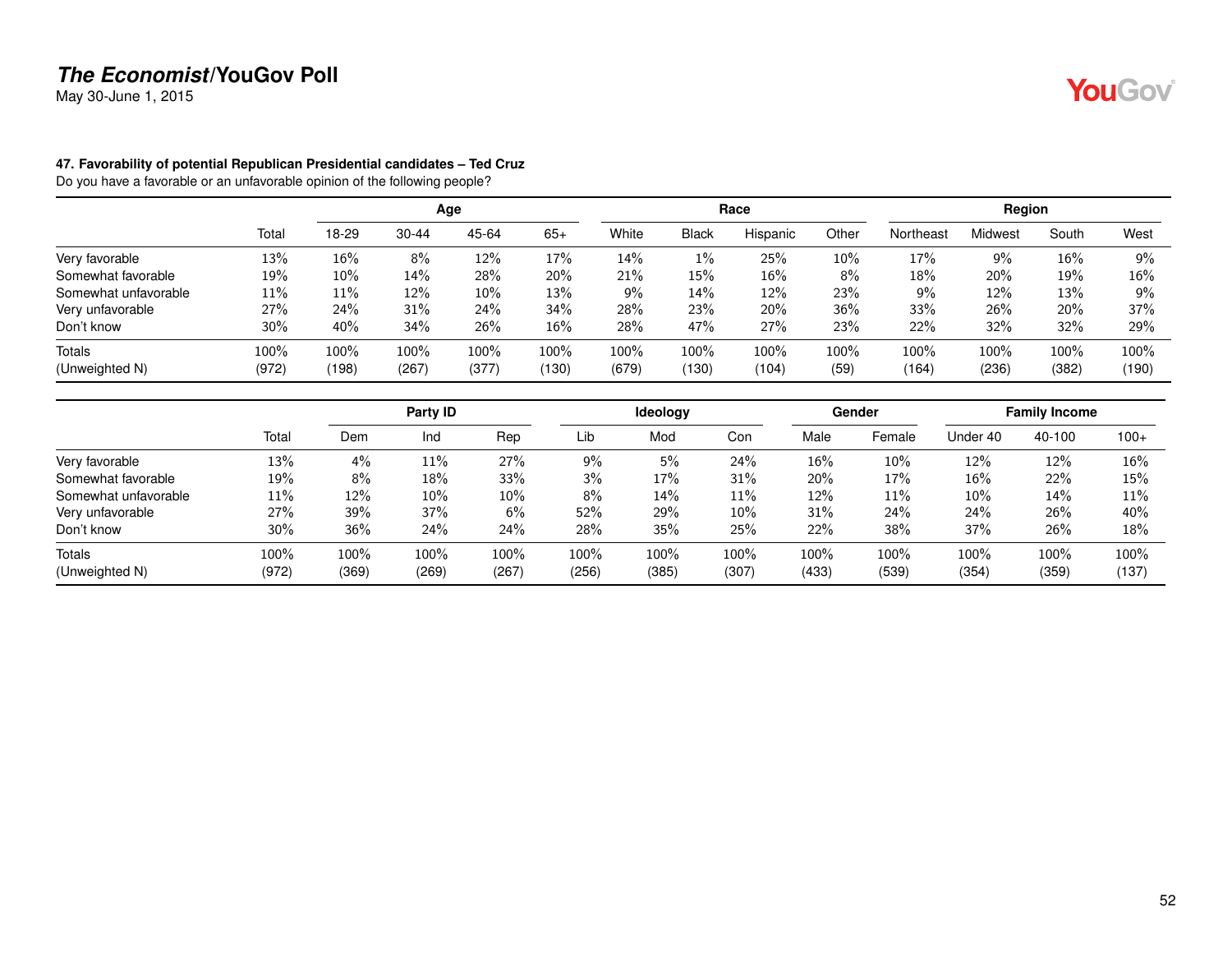May 30-June 1, 2015

#### **48. Favorability of potential Republican Presidential candidates – Carly Fiorina**

|                      |       |       |           | Age   |       |        |              | Race     |       |           | Region         |        |       |
|----------------------|-------|-------|-----------|-------|-------|--------|--------------|----------|-------|-----------|----------------|--------|-------|
|                      | Total | 18-29 | $30 - 44$ | 45-64 | $65+$ | White  | <b>Black</b> | Hispanic | Other | Northeast | <b>Midwest</b> | South  | West  |
| Very favorable       | 9%    | 10%   | 2%        | 10%   | 17%   | 10%    | $2\%$        | 14%      | 2%    | 12%       | 6%             | 9%     | 9%    |
| Somewhat favorable   | 13%   | 10%   | 12%       | 14%   | 14%   | 12%    | 14%          | 12%      | 18%   | 9%        | 15%            | $10\%$ | 16%   |
| Somewhat unfavorable | 12%   | 14%   | 15%       | 10%   | 9%    | $10\%$ | 17%          | 6%       | 29%   | 15%       | 11%            | 15%    | 6%    |
| Very unfavorable     | 18%   | 11%   | 19%       | 18%   | 26%   | 19%    | $9\%$        | 14%      | 27%   | 15%       | 20%            | 13%    | 25%   |
| Don't know           | 48%   | 54%   | 51%       | 49%   | 34%   | 48%    | 57%          | 54%      | 24%   | 48%       | 48%            | 52%    | 43%   |
| <b>Totals</b>        | 100%  | 100%  | 100%      | 100%  | 100%  | 100%   | 100%         | 100%     | 100%  | 100%      | 100%           | 100%   | 100%  |
| (Unweighted N)       | (965) | (195) | (268)     | (374) | (128) | (673)  | (131)        | (104)    | (57)  | (164)     | (234)          | (380)  | (187) |

|                      |       |       | Party ID |       |       | <b>Ideology</b> |       |       | Gender |          | <b>Family Income</b> |        |
|----------------------|-------|-------|----------|-------|-------|-----------------|-------|-------|--------|----------|----------------------|--------|
|                      | Total | Dem   | Ind      | Rep   | Lib   | Mod             | Con   | Male  | Female | Under 40 | 40-100               | $100+$ |
| Very favorable       | 9%    | $1\%$ | 8%       | 22%   | 3%    | 3%              | 19%   | $9\%$ | 9%     | 5%       | 9%                   | 21%    |
| Somewhat favorable   | 13%   | 9%    | $11\%$   | 21%   | 4%    | 13%             | 19%   | 17%   | 9%     | 12%      | 13%                  | 11%    |
| Somewhat unfavorable | 12%   | 13%   | $15\%$   | 8%    | 13%   | 12%             | 12%   | 15%   | 10%    | 9%       | 16%                  | 13%    |
| Very unfavorable     | 18%   | 22%   | 25%      | 5%    | 31%   | 21%             | 6%    | 19%   | 16%    | 18%      | 15%                  | 26%    |
| Don't know           | 48%   | 55%   | 41%      | 43%   | 49%   | 51%             | 44%   | 40%   | 57%    | 55%      | 47%                  | 28%    |
| Totals               | 100%  | 100%  | 100%     | 100%  | 100%  | 100%            | 100%  | 100%  | 100%   | 100%     | 100%                 | 100%   |
| (Unweighted N)       | (965) | (368) | (266)    | (264) | (255) | (382)           | (304) | (425) | (540)  | (353)    | (356)                | (136)  |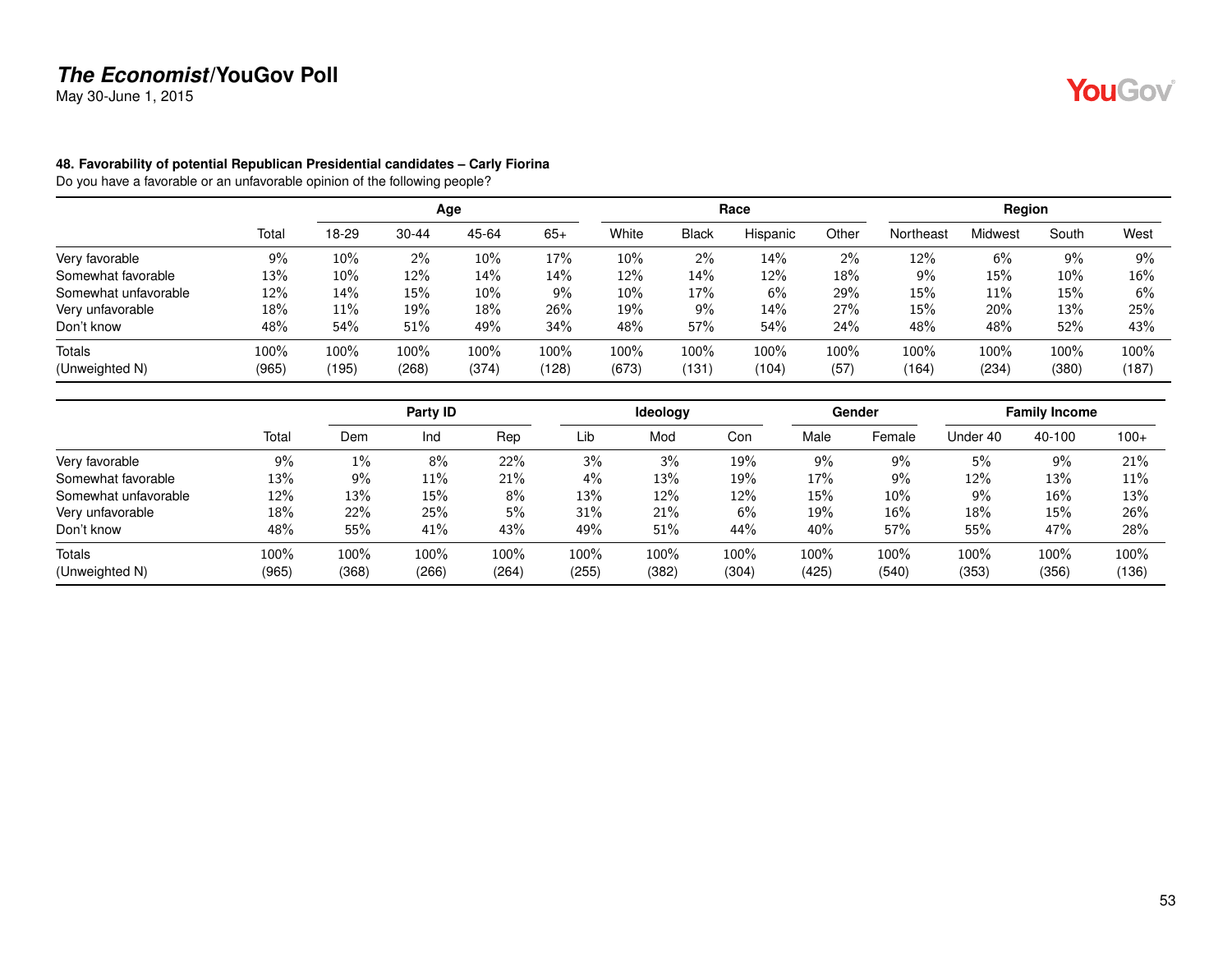May 30-June 1, 2015

#### **49. Favorability of potential Republican Presidential candidates – Lindsey Graham**

Do you have a favorable or an unfavorable opinion of the following people?

|                      |       |       |           | Age   |       |       |              | Race     |       |           | Region         |       |       |
|----------------------|-------|-------|-----------|-------|-------|-------|--------------|----------|-------|-----------|----------------|-------|-------|
|                      | Total | 18-29 | $30 - 44$ | 45-64 | $65+$ | White | <b>Black</b> | Hispanic | Other | Northeast | <b>Midwest</b> | South | West  |
| Very favorable       | 4%    | 5%    | 3%        | 6%    | 3%    | 4%    | $1\%$        | 17%      | $1\%$ | 11%       | 2%             | 4%    | $2\%$ |
| Somewhat favorable   | 14%   | 10%   | 13%       | 14%   | 25%   | 16%   | 18%          | 9%       | $4\%$ | 15%       | 13%            | 15%   | 14%   |
| Somewhat unfavorable | 15%   | 12%   | 13%       | 18%   | 19%   | 14%   | 12%          | 16%      | 29%   | 13%       | 17%            | 19%   | 9%    |
| Very unfavorable     | 23%   | 22%   | 26%       | 22%   | 26%   | 26%   | 17%          | 14%      | 28%   | 21%       | 22%            | 22%   | 30%   |
| Don't know           | 43%   | 52%   | 45%       | 40%   | 27%   | 41%   | 52%          | 45%      | 37%   | 39%       | 46%            | 40%   | 45%   |
| Totals               | 100%  | 100%  | 100%      | 100%  | 100%  | 100%  | 100%         | 100%     | 100%  | 100%      | 100%           | 100%  | 100%  |
| (Unweighted N)       | (970) | (197) | (267)     | (377) | (129) | (678) | (130)        | (104)    | (58)  | (164)     | (234)          | (383) | (189) |

|                      |       |       | Party ID |       |       | <b>Ideology</b> |       |        | Gender |          | <b>Family Income</b> |        |
|----------------------|-------|-------|----------|-------|-------|-----------------|-------|--------|--------|----------|----------------------|--------|
|                      | Total | Dem   | Ind      | Rep   | Lib   | Mod             | Con   | Male   | Female | Under 40 | 40-100               | $100+$ |
| Very favorable       | 4%    | 3%    | 3%       | 9%    | 6%    | 2%              | 6%    | 5%     | 4%     | 6%       | 2%                   | 4%     |
| Somewhat favorable   | 14%   | 7%    | 12%      | 29%   | 4%    | 12%             | 23%   | 16%    | 12%    | 14%      | 15%                  | 15%    |
| Somewhat unfavorable | 15%   | 14%   | 21%      | 12%   | 12%   | 17%             | 16%   | $16\%$ | 14%    | 13%      | 19%                  | 15%    |
| Very unfavorable     | 23%   | 29%   | 26%      | 14%   | 38%   | 22%             | 16%   | 29%    | 18%    | 21%      | 23%                  | 33%    |
| Don't know           | 43%   | 48%   | 38%      | 36%   | 40%   | 47%             | 38%   | 33%    | 51%    | 46%      | 41%                  | 33%    |
| Totals               | 100%  | 100%  | 100%     | 100%  | 100%  | 100%            | 100%  | 100%   | 100%   | 100%     | 100%                 | 100%   |
| (Unweighted N)       | (970) | (368) | (268)    | (266) | (256) | (384)           | (306) | (432)  | (538)  | (354)    | (358)                | (137)  |

YouGov®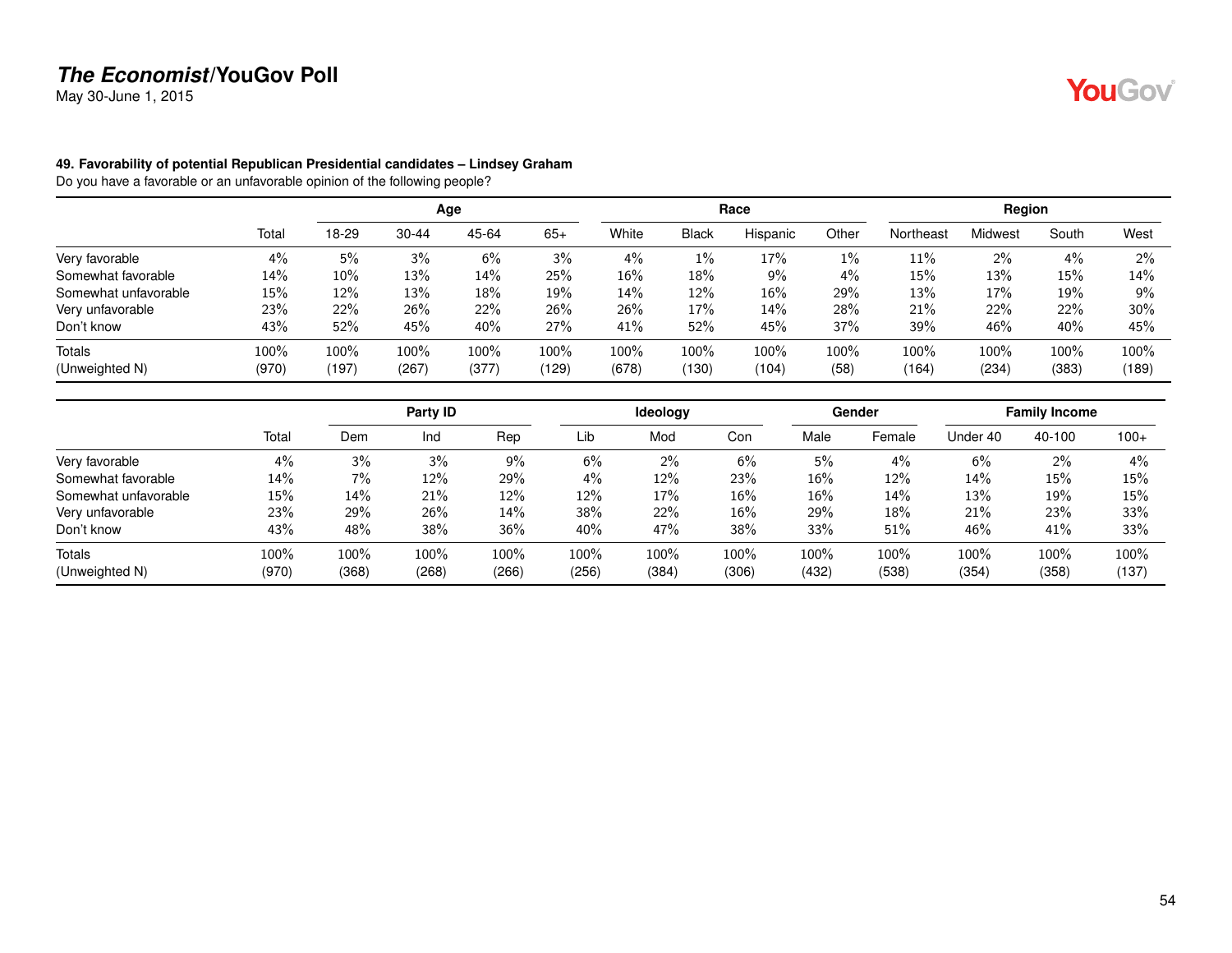May 30-June 1, 2015

#### **50. Favorability of potential Republican Presidential candidates – Mike Huckabee**

Do you have a favorable or an unfavorable opinion of the following people?

|                      |       |       |           | Age     |        |       |              | Race     |       |           | Region  |       |       |
|----------------------|-------|-------|-----------|---------|--------|-------|--------------|----------|-------|-----------|---------|-------|-------|
|                      | Total | 18-29 | $30 - 44$ | 45-64   | $65+$  | White | <b>Black</b> | Hispanic | Other | Northeast | Midwest | South | West  |
| Very favorable       | 13%   | 7%    | 9%        | 16%     | 23%    | 14%   | 9%           | 13%      | $4\%$ | 16%       | 12%     | 16%   | 6%    |
| Somewhat favorable   | 19%   | 15%   | 18%       | 24%     | 19%    | 21%   | 21%          | 18%      | 6%    | 17%       | 20%     | 21%   | 17%   |
| Somewhat unfavorable | 17%   | 17%   | $16\%$    | 19%     | $16\%$ | 16%   | 18%          | 11%      | 36%   | 16%       | 16%     | 18%   | 18%   |
| Very unfavorable     | 25%   | 24%   | 26%       | 21%     | 32%    | 26%   | 23%          | 15%      | 28%   | 28%       | 26%     | 18%   | 32%   |
| Don't know           | 26%   | 38%   | 31%       | 21%     | 10%    | 23%   | 30%          | 43%      | 26%   | 24%       | 26%     | 27%   | 28%   |
| Totals               | 100%  | 100%  | 100%      | $100\%$ | 100%   | 100%  | 100%         | 100%     | 100%  | 100%      | 100%    | 100%  | 100%  |
| (Unweighted N)       | (968) | (196) | (267)     | (376)   | (129)  | (678) | (129)        | (103)    | (58)  | (164)     | (233)   | (382) | (189) |

|                      |       |       | Party ID |       |        | <b>Ideology</b> |       |       | Gender |          | <b>Family Income</b> |        |
|----------------------|-------|-------|----------|-------|--------|-----------------|-------|-------|--------|----------|----------------------|--------|
|                      | Total | Dem   | Ind      | Rep   | Lib    | Mod             | Con   | Male  | Female | Under 40 | 40-100               | $100+$ |
| Very favorable       | 13%   | 5%    | $11\%$   | 28%   | 6%     | 6%              | 24%   | 14%   | 12%    | 15%      | 12%                  | 6%     |
| Somewhat favorable   | 19%   | 13%   | 20%      | 28%   | 8%     | 19%             | 28%   | 21%   | 18%    | 14%      | 24%                  | 24%    |
| Somewhat unfavorable | 17%   | 20%   | $15\%$   | 13%   | $11\%$ | 22%             | 16%   | 19%   | 15%    | 15%      | 19%                  | 20%    |
| Very unfavorable     | 25%   | 33%   | 30%      | 10%   | 46%    | 27%             | 8%    | 26%   | 23%    | 21%      | 27%                  | 31%    |
| Don't know           | 26%   | 29%   | 24%      | 20%   | 29%    | 25%             | 23%   | 20%   | 32%    | 34%      | 19%                  | 18%    |
| Totals               | 100%  | 100%  | 100%     | 100%  | 100%   | 100%            | 100%  | 100%  | 100%   | 100%     | 100%                 | 100%   |
| (Unweighted N)       | (968) | (367) | (266)    | (267) | (255)  | (385)           | (304) | (430) | (538)  | (356)    | (355)                | (135)  |

YouGov®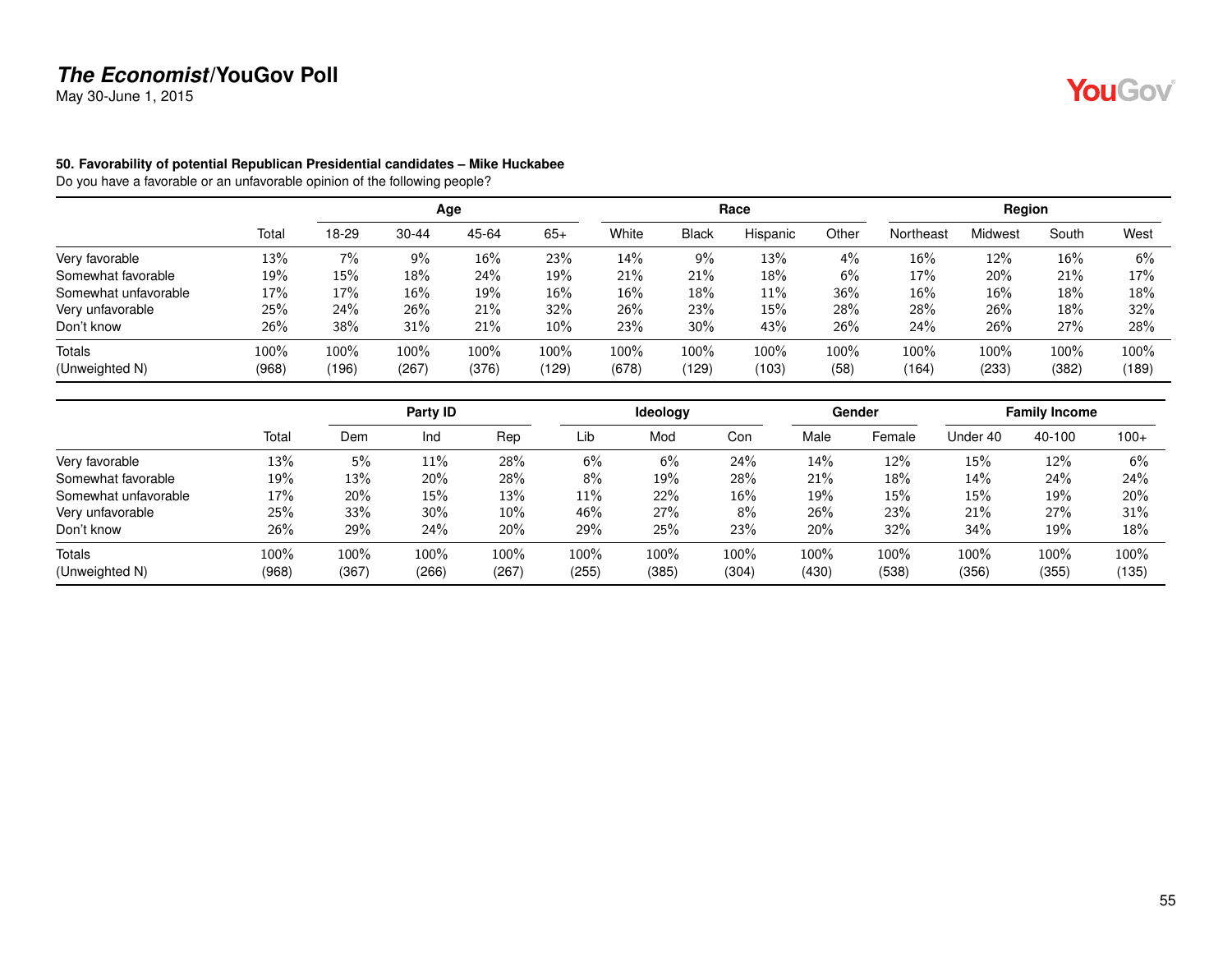May 30-June 1, 2015

#### **51. Favorability of potential Republican Presidential candidates – Bobby Jindal**

|                      |         |       |           | Age   |       |       |              | Race     |       |           | Region  |       |       |
|----------------------|---------|-------|-----------|-------|-------|-------|--------------|----------|-------|-----------|---------|-------|-------|
|                      | Total   | 18-29 | $30 - 44$ | 45-64 | $65+$ | White | <b>Black</b> | Hispanic | Other | Northeast | Midwest | South | West  |
| Very favorable       | $7\%$   | 6%    | 3%        | 10%   | 8%    | 7%    | $1\%$        | 16%      | 5%    | 12%       | 5%      | 5%    | 8%    |
| Somewhat favorable   | 14%     | 11%   | 11%       | 15%   | 25%   | 16%   | 12%          | 8%       | 17%   | 13%       | 15%     | 14%   | 15%   |
| Somewhat unfavorable | 12%     | 11%   | 17%       | $9\%$ | 8%    | 9%    | 16%          | 5%       | 34%   | 16%       | 12%     | 13%   | 6%    |
| Very unfavorable     | 19%     | 17%   | 19%       | 17%   | 26%   | 20%   | 15%          | 12%      | 19%   | 13%       | 21%     | 17%   | 23%   |
| Don't know           | 49%     | 56%   | 50%       | 49%   | 33%   | 48%   | 56%          | 59%      | 25%   | 45%       | 47%     | 52%   | 47%   |
| <b>Totals</b>        | $100\%$ | 100%  | 100%      | 100%  | 100%  | 100%  | 100%         | 100%     | 100%  | 100%      | 100%    | 100%  | 100%  |
| (Unweighted N)       | (948)   | (195) | (264)     | (367) | (122) | (666) | (126)        | (100)    | (56)  | (162)     | (228)   | (372) | (186) |

|                      |       |       | Party ID |       |       | <b>Ideology</b> |        |       | Gender |          | <b>Family Income</b> |        |
|----------------------|-------|-------|----------|-------|-------|-----------------|--------|-------|--------|----------|----------------------|--------|
|                      | Total | Dem   | Ind      | Rep   | Lib   | Mod             | Con    | Male  | Female | Under 40 | 40-100               | $100+$ |
| Very favorable       | 7%    | $1\%$ | $11\%$   | 11%   | 3%    | 6%              | $11\%$ | 9%    | 5%     | 5%       | 8%                   | 8%     |
| Somewhat favorable   | 14%   | 5%    | 12%      | 32%   | $2\%$ | 9%              | 29%    | 17%   | 12%    | 11%      | 17%                  | 18%    |
| Somewhat unfavorable | 12%   | 11%   | 17%      | 6%    | 12%   | 14%             | 9%     | 14%   | 9%     | 7%       | 15%                  | 15%    |
| Very unfavorable     | 19%   | 24%   | 21%      | 9%    | 31%   | 21%             | 8%     | 21%   | 16%    | 18%      | 15%                  | 28%    |
| Don't know           | 49%   | 59%   | 39%      | 42%   | 51%   | 50%             | 44%    | 38%   | 59%    | 59%      | 45%                  | 30%    |
| Totals               | 100%  | 100%  | 100%     | 100%  | 100%  | 100%            | 100%   | 100%  | 100%   | 100%     | 100%                 | 100%   |
| (Unweighted N)       | (948) | (356) | (260)    | (263) | (249) | (374)           | (301)  | (426) | (522)  | (344)    | (350)                | (133)  |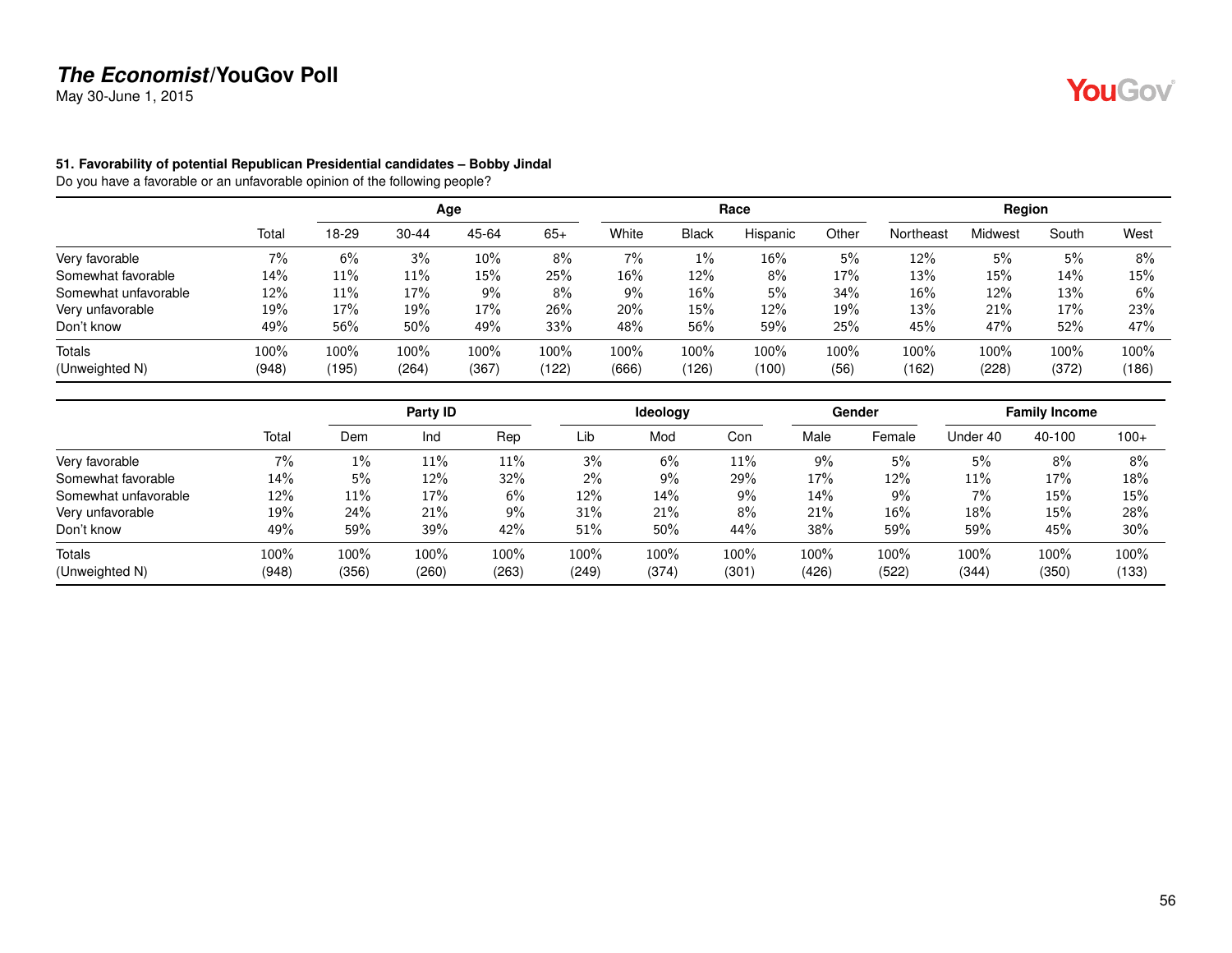May 30-June 1, 2015

#### **52. Favorability of potential Republican Presidential candidates – John Kasich**

|                      |       |       |           | Age   |        |        |              | Race     |       |           | Region         |        |       |
|----------------------|-------|-------|-----------|-------|--------|--------|--------------|----------|-------|-----------|----------------|--------|-------|
|                      | Total | 18-29 | $30 - 44$ | 45-64 | $65+$  | White  | <b>Black</b> | Hispanic | Other | Northeast | <b>Midwest</b> | South  | West  |
| Very favorable       | 4%    | 7%    | 3%        | 4%    | 3%     | 3%     | $1\%$        | 12%      | 6%    | 10%       | 3%             | 3%     | 3%    |
| Somewhat favorable   | 12%   | 4%    | 9%        | 13%   | 24%    | 12%    | 12%          | 9%       | 7%    | 9%        | 16%            | 11%    | 9%    |
| Somewhat unfavorable | 12%   | 15%   | 12%       | 8%    | $16\%$ | 12%    | $9\%$        | 11%      | 15%   | 14%       | 9%             | 14%    | 11%   |
| Very unfavorable     | 11%   | 7%    | 14%       | 11%   | 15%    | $12\%$ | 8%           | 8%       | 20%   | 7%        | 16%            | $10\%$ | 12%   |
| Don't know           | 61%   | 66%   | 63%       | 64%   | 42%    | 61%    | 70%          | 61%      | 51%   | 61%       | 56%            | 62%    | 66%   |
| Totals               | 100%  | 100%  | 100%      | 100%  | 100%   | 100%   | 100%         | 100%     | 100%  | 100%      | 100%           | 100%   | 100%  |
| (Unweighted N)       | (950) | (196) | (264)     | (366) | (124)  | (667)  | (127)        | (99)     | (57)  | (162)     | (229)          | (372)  | (187) |

|                      |       |       | Party ID |       |        | <b>Ideology</b> |       |       | Gender |          | <b>Family Income</b> |        |
|----------------------|-------|-------|----------|-------|--------|-----------------|-------|-------|--------|----------|----------------------|--------|
|                      | Total | Dem   | Ind      | Rep   | Lib    | Mod             | Con   | Male  | Female | Under 40 | 40-100               | $100+$ |
| Very favorable       | 4%    | $1\%$ | 6%       | 7%    | 3%     | 4%              | 5%    | 5%    | 3%     | 4%       | 3%                   | 8%     |
| Somewhat favorable   | 12%   | 5%    | 9%       | 23%   | $2\%$  | 12%             | 18%   | 14%   | 9%     | $9\%$    | 12%                  | 13%    |
| Somewhat unfavorable | 12%   | 12%   | 12%      | 13%   | 14%    | 8%              | 14%   | 14%   | 10%    | 8%       | 15%                  | 19%    |
| Very unfavorable     | 11%   | 12%   | $16\%$   | $4\%$ | $16\%$ | 14%             | 5%    | 12%   | 11%    | 12%      | 9%                   | 17%    |
| Don't know           | 61%   | 69%   | 56%      | 53%   | 65%    | 62%             | 57%   | 55%   | 67%    | 68%      | 62%                  | 44%    |
| Totals               | 100%  | 100%  | 100%     | 100%  | 100%   | 100%            | 100%  | 100%  | 100%   | 100%     | 100%                 | 100%   |
| (Unweighted N)       | (950) | (357) | (262)    | (262) | (248)  | (377)           | (301) | (427) | (523)  | (343)    | (351)                | (134)  |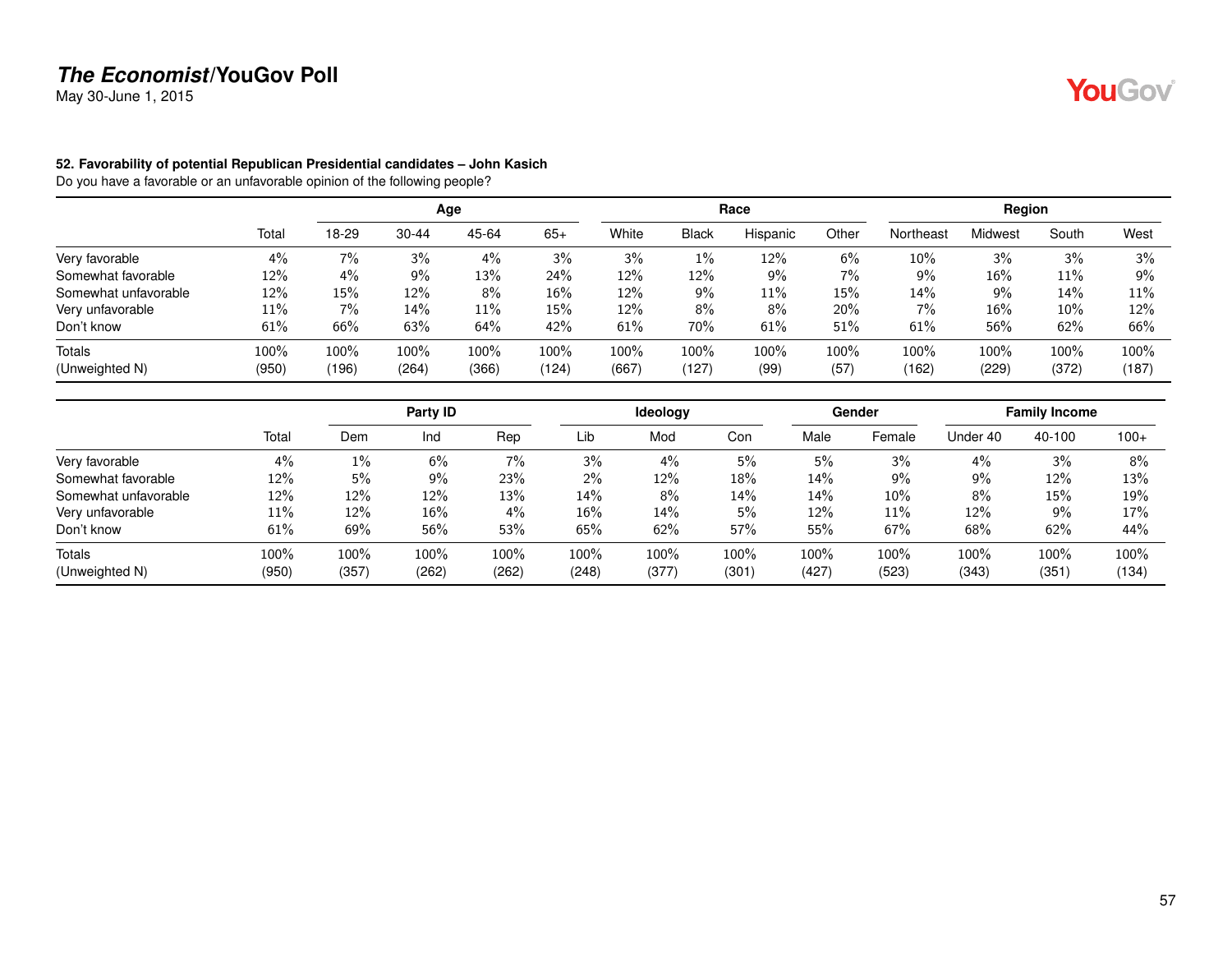May 30-June 1, 2015

#### **53. Favorability of potential Republican Presidential candidates – George Pataki**

|                      |       |       |           | Age     |       |       |              | Race     |       |           | Region  |       |        |
|----------------------|-------|-------|-----------|---------|-------|-------|--------------|----------|-------|-----------|---------|-------|--------|
|                      | Total | 18-29 | $30 - 44$ | 45-64   | $65+$ | White | <b>Black</b> | Hispanic | Other | Northeast | Midwest | South | West   |
| Very favorable       | 5%    | 11%   | 3%        | 5%      | 2%    | 3%    | 7%           | 15%      | 5%    | 11%       | $2\%$   | 7%    | 2%     |
| Somewhat favorable   | 14%   | 5%    | $16\%$    | 14%     | 25%   | 13%   | 14%          | 16%      | 13%   | 24%       | 13%     | 12%   | $10\%$ |
| Somewhat unfavorable | 19%   | 15%   | 16%       | 20%     | 31%   | 19%   | 20%          | 10%      | 36%   | 31%       | 13%     | 18%   | 20%    |
| Very unfavorable     | 12%   | 8%    | 13%       | 13%     | 16%   | 13%   | 9%           | 9%       | 12%   | 5%        | 20%     | 10%   | 13%    |
| Don't know           | 49%   | 61%   | 52%       | 48%     | 25%   | 51%   | 50%          | 50%      | 34%   | 29%       | 52%     | 53%   | 55%    |
| <b>Totals</b>        | 100%  | 100%  | 100%      | $100\%$ | 100%  | 100%  | 100%         | 100%     | 100%  | 100%      | 100%    | 100%  | 100%   |
| (Unweighted N)       | (947) | (195) | (263)     | (366)   | (123) | (663) | (126)        | (101)    | (57)  | (161)     | (226)   | (373) | (187)  |

|                      |       |       | Party ID |       |       | <b>Ideology</b> |       |       | Gender |          | <b>Family Income</b> |        |
|----------------------|-------|-------|----------|-------|-------|-----------------|-------|-------|--------|----------|----------------------|--------|
|                      | Total | Dem   | Ind      | Rep   | Lib   | Mod             | Con   | Male  | Female | Under 40 | 40-100               | $100+$ |
| Very favorable       | 5%    | $2\%$ | 7%       | 8%    | 5%    | 5%              | 6%    | 5%    | 6%     | 6%       | 4%                   | 11%    |
| Somewhat favorable   | 14%   | 9%    | $11\%$   | 21%   | 5%    | 16%             | 18%   | 15%   | 13%    | 13%      | 15%                  | 16%    |
| Somewhat unfavorable | 19%   | 23%   | 22%      | 17%   | 24%   | 18%             | 19%   | 23%   | 16%    | 15%      | 25%                  | 25%    |
| Very unfavorable     | 12%   | 11%   | 17%      | $7\%$ | 15%   | 14%             | 9%    | 13%   | 11%    | 13%      | 12%                  | 11%    |
| Don't know           | 49%   | 55%   | 42%      | 47%   | 52%   | 47%             | 48%   | 44%   | 54%    | 54%      | 45%                  | 38%    |
| Totals               | 100%  | 100%  | 100%     | 100%  | 100%  | 100%            | 100%  | 100%  | 100%   | 100%     | 100%                 | 100%   |
| (Unweighted N)       | (947) | (355) | (263)    | (261) | (249) | (376)           | (298) | (426) | (521)  | (344)    | (349)                | (133)  |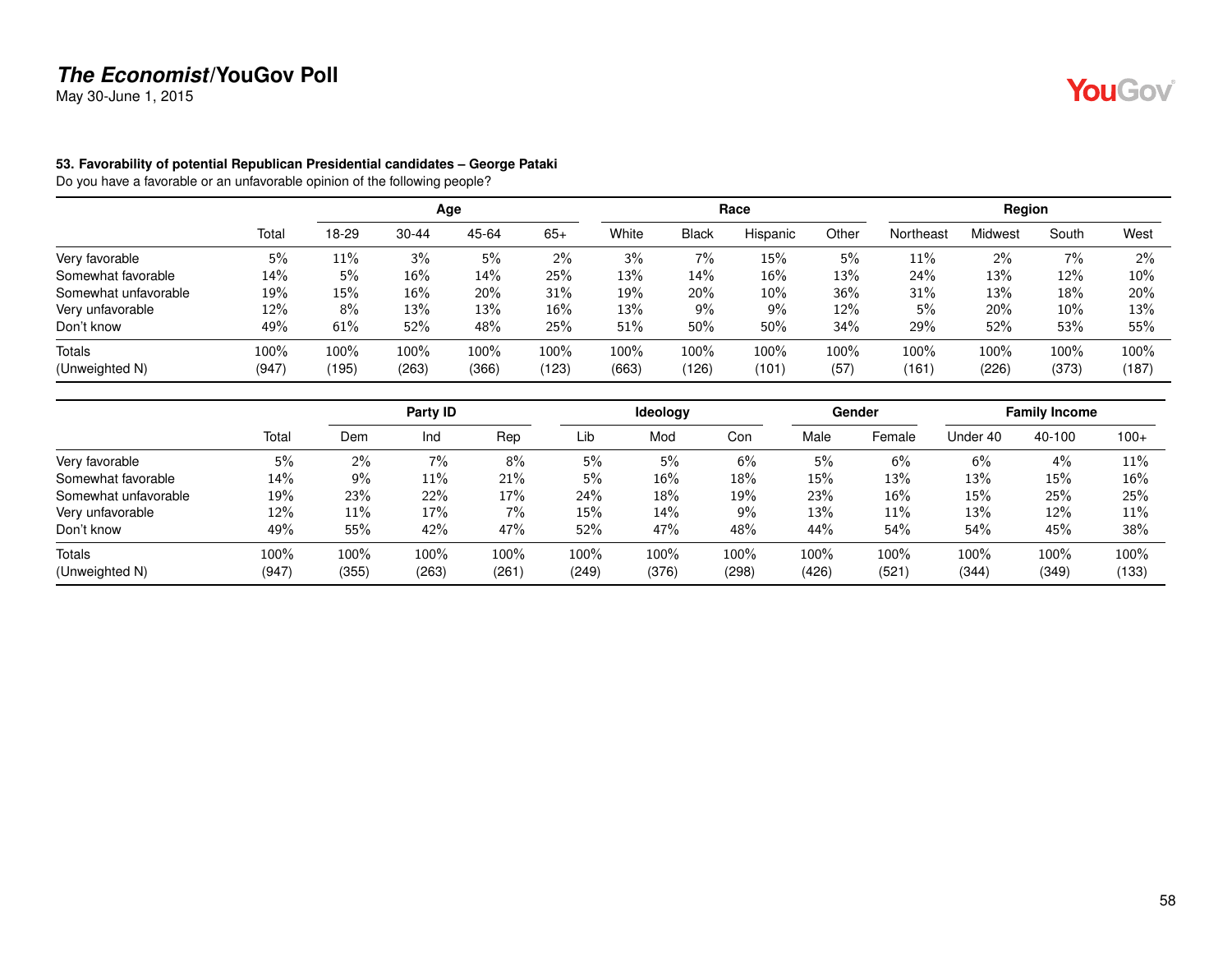May 30-June 1, 2015

#### **54. Favorability of potential Republican Presidential candidates – Rand Paul**

|                      |         |       |           | Age     |        |       |              | Race     |       |           | Region  |       |       |
|----------------------|---------|-------|-----------|---------|--------|-------|--------------|----------|-------|-----------|---------|-------|-------|
|                      | Total   | 18-29 | $30 - 44$ | 45-64   | $65+$  | White | <b>Black</b> | Hispanic | Other | Northeast | Midwest | South | West  |
| Very favorable       | 11%     | 16%   | 6%        | 11%     | 9%     | 13%   | 3%           | 15%      | 1%    | 12%       | 7%      | 13%   | 9%    |
| Somewhat favorable   | 26%     | 25%   | 24%       | 29%     | 21%    | 25%   | 32%          | 14%      | 34%   | 22%       | 29%     | 28%   | 21%   |
| Somewhat unfavorable | 18%     | 12%   | 16%       | 18%     | 27%    | 19%   | 10%          | 16%      | 24%   | 19%       | 17%     | 17%   | 19%   |
| Very unfavorable     | 19%     | 13%   | 20%       | 18%     | 32%    | 20%   | 21%          | 13%      | 18%   | 19%       | 18%     | 18%   | 21%   |
| Don't know           | 27%     | 33%   | 34%       | 24%     | $11\%$ | 24%   | 34%          | 41%      | 23%   | 28%       | 29%     | 24%   | 30%   |
| <b>Totals</b>        | $100\%$ | 100%  | 100%      | $100\%$ | 100%   | 100%  | 100%         | 100%     | 100%  | 100%      | 100%    | 100%  | 100%  |
| (Unweighted N)       | (953)   | (198) | (263)     | (368)   | (124)  | (667) | (127)        | (100)    | (59)  | (162)     | (230)   | (373) | (188) |

|                      |       |       | Party ID |       |       | <b>Ideology</b> |       |       | Gender |          | <b>Family Income</b> |        |
|----------------------|-------|-------|----------|-------|-------|-----------------|-------|-------|--------|----------|----------------------|--------|
|                      | Total | Dem   | Ind      | Rep   | Lib   | Mod             | Con   | Male  | Female | Under 40 | 40-100               | $100+$ |
| Very favorable       | 11%   | $1\%$ | 6%       | 25%   | 4%    | 6%              | 19%   | 12%   | 9%     | 9%       | 11%                  | 15%    |
| Somewhat favorable   | 26%   | 16%   | 33%      | 33%   | 9%    | 27%             | 36%   | 34%   | 18%    | 27%      | 25%                  | 26%    |
| Somewhat unfavorable | 18%   | 18%   | 20%      | 14%   | 27%   | 14%             | 16%   | 20%   | 16%    | 15%      | 22%                  | 13%    |
| Very unfavorable     | 19%   | 30%   | 20%      | $7\%$ | 31%   | 21%             | $9\%$ | 16%   | 22%    | 16%      | 18%                  | 29%    |
| Don't know           | 27%   | 35%   | 20%      | 21%   | 29%   | 32%             | 20%   | 18%   | 36%    | 32%      | 25%                  | 16%    |
| Totals               | 100%  | 100%  | 100%     | 100%  | 100%  | 100%            | 100%  | 100%  | 100%   | 100%     | 100%                 | 100%   |
| (Unweighted N)       | (953) | (357) | (262)    | (264) | (250) | (376)           | (303) | (428) | (525)  | (345)    | (352)                | (134)  |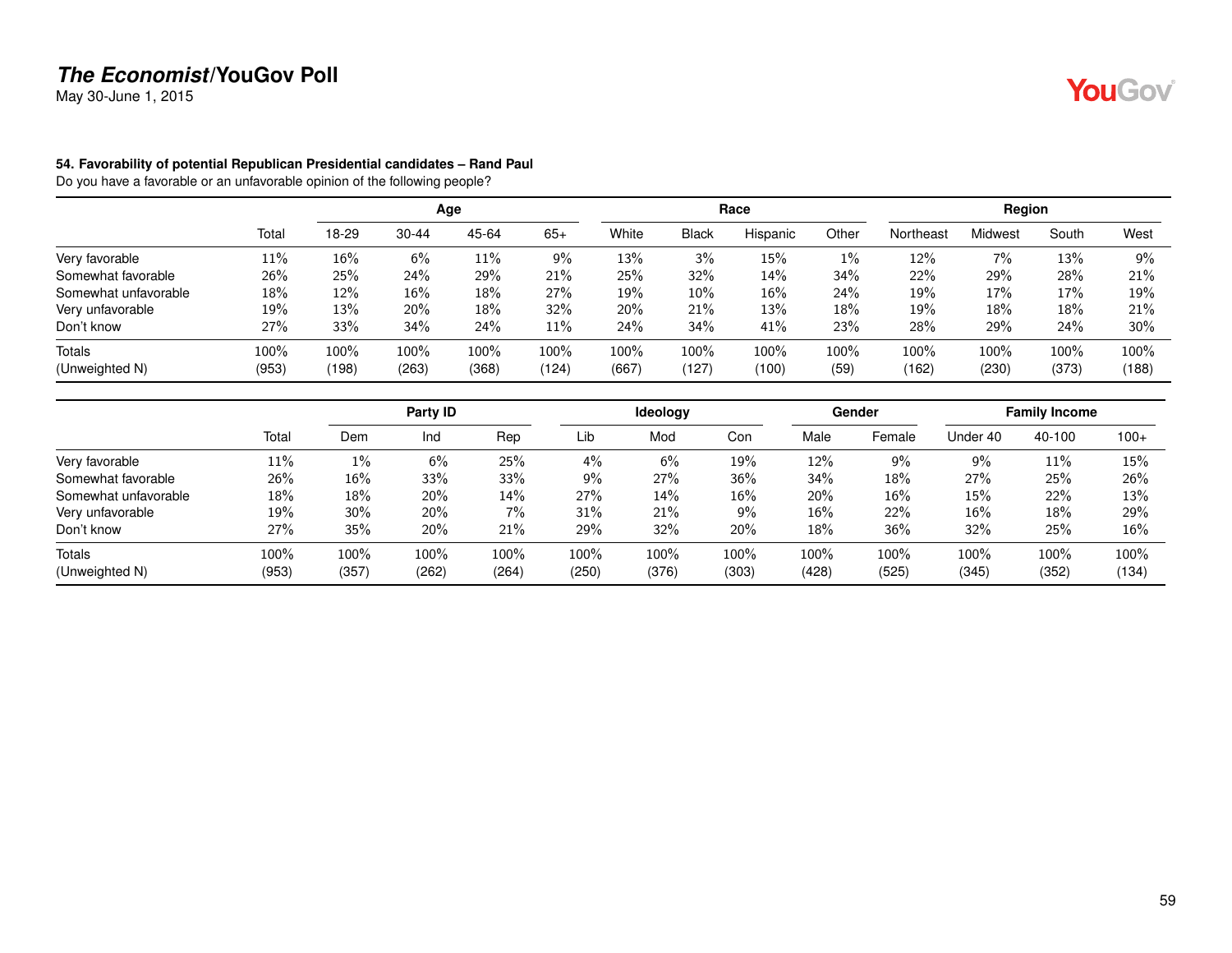May 30-June 1, 2015

#### **55. Favorability of potential Republican Presidential candidates – Rick Perry**

|                      |       |       |           | Age     |       |       |              | Race     |        |           | Region  |       |       |
|----------------------|-------|-------|-----------|---------|-------|-------|--------------|----------|--------|-----------|---------|-------|-------|
|                      | Total | 18-29 | $30 - 44$ | 45-64   | $65+$ | White | <b>Black</b> | Hispanic | Other  | Northeast | Midwest | South | West  |
| Very favorable       | 8%    | 8%    | 6%        | 9%      | 12%   | 9%    | 3%           | 17%      | 2%     | 13%       | 8%      | 8%    | 6%    |
| Somewhat favorable   | 21%   | 14%   | 12%       | 31%     | 25%   | 22%   | 22%          | 11%      | 20%    | 16%       | 16%     | 25%   | 21%   |
| Somewhat unfavorable | 14%   | 14%   | 18%       | $11\%$  | 14%   | 13%   | 16%          | 10%      | 23%    | 17%       | 14%     | 14%   | 13%   |
| Very unfavorable     | 26%   | 21%   | 28%       | 22%     | 36%   | 27%   | 20%          | 20%      | 25%    | 22%       | 28%     | 22%   | 30%   |
| Don't know           | 32%   | 43%   | 36%       | 27%     | 14%   | 28%   | 39%          | 43%      | $30\%$ | 32%       | 33%     | 31%   | 30%   |
| <b>Totals</b>        | 100%  | 100%  | 100%      | $100\%$ | 100%  | 100%  | 100%         | 100%     | 100%   | 100%      | 100%    | 100%  | 100%  |
| (Unweighted N)       | (947) | (191) | (267)     | (365)   | (124) | (666) | (125)        | (99)     | (57)   | (162)     | (227)   | (371) | (187) |

|                      |       |       | Party ID |       |        | <b>Ideology</b> |        |       | Gender |          | <b>Family Income</b> |        |
|----------------------|-------|-------|----------|-------|--------|-----------------|--------|-------|--------|----------|----------------------|--------|
|                      | Total | Dem   | Ind      | Rep   | Lib    | Mod             | Con    | Male  | Female | Under 40 | 40-100               | $100+$ |
| Very favorable       | 8%    | $1\%$ | $11\%$   | 16%   | 3%     | 5%              | $15\%$ | 10%   | 6%     | 8%       | 8%                   | 13%    |
| Somewhat favorable   | 21%   | 9%    | $18\%$   | 42%   | 6%     | 12%             | 41%    | 23%   | 19%    | 18%      | 25%                  | 19%    |
| Somewhat unfavorable | 14%   | 17%   | 13%      | 10%   | $16\%$ | 15%             | 13%    | 17%   | 11%    | 15%      | 16%                  | 12%    |
| Very unfavorable     | 26%   | 36%   | 34%      | $7\%$ | 45%    | 31%             | 7%     | 28%   | 23%    | 23%      | 22%                  | 37%    |
| Don't know           | 32%   | 37%   | 25%      | 25%   | 30%    | 37%             | 25%    | 22%   | 41%    | 37%      | 29%                  | 19%    |
| Totals               | 100%  | 100%  | 100%     | 100%  | 100%   | 100%            | 100%   | 100%  | 100%   | 100%     | 100%                 | 100%   |
| (Unweighted N)       | (947) | (357) | (260)    | (262) | (249)  | (374)           | (300)  | (426) | (521)  | (344)    | (351)                | (133)  |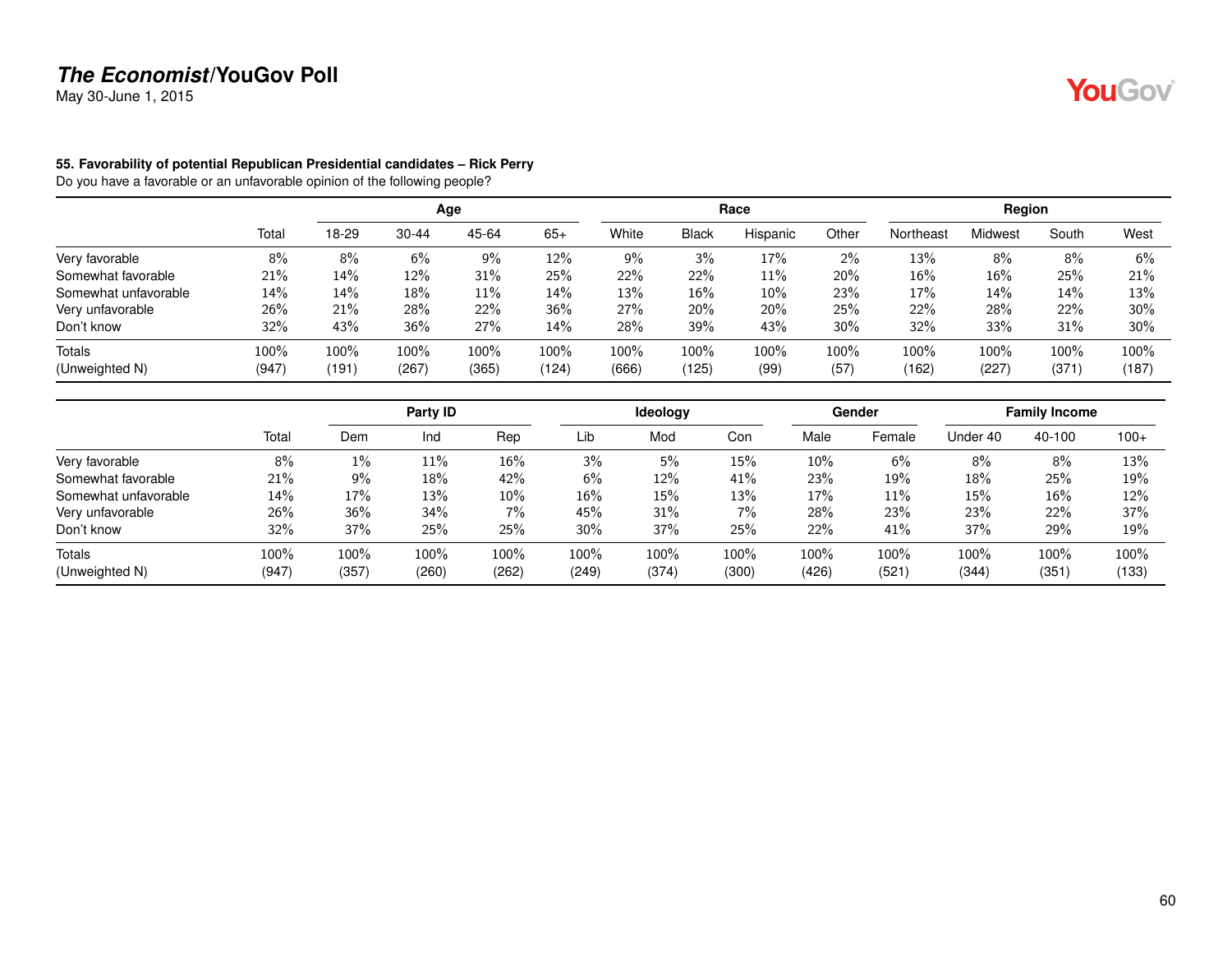May 30-June 1, 2015

#### **56. Favorability of potential Republican Presidential candidates – Marco Rubio**

|                      |       |       |           | Age   |        |       |              | Race     |       |           | Region         |       |       |
|----------------------|-------|-------|-----------|-------|--------|-------|--------------|----------|-------|-----------|----------------|-------|-------|
|                      | Total | 18-29 | $30 - 44$ | 45-64 | $65+$  | White | <b>Black</b> | Hispanic | Other | Northeast | <b>Midwest</b> | South | West  |
| Very favorable       | 16%   | 11%   | 9%        | 19%   | 27%    | 17%   | $6\%$        | 31%      | 4%    | 23%       | $9\%$          | 18%   | 14%   |
| Somewhat favorable   | 16%   | 17%   | 13%       | 19%   | 14%    | 17%   | 10%          | 18%      | 20%   | 16%       | 18%            | 16%   | 15%   |
| Somewhat unfavorable | 15%   | 16%   | 19%       | 12%   | $10\%$ | 14%   | 16%          | 10%      | 31%   | 17%       | 14%            | 17%   | 11%   |
| Very unfavorable     | 21%   | 14%   | 21%       | 19%   | 36%    | 21%   | 21%          | 20%      | 17%   | 20%       | 21%            | 19%   | 23%   |
| Don't know           | 33%   | 41%   | 37%       | 31%   | 13%    | 32%   | 47%          | 21%      | 29%   | 24%       | 38%            | 31%   | 36%   |
| <b>Totals</b>        | 100%  | 100%  | 100%      | 100%  | 100%   | 100%  | 100%         | 100%     | 100%  | 100%      | 100%           | 100%  | 100%  |
| (Unweighted N)       | (951) | (197) | (264)     | (366) | (124)  | (666) | (127)        | (101)    | (57)  | (162)     | (228)          | (374) | (187) |

|                      |       |       | Party ID |       |       | Ideology |       |       | Gender |          | <b>Family Income</b> |        |
|----------------------|-------|-------|----------|-------|-------|----------|-------|-------|--------|----------|----------------------|--------|
|                      | Total | Dem   | Ind      | Rep   | Lib   | Mod      | Con   | Male  | Female | Under 40 | 40-100               | $100+$ |
| Very favorable       | 16%   | 4%    | 12%      | 36%   | 6%    | 8%       | 30%   | 17%   | 14%    | 14%      | 15%                  | 21%    |
| Somewhat favorable   | 16%   | 8%    | 19%      | 26%   | 4%    | 16%      | 25%   | 18%   | 14%    | 12%      | 19%                  | 20%    |
| Somewhat unfavorable | 15%   | 17%   | 18%      | 8%    | 14%   | 19%      | 12%   | 17%   | 13%    | 12%      | 16%                  | 22%    |
| Very unfavorable     | 21%   | 33%   | 23%      | 5%    | 42%   | 19%      | 8%    | 22%   | 19%    | 18%      | 23%                  | 22%    |
| Don't know           | 33%   | 39%   | 28%      | 25%   | 34%   | 38%      | 25%   | 26%   | 39%    | 44%      | 27%                  | 14%    |
| Totals               | 100%  | 100%  | 100%     | 100%  | 100%  | 100%     | 100%  | 100%  | 100%   | 100%     | 100%                 | 100%   |
| (Unweighted N)       | (951) | (357) | (263)    | (262) | (248) | (376)    | (303) | (427) | (524)  | (346)    | (350)                | (134)  |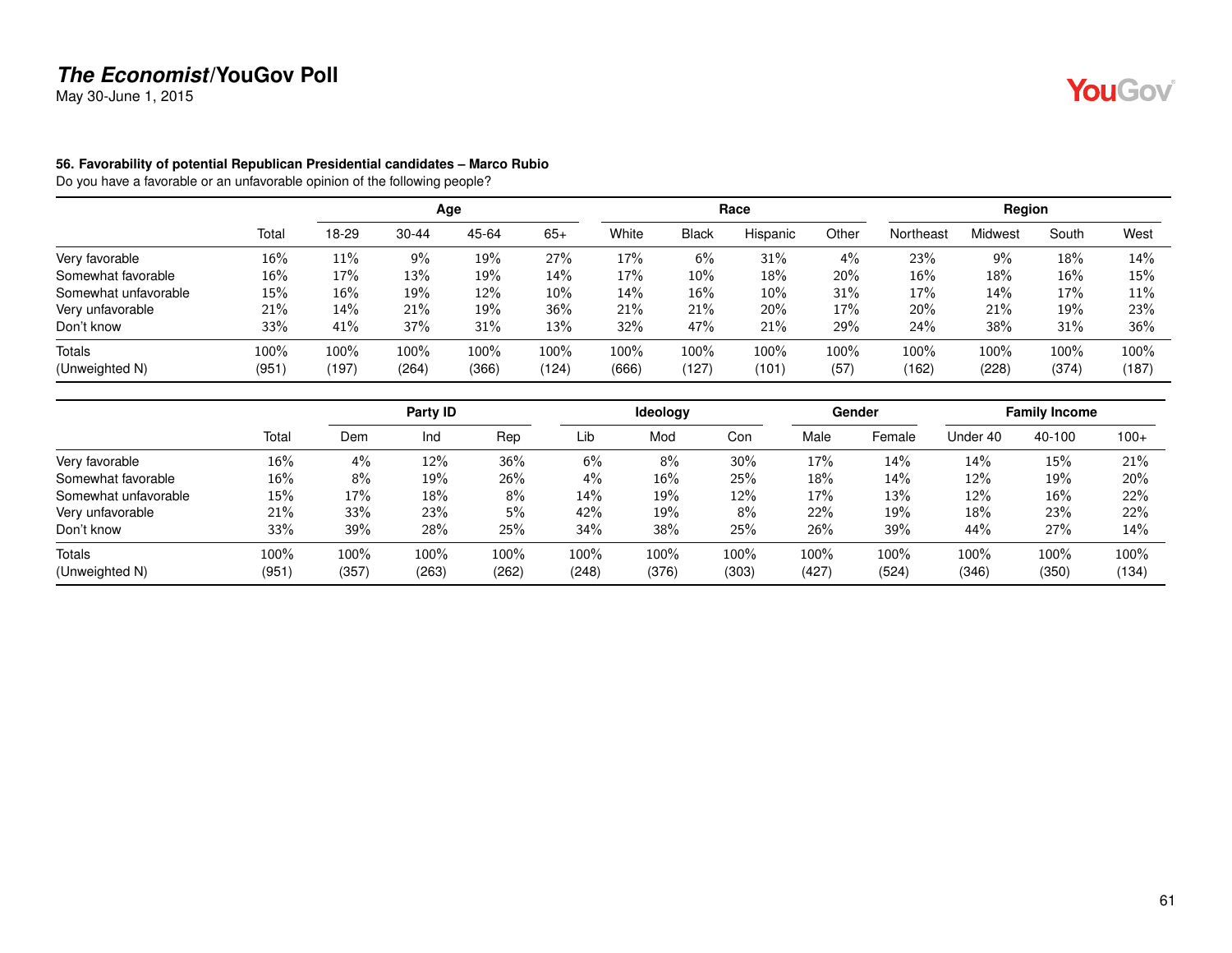May 30-June 1, 2015

#### **57. Favorability of potential Republican Presidential candidates – Rick Santorum**

|                      |       |       |           | Age     |       |       |              | Race     |       |           | Region  |       |       |
|----------------------|-------|-------|-----------|---------|-------|-------|--------------|----------|-------|-----------|---------|-------|-------|
|                      | Total | 18-29 | $30 - 44$ | 45-64   | $65+$ | White | <b>Black</b> | Hispanic | Other | Northeast | Midwest | South | West  |
| Very favorable       | 8%    | 7%    | 5%        | 9%      | 14%   | 9%    | 4%           | 12%      | $4\%$ | 13%       | 6%      | 9%    | 5%    |
| Somewhat favorable   | 18%   | 11%   | 12%       | 27%     | 21%   | 18%   | 16%          | 18%      | 20%   | 17%       | 15%     | 22%   | 17%   |
| Somewhat unfavorable | 14%   | 14%   | 16%       | 14%     | 12%   | 13%   | 19%          | $12\%$   | 18%   | 13%       | 12%     | 17%   | 13%   |
| Very unfavorable     | 30%   | 32%   | 31%       | 26%     | 37%   | 33%   | 27%          | 14%      | 35%   | $30\%$    | 35%     | 23%   | 38%   |
| Don't know           | 30%   | 36%   | 36%       | 25%     | 17%   | 27%   | 33%          | 44%      | 24%   | 27%       | 32%     | 30%   | 28%   |
| <b>Totals</b>        | 100%  | 100%  | 100%      | $100\%$ | 100%  | 100%  | 100%         | 100%     | 100%  | 100%      | 100%    | 100%  | 100%  |
| (Unweighted N)       | (949) | (194) | (264)     | (368)   | (123) | (666) | (127)        | (100)    | (56)  | (162)     | (226)   | (375) | (186) |

|                      |       |       | Party ID |       |       | <b>Ideology</b> |       |       | Gender |          | <b>Family Income</b> |        |
|----------------------|-------|-------|----------|-------|-------|-----------------|-------|-------|--------|----------|----------------------|--------|
|                      | Total | Dem   | Ind      | Rep   | Lib   | Mod             | Con   | Male  | Female | Under 40 | 40-100               | $100+$ |
| Very favorable       | 8%    | 1%    | 7%       | 19%   | 3%    | 5%              | 15%   | 6%    | 10%    | 9%       | 9%                   | 3%     |
| Somewhat favorable   | 18%   | 7%    | 21%      | 32%   | 4%    | 13%             | 32%   | 22%   | 14%    | 17%      | 20%                  | 18%    |
| Somewhat unfavorable | 14%   | 18%   | 13%      | 13%   | 8%    | 18%             | 15%   | 15%   | 13%    | 11%      | 17%                  | 19%    |
| Very unfavorable     | 30%   | 41%   | 38%      | 12%   | 59%   | 31%             | 11%   | 36%   | 25%    | 29%      | 27%                  | 44%    |
| Don't know           | 30%   | 34%   | 21%      | 24%   | 26%   | 33%             | 26%   | 21%   | 38%    | 35%      | 27%                  | 16%    |
| Totals               | 100%  | 100%  | 100%     | 100%  | 100%  | 100%            | 100%  | 100%  | 100%   | 100%     | 100%                 | 100%   |
| (Unweighted N)       | (949) | (357) | (261)    | (262) | (250) | (375)           | (300) | (426) | (523)  | (343)    | (350)                | (134)  |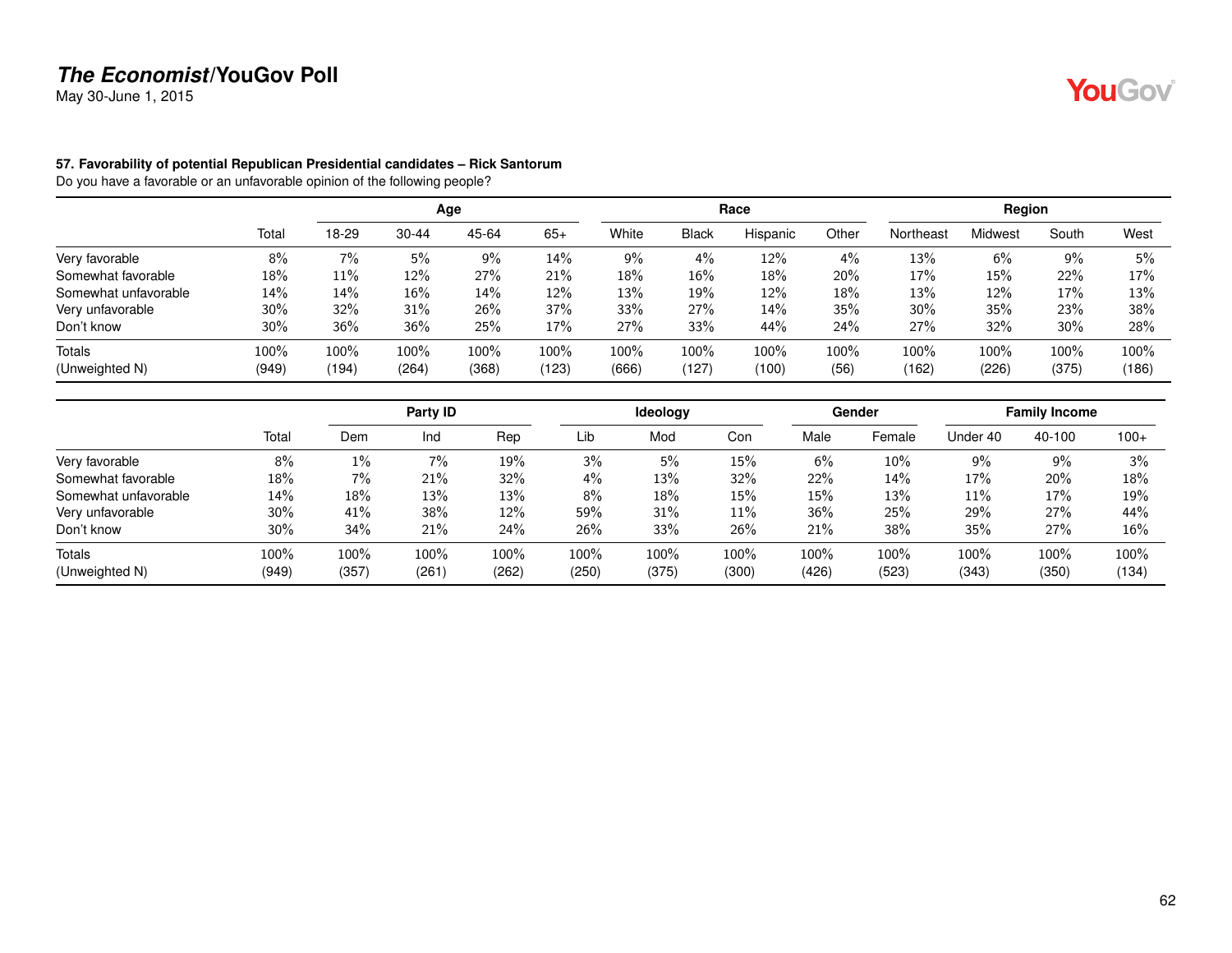May 30-June 1, 2015

#### **58. Favorability of potential Republican Presidential candidates – Scott Walker**

|                      |        |       |           | Age   |       |       |              | Race     |       |           | Region         |       |        |
|----------------------|--------|-------|-----------|-------|-------|-------|--------------|----------|-------|-----------|----------------|-------|--------|
|                      | Total  | 18-29 | $30 - 44$ | 45-64 | $65+$ | White | <b>Black</b> | Hispanic | Other | Northeast | <b>Midwest</b> | South | West   |
| Very favorable       | 12%    | 10%   | 6%        | 15%   | 21%   | 15%   | 3%           | 15%      | 4%    | 13%       | 10%            | 15%   | 11%    |
| Somewhat favorable   | 13%    | 13%   | 12%       | 14%   | 14%   | 14%   | 12%          | 10%      | 10%   | 20%       | 14%            | 11%   | 11%    |
| Somewhat unfavorable | $10\%$ | 12%   | 13%       | 9%    | 6%    | 9%    | 12%          | 6%       | 24%   | 9%        | 9%             | 12%   | $10\%$ |
| Very unfavorable     | 18%    | 13%   | 19%       | 17%   | 28%   | 19%   | 10%          | 15%      | 29%   | 18%       | 25%            | 12%   | 20%    |
| Don't know           | 46%    | 52%   | 50%       | 45%   | 31%   | 43%   | 63%          | 54%      | 33%   | 40%       | 41%            | 50%   | 50%    |
| <b>Totals</b>        | 100%   | 100%  | 100%      | 100%  | 100%  | 100%  | $100\%$      | 100%     | 100%  | 100%      | 100%           | 100%  | 100%   |
| (Unweighted N)       | (983)  | (201) | (272)     | (380) | (130) | (688) | (132)        | (104)    | (59)  | (165)     | (237           | (387) | (194)  |

|                      |       |       | Party ID |       |       | Ideology |       |       | Gender |          | <b>Family Income</b> |        |
|----------------------|-------|-------|----------|-------|-------|----------|-------|-------|--------|----------|----------------------|--------|
|                      | Total | Dem   | Ind      | Rep   | Lib   | Mod      | Con   | Male  | Female | Under 40 | 40-100               | $100+$ |
| Very favorable       | 12%   | 1%    | 10%      | 29%   | 3%    | 5%       | 26%   | 14%   | 10%    | 10%      | 12%                  | 17%    |
| Somewhat favorable   | 13%   | 3%    | 14%      | 25%   | 3%    | 12%      | 22%   | 16%   | 11%    | 10%      | 17%                  | 18%    |
| Somewhat unfavorable | 10%   | 12%   | 12%      | 6%    | 8%    | 16%      | 6%    | 12%   | 8%     | $9\%$    | 13%                  | $9\%$  |
| Very unfavorable     | 18%   | 27%   | 25%      | 2%    | 38%   | 19%      | 5%    | 21%   | 15%    | 16%      | 16%                  | 27%    |
| Don't know           | 46%   | 57%   | 39%      | 38%   | 48%   | 48%      | 41%   | 36%   | 55%    | 55%      | 42%                  | 30%    |
| Totals               | 100%  | 100%  | 100%     | 100%  | 100%  | 100%     | 100%  | 100%  | 100%   | 100%     | 100%                 | 100%   |
| (Unweighted N)       | (983) | (371) | (271)    | (272) | (257) | (389)    | (312) | (434) | (549)  | (359)    | (365)                | (137)  |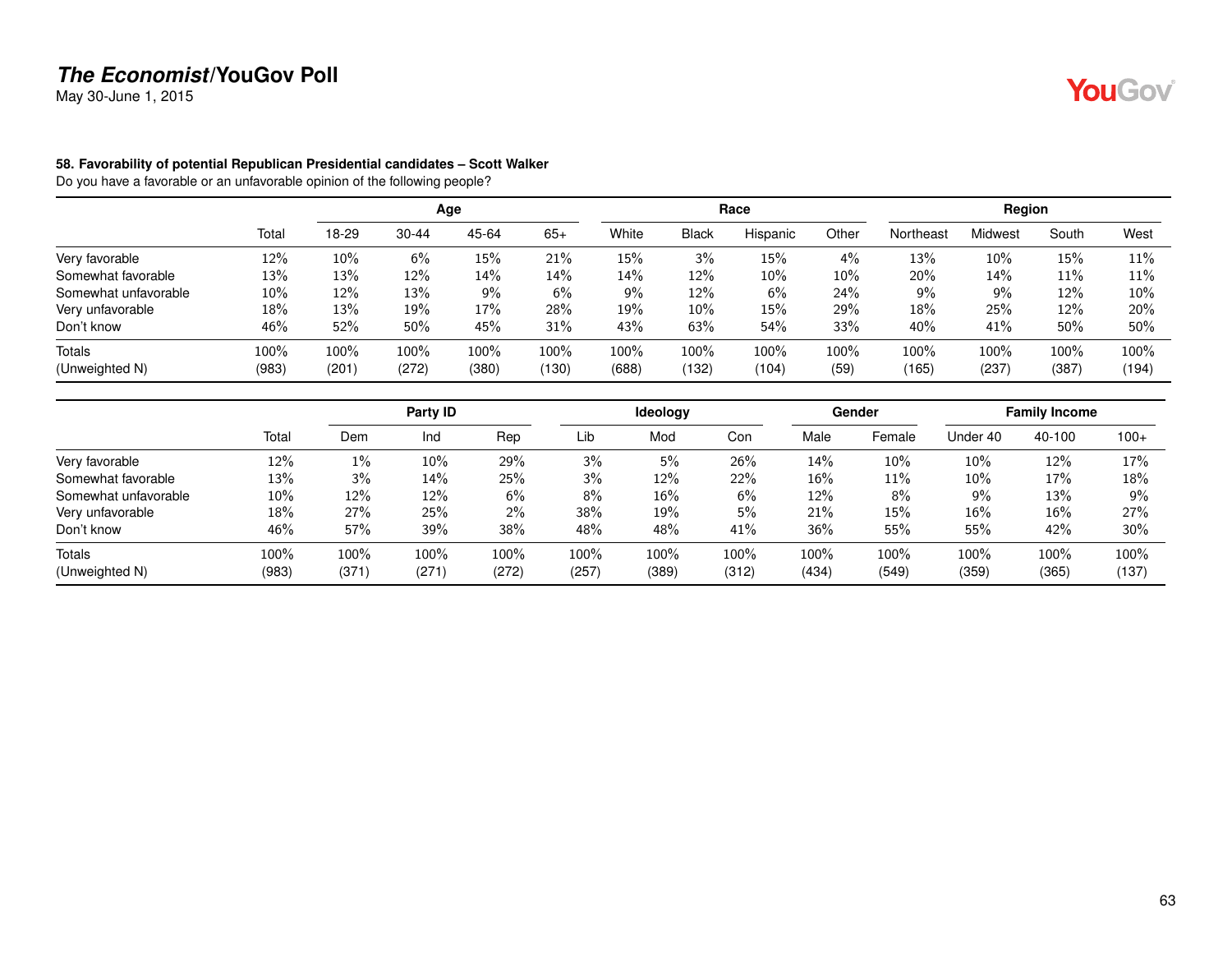May 30-June 1, 2015

#### **59. Favorability of potential Democratic Presidential candidates – Joe Biden**

|                      |       |       |           | Age   |       |       |              | Race     |       |           | Region  |       |       |
|----------------------|-------|-------|-----------|-------|-------|-------|--------------|----------|-------|-----------|---------|-------|-------|
|                      | Total | 18-29 | $30 - 44$ | 45-64 | $65+$ | White | <b>Black</b> | Hispanic | Other | Northeast | Midwest | South | West  |
| Very favorable       | 17%   | 18%   | 16%       | 13%   | 24%   | 12%   | 26%          | 35%      | 14%   | 23%       | 17%     | 15%   | 14%   |
| Somewhat favorable   | 29%   | 30%   | 30%       | 28%   | 24%   | 26%   | 39%          | 25%      | 35%   | 34%       | 21%     | 28%   | 36%   |
| Somewhat unfavorable | 15%   | 18%   | $10\%$    | 16%   | 19%   | 18%   | $7\%$        | 8%       | 18%   | 8%        | 22%     | 16%   | 12%   |
| Very unfavorable     | 28%   | 19%   | 24%       | 35%   | 32%   | 35%   | $10\%$       | 14%      | 20%   | 22%       | 30%     | 29%   | 27%   |
| Don't know           | 11%   | 15%   | 20%       | $7\%$ | 2%    | 9%    | 18%          | 17%      | 12%   | 13%       | $9\%$   | 12%   | 12%   |
| <b>Totals</b>        | 100%  | 100%  | 100%      | 100%  | 100%  | 100%  | $100\%$      | 100%     | 100%  | 100%      | 100%    | 100%  | 100%  |
| (Unweighted N)       | (973) | (198) | (268)     | (379) | (128) | (678) | (131)        | (105)    | (59)  | (165)     | (235)   | (381) | (192) |

|                      |       |       | Party ID |       |       | <b>Ideology</b> |       |       | Gender |          | <b>Family Income</b> |        |
|----------------------|-------|-------|----------|-------|-------|-----------------|-------|-------|--------|----------|----------------------|--------|
|                      | Total | Dem   | Ind      | Rep   | Lib   | Mod             | Con   | Male  | Female | Under 40 | 40-100               | $100+$ |
| Very favorable       | 17%   | 33%   | 10%      | $7\%$ | 31%   | 14%             | 10%   | 15%   | 19%    | 16%      | 16%                  | 22%    |
| Somewhat favorable   | 29%   | 39%   | 33%      | 11%   | 46%   | 32%             | 14%   | 31%   | 27%    | 26%      | 29%                  | 32%    |
| Somewhat unfavorable | 15%   | 8%    | 15%      | 24%   | 7%    | 18%             | 19%   | 17%   | 14%    | 15%      | 14%                  | 23%    |
| Very unfavorable     | 28%   | 7%    | 31%      | 50%   | 4%    | 23%             | 49%   | 31%   | 25%    | 28%      | 30%                  | 21%    |
| Don't know           | 11%   | 13%   | 12%      | 8%    | 11%   | 13%             | 8%    | 7%    | 16%    | 14%      | 11%                  | $2\%$  |
| Totals               | 100%  | 100%  | 100%     | 100%  | 100%  | 100%            | 100%  | 100%  | 100%   | 100%     | 100%                 | 100%   |
| (Unweighted N)       | (973) | (367) | (267)    | (268) | (255) | (384)           | (309) | (431) | (542)  | (353)    | (362)                | (137)  |

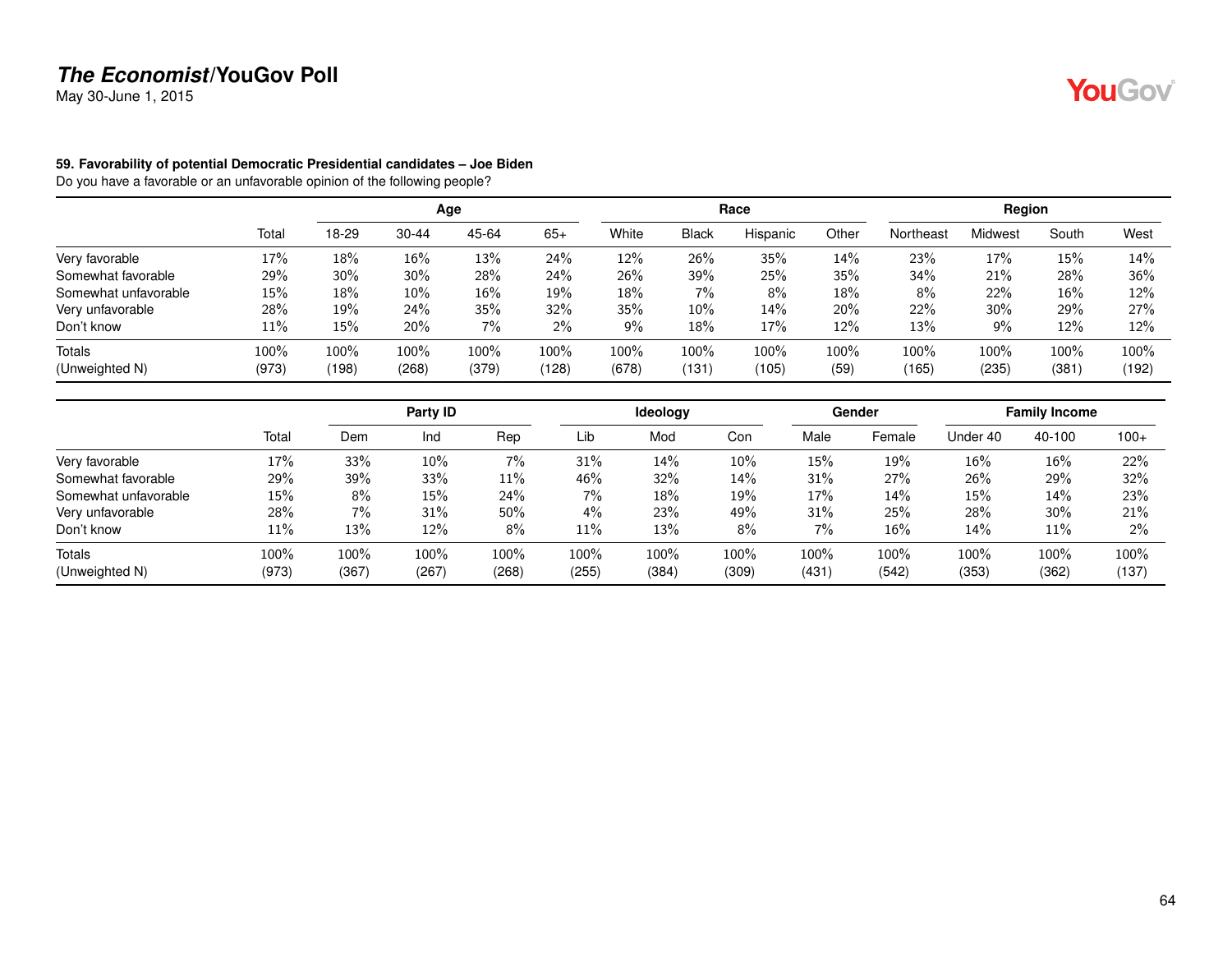May 30-June 1, 2015

#### **60. Favorability of potential Democratic Presidential candidates – Lincoln Chafee**

|                      |        |       |           | Age   |        |       |              | Race     |       |           | Region         |       |       |
|----------------------|--------|-------|-----------|-------|--------|-------|--------------|----------|-------|-----------|----------------|-------|-------|
|                      | Total  | 18-29 | $30 - 44$ | 45-64 | $65+$  | White | <b>Black</b> | Hispanic | Other | Northeast | <b>Midwest</b> | South | West  |
| Very favorable       | 3%     | 8%    | 1%        | 1%    | 2%     | 1%    | 2%           | 17%      | 2%    | 9%        | 3%             | 1%    | $1\%$ |
| Somewhat favorable   | 10%    | 12%   | 9%        | 9%    | 13%    | 8%    | 10%          | 14%      | 23%   | 12%       | 8%             | 12%   | 8%    |
| Somewhat unfavorable | $10\%$ | 8%    | 10%       | 9%    | $16\%$ | $9\%$ | 14%          | 3%       | 18%   | 8%        | 11%            | 9%    | 12%   |
| Very unfavorable     | 12%    | 10%   | 13%       | 13%   | 12%    | 14%   | 5%           | 7%       | 13%   | 8%        | $16\%$         | 11%   | 13%   |
| Don't know           | 65%    | 63%   | 66%       | 68%   | 57%    | 67%   | 69%          | 58%      | 43%   | 63%       | 61%            | 67%   | 66%   |
| Totals               | 100%   | 100%  | 100%      | 100%  | 100%   | 100%  | 100%         | 100%     | 100%  | 100%      | 100%           | 100%  | 100%  |
| (Unweighted N)       | (964)  | (197) | (267)     | (375) | (125)  | (673) | (130)        | (103)    | (58)  | (165)     | (233)          | (379) | (187) |

|                      |       |       | Party ID |       |       | <b>Ideology</b> |       |       | Gender |          | <b>Family Income</b> |        |
|----------------------|-------|-------|----------|-------|-------|-----------------|-------|-------|--------|----------|----------------------|--------|
|                      | Total | Dem   | Ind      | Rep   | Lib   | Mod             | Con   | Male  | Female | Under 40 | 40-100               | $100+$ |
| Very favorable       | 3%    | 3%    | 3%       | 1%    | 5%    | 3%              | 2%    | 3%    | 3%     | 4%       | $1\%$                | $2\%$  |
| Somewhat favorable   | 10%   | 12%   | 11%      | 10%   | 9%    | 11%             | 11%   | 12%   | 9%     | 11%      | 8%                   | 15%    |
| Somewhat unfavorable | 10%   | 8%    | 11%      | 10%   | 8%    | 13%             | $9\%$ | 12%   | 8%     | 9%       | 12%                  | 12%    |
| Very unfavorable     | 12%   | 3%    | 14%      | 21%   | 4%    | 9%              | 21%   | 16%   | 8%     | 11%      | 13%                  | 18%    |
| Don't know           | 65%   | 74%   | 62%      | 58%   | 74%   | 64%             | 58%   | 57%   | 72%    | 65%      | 66%                  | 54%    |
| Totals               | 100%  | 100%  | 100%     | 100%  | 100%  | 100%            | 100%  | 100%  | 100%   | 100%     | 100%                 | 100%   |
| (Unweighted N)       | (964) | (366) | (264)    | (264) | (253) | (381)           | (305) | (427) | (537)  | (349)    | (360)                | (136)  |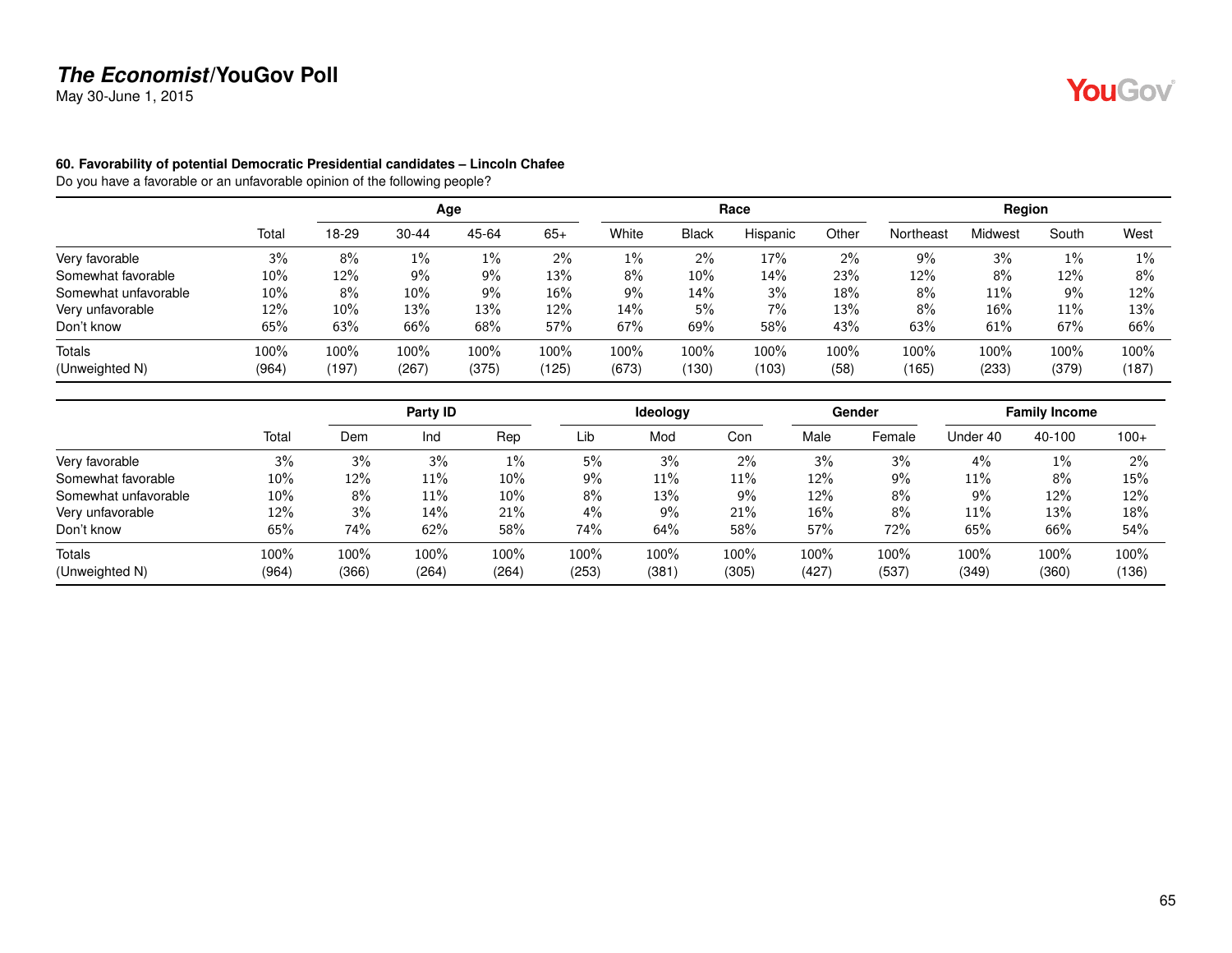May 30-June 1, 2015

#### **61. Favorability of potential Democratic Presidential candidates – Hillary Clinton**

Do you have a favorable or an unfavorable opinion of the following people?

|                      |       |       |           | Age   |       |       |              | Race     |       |           | Region  |       |       |
|----------------------|-------|-------|-----------|-------|-------|-------|--------------|----------|-------|-----------|---------|-------|-------|
|                      | Total | 18-29 | $30 - 44$ | 45-64 | $65+$ | White | <b>Black</b> | Hispanic | Other | Northeast | Midwest | South | West  |
| Very favorable       | 24%   | 19%   | 25%       | 25%   | 30%   | 21%   | 37%          | 37%      | 14%   | 34%       | 17%     | 27%   | 21%   |
| Somewhat favorable   | 23%   | 27%   | 27%       | 18%   | 19%   | 18%   | 28%          | 34%      | 40%   | 25%       | 28%     | 18%   | 22%   |
| Somewhat unfavorable | 11%   | 13%   | 12%       | 11%   | 9%    | 13%   | 13%          | 6%       | 5%    | 10%       | 12%     | 13%   | 10%   |
| Very unfavorable     | 38%   | 33%   | 30%       | 46%   | 42%   | 46%   | 17%          | 20%      | 29%   | 28%       | 42%     | 37%   | 42%   |
| Don't know           | 4%    | 8%    | 5%        | $0\%$ | $0\%$ | 3%    | 5%           | 3%       | 11%   | 2%        | $1\%$   | 5%    | 6%    |
| Totals               | 100%  | 100%  | 100%      | 100%  | 100%  | 100%  | 100%         | 100%     | 100%  | 100%      | 100%    | 100%  | 100%  |
| (Unweighted N)       | (978) | (200) | (270)     | (378) | (130) | (684) | (131)        | (104)    | (59)  | (165)     | (238)   | (381) | (194) |

|                      |       |       | Party ID |       |       | <b>Ideology</b> |       |       | Gender |          | <b>Family Income</b> |        |
|----------------------|-------|-------|----------|-------|-------|-----------------|-------|-------|--------|----------|----------------------|--------|
|                      | Total | Dem   | Ind      | Rep   | Lib   | Mod             | Con   | Male  | Female | Under 40 | 40-100               | $100+$ |
| Very favorable       | 24%   | 48%   | 17%      | $7\%$ | 43%   | 24%             | 11%   | 20%   | 28%    | 25%      | 25%                  | 23%    |
| Somewhat favorable   | 23%   | 31%   | 24%      | 8%    | 34%   | 28%             | 11%   | 22%   | 23%    | 25%      | 21%                  | 25%    |
| Somewhat unfavorable | 11%   | 9%    | 14%      | 13%   | 11%   | 14%             | 10%   | 10%   | 13%    | 11%      | 12%                  | 7%     |
| Very unfavorable     | 38%   | 8%    | 40%      | 71%   | 8%    | $30\%$          | 66%   | 46%   | 30%    | 34%      | 41%                  | 42%    |
| Don't know           | 4%    | 4%    | 5%       | 2%    | 5%    | $4\%$           | 2%    | 2%    | 5%     | 5%       | $1\%$                | 2%     |
| Totals               | 100%  | 100%  | 100%     | 100%  | 100%  | 100%            | 100%  | 100%  | 100%   | 100%     | 100%                 | 100%   |
| (Unweighted N)       | (978) | (368) | (268)    | (271) | (255) | (386)           | (312) | (434) | (544)  | (355)    | (363)                | (137)  |

YouGov®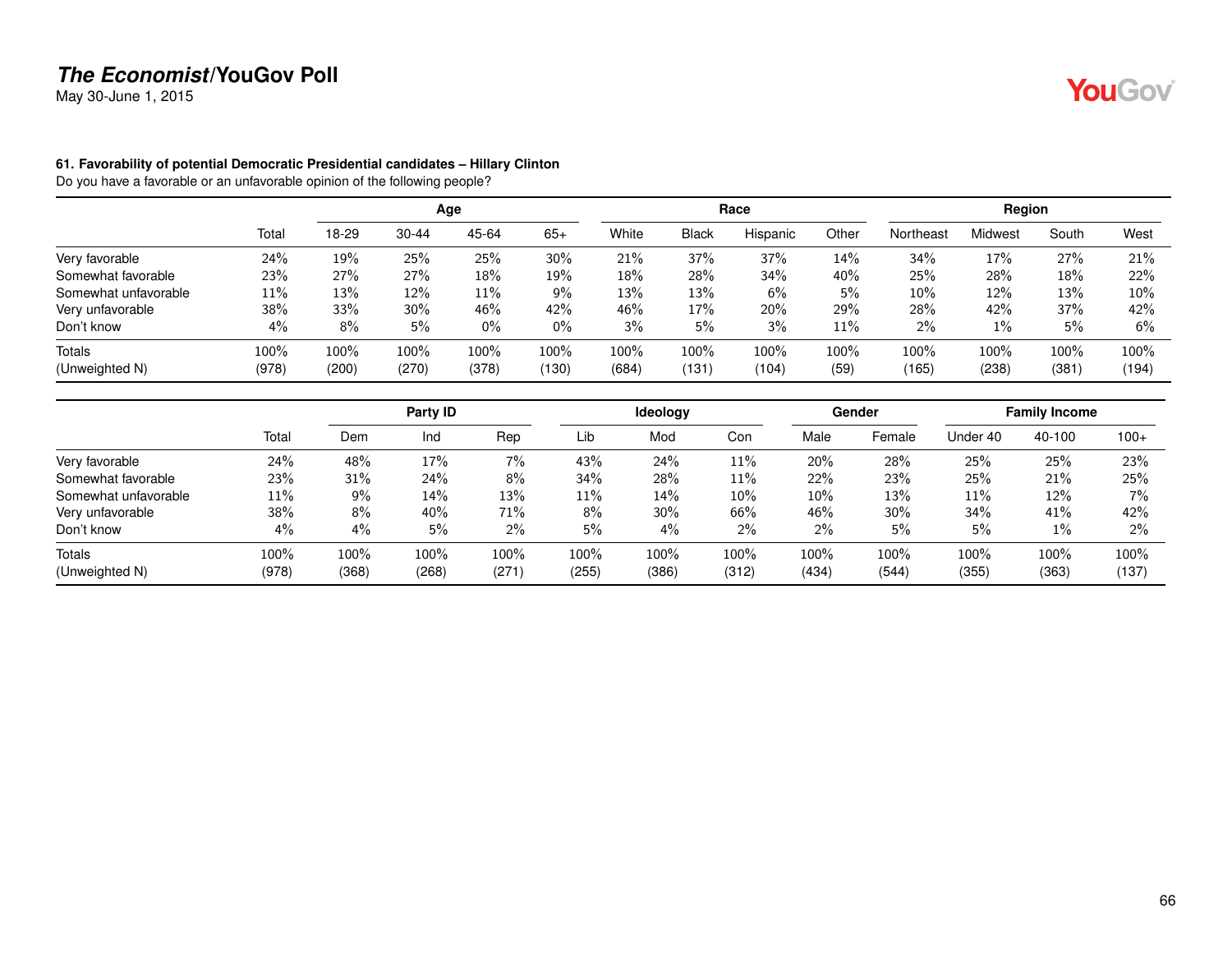May 30-June 1, 2015

#### **62. Favorability of potential Democratic Presidential candidates – Martin O'Malley**

Do you have a favorable or an unfavorable opinion of the following people?

|                      |       |       |           | Age     |       |       |              | Race     |       |           | Region  |       |       |
|----------------------|-------|-------|-----------|---------|-------|-------|--------------|----------|-------|-----------|---------|-------|-------|
|                      | Total | 18-29 | $30 - 44$ | 45-64   | $65+$ | White | <b>Black</b> | Hispanic | Other | Northeast | Midwest | South | West  |
| Very favorable       | 3%    | $9\%$ | 1%        | 1%      | $0\%$ | $1\%$ | 2%           | 16%      | 3%    | 8%        | 3%      | 2%    | $1\%$ |
| Somewhat favorable   | 15%   | 10%   | 11%       | 17%     | 27%   | 14%   | 16%          | 18%      | 18%   | 17%       | 10%     | 19%   | 14%   |
| Somewhat unfavorable | 11%   | 10%   | 14%       | 9%      | 15%   | 12%   | 11%          | 9%       | 11%   | 8%        | 12%     | 12%   | 12%   |
| Very unfavorable     | 15%   | 17%   | 14%       | 15%     | 18%   | 16%   | 8%           | 10%      | 29%   | 14%       | 17%     | 13%   | 18%   |
| Don't know           | 55%   | 54%   | 60%       | 58%     | 39%   | 56%   | 63%          | 47%      | 39%   | 53%       | 57%     | 54%   | 54%   |
| <b>Totals</b>        | 100%  | 100%  | 100%      | $100\%$ | 100%  | 100%  | 100%         | 100%     | 100%  | 100%      | 100%    | 100%  | 100%  |
| (Unweighted N)       | (964) | (196) | (267)     | (375)   | (126) | (673) | (129)        | (104)    | (58)  | (164)     | (231)   | (379) | (190) |

|                      |        |       | Party ID |       |       | <b>Ideology</b> |        |       | Gender |          | <b>Family Income</b> |        |
|----------------------|--------|-------|----------|-------|-------|-----------------|--------|-------|--------|----------|----------------------|--------|
|                      | Total  | Dem   | Ind      | Rep   | Lib   | Mod             | Con    | Male  | Female | Under 40 | 40-100               | $100+$ |
| Very favorable       | 3%     | 3%    | 3%       | $2\%$ | 5%    | 2%              | 3%     | 4%    | $2\%$  | 5%       | 2%                   | 3%     |
| Somewhat favorable   | $15\%$ | 23%   | 14%      | 10%   | 20%   | 18%             | $10\%$ | 14%   | 16%    | 15%      | 14%                  | 19%    |
| Somewhat unfavorable | 11%    | 7%    | 14%      | 14%   | 7%    | 14%             | 13%    | 12%   | 11%    | 9%       | 12%                  | 19%    |
| Very unfavorable     | $15\%$ | 6%    | 19%      | 25%   | 5%    | 12%             | 27%    | 21%   | $10\%$ | 13%      | 16%                  | 19%    |
| Don't know           | 55%    | 62%   | 50%      | 48%   | 64%   | 54%             | 48%    | 49%   | 60%    | 57%      | 55%                  | 41%    |
| Totals               | 100%   | 100%  | 100%     | 100%  | 100%  | 100%            | 100%   | 100%  | 100%   | 100%     | 100%                 | 100%   |
| (Unweighted N)       | (964)  | (364) | (263)    | (267) | (254) | (379)           | (306)  | (430) | (534)  | (349)    | (359)                | (136)  |

YouGov®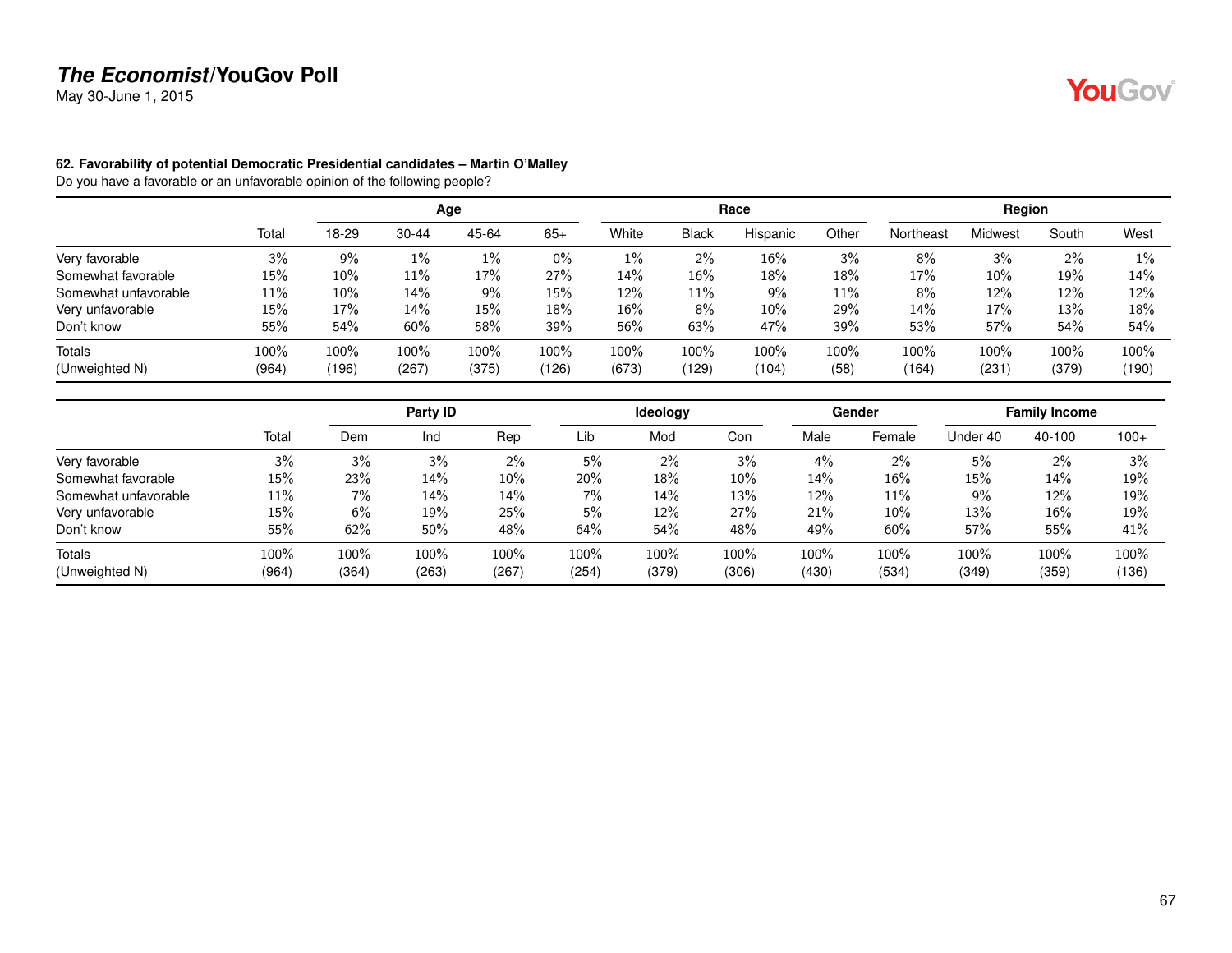May 30-June 1, 2015

#### **63. Favorability of potential Democratic Presidential candidates – Bernie Sanders**

|                      |       | Age    |           |         |        |       |              | Race     |       | Region    |         |       |       |
|----------------------|-------|--------|-----------|---------|--------|-------|--------------|----------|-------|-----------|---------|-------|-------|
|                      | Total | 18-29  | $30 - 44$ | 45-64   | $65+$  | White | <b>Black</b> | Hispanic | Other | Northeast | Midwest | South | West  |
| Very favorable       | 12%   | 16%    | $10\%$    | 8%      | $16\%$ | 13%   | 5%           | 15%      | 13%   | 19%       | 8%      | 9%    | 15%   |
| Somewhat favorable   | 15%   | 20%    | 13%       | 13%     | 19%    | 13%   | 14%          | 19%      | 32%   | 20%       | 12%     | 13%   | 19%   |
| Somewhat unfavorable | 14%   | 13%    | 11%       | 16%     | 15%    | 15%   | 15%          | 4%       | 18%   | 11%       | 16%     | 15%   | 11%   |
| Very unfavorable     | 17%   | $10\%$ | $16\%$    | 22%     | 20%    | 21%   | 8%           | 11%      | 17%   | 12%       | 22%     | 16%   | 19%   |
| Don't know           | 42%   | 42%    | 50%       | 41%     | $30\%$ | 39%   | 59%          | 51%      | 20%   | 38%       | 42%     | 47%   | 36%   |
| <b>Totals</b>        | 100%  | 100%   | 100%      | $100\%$ | 100%   | 100%  | 100%         | 100%     | 100%  | 100%      | 100%    | 100%  | 100%  |
| (Unweighted N)       | (969) | (196)  | (266)     | (379)   | (128)  | (675) | (131)        | (105)    | (58)  | (166)     | (233)   | (381) | (189) |

|                      |       |       | Party ID |       |       | ldeology |       |        | Gender | <b>Family Income</b> |        |        |
|----------------------|-------|-------|----------|-------|-------|----------|-------|--------|--------|----------------------|--------|--------|
|                      | Total | Dem   | Ind      | Rep   | Lib   | Mod      | Con   | Male   | Female | Under 40             | 40-100 | $100+$ |
| Very favorable       | 12%   | 19%   | 12%      | 2%    | 33%   | 9%       | $0\%$ | $11\%$ | 12%    | 13%                  | 8%     | 15%    |
| Somewhat favorable   | 15%   | 17%   | 21%      | 11%   | 18%   | 17%      | 12%   | 17%    | 13%    | 11%                  | 16%    | 23%    |
| Somewhat unfavorable | 14%   | 12%   | 14%      | 15%   | 9%    | 18%      | 14%   | 14%    | 14%    | 15%                  | 15%    | 12%    |
| Very unfavorable     | 17%   | 5%    | 20%      | 32%   | 3%    | 13%      | 32%   | 23%    | $12\%$ | 15%                  | 19%    | 20%    |
| Don't know           | 42%   | 47%   | 33%      | 41%   | 37%   | 42%      | 42%   | 34%    | 49%    | 47%                  | 42%    | 29%    |
| Totals               | 100%  | 100%  | 100%     | 100%  | 100%  | 100%     | 100%  | 100%   | 100%   | 100%                 | 100%   | 100%   |
| (Unweighted N)       | (969) | (368) | (265)    | (266) | (255) | (383)    | (306) | (430)  | (539)  | (353)                | (360)  | (137)  |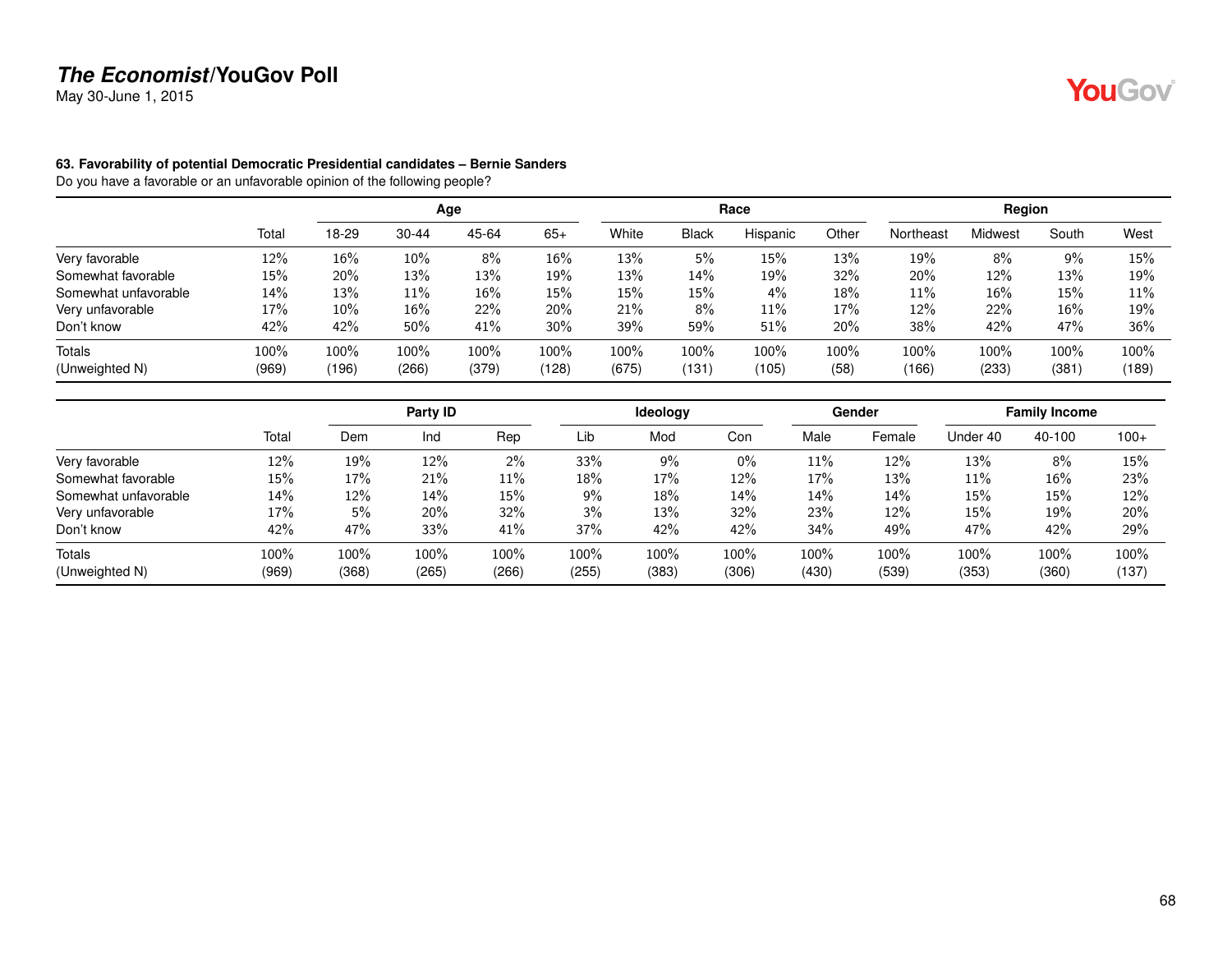May 30-June 1, 2015

#### **64. Favorability of potential Democratic Presidential candidates – Jim Webb**

|                      |       | Age   |           |       |        |        |              | Race     |       | Region    |         |       |       |
|----------------------|-------|-------|-----------|-------|--------|--------|--------------|----------|-------|-----------|---------|-------|-------|
|                      | Total | 18-29 | $30 - 44$ | 45-64 | $65+$  | White  | <b>Black</b> | Hispanic | Other | Northeast | Midwest | South | West  |
| Very favorable       | 3%    | 4%    | 1%        | 2%    | 3%     | 2%     | $1\%$        | 12%      | $1\%$ | 7%        | $2\%$   | 2%    | $0\%$ |
| Somewhat favorable   | 12%   | 13%   | $9\%$     | 11%   | 22%    | 12%    | 13%          | 10%      | 24%   | 12%       | 9%      | 13%   | 15%   |
| Somewhat unfavorable | 11%   | 10%   | 13%       | 8%    | 16%    | $11\%$ | 9%           | 8%       | 13%   | 12%       | 12%     | 9%    | 12%   |
| Very unfavorable     | 12%   | 9%    | 14%       | 15%   | $10\%$ | $15\%$ | 5%           | 9%       | 13%   | 10%       | 17%     | 12%   | 11%   |
| Don't know           | 62%   | 64%   | 63%       | 64%   | 49%    | 61%    | 72%          | 60%      | 49%   | 59%       | 59%     | 64%   | 61%   |
| <b>Totals</b>        | 100%  | 100%  | 100%      | 100%  | 100%   | 100%   | 100%         | 100%     | 100%  | 100%      | 100%    | 100%  | 100%  |
| (Unweighted N)       | (961) | (192) | (266)     | (376) | (127)  | (672)  | (129)        | (102)    | (58)  | (165)     | (231)   | (377) | (188) |

|                      |       | Party ID |        |       |       | <b>Ideology</b> |        |        | Gender | <b>Family Income</b> |        |        |
|----------------------|-------|----------|--------|-------|-------|-----------------|--------|--------|--------|----------------------|--------|--------|
|                      | Total | Dem      | Ind    | Rep   | Lib   | Mod             | Con    | Male   | Female | Under 40             | 40-100 | $100+$ |
| Very favorable       | 3%    | $2\%$    | 5%     | $2\%$ | 4%    | 4%              | $1\%$  | $2\%$  | 3%     | 3%                   | 2%     | 4%     |
| Somewhat favorable   | 12%   | $10\%$   | $16\%$ | 14%   | 14%   | 15%             | $10\%$ | $16\%$ | 9%     | $10\%$               | 13%    | 20%    |
| Somewhat unfavorable | 11%   | 13%      | 6%     | 12%   | 8%    | 12%             | 11%    | 12%    | 10%    | 8%                   | 13%    | 16%    |
| Very unfavorable     | 12%   | 4%       | $15\%$ | 22%   | 5%    | 9%              | 21%    | 15%    | 10%    | 12%                  | 14%    | 13%    |
| Don't know           | 62%   | 71%      | 58%    | 50%   | 68%   | 60%             | 57%    | 55%    | 68%    | 67%                  | 58%    | 47%    |
| Totals               | 100%  | 100%     | 100%   | 100%  | 100%  | 100%            | 100%   | 100%   | 100%   | 100%                 | 100%   | 100%   |
| (Unweighted N)       | (961) | (364)    | (264)  | (265) | (251) | (380)           | (305)  | (428)  | (533)  | (350)                | (357)  | (136)  |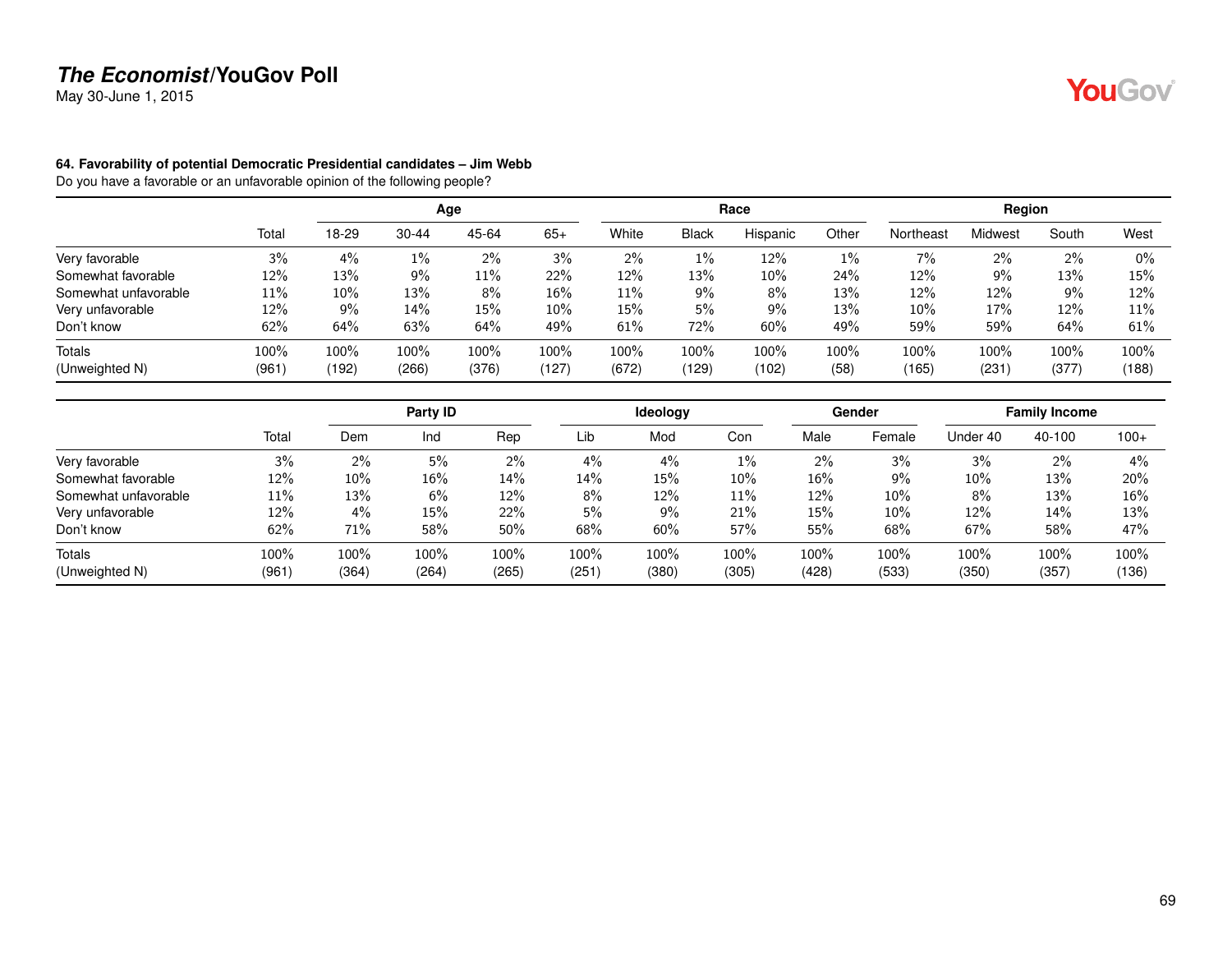May 30-June 1, 2015

#### **65. Approval of Obama as President**

Do you approve or disapprove of the way Barack Obama is handling his job as President?

|                     | Age     |       |           |       |       | Race  |              |          |         | Region    |         |         |        |
|---------------------|---------|-------|-----------|-------|-------|-------|--------------|----------|---------|-----------|---------|---------|--------|
|                     | Total   | 18-29 | $30 - 44$ | 45-64 | $65+$ | White | <b>Black</b> | Hispanic | Other   | Northeast | Midwest | South   | West   |
| Strongly approve    | 19%     | 17%   | 18%       | 20%   | 23%   | 12%   | 40%          | 41%      | 13%     | 28%       | 13%     | 21%     | 16%    |
| Somewhat approve    | 28%     | 35%   | 35%       | 21%   | 20%   | 25%   | 35%          | 27%      | 43%     | 31%       | 24%     | 26%     | 34%    |
| Somewhat disapprove | 14%     | 19%   | 14%       | 12%   | 14%   | 15%   | 12%          | 7%       | 27%     | 11%       | 27%     | 11%     | $10\%$ |
| Strongly disapprove | 36%     | 24%   | 30%       | 46%   | 42%   | 47%   | $10\%$       | 20%      | 13%     | 29%       | 32%     | 39%     | 38%    |
| Not sure            | 3%      | 5%    | 3%        | $1\%$ | $1\%$ | $2\%$ | 3%           | 6%       | 4%      | 1%        | 4%      | 4%      | $1\%$  |
| <b>Totals</b>       | 100%    | 100%  | 100%      | 100%  | 100%  | 100%  | $100\%$      | 100%     | $100\%$ | 100%      | $100\%$ | $100\%$ | 100%   |
| (Unweighted N)      | (1,000) | (209) | (278)     | (383) | (130) | (695) | (135)        | (109)    | (61)    | (167)     | (240)   | (398)   | (195)  |

|                     |         | Party ID |        |       |       | <b>Ideology</b> |       |       | Gender | <b>Family Income</b> |        |        |
|---------------------|---------|----------|--------|-------|-------|-----------------|-------|-------|--------|----------------------|--------|--------|
|                     | Total   | Dem      | Ind    | Rep   | Lib   | Mod             | Con   | Male  | Female | Under 40             | 40-100 | $100+$ |
| Strongly approve    | 19%     | 40%      | $15\%$ | $2\%$ | 34%   | 22%             | 6%    | 16%   | 22%    | 19%                  | 19%    | 13%    |
| Somewhat approve    | 28%     | 45%      | 30%    | 10%   | 48%   | 29%             | 14%   | 28%   | 28%    | 25%                  | 29%    | 33%    |
| Somewhat disapprove | 14%     | 7%       | 19%    | 13%   | 9%    | 20%             | 12%   | 16%   | 13%    | 18%                  | 14%    | 10%    |
| Strongly disapprove | 36%     | 5%       | 35%    | 74%   | 6%    | 26%             | 66%   | 38%   | 33%    | 32%                  | 38%    | 43%    |
| Not sure            | 3%      | 3%       | 2%     | $1\%$ | 3%    | 2%              | 2%    | 2%    | 3%     | 5%                   | $1\%$  | $2\%$  |
| Totals              | 100%    | 100%     | 100%   | 100%  | 100%  | 100%            | 100%  | 100%  | 100%   | 100%                 | 100%   | 100%   |
| (Unweighted N)      | (1,000) | (375)    | (274)  | (277) | (260) | (395)           | (317) | (440) | (560)  | (367)                | (367)  | (138)  |

YouGov®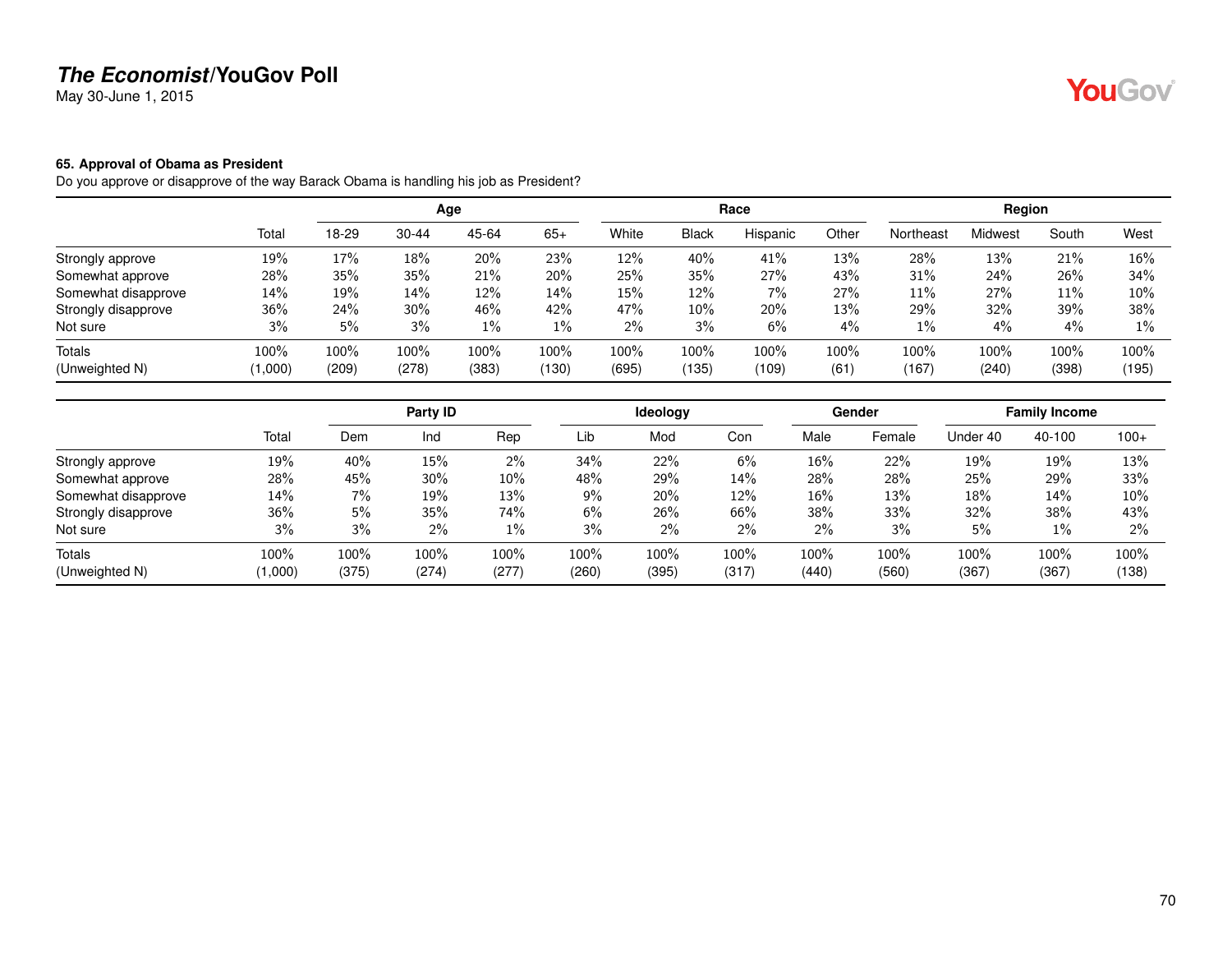May 30-June 1, 2015

# YouGov®

#### **66. Obama approval on issues**

Do you approve or disapprove of the way Barack Obama is handling these specific issues?

|                        |       | Age   |           |       |       |        |              | Race     |       | Region    |         |       |       |
|------------------------|-------|-------|-----------|-------|-------|--------|--------------|----------|-------|-----------|---------|-------|-------|
|                        | Total | 18-29 | $30 - 44$ | 45-64 | $65+$ | White  | <b>Black</b> | Hispanic | Other | Northeast | Midwest | South | West  |
| The economy            | 48%   | 57%   | 47%       | 42%   | 47%   | 37%    | 74%          | 65%      | 62%   | 60%       | 40%     | 46%   | 51%   |
| Immigration            | 40%   | 48%   | 42%       | 33%   | 38%   | 31%    | 62%          | 63%      | 41%   | 49%       | 33%     | 37%   | 45%   |
| The environment        | 44%   | 48%   | 44%       | 42%   | 43%   | 36%    | 65%          | 57%      | 55%   | 53%       | 39%     | 44%   | 44%   |
| Terrorism              | 45%   | 47%   | 49%       | 39%   | 50%   | 36%    | 67%          | 58%      | 62%   | 55%       | 40%     | 43%   | 47%   |
| Gay rights             | 42%   | 48%   | 41%       | 39%   | 41%   | 41%    | 40%          | 47%      | 51%   | 50%       | 32%     | 41%   | 49%   |
| Education              | 45%   | 47%   | 46%       | 45%   | 43%   | 35%    | 68%          | 74%      | 51%   | 54%       | 35%     | 48%   | 46%   |
| Health care            | 44%   | 46%   | 46%       | 38%   | 49%   | 33%    | 67%          | 68%      | 59%   | 52%       | 37%     | 45%   | 44%   |
| Social security        | 41%   | 43%   | 44%       | 37%   | 41%   | $30\%$ | 64%          | 65%      | 58%   | 52%       | 33%     | 43%   | 37%   |
| The war in Afghanistan | 39%   | 43%   | 38%       | 36%   | 42%   | 32%    | 54%          | 56%      | 49%   | 48%       | 34%     | 38%   | 42%   |
| The budget deficit     | 39%   | 40%   | 42%       | 33%   | 49%   | 30%    | 65%          | 60%      | 46%   | 49%       | 38%     | 35%   | 41%   |
| Taxes                  | 42%   | 43%   | 43%       | 39%   | 47%   | 33%    | 69%          | 60%      | 46%   | 50%       | 38%     | 42%   | 40%   |
| Medicare               | 40%   | 41%   | 42%       | 35%   | 44%   | 30%    | 68%          | 53%      | 53%   | 49%       | 31%     | 41%   | 41%   |
| Abortion               | 36%   | 40%   | 37%       | 31%   | 37%   | 31%    | 50%          | 45%      | 41%   | 51%       | 25%     | 36%   | 36%   |
| Foreign policy         | 38%   | 43%   | 37%       | 35%   | 41%   | 30%    | 56%          | 56%      | 47%   | 47%       | 32%     | 36%   | 42%   |
| <b>Totals</b>          | (989) | (202) | (275)     | (382) | (130) | (690)  | (133)        | (106)    | (60)  | (166)     | (238)   | (390) | (195) |

|                        |       |     | Party ID |     |     | Ideology                   |     |      | Gender |          | <b>Family Income</b> |        |
|------------------------|-------|-----|----------|-----|-----|----------------------------|-----|------|--------|----------|----------------------|--------|
|                        | Total | Dem | Ind      | Rep | Lib | Mod                        | Con | Male | Female | Under 40 | 40-100               | $100+$ |
| The economy            | 48%   | 81% | 42%      | 16% | 75% | 53%                        | 24% | 47%  | 49%    | 45%      | 49%                  | 50%    |
| Immigration            | 40%   | 66% | 38%      | 12% | 72% | 40%                        | 19% | 41%  | 39%    | 39%      | 37%                  | 41%    |
| The environment        | 44%   | 75% | 39%      | 15% | 68% | 52%                        | 22% | 42%  | 46%    | 42%      | 43%                  | 47%    |
| Terrorism              | 45%   | 73% | 45%      | 15% | 69% | 51%                        | 23% | 46%  | 45%    | 46%      | 43%                  | 41%    |
| Gay rights             | 42%   | 65% | 40%      | 22% | 75% | 41%                        | 22% | 38%  | 46%    | 40%      | 42%                  | 47%    |
| Education              | 45%   | 72% | 40%      | 20% | 64% | 52%                        | 26% | 42%  | 48%    | 46%      | 47%                  | 40%    |
| Health care            | 44%   | 77% | 39%      | 10% | 76% | 48%                        | 18% | 39%  | 49%    | 44%      | 40%                  | 45%    |
| Social security        | 41%   | 70% | 32%      | 17% | 61% | 43%                        | 25% | 39%  | 42%    | 42%      | 38%                  | 42%    |
| The war in Afghanistan | 39%   | 65% | 39%      | 11% | 63% | 44%                        | 20% | 39%  | 40%    | 40%      | 39%                  | 38%    |
| The budget deficit     | 39%   | 69% | 35%      | 10% | 62% | 46%                        | 18% | 37%  | 41%    | 39%      | 39%                  | 40%    |
| Taxes                  | 42%   | 69% | 39%      | 13% | 68% | 46%                        | 22% | 40%  | 44%    | 46%      | 41%                  | 37%    |
| Medicare               | 40%   | 72% | 33%      | 11% | 64% | 46%                        | 17% | 37%  | 42%    | 37%      | 43%                  | 41%    |
| Abortion               | 36%   | 61% | 32%      | 16% | 63% | 36%                        | 18% | 28%  | 43%    | 34%      | 35%                  | 46%    |
| Foreign policy         | 38%   | 65% | 35%      | 11% | 64% | 43%                        | 17% | 38%  | 39%    | 35%      | 40%                  | 39%    |
|                        |       |     |          |     |     | continued on the next page |     |      |        |          |                      |        |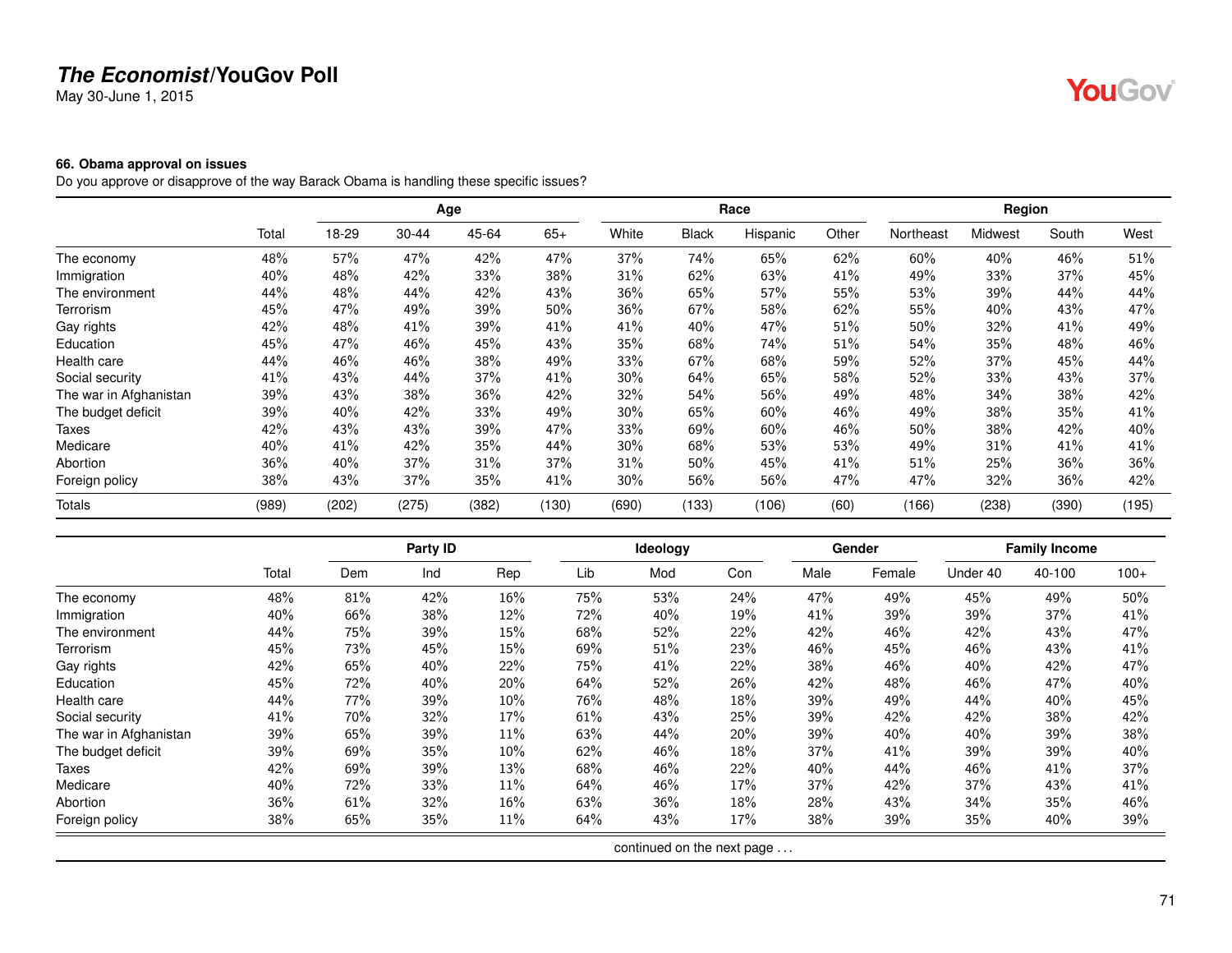May 30-June 1, 2015

|        |       | continued from previous page |          |       |       |          |       |       |        |                      |        |        |  |  |
|--------|-------|------------------------------|----------|-------|-------|----------|-------|-------|--------|----------------------|--------|--------|--|--|
|        |       |                              | Party ID |       |       | Ideology |       |       | Gender | <b>Family Income</b> |        |        |  |  |
|        | Total | Dem                          | Ind      | Rep   | Lib   | Mod      | Con   | Male  | Female | Under 40             | 40-100 | $100+$ |  |  |
| Totals | (989) | (371                         | (273)    | (273) | (257) | (392)    | (315) | (438) | (551   | (362)                | (366)  | (137)  |  |  |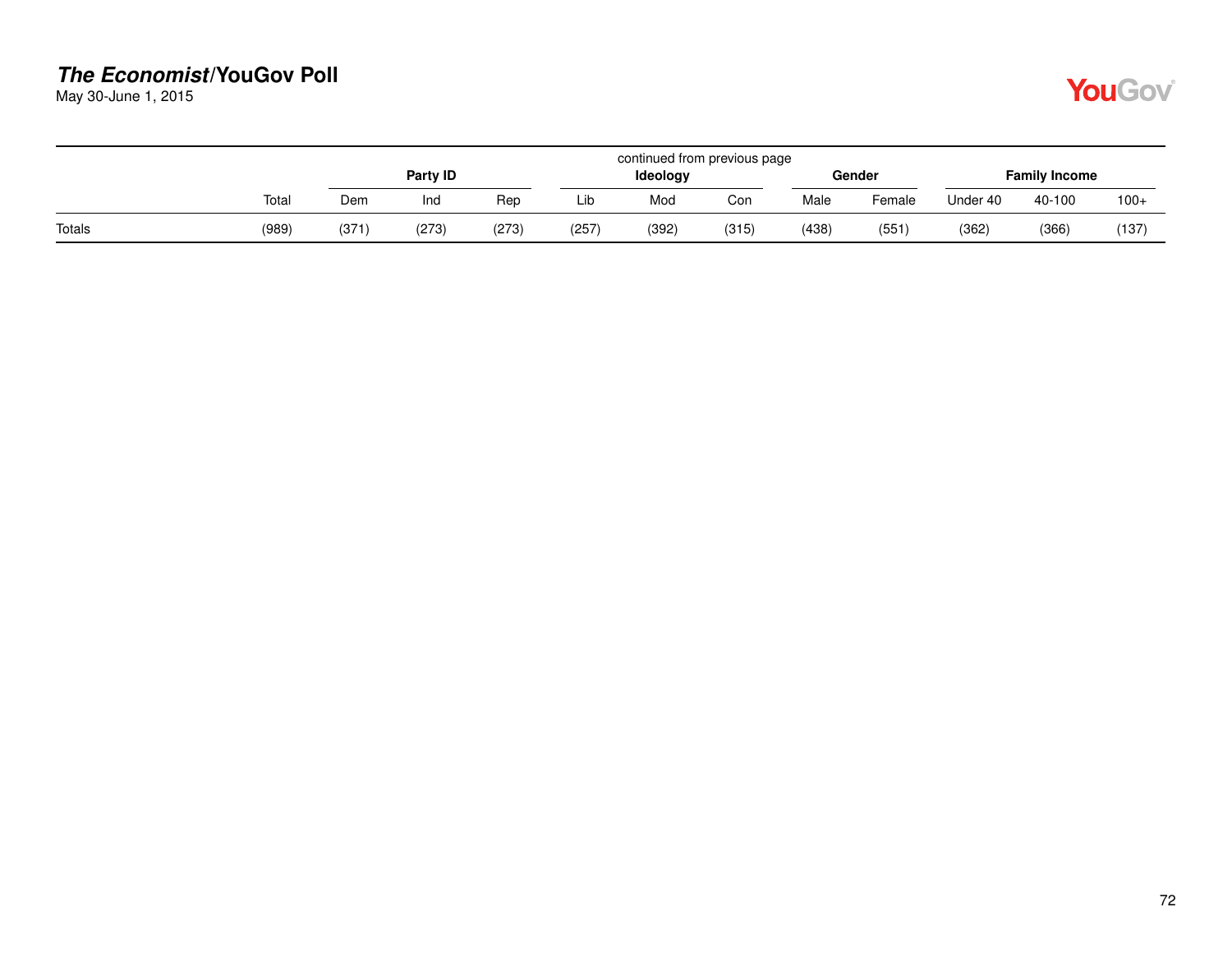May 30-June 1, 2015

# YouGov®

#### **67. Approval of U.S. Congress**

Overall, do you approve or disapprove of the way that the United States Congress is handling its job?

|                     |        |       |           | Age   |       |       |              | Race     |        |           | Region         |       |       |
|---------------------|--------|-------|-----------|-------|-------|-------|--------------|----------|--------|-----------|----------------|-------|-------|
|                     | Total  | 18-29 | $30 - 44$ | 45-64 | $65+$ | White | <b>Black</b> | Hispanic | Other  | Northeast | <b>Midwest</b> | South | West  |
| Strongly approve    | 3%     | 3%    | $2\%$     | $4\%$ | $0\%$ | 2%    | 3%           | 4%       | 8%     | 2%        | $1\%$          | 4%    | $2\%$ |
| Somewhat approve    | $10\%$ | 14%   | 9%        | 10%   | $7\%$ | 7%    | 20%          | 15%      | $10\%$ | 14%       | $7\%$          | 10%   | 11%   |
| Neither approve nor |        |       |           |       |       |       |              |          |        |           |                |       |       |
| disapprove          | 20%    | 26%   | 20%       | 17%   | 19%   | 16%   | 35%          | 26%      | 15%    | 19%       | 25%            | 21%   | 15%   |
| Somewhat disapprove | 24%    | 19%   | 23%       | 26%   | 30%   | 28%   | 13%          | 13%      | 27%    | 24%       | 27%            | 25%   | 21%   |
| Strongly disapprove | 35%    | 26%   | 34%       | 39%   | 42%   | 40%   | 18%          | 25%      | 35%    | 33%       | 31%            | 32%   | 45%   |
| Not sure            | 8%     | 12%   | $11\%$    | 4%    | $2\%$ | 6%    | 10%          | 17%      | 6%     | 8%        | 9%             | 8%    | 5%    |
| Totals              | 100%   | 100%  | 100%      | 100%  | 100%  | 100%  | 100%         | 100%     | 100%   | 100%      | 100%           | 100%  | 100%  |
| (Unweighted N)      | (988)  | (203) | (276)     | (380) | (129) | (689) | (134)        | (105)    | (60)   | (164)     | (239)          | (391) | (194) |

|                     |       |       | Party ID |        |       | Ideology |       |       | Gender |          | <b>Family Income</b> |        |
|---------------------|-------|-------|----------|--------|-------|----------|-------|-------|--------|----------|----------------------|--------|
|                     | Total | Dem   | Ind      | Rep    | Lib   | Mod      | Con   | Male  | Female | Under 40 | 40-100               | $100+$ |
| Strongly approve    | 3%    | 3%    | 4%       | $1\%$  | 3%    | 3%       | 2%    | 3%    | 3%     | 3%       | 2%                   | $2\%$  |
| Somewhat approve    | 10%   | 10%   | 5%       | 20%    | 7%    | 7%       | 16%   | 12%   | 9%     | 11%      | 10%                  | $10\%$ |
| Neither approve nor |       |       |          |        |       |          |       |       |        |          |                      |        |
| disapprove          | 20%   | 19%   | 19%      | 22%    | 13%   | 23%      | 23%   | 22%   | 19%    | 19%      | 25%                  | 12%    |
| Somewhat disapprove | 24%   | 19%   | 27%      | $30\%$ | 18%   | 25%      | 28%   | 25%   | 24%    | 23%      | 25%                  | 31%    |
| Strongly disapprove | 35%   | 37%   | 41%      | 22%    | 52%   | 36%      | 23%   | 36%   | 34%    | 35%      | 32%                  | 38%    |
| Not sure            | 8%    | 11%   | 4%       | 6%     | 8%    | 6%       | 8%    | 3%    | 12%    | 9%       | 6%                   | $7\%$  |
| Totals              | 100%  | 100%  | 100%     | 100%   | 100%  | 100%     | 100%  | 100%  | 100%   | 100%     | 100%                 | 100%   |
| (Unweighted N)      | (988) | (371) | (268)    | (276)  | (257) | (391)    | (313) | (436) | (552)  | (363)    | (362)                | (138)  |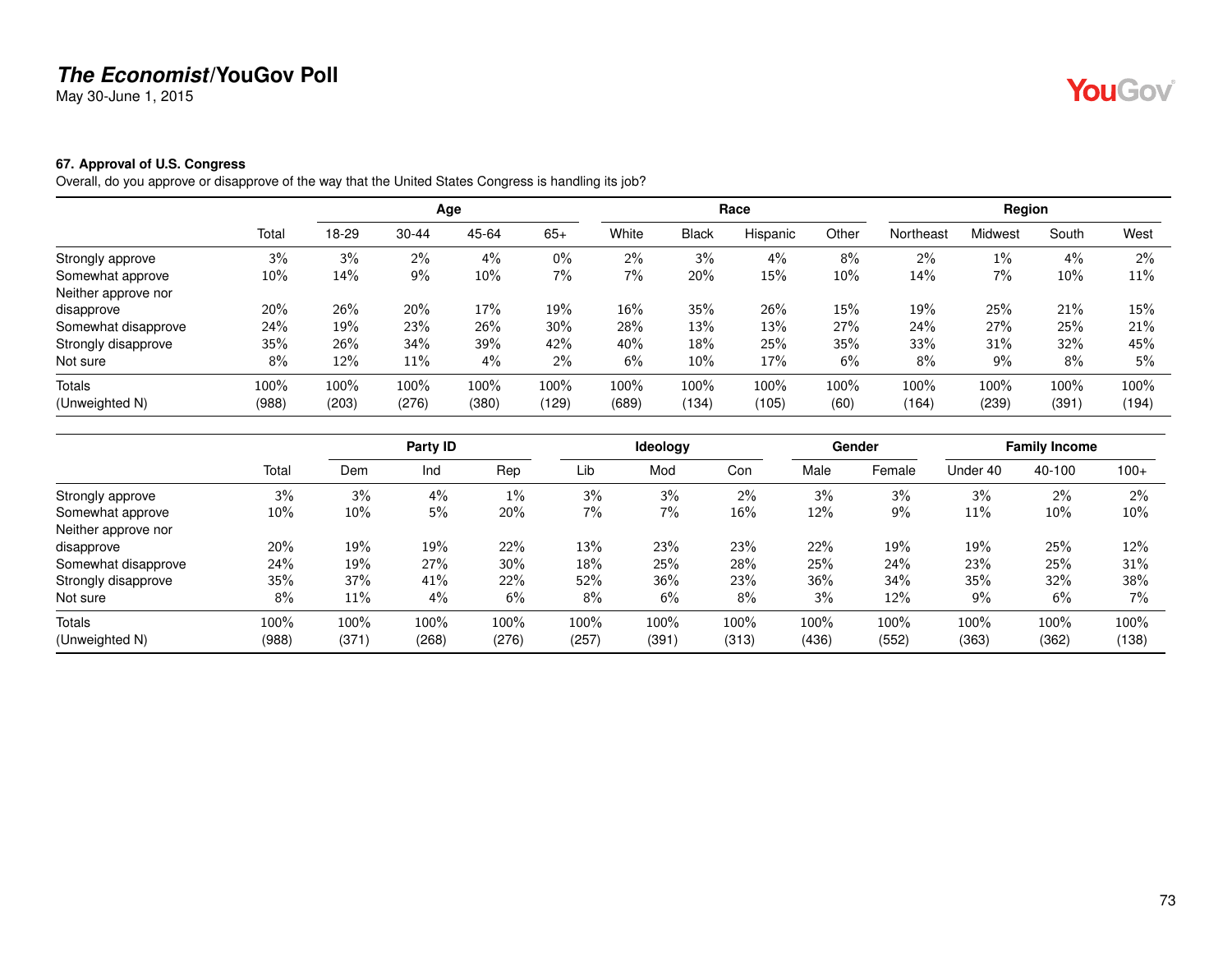May 30-June 1, 2015

# YouGov®

#### **68. Approval of specfic member**

Do you approve or disapprove of the way the member of the US House of Representatives that represents your Congressional district is handling his or her job?

|                     |       |       |           | Age   |       |       |              | Race     |       |           | Region  |       |        |
|---------------------|-------|-------|-----------|-------|-------|-------|--------------|----------|-------|-----------|---------|-------|--------|
|                     | Total | 18-29 | $30 - 44$ | 45-64 | $65+$ | White | <b>Black</b> | Hispanic | Other | Northeast | Midwest | South | West   |
| Strongly approve    | 6%    | 4%    | 7%        | 6%    | 8%    | 6%    | 3%           | 11%      | 7%    | 8%        | 3%      | 6%    | $7\%$  |
| Somewhat approve    | 18%   | 21%   | $11\%$    | 21%   | 23%   | 18%   | 20%          | 20%      | 16%   | 18%       | 14%     | 22%   | 17%    |
| Neither approve nor |       |       |           |       |       |       |              |          |       |           |         |       |        |
| disapprove          | 20%   | 26%   | 20%       | 18%   | 17%   | 18%   | 33%          | 16%      | 16%   | 20%       | 25%     | 20%   | 15%    |
| Somewhat disapprove | 18%   | 13%   | 17%       | 21%   | 17%   | 21%   | $7\%$        | 14%      | 17%   | 18%       | 20%     | 15%   | 19%    |
| Strongly disapprove | 24%   | 13%   | 29%       | 24%   | 28%   | 26%   | 11%          | 19%      | 31%   | 26%       | 21%     | 21%   | $30\%$ |
| Not sure            | 14%   | 23%   | 15%       | 11%   | $7\%$ | 11%   | 26%          | 19%      | 14%   | 9%        | 17%     | 16%   | 12%    |
| Totals              | 100%  | 100%  | 100%      | 100%  | 100%  | 100%  | 100%         | 100%     | 100%  | 100%      | 100%    | 100%  | 100%   |
| (Unweighted N)      | (994) | (206) | (276)     | (383) | (129) | (694) | (135)        | (105)    | (60)  | (165)     | (240)   | (396) | (193)  |

|                     |       |       | Party ID |       |       | Ideology |       |       | Gender |          | <b>Family Income</b> |        |
|---------------------|-------|-------|----------|-------|-------|----------|-------|-------|--------|----------|----------------------|--------|
|                     | Total | Dem   | Ind      | Rep   | Lib   | Mod      | Con   | Male  | Female | Under 40 | 40-100               | $100+$ |
| Strongly approve    | 6%    | 8%    | 3%       | 8%    | 10%   | 4%       | 5%    | 8%    | 4%     | 5%       | 5%                   | 7%     |
| Somewhat approve    | 18%   | 13%   | 18%      | 30%   | 10%   | 13%      | 30%   | 22%   | 15%    | 20%      | 15%                  | 25%    |
| Neither approve nor |       |       |          |       |       |          |       |       |        |          |                      |        |
| disapprove          | 20%   | 21%   | 18%      | 19%   | 14%   | 25%      | 20%   | 17%   | 24%    | 18%      | 25%                  | 13%    |
| Somewhat disapprove | 18%   | 17%   | $16\%$   | 21%   | 19%   | 16%      | 19%   | 19%   | 16%    | 17%      | 22%                  | 14%    |
| Strongly disapprove | 24%   | 22%   | 31%      | 15%   | 29%   | 29%      | 15%   | 24%   | 24%    | 23%      | 23%                  | 31%    |
| Not sure            | 14%   | 18%   | 14%      | 8%    | 18%   | 13%      | 11%   | 11%   | 18%    | 17%      | 11%                  | 10%    |
| Totals              | 100%  | 100%  | 100%     | 100%  | 100%  | 100%     | 100%  | 100%  | 100%   | 100%     | 100%                 | 100%   |
| (Unweighted N)      | (994) | (373) | (272)    | (277) | (259) | (394)    | (315) | (439) | (555)  | (364)    | (366)                | (138)  |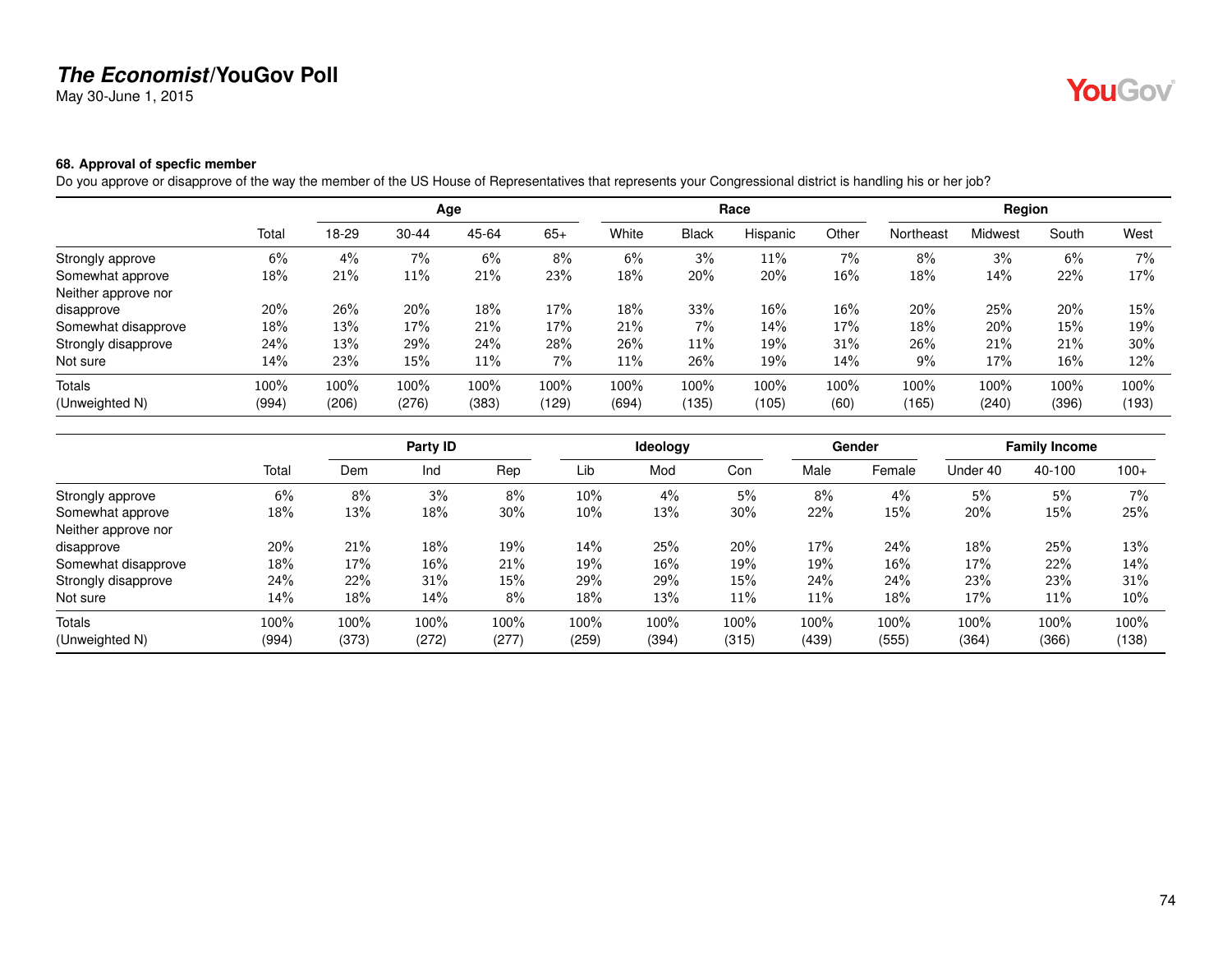May 30-June 1, 2015

#### **69. Congress done more or less than usual**

Do you think the current Congress has accomplished more or less than Congress usually does at this point in its two-year term?

|                          |               |               |               | Age           |               |               |                  | Race          |              |               | Region        |                  |               |
|--------------------------|---------------|---------------|---------------|---------------|---------------|---------------|------------------|---------------|--------------|---------------|---------------|------------------|---------------|
|                          | Total         | 18-29         | $30 - 44$     | 45-64         | $65+$         | White         | <b>Black</b>     | Hispanic      | Other        | Northeast     | Midwest       | South            | West          |
| More than usual          | 8%            | 11%           | 6%            | 8%            | 8%            | 6%            | 16%              | 10%           | 9%           | 6%            | 7%            | $10\%$           | 9%            |
| About the same           | 35%           | 39%           | 37%           | 32%           | 31%           | 33%           | 40%              | 30%           | 49%          | 44%           | 33%           | 35%              | 32%           |
| Less than usual          | 41%           | 28%           | 40%           | 46%           | 56%           | 48%           | 20%              | 37%           | 29%          | 38%           | 45%           | 37%              | 46%           |
| Not sure                 | 15%           | 22%           | 17%           | 14%           | 4%            | 13%           | 24%              | 23%           | 13%          | 13%           | 15%           | 18%              | 13%           |
| Totals<br>(Unweighted N) | 100%<br>(998) | 100%<br>(208) | 100%<br>(278) | 100%<br>(382) | 100%<br>(130) | 100%<br>(694) | $100\%$<br>(134) | 100%<br>(109) | 100%<br>(61) | 100%<br>(166) | 100%<br>(240) | $100\%$<br>(397) | 100%<br>(195) |

|                 |       |       | Party ID |       |       | ldeology |       |       | Gender |          | <b>Family Income</b> |        |
|-----------------|-------|-------|----------|-------|-------|----------|-------|-------|--------|----------|----------------------|--------|
|                 | Total | Dem   | Ind      | Rep   | Lib   | Mod      | Con   | Male  | Female | Under 40 | 40-100               | $100+$ |
| More than usual | 8%    | 6%    | 5%       | 16%   | 2%    | 7%       | 13%   | 11%   | 6%     | $9\%$    | 5%                   | 14%    |
| About the same  | 35%   | 27%   | 36%      | 45%   | 22%   | 36%      | 45%   | 39%   | 31%    | 35%      | 42%                  | 24%    |
| Less than usual | 41%   | 50%   | 45%      | 28%   | 59%   | 43%      | 28%   | 41%   | 41%    | 37%      | 40%                  | 51%    |
| Not sure        | 15%   | 17%   | 14%      | 12%   | 17%   | 14%      | 14%   | 9%    | 22%    | 18%      | 12%                  | 11%    |
| Totals          | 100%  | 100%  | 100%     | 100%  | 100%  | 100%     | 100%  | 100%  | 100%   | 100%     | 100%                 | 100%   |
| (Unweighted N)  | (998) | (374) | (273)    | (277) | (260) | (394)    | (317) | (440) | (558)  | (365)    | (367)                | (138)  |

75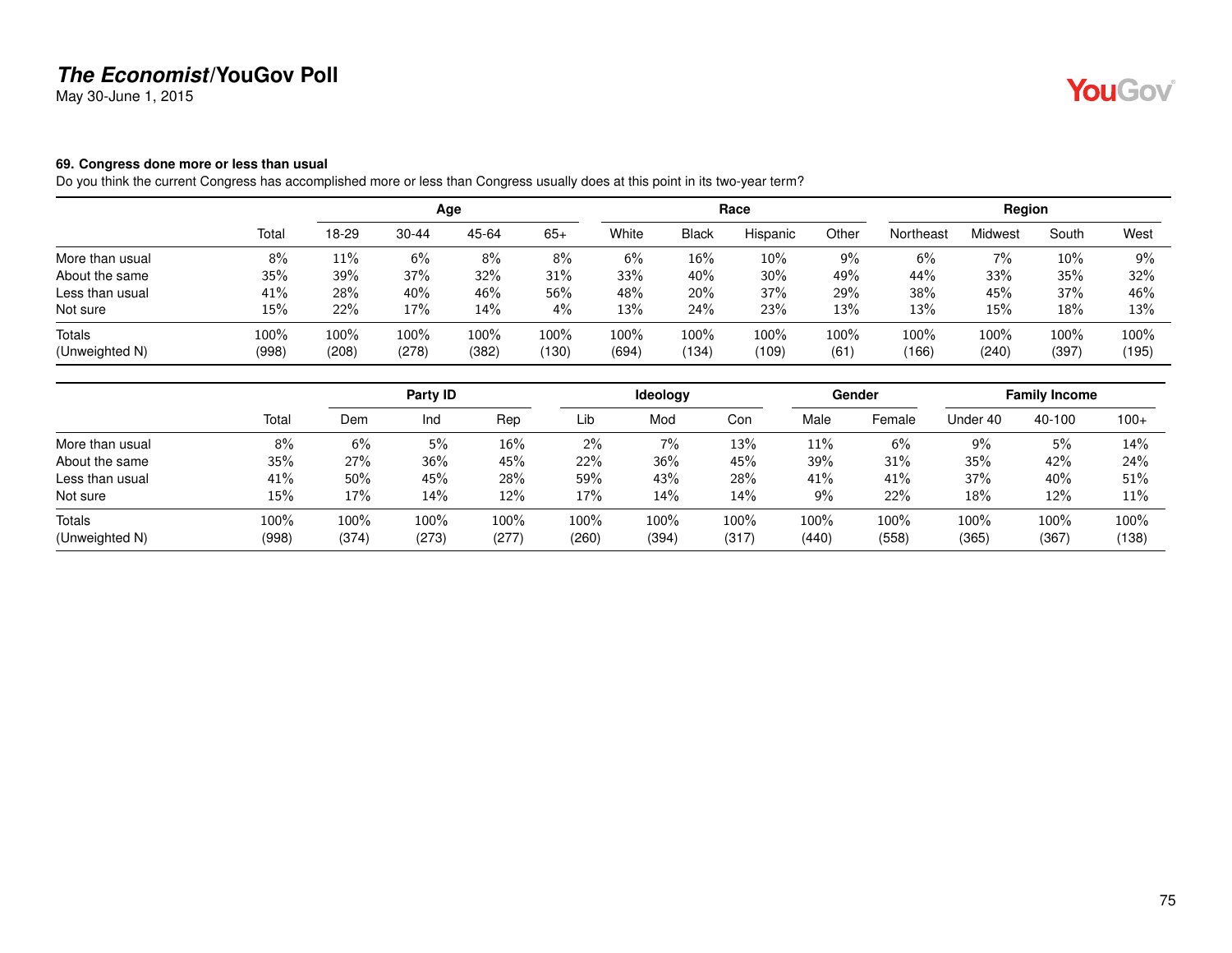May 30-June 1, 2015

#### **70. Better off now**

Are you better off now than you were when President Obama first took office in 2009?

|                |       |       |       | Age   |       |       |              | Race     |         |           | Region  |       |        |
|----------------|-------|-------|-------|-------|-------|-------|--------------|----------|---------|-----------|---------|-------|--------|
|                | Total | 18-29 | 30-44 | 45-64 | $65+$ | White | <b>Black</b> | Hispanic | Other   | Northeast | Midwest | South | West   |
| Better off now | 27%   | 31%   | 30%   | 23%   | 28%   | 24%   | 37%          | 34%      | 26%     | 29%       | 26%     | 23%   | $36\%$ |
| About the same | 31%   | 34%   | 32%   | 29%   | 31%   | 28%   | 36%          | 33%      | 47%     | 40%       | 29%     | 30%   | 29%    |
| Worse off now  | 35%   | 22%   | 32%   | 45%   | 39%   | 43%   | 19%          | 17%      | 23%     | 29%       | 38%     | 37%   | 32%    |
| Not sure       | 6%    | 14%   | 5%    | 4%    | $2\%$ | 5%    | 7%           | 16%      | 4%      | 2%        | $7\%$   | 9%    | $4\%$  |
| Totals         | 100%  | 100%  | 100%  | 100%  | 100%  | 100%  | 100%         | 100%     | $100\%$ | 100%      | 100%    | 100%  | 100%   |
| (Unweighted N) | (999) | (209) | (277) | (383) | (130) | (695) | (134)        | (109)    | (61)    | (166)     | (240)   | (398) | (195)  |

|                |       |       | Party ID |       |       | <b>Ideology</b> |       |       | Gender |          | <b>Family Income</b> |         |
|----------------|-------|-------|----------|-------|-------|-----------------|-------|-------|--------|----------|----------------------|---------|
|                | Total | Dem   | Ind      | Rep   | Lib   | Mod             | Con   | Male  | Female | Under 40 | 40-100               | $100+$  |
| Better off now | 27%   | 50%   | 23%      | 10%   | 48%   | 30%             | 13%   | 28%   | 27%    | 25%      | 27%                  | 32%     |
| About the same | 31%   | 35%   | 31%      | 26%   | 36%   | 34%             | 26%   | 33%   | 29%    | $30\%$   | 37%                  | 33%     |
| Worse off now  | 35%   | 11%   | 42%      | 57%   | 13%   | 32%             | 52%   | 36%   | 34%    | 38%      | 32%                  | 28%     |
| Not sure       | 6%    | $4\%$ | 5%       | $7\%$ | 3%    | $4\%$           | $9\%$ | 3%    | 10%    | 6%       | 4%                   | 8%      |
| Totals         | 100%  | 100%  | 100%     | 100%  | 100%  | 100%            | 100%  | 100%  | 100%   | 100%     | 100%                 | $100\%$ |
| (Unweighted N) | (999) | (375) | (274)    | (277) | (260) | (394)           | (317) | (440) | (559)  | (366)    | (367)                | (138)   |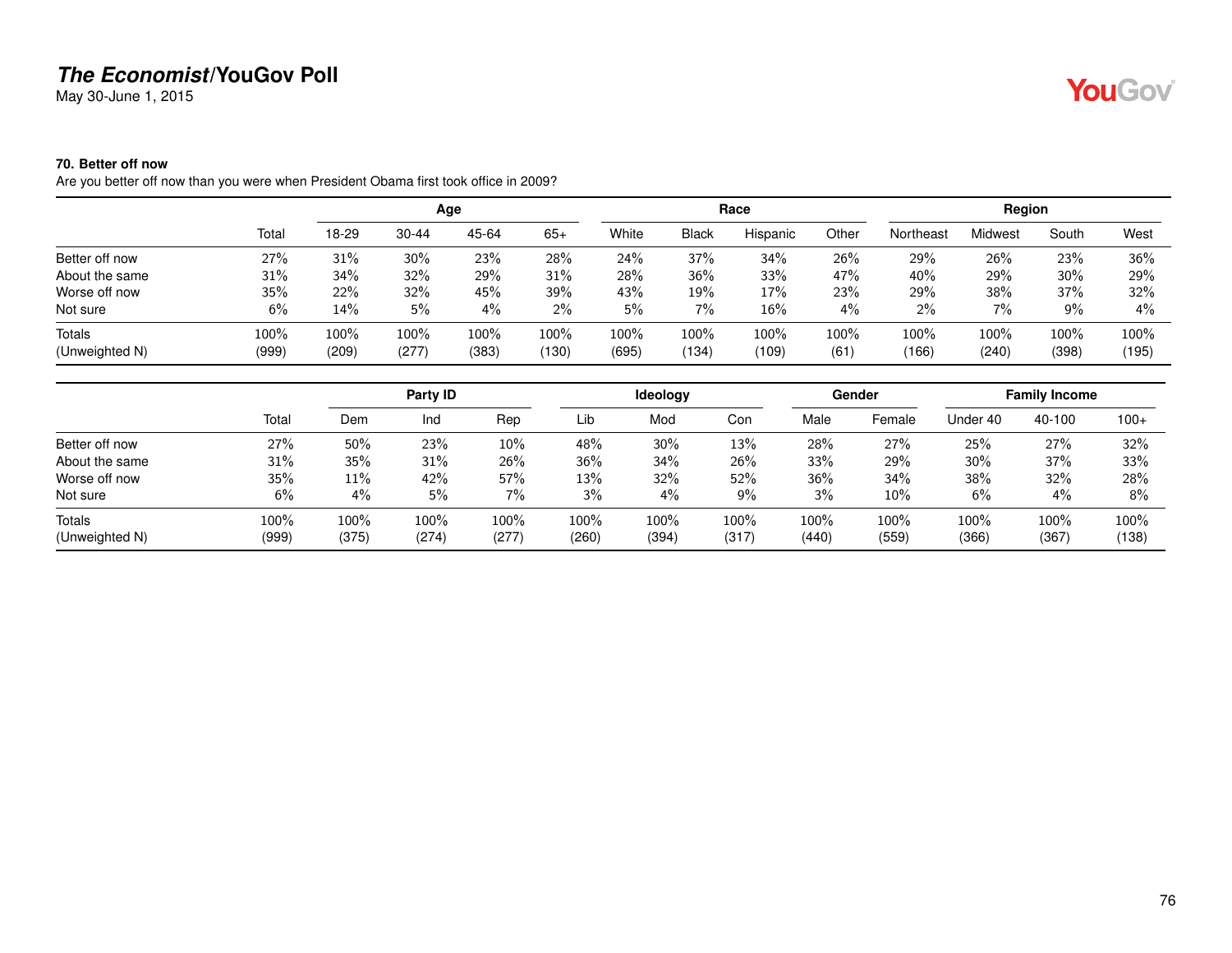May 30-June 1, 2015

#### **71. Perceived Obama ideology**

Would you say Barack Obama is...

|                   |       |       |           | Age   |       |       |              | Race     |       |           | Region  |       |       |
|-------------------|-------|-------|-----------|-------|-------|-------|--------------|----------|-------|-----------|---------|-------|-------|
|                   | Total | 18-29 | $30 - 44$ | 45-64 | $65+$ | White | <b>Black</b> | Hispanic | Other | Northeast | Midwest | South | West  |
| Very liberal      | 30%   | 26%   | 25%       | 35%   | 40%   | 38%   | 7%           | 19%      | 24%   | 26%       | 30%     | 35%   | 27%   |
| Liberal           | 24%   | 29%   | 27%       | 18%   | 20%   | 24%   | 25%          | 15%      | 28%   | 29%       | 21%     | 19%   | 30%   |
| Moderate          | 23%   | 28%   | 22%       | 20%   | 26%   | 19%   | 34%          | 35%      | 24%   | 28%       | 23%     | 22%   | 24%   |
| Conservative      | 8%    | 5%    | 9%        | 8%    | 8%    | 6%    | 12%          | 10%      | 13%   | 8%        | 10%     | 9%    | 3%    |
| Very conservative | 3%    | 2%    | $2\%$     | 5%    | 1%    | $1\%$ | 6%           | 6%       | 5%    | 4%        | $1\%$   | 4%    | $2\%$ |
| Not sure          | 12%   | 10%   | 15%       | 14%   | 6%    | 12%   | 15%          | 15%      | 7%    | 5%        | 16%     | 12%   | 14%   |
| Totals            | 100%  | 100%  | 100%      | 100%  | 100%  | 100%  | 100%         | 100%     | 100%  | 100%      | 100%    | 100%  | 100%  |
| (Unweighted N)    | (998) | (209) | (276)     | (383) | (130) | (693) | (135)        | (109)    | (61)  | (166)     | (240)   | (397) | (195) |

|                   |       |        | Party ID |        |       | <b>Ideology</b> |       |       | Gender |          | <b>Family Income</b> |        |
|-------------------|-------|--------|----------|--------|-------|-----------------|-------|-------|--------|----------|----------------------|--------|
|                   | Total | Dem    | Ind      | Rep    | Lib   | Mod             | Con   | Male  | Female | Under 40 | 40-100               | $100+$ |
| Very liberal      | 30%   | $10\%$ | 26%      | 61%    | 10%   | 21%             | 55%   | 37%   | 24%    | 26%      | 30%                  | 41%    |
| Liberal           | 24%   | 34%    | 29%      | 10%    | 46%   | 22%             | 12%   | 26%   | 22%    | 21%      | 24%                  | 31%    |
| Moderate          | 23%   | 31%    | 28%      | $10\%$ | 32%   | 34%             | 8%    | 19%   | 28%    | 19%      | 25%                  | 23%    |
| Conservative      | 8%    | 12%    | 3%       | 3%     | 4%    | 8%              | $9\%$ | 7%    | 8%     | 9%       | 9%                   | 2%     |
| Very conservative | 3%    | $4\%$  | 2%       | 3%     | 3%    | 2%              | 3%    | 3%    | 3%     | 4%       | $2\%$                | $1\%$  |
| Not sure          | 12%   | 9%     | 12%      | 13%    | 5%    | 12%             | 14%   | 8%    | 16%    | 20%      | $10\%$               | 1%     |
| Totals            | 100%  | 100%   | 100%     | 100%   | 100%  | 100%            | 100%  | 100%  | 100%   | 100%     | 100%                 | 100%   |
| (Unweighted N)    | (998) | (374)  | (274)    | (276)  | (260) | (393)           | (317) | (439) | (559)  | (367)    | (365)                | (138)  |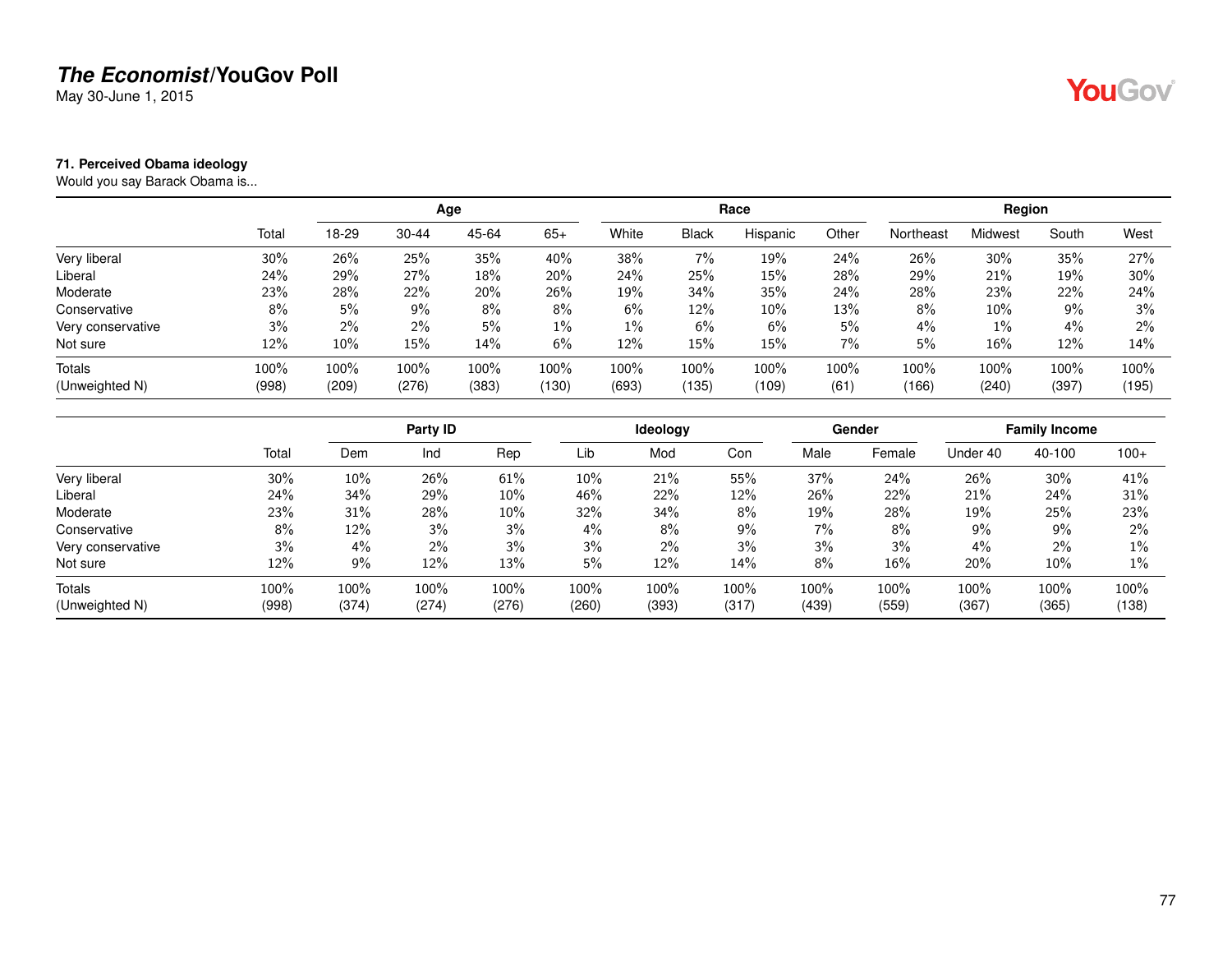May 30-June 1, 2015

#### **72. Obama's leadership abilities**

Would you say Barack Obama is a strong or a weak leader?

|                          |               |               |               | Age           |               |               |               | Race          |              |               | Region        |               |               |
|--------------------------|---------------|---------------|---------------|---------------|---------------|---------------|---------------|---------------|--------------|---------------|---------------|---------------|---------------|
|                          | Total         | 18-29         | $30 - 44$     | 45-64         | $65+$         | White         | <b>Black</b>  | Hispanic      | Other        | Northeast     | Midwest       | South         | West          |
| Very strong              | 17%           | 13%           | 20%           | 18%           | 19%           | 10%           | 41%           | 32%           | 12%          | 19%           | 11%           | 21%           | 17%           |
| Somewhat strong          | 34%           | 49%           | 37%           | 24%           | 24%           | 27%           | 46%           | 46%           | 49%          | 43%           | 33%           | 31%           | 33%           |
| Somewhat weak            | 17%           | 19%           | 16%           | 19%           | 15%           | 21%           | 5%            | 7%            | 22%          | 14%           | 22%           | 16%           | 16%           |
| Very weak                | 32%           | 19%           | 27%           | 40%           | 42%           | 42%           | 8%            | 14%           | 17%          | 24%           | 34%           | 33%           | 33%           |
| Totals<br>(Unweighted N) | 100%<br>(995) | 100%<br>(209) | 100%<br>(276) | 100%<br>(380) | 100%<br>(130) | 100%<br>(692) | 100%<br>(133) | 100%<br>(109) | 100%<br>(61) | 100%<br>(167) | 100%<br>(240) | 100%<br>(394) | 100%<br>(194) |

|                 |       |       | Party ID |       |       | Ideology |       |       | Gender |          | <b>Family Income</b> |        |
|-----------------|-------|-------|----------|-------|-------|----------|-------|-------|--------|----------|----------------------|--------|
|                 | Total | Dem   | Ind      | Rep   | Lib   | Mod      | Con   | Male  | Female | Under 40 | 40-100               | $100+$ |
| Very strong     | 17%   | 40%   | 9%       | 2%    | 28%   | 19%      | 8%    | 14%   | 20%    | 20%      | 14%                  | 15%    |
| Somewhat strong | 34%   | 46%   | 38%      | 16%   | 57%   | 33%      | 19%   | 34%   | 33%    | 32%      | 35%                  | 34%    |
| Somewhat weak   | 17%   | 10%   | 21%      | 18%   | 10%   | 24%      | 15%   | 17%   | 18%    | 20%      | 18%                  | 15%    |
| Very weak       | 32%   | 4%    | 32%      | 65%   | 5%    | 24%      | 58%   | 34%   | 29%    | 28%      | 33%                  | 36%    |
| Totals          | 100%  | 100%  | 100%     | 100%  | 100%  | 100%     | 100%  | 100%  | 100%   | 100%     | 100%                 | 100%   |
| (Unweighted N)  | (995) | (372) | (274)    | (276) | (259) | (394)    | (316) | (439) | (556)  | (364)    | (366)                | (138)  |

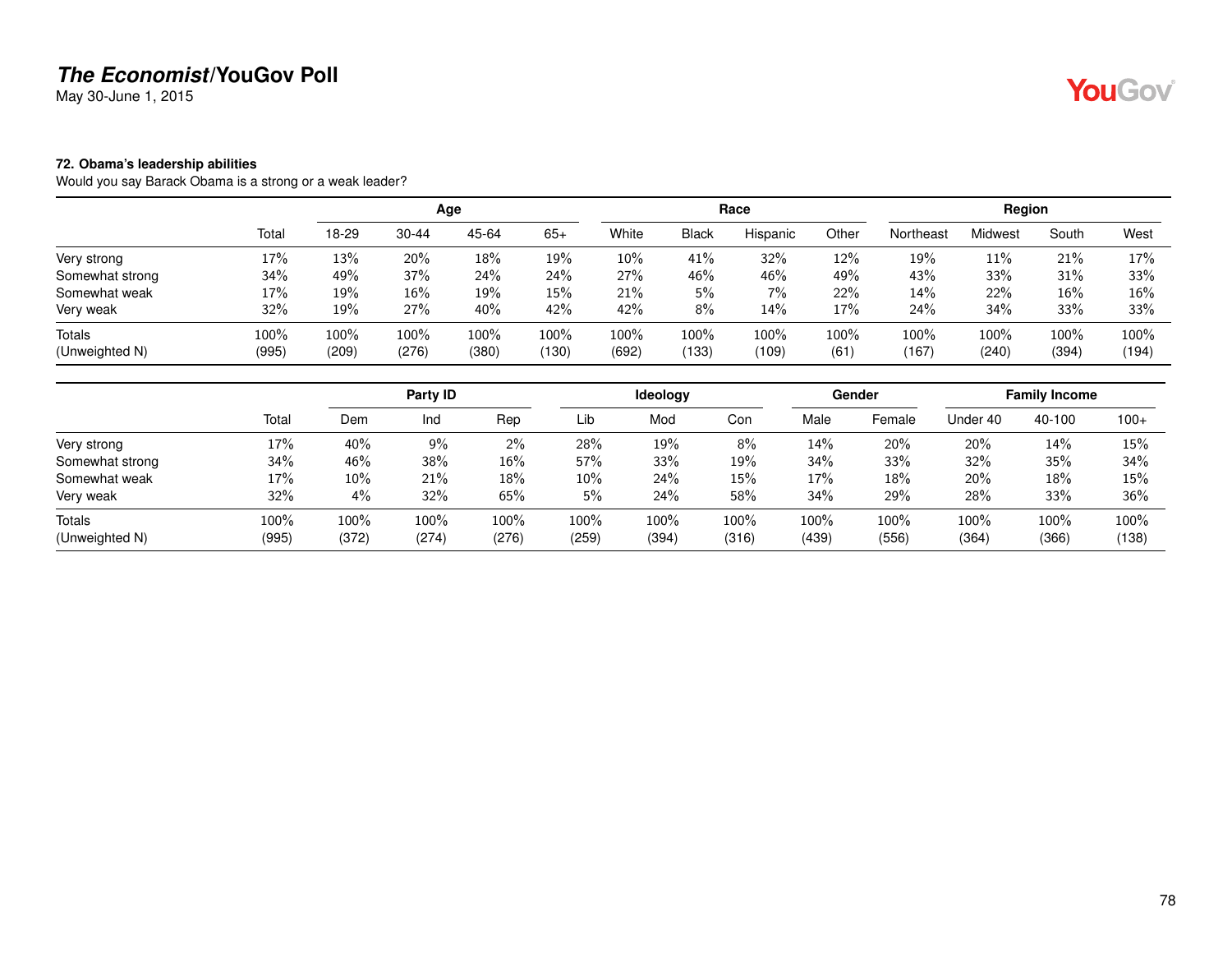May 30-June 1, 2015

#### **73. Perceived Obama sincerity**

Do you think Barack Obama...

|                            |       |       |           | Age   |       |       |              | Race     |         |           | Region  |        |       |
|----------------------------|-------|-------|-----------|-------|-------|-------|--------------|----------|---------|-----------|---------|--------|-------|
|                            | Total | 18-29 | $30 - 44$ | 45-64 | $65+$ | White | <b>Black</b> | Hispanic | Other   | Northeast | Midwest | South  | West  |
| Says what he believes      | 40%   | 33%   | 46%       | 40%   | 44%   | 34%   | 54%          | 53%      | 51%     | 50%       | 31%     | 41%    | 42%   |
| Says what he thinks people |       |       |           |       |       |       |              |          |         |           |         |        |       |
| want to hear               | 49%   | 50%   | 46%       | 52%   | 47%   | 57%   | 32%          | 36%      | 37%     | 43%       | 53%     | 49%    | 49%   |
| Not sure                   | 10%   | 17%   | 7%        | 9%    | 9%    | 9%    | 14%          | 11%      | 12%     | 7%        | 15%     | $10\%$ | $9\%$ |
| Totals                     | 100%  | 100%  | 100%      | 100%  | 100%  | 100%  | 100%         | 100%     | $100\%$ | 100%      | 100%    | 100%   | 100%  |
| (Unweighted N)             | (998) | (209) | (276)     | (383) | (130) | (693) | (135)        | (109)    | (61)    | (167)     | (240)   | (396)  | (195) |

|                                                     |               |               | Party ID      |               |               | Ideology      |               |               | Gender        |               | <b>Family Income</b> |               |
|-----------------------------------------------------|---------------|---------------|---------------|---------------|---------------|---------------|---------------|---------------|---------------|---------------|----------------------|---------------|
|                                                     | Total         | Dem           | Ind           | Rep           | Lib           | Mod           | Con           | Male          | Female        | Under 40      | 40-100               | $100+$        |
| Says what he believes<br>Says what he thinks people | 40%           | 69%           | 38%           | 15%           | 65%           | 43%           | 22%           | 37%           | 44%           | 40%           | 40%                  | 41%           |
| want to hear                                        | 49%           | 23%           | 53%           | 75%           | 26%           | 47%           | 67%           | 55%           | 44%           | 48%           | 50%                  | 49%           |
| Not sure                                            | 10%           | $8\%$         | $9\%$         | 10%           | 9%            | 10%           | 11%           | 9%            | 12%           | 12%           | 10%                  | 10%           |
| Totals<br>(Unweighted N)                            | 100%<br>(998) | 100%<br>(373) | 100%<br>(274) | 100%<br>(277) | 100%<br>(258) | 100%<br>(395) | 100%<br>(317) | 100%<br>(439) | 100%<br>(559) | 100%<br>(366) | 100%<br>(367)        | 100%<br>(138) |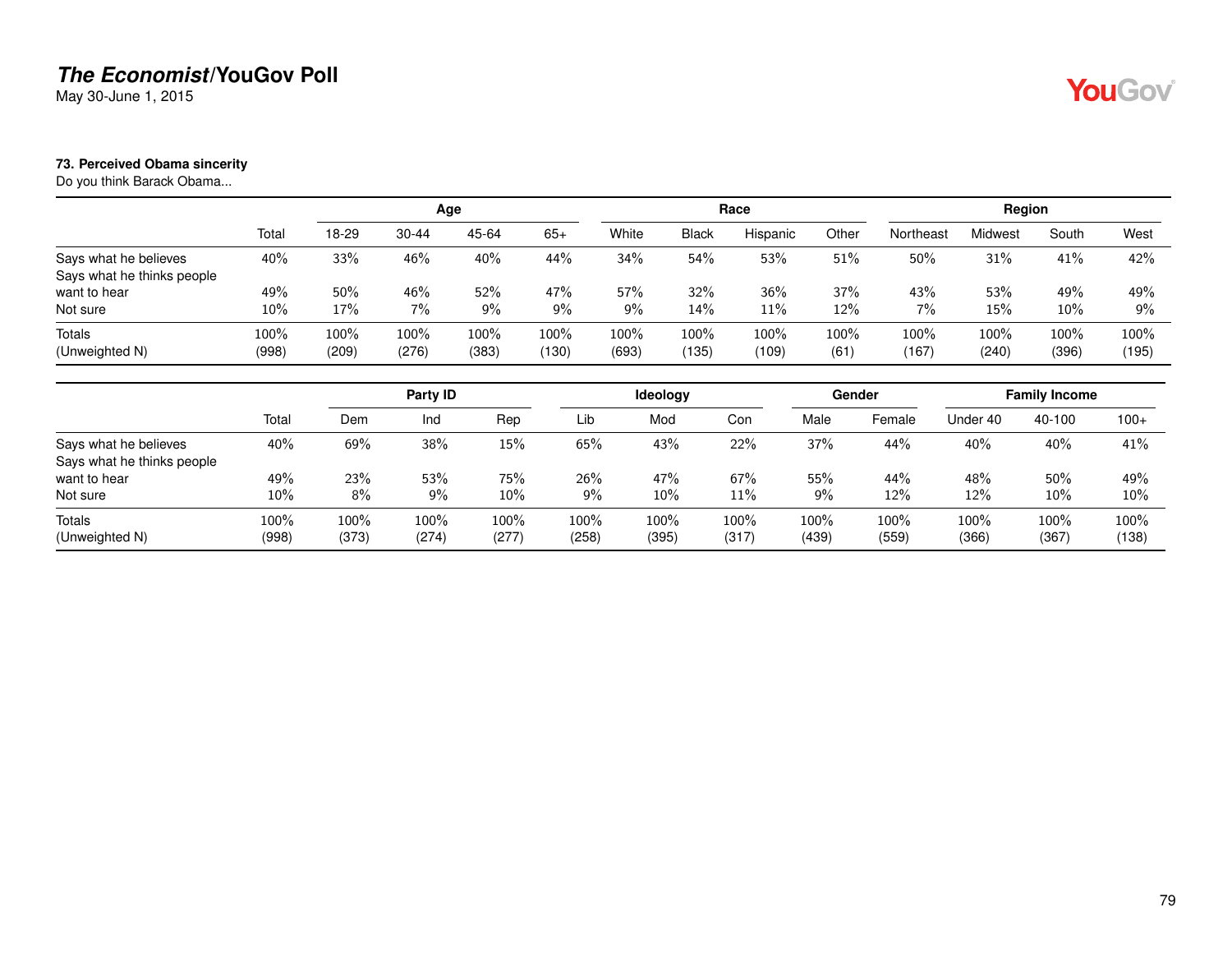May 30-June 1, 2015

### **74. Obama likeability**

Regardless of whether you agree with him, do you like Barack Obama as a person?

|                |       |       |           | Age   |       |       |              | Race     |       |           | Region  |       |       |
|----------------|-------|-------|-----------|-------|-------|-------|--------------|----------|-------|-----------|---------|-------|-------|
|                | Total | 18-29 | $30 - 44$ | 45-64 | $65+$ | White | <b>Black</b> | Hispanic | Other | Northeast | Midwest | South | West  |
| Like a lot     | 34%   | 33%   | 37%       | 31%   | 39%   | 26%   | 63%          | 43%      | 34%   | 45%       | 30%     | 33%   | 35%   |
| Like somewhat  | 28%   | 37%   | 29%       | 25%   | 20%   | 26%   | 25%          | 34%      | 47%   | 28%       | 28%     | 29%   | 27%   |
| <b>Dislike</b> | 30%   | 21%   | 27%       | 38%   | 37%   | 40%   | 7%           | 13%      | 17%   | 24%       | 32%     | 31%   | 33%   |
| Not sure       | 7%    | 9%    | 6%        | 7%    | 4%    | 8%    | 5%           | 9%       | 2%    | 3%        | 10%     | 8%    | 5%    |
| <b>Totals</b>  | 100%  | 100%  | 100%      | 100%  | 100%  | 100%  | $100\%$      | 100%     | 100%  | 100%      | 100%    | 100%  | 100%  |
| (Unweighted N) | (999) | (209) | (278)     | (382) | (130) | (695) | (135)        | (108)    | (61)  | (167)     | (240)   | (397) | (195) |

|                |       |       | Party ID |       |       | Ideology |       |       | <b>Gender</b> |          | <b>Family Income</b> |        |
|----------------|-------|-------|----------|-------|-------|----------|-------|-------|---------------|----------|----------------------|--------|
|                | Total | Dem   | Ind      | Rep   | Lib   | Mod      | Con   | Male  | Female        | Under 40 | 40-100               | $100+$ |
| Like a lot     | 34%   | 70%   | 26%      | $7\%$ | 61%   | 37%      | 13%   | 31%   | 37%           | 34%      | 33%                  | 36%    |
| Like somewhat  | 28%   | 26%   | 35%      | 22%   | 32%   | 31%      | 23%   | 28%   | 28%           | 31%      | 29%                  | 21%    |
| Dislike        | 30%   | $2\%$ | 32%      | 61%   | 4%    | 27%      | 53%   | 36%   | 25%           | 28%      | 33%                  | 37%    |
| Not sure       | 7%    | 2%    | 8%       | 9%    | 3%    | 5%       | 11%   | 5%    | 9%            | 7%       | 6%                   | 7%     |
| Totals         | 100%  | 100%  | 100%     | 100%  | 100%  | 100%     | 100%  | 100%  | 100%          | 100%     | 100%                 | 100%   |
| (Unweighted N) | (999) | (374) | (274)    | (277) | (259) | (395)    | (317) | (440) | (559)         | (366)    | (367)                | (138)  |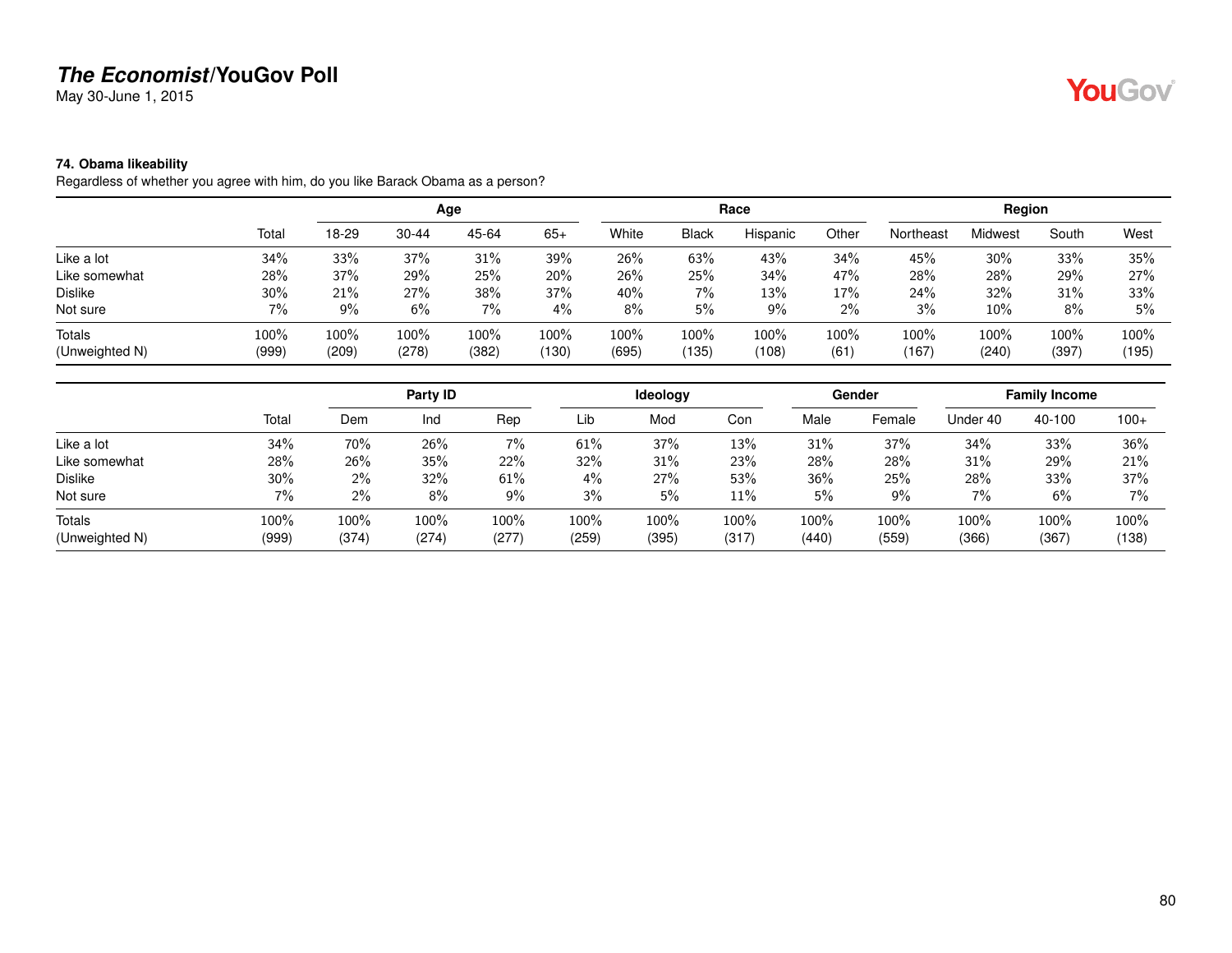May 30-June 1, 2015

#### **75. Which of these words to describe Barack Obama**

Which of these words would you use to describe Barack Obama?

|               |         |       |       | Age   |       |        |              | Race     |       |           | Region  |       |       |
|---------------|---------|-------|-------|-------|-------|--------|--------------|----------|-------|-----------|---------|-------|-------|
|               | Total   | 18-29 | 30-44 | 45-64 | $65+$ | White  | <b>Black</b> | Hispanic | Other | Northeast | Midwest | South | West  |
| Arrogant      | 40%     | 29%   | 35%   | 49%   | 50%   | 52%    | 18%          | 13%      | 25%   | 29%       | 46%     | 44%   | 37%   |
| Bold          | 25%     | 28%   | 23%   | 24%   | 29%   | 21%    | 46%          | 23%      | 27%   | 20%       | 24%     | 29%   | 24%   |
| Effective     | 27%     | 29%   | 27%   | 25%   | 27%   | 19%    | 55%          | 45%      | 13%   | 25%       | 23%     | 31%   | 25%   |
| Exciting      | 15%     | 18%   | 14%   | 13%   | 13%   | 8%     | 37%          | 22%      | 13%   | 14%       | 15%     | 13%   | 17%   |
| Experienced   | 24%     | 27%   | 25%   | 22%   | 21%   | 17%    | 43%          | 46%      | 13%   | 32%       | 18%     | 24%   | 24%   |
| Honest        | 29%     | 26%   | 29%   | 26%   | 39%   | 24%    | 45%          | 37%      | 27%   | 33%       | 24%     | 25%   | 38%   |
| Hypocritical  | 36%     | 31%   | 33%   | 41%   | 39%   | 44%    | 20%          | 19%      | 22%   | 25%       | 46%     | 34%   | 37%   |
| Inspiring     | 31%     | 40%   | 32%   | 24%   | 30%   | 21%    | 57%          | 56%      | 30%   | 43%       | 31%     | 26%   | 32%   |
| Intelligent   | 54%     | 53%   | 55%   | 52%   | 58%   | 48%    | 66%          | 64%      | 67%   | 58%       | 52%     | 50%   | 60%   |
| Partisan      | 22%     | 18%   | 16%   | 27%   | 27%   | 26%    | 16%          | 15%      | 13%   | 22%       | 23%     | 22%   | 20%   |
| Patriotic     | 30%     | 27%   | 30%   | 29%   | 40%   | 24%    | 50%          | 43%      | 30%   | 28%       | 29%     | 29%   | 35%   |
| Religious     | 14%     | 15%   | 11%   | 15%   | 15%   | $10\%$ | 25%          | 26%      | 7%    | 13%       | 16%     | 12%   | 17%   |
| Sincere       | 30%     | 26%   | 30%   | 30%   | 36%   | 25%    | 46%          | 36%      | 32%   | 34%       | 27%     | 28%   | 34%   |
| Steady        | 24%     | 22%   | 19%   | 24%   | 36%   | 19%    | 39%          | 34%      | 22%   | 22%       | 21%     | 26%   | 25%   |
| Strong        | 30%     | 35%   | 29%   | 28%   | 29%   | 21%    | 60%          | 51%      | 20%   | 35%       | 26%     | 32%   | 28%   |
| <b>Totals</b> | (1,000) | (209) | (278) | (383) | (130) | (695)  | (135)        | (109)    | (61)  | (167)     | (240)   | (398) | (195) |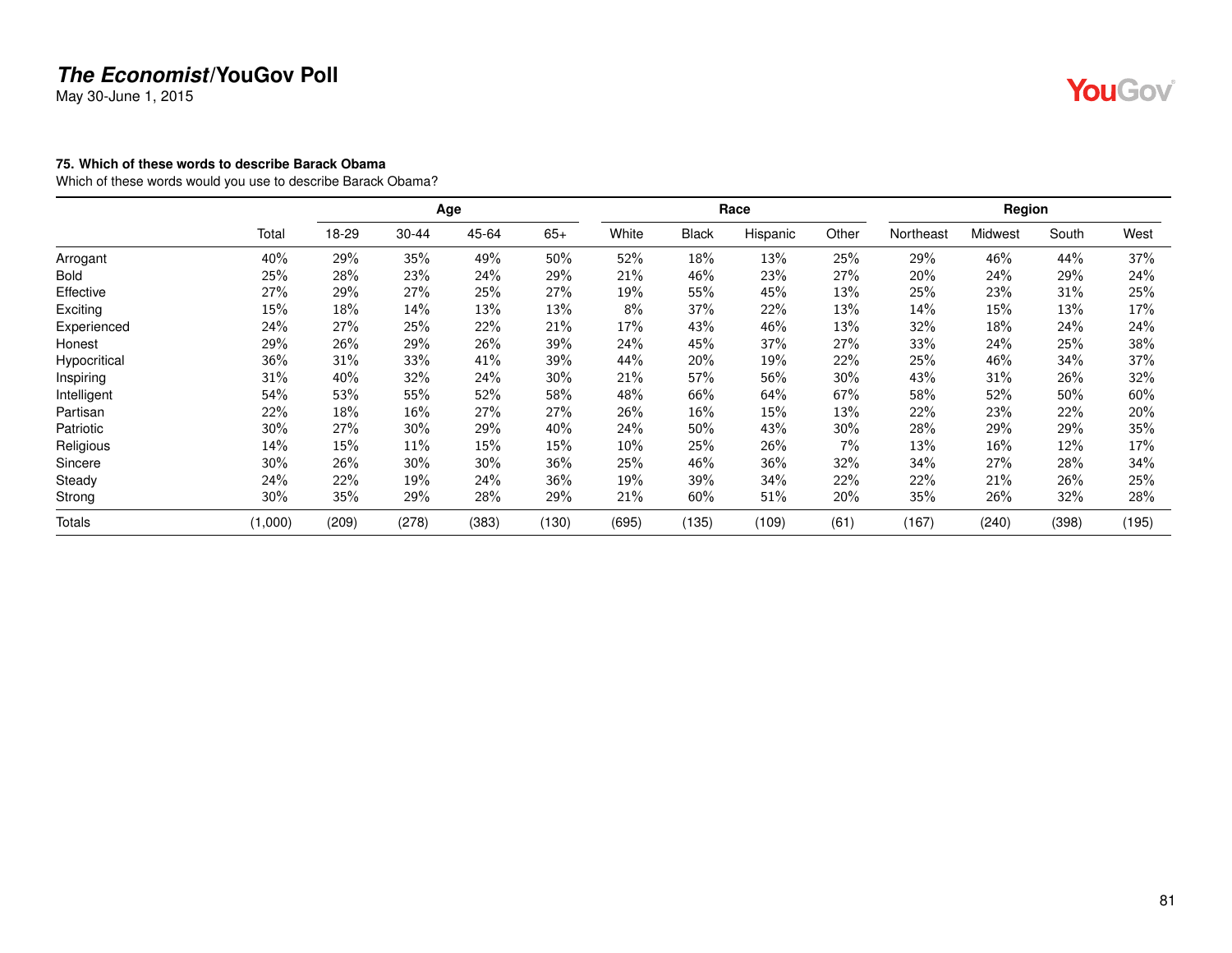May 30-June 1, 2015

|--|--|

|              |         |       | Party ID |       |       | Ideology |        |       | Gender |          | <b>Family Income</b> |        |
|--------------|---------|-------|----------|-------|-------|----------|--------|-------|--------|----------|----------------------|--------|
|              | Total   | Dem   | Ind      | Rep   | Lib   | Mod      | Con    | Male  | Female | Under 40 | 40-100               | $100+$ |
| Arrogant     | 40%     | 6%    | 46%      | 73%   | 10%   | 37%      | 65%    | 47%   | 35%    | 37%      | 43%                  | 48%    |
| <b>Bold</b>  | 25%     | 40%   | 21%      | 12%   | 39%   | 24%      | $16\%$ | 23%   | 27%    | 26%      | 27%                  | 20%    |
| Effective    | 27%     | 51%   | 18%      | $9\%$ | 38%   | 31%      | 15%    | 24%   | 29%    | 26%      | 23%                  | 27%    |
| Exciting     | 15%     | 32%   | 8%       | $1\%$ | 25%   | 17%      | 5%     | 11%   | 18%    | 14%      | 15%                  | 13%    |
| Experienced  | 24%     | 44%   | 19%      | 4%    | 42%   | 26%      | 10%    | 20%   | 28%    | 28%      | 22%                  | 18%    |
| Honest       | 29%     | 57%   | 19%      | 5%    | 50%   | 35%      | 9%     | 25%   | 32%    | 30%      | 26%                  | 30%    |
| Hypocritical | 36%     | 4%    | 38%      | 68%   | 8%    | 33%      | 59%    | 42%   | 31%    | 34%      | 40%                  | 35%    |
| Inspiring    | 31%     | 57%   | 27%      | 5%    | 55%   | 36%      | 11%    | 28%   | 34%    | 31%      | 29%                  | 32%    |
| Intelligent  | 54%     | 84%   | 49%      | 23%   | 81%   | 58%      | $32\%$ | 53%   | 55%    | 53%      | 56%                  | 53%    |
| Partisan     | 22%     | 9%    | 22%      | 39%   | 14%   | 16%      | 34%    | 31%   | 14%    | 14%      | 28%                  | 29%    |
| Patriotic    | 30%     | 55%   | 24%      | $7\%$ | 50%   | 33%      | 15%    | 29%   | 32%    | 33%      | 28%                  | 23%    |
| Religious    | 14%     | 25%   | 9%       | 5%    | 16%   | 16%      | $10\%$ | 12%   | 16%    | 16%      | 11%                  | 13%    |
| Sincere      | 30%     | 58%   | 20%      | 8%    | 53%   | 33%      | 12%    | 27%   | 32%    | 27%      | 29%                  | 40%    |
| Steady       | 24%     | 44%   | 19%      | 6%    | 30%   | 32%      | 11%    | 20%   | 28%    | 22%      | 25%                  | 25%    |
| Strong       | 30%     | 58%   | 22%      | 7%    | 49%   | 32%      | 15%    | 25%   | 35%    | 32%      | 30%                  | 30%    |
| Totals       | (1,000) | (375) | (274)    | (277) | (260) | (395)    | (317)  | (440) | (560)  | (367)    | (367)                | (138)  |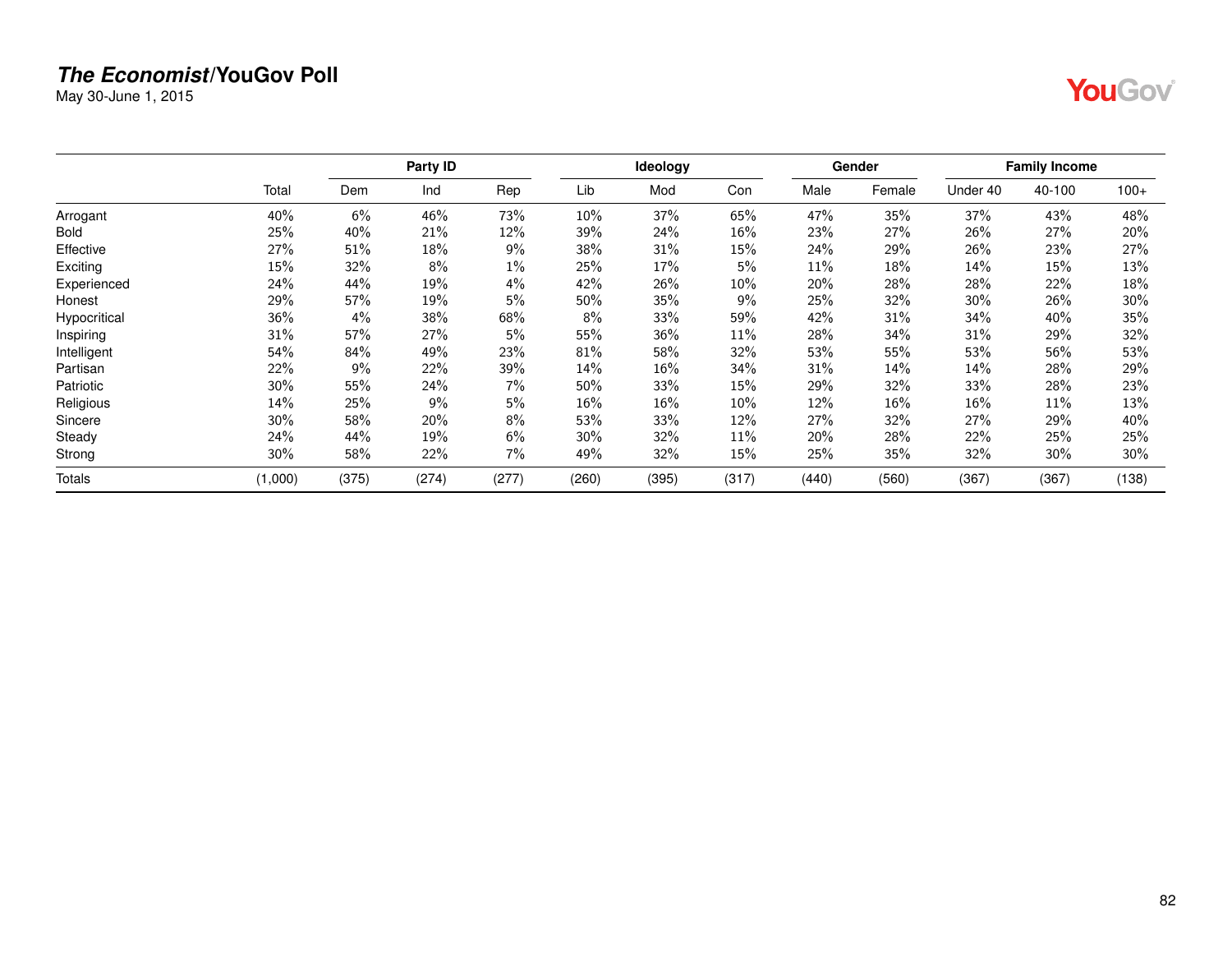May 30-June 1, 2015

#### **76. Respondent's ideology**

In general, how would you describe your own political viewpoint?

|                   |         |       |           | Age   |       |        |              | Race     |       |           | Region  |       |       |
|-------------------|---------|-------|-----------|-------|-------|--------|--------------|----------|-------|-----------|---------|-------|-------|
|                   | Total   | 18-29 | $30 - 44$ | 45-64 | $65+$ | White  | <b>Black</b> | Hispanic | Other | Northeast | Midwest | South | West  |
| Very liberal      | 6%      | 10%   | 9%        | 3%    | 2%    | 6%     | 3%           | $11\%$   | 3%    | $9\%$     | 5%      | 7%    | 6%    |
| Liberal           | 18%     | 18%   | 20%       | 17%   | 18%   | 17%    | 17%          | 23%      | 22%   | 29%       | 16%     | 13%   | 23%   |
| Moderate          | 36%     | 39%   | 37%       | 34%   | 38%   | 36%    | 43%          | 26%      | 45%   | 34%       | 44%     | 33%   | 36%   |
| Conservative      | 28%     | 24%   | 25%       | 32%   | 32%   | 30%    | 26%          | 28%      | 20%   | 20%       | 27%     | 36%   | 22%   |
| Very conservative | 9%      | 7%    | 6%        | 12%   | 10%   | $10\%$ | 2%           | 8%       | 10%   | 6%        | 7%      | 9%    | 12%   |
| Not sure          | 2%      | 3%    | 3%        | 2%    | $0\%$ | $1\%$  | 8%           | 4%       | $0\%$ | 3%        | 2%      | 3%    | $1\%$ |
| Totals            | 100%    | 100%  | 100%      | 100%  | 100%  | 100%   | 100%         | 100%     | 100%  | 100%      | 100%    | 100%  | 100%  |
| (Unweighted N)    | (1,000) | (209) | (278)     | (383) | (130) | (695)  | (135)        | (109)    | (61)  | (167)     | (240)   | (398) | (195) |

|                   |         |        | Party ID |       |       | Ideology |       |       | Gender |          | <b>Family Income</b> |        |
|-------------------|---------|--------|----------|-------|-------|----------|-------|-------|--------|----------|----------------------|--------|
|                   | Total   | Dem    | Ind      | Rep   | Lib   | Mod      | Con   | Male  | Female | Under 40 | 40-100               | $100+$ |
| Very liberal      | 6%      | $15\%$ | 3%       | 0%    | 25%   | $0\%$    | $0\%$ | 6%    | 6%     | 6%       | 5%                   | 4%     |
| Liberal           | 18%     | 35%    | 18%      | 2%    | 75%   | 0%       | $0\%$ | 18%   | 19%    | 18%      | 20%                  | 19%    |
| Moderate          | 36%     | 32%    | 52%      | 19%   | $0\%$ | 100%     | $0\%$ | 34%   | 39%    | 37%      | 35%                  | 35%    |
| Conservative      | 28%     | 13%    | 20%      | 59%   | $0\%$ | $0\%$    | 76%   | 32%   | 25%    | 29%      | 28%                  | 30%    |
| Very conservative | 9%      | $2\%$  | 7%       | 20%   | 0%    | $0\%$    | 24%   | 9%    | 8%     | 6%       | 10%                  | 12%    |
| Not sure          | 2%      | 3%     | 1%       | $1\%$ | $0\%$ | $0\%$    | $0\%$ | $1\%$ | 3%     | 3%       | 2%                   | $0\%$  |
| Totals            | 100%    | 100%   | 100%     | 100%  | 100%  | 100%     | 100%  | 100%  | 100%   | 100%     | 100%                 | 100%   |
| (Unweighted N)    | (1,000) | (375)  | (274)    | (277) | (260) | (395)    | (317) | (440) | (560)  | (367)    | (367)                | (138)  |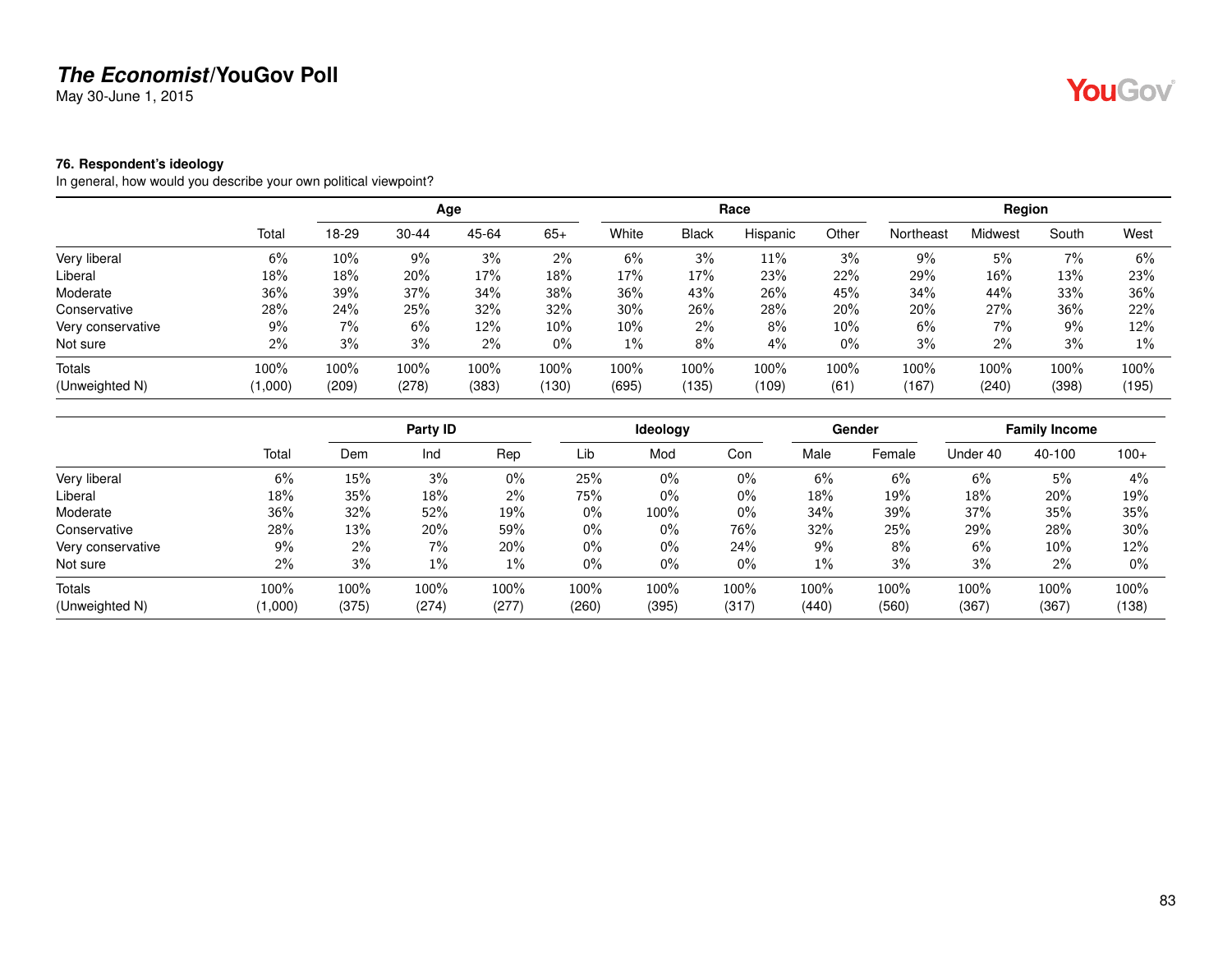May 30-June 1, 2015

#### **77. Voter Registration Status**

Are you registered to vote?

|                |       |       |           | Age   |       |       |              | Race     |       |           | Region  |       |       |
|----------------|-------|-------|-----------|-------|-------|-------|--------------|----------|-------|-----------|---------|-------|-------|
|                | Total | 18-29 | $30 - 44$ | 45-64 | $65+$ | White | <b>Black</b> | Hispanic | Other | Northeast | Midwest | South | West  |
| Yes            | 68%   | 56%   | 62%       | 74%   | 89%   | 72%   | 72%          | 50%      | 51%   | 71%       | 70%     | 64%   | 70%   |
| <b>No</b>      | 30%   | 42%   | 35%       | 23%   | 11%   | 25%   | 25%          | 50%      | 45%   | 29%       | 27%     | 31%   | 30%   |
| Don't know     | $2\%$ | 2%    | 3%        | 3%    | $0\%$ | 2%    | 3%           | $0\%$    | 4%    | $0\%$     | 3%      | 5%    | $0\%$ |
| Totals         | 100%  | 100%  | 100%      | 100%  | 100%  | 100%  | 100%         | 100%     | 100%  | 100%      | 100%    | 100%  | 100%  |
| (Unweighted N) | 1,000 | (209) | (278)     | (383) | (130) | (695) | (135)        | (109)    | (61)  | (167)     | (240)   | (398) | (195) |

|                          |                |               | Party ID      |               |               | Ideology      |               |               | Gender        |               | <b>Family Income</b> |               |
|--------------------------|----------------|---------------|---------------|---------------|---------------|---------------|---------------|---------------|---------------|---------------|----------------------|---------------|
|                          | Total          | Dem           | Ind           | Rep           | Lib           | Mod           | Con           | Male          | Female        | Under 40      | 40-100               | $100+$        |
| Yes                      | 68%            | 70%           | 62%           | 82%           | 56%           | 69%           | 75%           | 69%           | 68%           | 60%           | 73%                  | 79%           |
| No                       | 30%            | 27%           | 36%           | 17%           | 39%           | 28%           | 25%           | 28%           | 31%           | 36%           | 26%                  | 20%           |
| Don't know               | 2%             | 3%            | $1\%$         | 1%            | 5%            | 3%            | $0\%$         | 3%            | 2%            | 5%            | $1\%$                | $1\%$         |
| Totals<br>(Unweighted N) | 100%<br>1,000) | 100%<br>(375) | 100%<br>(274) | 100%<br>(277) | 100%<br>(260) | 100%<br>(395) | 100%<br>(317) | 100%<br>(440) | 100%<br>(560) | 100%<br>(367) | 100%<br>(367)        | 100%<br>(138) |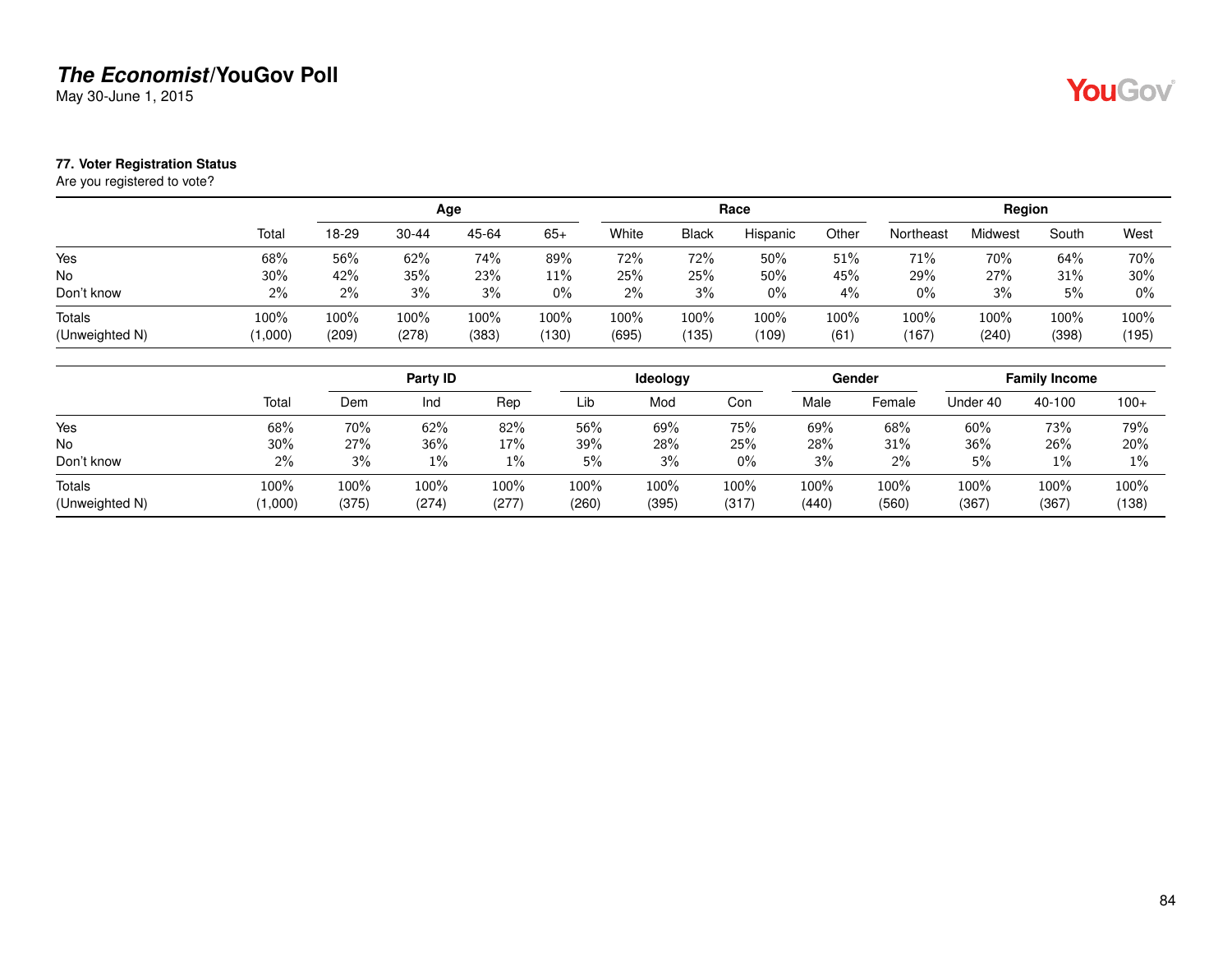May 30-June 1, 2015

# YouGov®

#### **78. Preferred Republican nominee for President**

If you had to choose one, which one of these individuals would you want to be the Republican nominee for president in 2016? *Asked only of registered voters*

|                       |       |       |       | Age    |       |       |              | Race     |       |           | Region  |       |       |
|-----------------------|-------|-------|-------|--------|-------|-------|--------------|----------|-------|-----------|---------|-------|-------|
|                       | Total | 18-29 | 30-44 | 45-64  | $65+$ | White | <b>Black</b> | Hispanic | Other | Northeast | Midwest | South | West  |
| Jeb Bush              | 10%   | 8%    | 9%    | $11\%$ | 13%   | 11%   | 6%           | 13%      | 5%    | 14%       | $8\%$   | 11%   | 8%    |
| <b>Ben Carson</b>     | 5%    | 4%    | 4%    | 7%     | 4%    | 7%    | 3%           | $0\%$    | $2\%$ | $1\%$     | 5%      | 8%    | 4%    |
| <b>Chris Christie</b> | 5%    | 1%    | 8%    | 4%     | 6%    | 5%    | 5%           | 1%       | 4%    | 6%        | 7%      | 5%    | 2%    |
| <b>Ted Cruz</b>       | 6%    | 13%   | 3%    | 6%     | 5%    | 7%    | 2%           | 7%       | 9%    | 6%        | 6%      | 7%    | 6%    |
| Carly Fiorina         | 3%    | 8%    | 2%    | 2%     | 2%    | 3%    | 4%           | 1%       | 1%    | 2%        | $2\%$   | 3%    | 5%    |
| Lindsey Graham        | 1%    | 3%    | $1\%$ | 0%     | $0\%$ | $1\%$ | $0\%$        | 3%       | $0\%$ | 2%        | 1%      | $1\%$ | $0\%$ |
| Mike Huckabee         | 5%    | 2%    | 4%    | 6%     | 8%    | 6%    | 3%           | 3%       | $1\%$ | 4%        | 3%      | 8%    | $4\%$ |
| Bobby Jindal          | 2%    | 2%    | $1\%$ | 3%     | $0\%$ | $1\%$ | $1\%$        | $0\%$    | 7%    | $1\%$     | $1\%$   | 2%    | $3\%$ |
| John Kasich           | 2%    | 1%    | 3%    | 3%     | $1\%$ | 3%    | 2%           | $0\%$    | $0\%$ | 2%        | 4%      | 2%    | $1\%$ |
| George Pataki         | 3%    | 0%    | 2%    | 3%     | 4%    | 2%    | $1\%$        | 4%       | 5%    | 6%        | $1\%$   | 2%    | $2\%$ |
| Rand Paul             | 10%   | 15%   | 17%   | 6%     | 5%    | 11%   | 11%          | 4%       | 16%   | 9%        | 15%     | 8%    | 11%   |
| <b>Rick Perry</b>     | $1\%$ | 0%    | $1\%$ | $1\%$  | 4%    | 1%    | $0\%$        | 1%       | $0\%$ | 0%        | $2\%$   | $1\%$ | $0\%$ |
| Marco Rubio           | 5%    | 4%    | 2%    | 5%     | 10%   | 4%    | 4%           | 11%      | 6%    | 2%        | 6%      | 5%    | 6%    |
| <b>Rick Santorum</b>  | 3%    | 4%    | 6%    | 3%     | $0\%$ | 2%    | 4%           | 5%       | 12%   | 4%        | 4%      | 3%    | 2%    |
| Scott Walker          | 6%    | 3%    | 4%    | 6%     | 10%   | 7%    | $1\%$        | 5%       | 4%    | 3%        | 7%      | 6%    | 6%    |
| Other                 | 5%    | 4%    | 4%    | 6%     | 4%    | 5%    | 7%           | 2%       | 3%    | 5%        | 5%      | 4%    | 6%    |
| No preference         | 27%   | 28%   | 29%   | 28%    | 24%   | 22%   | 44%          | 40%      | 25%   | 32%       | 21%     | 26%   | 33%   |
| <b>Totals</b>         | 100%  | 100%  | 100%  | 100%   | 100%  | 100%  | 100%         | 100%     | 100%  | 100%      | 100%    | 100%  | 100%  |
| (Unweighted N)        | (858) | (154) | (232) | (345)  | (127) | (614) | (120)        | (77)     | (47)  | (150)     | (210)   | (333) | (165) |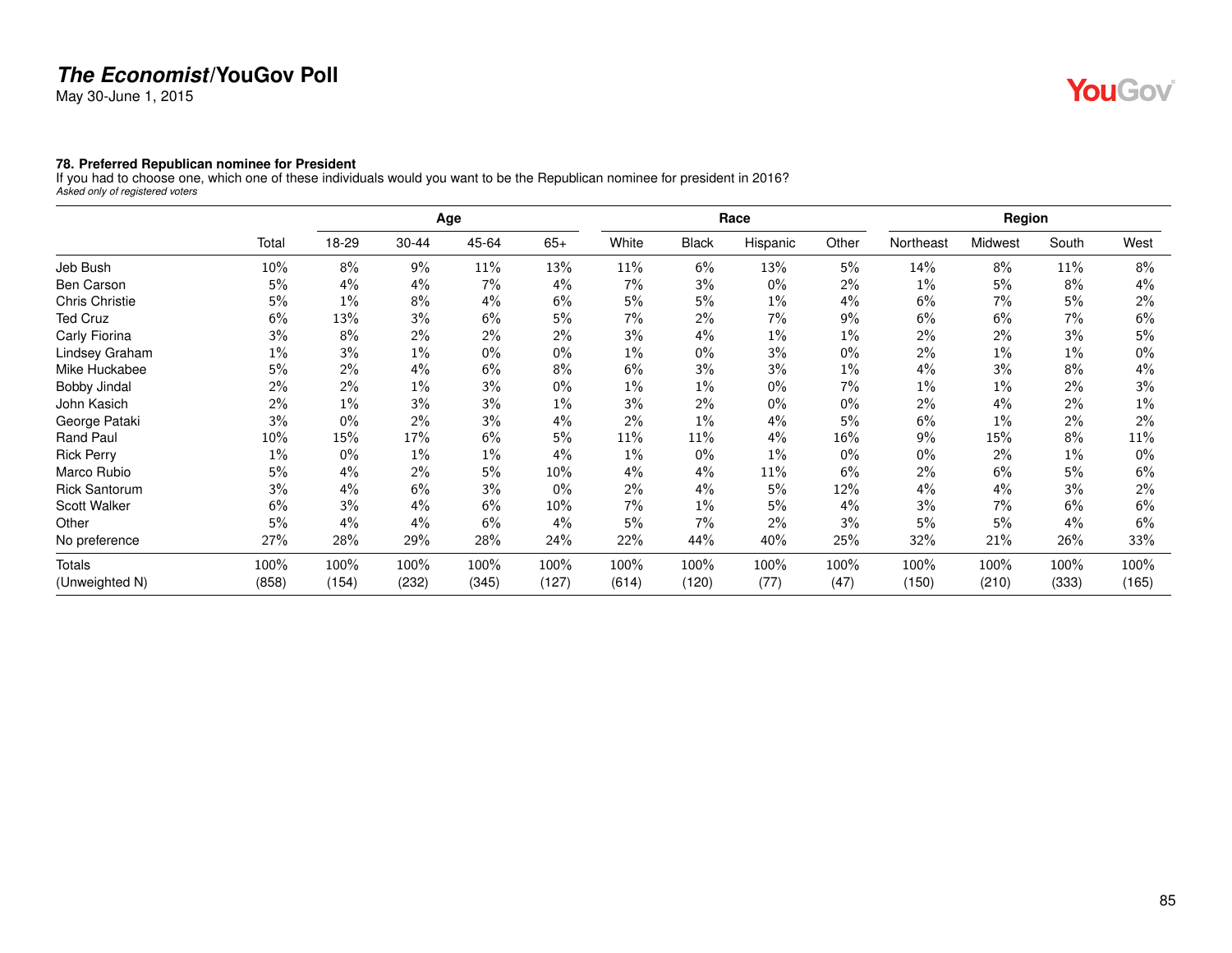May 30-June 1, 2015

| M. |
|----|
|    |

|                       |        |       | Party ID |       |       | Ideology |       |        | Gender |          | <b>Family Income</b> |        |
|-----------------------|--------|-------|----------|-------|-------|----------|-------|--------|--------|----------|----------------------|--------|
|                       | Total  | Dem   | Ind      | Rep   | Lib   | Mod      | Con   | Male   | Female | Under 40 | 40-100               | $100+$ |
| Jeb Bush              | 10%    | 9%    | 6%       | 15%   | 8%    | 9%       | 11%   | 7%     | 13%    | 10%      | 12%                  | 11%    |
| <b>Ben Carson</b>     | 5%     | 2%    | 9%       | 6%    | 2%    | 4%       | 8%    | 6%     | 5%     | 7%       | 6%                   | 4%     |
| <b>Chris Christie</b> | 5%     | 7%    | 6%       | 2%    | 9%    | 5%       | 3%    | 4%     | 5%     | 4%       | 6%                   | 5%     |
| <b>Ted Cruz</b>       | 6%     | 4%    | 8%       | 7%    | 5%    | 5%       | 8%    | 9%     | 4%     | 6%       | $7\%$                | 4%     |
| Carly Fiorina         | 3%     | 1%    | 3%       | 5%    | 3%    | 1%       | 5%    | 4%     | 2%     | 2%       | 3%                   | 7%     |
| Lindsey Graham        | $1\%$  | 1%    | $1\%$    | $1\%$ | 2%    | 1%       | $0\%$ | $0\%$  | 2%     | 1%       | 1%                   | $1\%$  |
| Mike Huckabee         | 5%     | 3%    | 4%       | 9%    | 2%    | 3%       | 9%    | 5%     | 5%     | 5%       | 5%                   | 2%     |
| Bobby Jindal          | 2%     | $2\%$ | 3%       | $1\%$ | 2%    | 2%       | 1%    | $2\%$  | $1\%$  | $1\%$    | 2%                   | $1\%$  |
| John Kasich           | 2%     | 1%    | 2%       | 3%    | 2%    | 3%       | $2\%$ | 3%     | 1%     | 2%       | $2\%$                | 3%     |
| George Pataki         | 3%     | 4%    | 4%       | $0\%$ | 5%    | 3%       | 1%    | 2%     | 3%     | 2%       | 2%                   | 7%     |
| Rand Paul             | $10\%$ | 7%    | 13%      | 10%   | 12%   | 9%       | 12%   | $16\%$ | 5%     | 10%      | 10%                  | 14%    |
| <b>Rick Perry</b>     | $1\%$  | 1%    | $1\%$    | 2%    | 1%    | $1\%$    | 1%    | $2\%$  | $1\%$  | 1%       | 1%                   | $0\%$  |
| Marco Rubio           | 5%     | 3%    | 3%       | 8%    | 2%    | 6%       | 5%    | 5%     | 5%     | 4%       | 6%                   | $4\%$  |
| <b>Rick Santorum</b>  | 3%     | 4%    | 3%       | 3%    | 2%    | 6%       | 2%    | 4%     | 3%     | 5%       | 4%                   | 2%     |
| <b>Scott Walker</b>   | 6%     | $0\%$ | 6%       | 12%   | $1\%$ | 2%       | 12%   | 9%     | 3%     | 5%       | 7%                   | 7%     |
| Other                 | 5%     | 5%    | 8%       | 2%    | 7%    | 6%       | 3%    | 4%     | 5%     | 5%       | 4%                   | 2%     |
| No preference         | 27%    | 45%   | 21%      | 14%   | 37%   | 33%      | 16%   | 19%    | 36%    | 33%      | 22%                  | 24%    |
| Totals                | 100%   | 100%  | 100%     | 100%  | 100%  | 100%     | 100%  | 100%   | 100%   | 100%     | 100%                 | 100%   |
| (Unweighted N)        | (858)  | (327) | (227)    | (255) | (213) | (344)    | (283) | (391)  | (467)  | (296)    | (330)                | (126)  |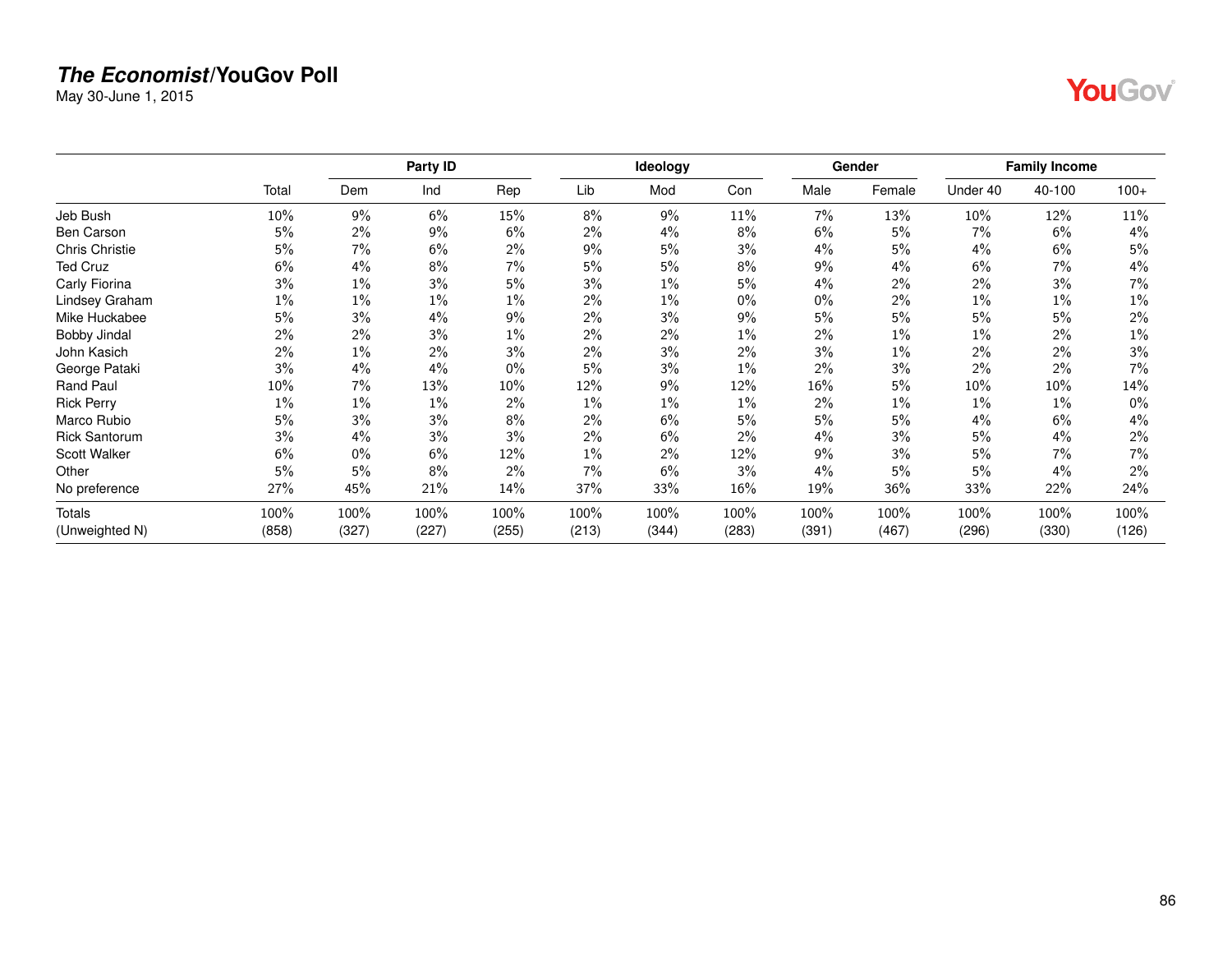May 30-June 1, 2015

#### **79. Satisfaction with Announced Republican Field**

So far, Ben Carson, Ted Cruz, Carly Fiorina, Mike Huckabee, George Pataki, Rand Paul, Marco Rubio, and Rick Santorum have formally announced candidacies for the Republican nomination for President in 2016. How satsified are you with these options? *Asked only of registered voters*

|                       |       |       |           | Age   |       |       |       | Race     |         |           | Region         |       |       |
|-----------------------|-------|-------|-----------|-------|-------|-------|-------|----------|---------|-----------|----------------|-------|-------|
|                       | Total | 18-29 | $30 - 44$ | 45-64 | $65+$ | White | Black | Hispanic | Other   | Northeast | <b>Midwest</b> | South | West  |
| Very satisfied        | 15%   | 19%   | 9%        | 17%   | 14%   | 17%   | 4%    | 23%      | 12%     | 9%        | $7\%$          | 23%   | 18%   |
| Somewhat satisfied    | 28%   | 29%   | 27%       | 29%   | 28%   | 31%   | 23%   | 16%      | 25%     | 32%       | 30%            | 26%   | 27%   |
| Somewhat dissatisfied | 13%   | 14%   | 14%       | 12%   | 15%   | 15%   | 9%    | 3%       | 25%     | $9\%$     | 18%            | 10%   | 16%   |
| Very dissatisfied     | 25%   | 21%   | 27%       | 25%   | 24%   | 25%   | 26%   | 23%      | 22%     | 27%       | 30%            | 22%   | 21%   |
| Not sure              | 19%   | 17%   | 23%       | 17%   | 19%   | 13%   | 38%   | 34%      | 15%     | 23%       | 15%            | 20%   | 18%   |
| Totals                | 100%  | 100%  | 100%      | 100%  | 100%  | 100%  | 100%  | 100%     | $100\%$ | 100%      | 100%           | 100%  | 100%  |
| (Unweighted N)        | (858) | (153) | (233)     | (346) | (126) | (614) | (120) | (77)     | (47)    | (150)     | (211)          | (335) | (162) |

|                       |       |        | Party ID |       |       | <b>Ideology</b> |       |       | Gender |          | <b>Family Income</b> |        |
|-----------------------|-------|--------|----------|-------|-------|-----------------|-------|-------|--------|----------|----------------------|--------|
|                       | Total | Dem    | Ind      | Rep   | Lib   | Mod             | Con   | Male  | Female | Under 40 | 40-100               | $100+$ |
| Very satisfied        | 15%   | 9%     | 13%      | 24%   | 8%    | 8%              | 26%   | 19%   | 12%    | 14%      | 18%                  | 17%    |
| Somewhat satisfied    | 28%   | 12%    | 26%      | 46%   | 7%    | 26%             | 40%   | 29%   | 27%    | 30%      | 30%                  | 20%    |
| Somewhat dissatisfied | 13%   | $10\%$ | 20%      | 13%   | 11%   | 17%             | 11%   | 17%   | 10%    | 8%       | 15%                  | 16%    |
| Very dissatisfied     | 25%   | 36%    | 29%      | 9%    | 51%   | 29%             | 8%    | 23%   | 27%    | 27%      | 22%                  | 31%    |
| Not sure              | 19%   | 33%    | 12%      | 8%    | 22%   | 20%             | 14%   | 13%   | 24%    | 21%      | 16%                  | 16%    |
| Totals                | 100%  | 100%   | 100%     | 100%  | 100%  | $100\%$         | 100%  | 100%  | 100%   | 100%     | 100%                 | 100%   |
| (Unweighted N)        | (858) | (328)  | (226)    | (255) | (214) | (345)           | (281) | (389) | (469)  | (297)    | (331)                | (125)  |

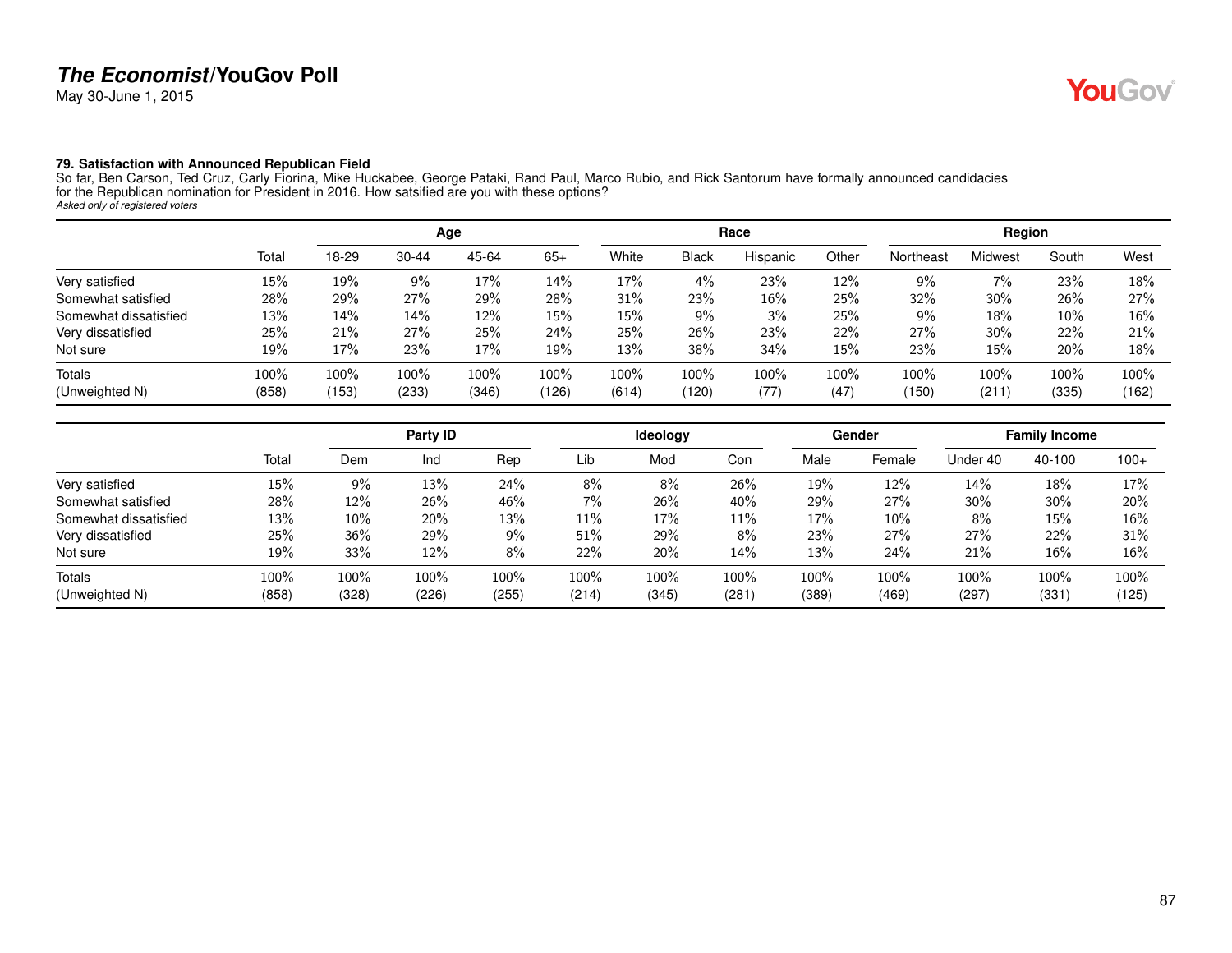May 30-June 1, 2015

# **YouGov**

#### **80. Preferred Republican nominee for President**

If these were the only candidates running for the Republican presidential nomination, which one would you choose? *Asked only of registered voters*

|                      |       |       |           | Age   |       |       |              | Race     |       |           | Region  |       |        |
|----------------------|-------|-------|-----------|-------|-------|-------|--------------|----------|-------|-----------|---------|-------|--------|
|                      | Total | 18-29 | $30 - 44$ | 45-64 | $65+$ | White | <b>Black</b> | Hispanic | Other | Northeast | Midwest | South | West   |
| Ben Carson           | 8%    | 7%    | 7%        | 9%    | $7\%$ | 8%    | 10%          | $1\%$    | 5%    | 5%        | 6%      | 11%   | 6%     |
| Ted Cruz             | $7\%$ | 11%   | 4%        | 7%    | $8\%$ | 9%    | $0\%$        | 7%       | 9%    | 5%        | 6%      | 8%    | $9\%$  |
| Carly Fiorina        | 5%    | $9\%$ | 3%        | 4%    | 4%    | 5%    | 3%           | 7%       | $2\%$ | 4%        | $4\%$   | 4%    | $7\%$  |
| Mike Huckabee        | 11%   | 7%    | $10\%$    | 10%   | 17%   | 13%   | $7\%$        | 5%       | $2\%$ | 7%        | 8%      | 13%   | 11%    |
| Rand Paul            | 16%   | 26%   | 20%       | 12%   | $7\%$ | 18%   | 6%           | 5%       | 38%   | 16%       | 20%     | 13%   | 17%    |
| Marco Rubio          | 10%   | 6%    | 5%        | 12%   | 17%   | 10%   | 6%           | 19%      | 9%    | 6%        | 13%     | 9%    | 11%    |
| <b>Rick Santorum</b> | $7\%$ | 7%    | 12%       | 6%    | $1\%$ | 6%    | 11%          | 6%       | $7\%$ | 10%       | 9%      | 5%    | 5%     |
| None of them         | 37%   | 26%   | 41%       | 40%   | 38%   | 32%   | 56%          | 50%      | 29%   | 47%       | 34%     | 36%   | $34\%$ |
| Totals               | 100%  | 100%  | 100%      | 100%  | 100%  | 100%  | 100%         | 100%     | 100%  | 100%      | 100%    | 100%  | 100%   |
| (Unweighted N)       | (858) | (154) | (233)     | (344) | (127) | (615) | (119)        | (77)     | (47)  | (149)     | (209)   | (334) | (166)  |

|                      |        |       | Party ID |       |       | Ideology |       |       | Gender |          | <b>Family Income</b> |        |
|----------------------|--------|-------|----------|-------|-------|----------|-------|-------|--------|----------|----------------------|--------|
|                      | Total  | Dem   | Ind      | Rep   | Lib   | Mod      | Con   | Male  | Female | Under 40 | 40-100               | $100+$ |
| Ben Carson           | 8%     | 2%    | 14%      | 8%    | 2%    | 6%       | 12%   | 8%    | 7%     | 8%       | $9\%$                | 6%     |
| Ted Cruz             | 7%     | 3%    | 8%       | 11%   | 2%    | 5%       | 12%   | 8%    | 6%     | 7%       | 7%                   | 6%     |
| Carly Fiorina        | 5%     | 3%    | 3%       | 8%    | 4%    | 4%       | 6%    | 6%    | $4\%$  | 2%       | 5%                   | 9%     |
| Mike Huckabee        | 11%    | 6%    | 8%       | 18%   | 5%    | 9%       | 14%   | 9%    | 12%    | 10%      | 13%                  | 4%     |
| Rand Paul            | 16%    | 12%   | 22%      | 13%   | 17%   | 20%      | 13%   | 23%   | 10%    | 15%      | 16%                  | 18%    |
| Marco Rubio          | $10\%$ | 5%    | 6%       | 19%   | 3%    | 10%      | 14%   | 10%   | $9\%$  | 8%       | $10\%$               | 14%    |
| <b>Rick Santorum</b> | 7%     | 3%    | $7\%$    | 11%   | 3%    | 7%       | 9%    | 9%    | 5%     | 10%      | 6%                   | 4%     |
| None of them         | 37%    | 66%   | 32%      | 13%   | 64%   | 39%      | 20%   | 27%   | 46%    | 39%      | 33%                  | 38%    |
| Totals               | 100%   | 100%  | 100%     | 100%  | 100%  | 100%     | 100%  | 100%  | 100%   | 100%     | 100%                 | 100%   |
| (Unweighted N)       | (858)  | (328) | (226)    | (256) | (214) | (344)    | (283) | (390) | (468)  | (296)    | (329)                | (126)  |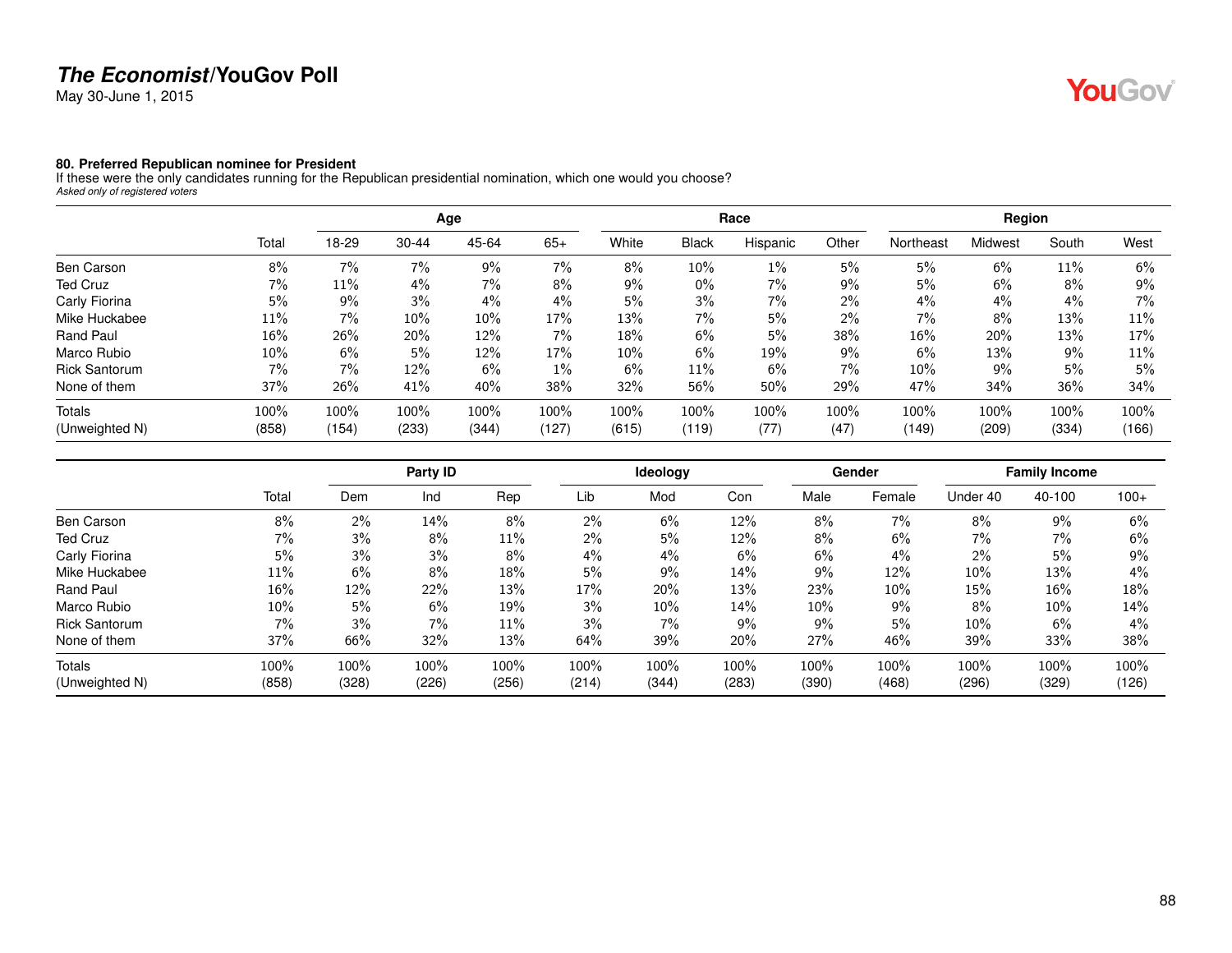May 30-June 1, 2015

# YouGov®

**81. Preferred Democratic nominee for President** If you had to choose one, which one of these individuals would you want to be the Democratic nominee for president in 2016? *Asked only of registered voters*

|                        |       |       |           | Age   |       |       |              | Race     |       |           | Region  |       |        |
|------------------------|-------|-------|-----------|-------|-------|-------|--------------|----------|-------|-----------|---------|-------|--------|
|                        | Total | 18-29 | $30 - 44$ | 45-64 | $65+$ | White | <b>Black</b> | Hispanic | Other | Northeast | Midwest | South | West   |
| Joe Biden              | 15%   | 19%   | 20%       | 11%   | 10%   | 11%   | 27%          | $11\%$   | 26%   | 14%       | 11%     | 15%   | 18%    |
| Lincoln Chafee         | $1\%$ | 4%    | $0\%$     | $0\%$ | $0\%$ | $1\%$ | $1\%$        | 2%       | $0\%$ | 2%        | $1\%$   | $1\%$ | $0\%$  |
| <b>Hillary Clinton</b> | 31%   | 28%   | 33%       | 31%   | 31%   | 26%   | 44%          | 47%      | 32%   | 31%       | 31%     | 32%   | $30\%$ |
| <b>Bernie Sanders</b>  | 11%   | 17%   | 9%        | 11%   | $9\%$ | 13%   | 4%           | 5%       | 23%   | 9%        | 14%     | $9\%$ | 14%    |
| Martin O'Malley        | 4%    | 4%    | $2\%$     | $2\%$ | 7%    | $4\%$ | $1\%$        | 4%       | $0\%$ | 5%        | 3%      | 4%    | $2\%$  |
| Jim Webb               | 6%    | 7%    | 4%        | 5%    | $9\%$ | 8%    | 2%           | $1\%$    | $2\%$ | 4%        | 7%      | 6%    | 6%     |
| Other                  | 4%    | 3%    | $4\%$     | $5\%$ | $7\%$ | 5%    | 2%           | 4%       | $2\%$ | 2%        | 6%      | 3%    | 7%     |
| No preference          | 28%   | 17%   | 28%       | 35%   | 27%   | 31%   | 19%          | 27%      | 14%   | 34%       | 27%     | 29%   | 22%    |
| Totals                 | 100%  | 100%  | 100%      | 100%  | 100%  | 100%  | 100%         | 100%     | 100%  | 100%      | 100%    | 100%  | 100%   |
| (Unweighted N)         | (858) | (154) | (234)     | (344) | (126) | (615) | (119)        | (77)     | (47)  | (149)     | (210)   | (333) | (166)  |

|                        |       |       | Party ID |       |       | Ideology |       |       | Gender |          | <b>Family Income</b> |        |
|------------------------|-------|-------|----------|-------|-------|----------|-------|-------|--------|----------|----------------------|--------|
|                        | Total | Dem   | Ind      | Rep   | Lib   | Mod      | Con   | Male  | Female | Under 40 | 40-100               | $100+$ |
| Joe Biden              | 15%   | 13%   | 16%      | 17%   | 8%    | 14%      | 18%   | 18%   | 11%    | 10%      | 15%                  | 21%    |
| Lincoln Chafee         | $1\%$ | 1%    | $1\%$    | $1\%$ | 0%    | 2%       | $1\%$ | $1\%$ | $1\%$  | 1%       | $1\%$                | 3%     |
| <b>Hillary Clinton</b> | 31%   | 61%   | 22%      | 11%   | 58%   | 35%      | 13%   | 26%   | 36%    | 34%      | 30%                  | 30%    |
| <b>Bernie Sanders</b>  | 11%   | 11%   | 17%      | 6%    | 22%   | 13%      | 5%    | 11%   | 11%    | 14%      | $10\%$               | 8%     |
| Martin O'Malley        | 4%    | $2\%$ | 5%       | $4\%$ | 1%    | 4%       | 5%    | 4%    | 3%     | 4%       | 3%                   | $2\%$  |
| Jim Webb               | 6%    | 0%    | 8%       | 10%   | 0%    | 4%       | 10%   | 9%    | 3%     | 5%       | 5%                   | 10%    |
| Other                  | 4%    | $2\%$ | 5%       | 6%    | 2%    | 5%       | 6%    | 5%    | $4\%$  | 5%       | 4%                   | $2\%$  |
| No preference          | 28%   | 11%   | 26%      | 45%   | 8%    | 24%      | 42%   | 25%   | 31%    | 28%      | 32%                  | 23%    |
| Totals                 | 100%  | 100%  | 100%     | 100%  | 100%  | 100%     | 100%  | 100%  | 100%   | 100%     | 100%                 | 100%   |
| (Unweighted N)         | (858) | (327) | (227)    | (255) | (215) | (343)    | (282) | (390) | (468)  | (294)    | (331)                | (125)  |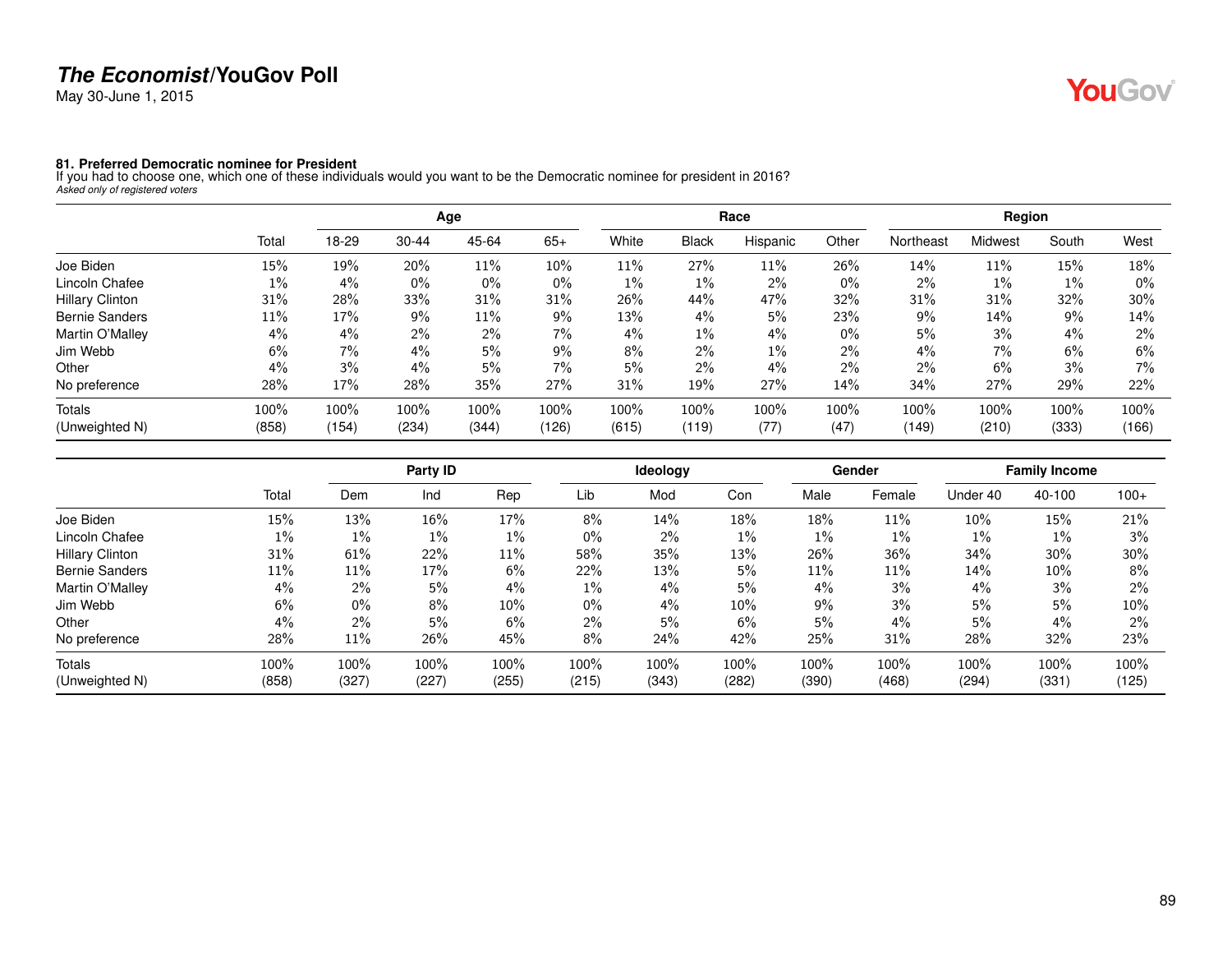May 30-June 1, 2015

**82. Satisfaction with Announced Democratic Field**<br>So far, only Hillary Clinton and Bernie Sanders have formally announced candidacies for the Democratic nomination for President in 2016. How satsified are you with these two options? *Asked only of registered voters*

|                       |       |       |           | Age   |         |       |              | Race     |       |           | Region  |       |       |
|-----------------------|-------|-------|-----------|-------|---------|-------|--------------|----------|-------|-----------|---------|-------|-------|
|                       | Total | 18-29 | $30 - 44$ | 45-64 | $65+$   | White | <b>Black</b> | Hispanic | Other | Northeast | Midwest | South | West  |
| Very satisfied        | 19%   | 22%   | 20%       | 18%   | 16%     | 15%   | 22%          | 37%      | 31%   | 18%       | 13%     | 21%   | 23%   |
| Somewhat satisfied    | 23%   | 24%   | 29%       | 17%   | 26%     | 19%   | 42%          | 23%      | 14%   | 25%       | 31%     | 21%   | 16%   |
| Somewhat dissatisfied | 14%   | 19%   | 11%       | 12%   | 14%     | 15%   | $9\%$        | 4%       | 27%   | 12%       | 11%     | 13%   | 17%   |
| Very dissatisfied     | 32%   | 24%   | 26%       | 40%   | 36%     | 39%   | 14%          | 18%      | 18%   | 28%       | 34%     | 32%   | 34%   |
| Not sure              | 12%   | 11%   | 15%       | 14%   | 8%      | 12%   | 13%          | 18%      | $9\%$ | 17%       | 11%     | 12%   | 10%   |
| <b>Totals</b>         | 100%  | 100%  | 100%      | 100%  | $100\%$ | 100%  | 100%         | 100%     | 100%  | 100%      | 100%    | 100%  | 100%  |
| (Unweighted N)        | (863) | (153) | (235)     | (348) | (127)   | (618) | (120)        | (78)     | (47)  | (151)     | (210)   | (336) | (166) |

|                       |       |       | Party ID |         |       | <b>Ideology</b> |       |       | Gender |          | <b>Family Income</b> |         |
|-----------------------|-------|-------|----------|---------|-------|-----------------|-------|-------|--------|----------|----------------------|---------|
|                       | Total | Dem   | Ind      | Rep     | Lib   | Mod             | Con   | Male  | Female | Under 40 | 40-100               | $100+$  |
| Very satisfied        | 19%   | 33%   | 15%      | $9\%$   | 40%   | 18%             | $9\%$ | 17%   | 21%    | 18%      | 21%                  | 14%     |
| Somewhat satisfied    | 23%   | 40%   | 18%      | 10%     | 38%   | 26%             | 13%   | 20%   | 25%    | 29%      | 19%                  | 23%     |
| Somewhat dissatisfied | 14%   | 11%   | 21%      | 10%     | 12%   | 19%             | 10%   | 15%   | 12%    | 13%      | 12%                  | 20%     |
| Very dissatisfied     | 32%   | 8%    | 34%      | 56%     | 6%    | 28%             | 50%   | 34%   | 30%    | 28%      | 33%                  | 36%     |
| Not sure              | 12%   | 8%    | 12%      | 15%     | 4%    | 9%              | 18%   | 13%   | 12%    | 12%      | 14%                  | $7\%$   |
| Totals                | 100%  | 100%  | 100%     | $100\%$ | 100%  | 100%            | 100%  | 100%  | 100%   | 100%     | 100%                 | $100\%$ |
| (Unweighted N)        | (863) | (330) | (228)    | (256)   | (216) | (345)           | (284) | (391) | (472)  | (298)    | (331)                | (126)   |

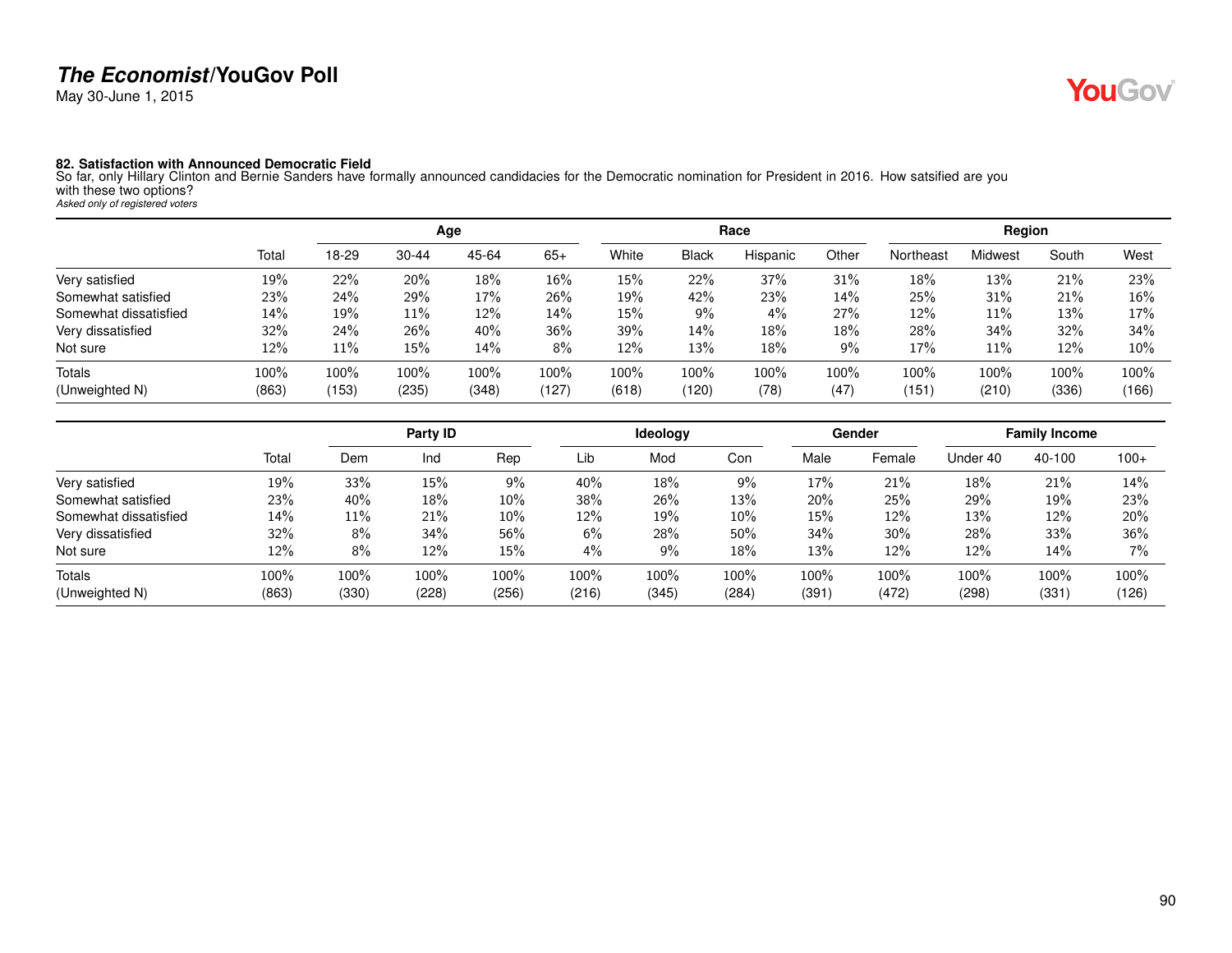May 30-June 1, 2015

# YouGov®

#### **83. Hillary Clinton vs Bernie Sanders**

If an election for the Democratic nomination for president was going to be held now and the only candidates were Hillary Clinton and Bernie Sanders, would you vote for... *Asked only of registered voters*

|                        |         |       |           | Age   |       |       |              | Race     |       |           | Region  |       |       |
|------------------------|---------|-------|-----------|-------|-------|-------|--------------|----------|-------|-----------|---------|-------|-------|
|                        | Total   | 18-29 | $30 - 44$ | 45-64 | $65+$ | White | <b>Black</b> | Hispanic | Other | Northeast | Midwest | South | West  |
| <b>Hillary Clinton</b> | 42%     | 44%   | 49%       | 39%   | 37%   | 33%   | 67%          | 63%      | 51%   | 44%       | 40%     | 44%   | 40%   |
| <b>Bernie Sanders</b>  | 22%     | 30%   | 22%       | 18%   | 20%   | 26%   | $4\%$        | 12%      | 27%   | 15%       | 23%     | 18%   | 31%   |
| Not sure               | 9%      | 10%   | 8%        | 9%    | $9\%$ | $8\%$ | 16%          | 2%       | 11%   | 10%       | 5%      | 14%   | $4\%$ |
| I would not vote       | 27%     | 16%   | 22%       | 34%   | 34%   | 33%   | 13%          | 22%      | 10%   | 31%       | 31%     | 24%   | 25%   |
| Totals                 | $100\%$ | 100%  | 100%      | 100%  | 100%  | 100%  | 100%         | 100%     | 100%  | 100%      | 100%    | 100%  | 100%  |
| (Unweighted N)         | (857)   | (153) | (234)     | (344) | (126) | (614) | (119)        | (77)     | (47)  | (149)     | (209)   | (333) | (166) |

|                        |       |       | Party ID |       |       | <b>Ideology</b> |       |       | Gender |          | <b>Family Income</b> |        |
|------------------------|-------|-------|----------|-------|-------|-----------------|-------|-------|--------|----------|----------------------|--------|
|                        | Total | Dem   | Ind      | Rep   | Lib   | Mod             | Con   | Male  | Female | Under 40 | 40-100               | $100+$ |
| <b>Hillary Clinton</b> | 42%   | 74%   | 34%      | 19%   | 66%   | 49%             | 22%   | 39%   | 45%    | 45%      | 39%                  | 44%    |
| <b>Bernie Sanders</b>  | 22%   | 14%   | 27%      | 23%   | 25%   | 24%             | 19%   | 20%   | 23%    | 22%      | 20%                  | 27%    |
| Not sure               | 9%    | 7%    | 12%      | 8%    | 7%    | 8%              | 10%   | 5%    | 12%    | 10%      | 8%                   | 5%     |
| I would not vote       | 27%   | 5%    | 27%      | 49%   | 3%    | 19%             | 48%   | 35%   | 20%    | 22%      | 34%                  | 23%    |
| Totals                 | 100%  | 100%  | 100%     | 100%  | 100%  | 100%            | 100%  | 100%  | 100%   | 100%     | 100%                 | 100%   |
| (Unweighted N)         | (857) | (327) | (227)    | (254) | (215) | (343)           | (281) | (390) | (467)  | (294)    | (330)                | (125)  |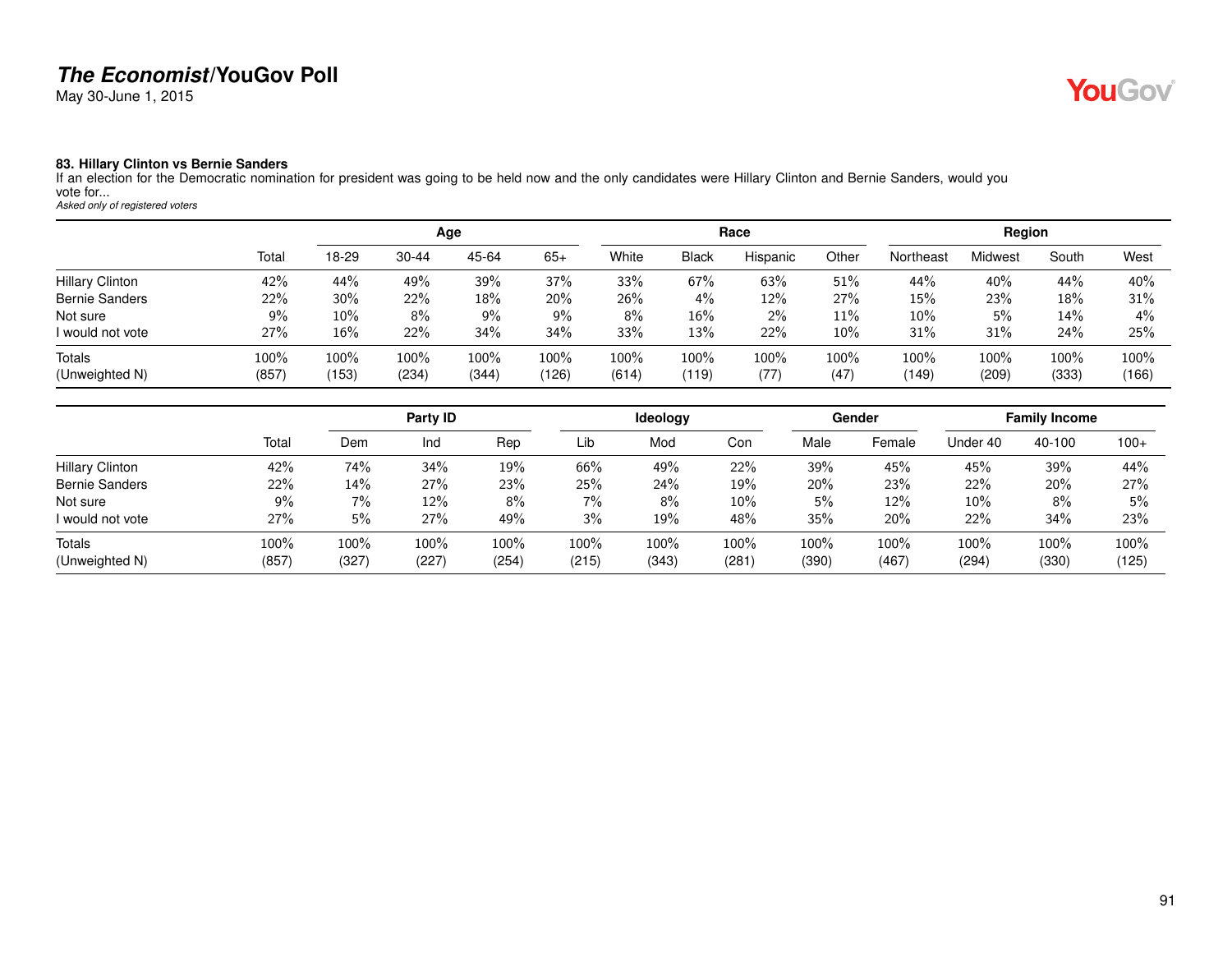May 30-June 1, 2015

# **YouGov**

#### **84. Clinton / Sanders / O'Malley**

If an election for the Democratic nomination for president was going to be held now and the only candidates were Hillary Clinton, Bernie Sanders, and Martin O'Malley would you vote for... *Asked only of registered voters*

|                        |       |       |           | Age   |        |       |              | Race     |       |           | Region  |       |         |
|------------------------|-------|-------|-----------|-------|--------|-------|--------------|----------|-------|-----------|---------|-------|---------|
|                        | Total | 18-29 | $30 - 44$ | 45-64 | $65+$  | White | <b>Black</b> | Hispanic | Other | Northeast | Midwest | South | West    |
| <b>Hillary Clinton</b> | 39%   | 35%   | 49%       | 36%   | 37%    | 31%   | 65%          | 54%      | 54%   | 40%       | 39%     | 40%   | 38%     |
| <b>Bernie Sanders</b>  | 16%   | 25%   | 13%       | 13%   | $14\%$ | 18%   | 4%           | 7%       | 29%   | 11%       | 19%     | 11%   | 24%     |
| Martin O'Malley        | 9%    | 10%   | $11\%$    | 7%    | $9\%$  | 11%   | 6%           | 6%       | $0\%$ | 11%       | 6%      | 11%   | 9%      |
| Not sure               | 11%   | 11%   | 8%        | 13%   | 13%    | 11%   | 13%          | 11%      | 7%    | 12%       | 9%      | 15%   | 8%      |
| I would not vote       | 24%   | 19%   | 19%       | 30%   | 26%    | 29%   | 11%          | 22%      | 10%   | 26%       | 27%     | 23%   | 21%     |
| Totals                 | 100%  | 100%  | 100%      | 100%  | 100%   | 100%  | 100%         | 100%     | 100%  | 100%      | 100%    | 100%  | $100\%$ |
| (Unweighted N)         | (853) | (153) | (233)     | (342) | (125)  | (611) | (119)        | (77)     | (46)  | (149)     | (207)   | (333) | (164)   |

|                        |       |       | Party ID |       |       | <b>Ideology</b> |       |        | <b>Gender</b> |          | <b>Family Income</b> |        |
|------------------------|-------|-------|----------|-------|-------|-----------------|-------|--------|---------------|----------|----------------------|--------|
|                        | Total | Dem   | Ind      | Rep   | Lib   | Mod             | Con   | Male   | Female        | Under 40 | 40-100               | $100+$ |
| <b>Hillary Clinton</b> | 39%   | 71%   | 32%      | 15%   | 65%   | 47%             | 19%   | 35%    | 44%           | 43%      | 36%                  | 40%    |
| <b>Bernie Sanders</b>  | 16%   | 13%   | 22%      | 13%   | 24%   | 17%             | 11%   | 16%    | 16%           | 17%      | 12%                  | 24%    |
| Martin O'Malley        | 9%    | 4%    | 9%       | 15%   | $2\%$ | 10%             | 13%   | $10\%$ | 9%            | 8%       | $9\%$                | $10\%$ |
| Not sure               | 11%   | 9%    | $11\%$   | 14%   | 7%    | 9%              | 15%   | $9\%$  | 14%           | 13%      | 12%                  | 7%     |
| I would not vote       | 24%   | 3%    | 25%      | 44%   | 3%    | 17%             | 42%   | 31%    | 18%           | 19%      | 30%                  | 19%    |
| Totals                 | 100%  | 100%  | 100%     | 100%  | 100%  | 100%            | 100%  | 100%   | 100%          | 100%     | 100%                 | 100%   |
| (Unweighted N)         | (853) | (327) | (224)    | (253) | (214) | (343)           | (278) | (388)  | (465)         | (292)    | (329)                | (125)  |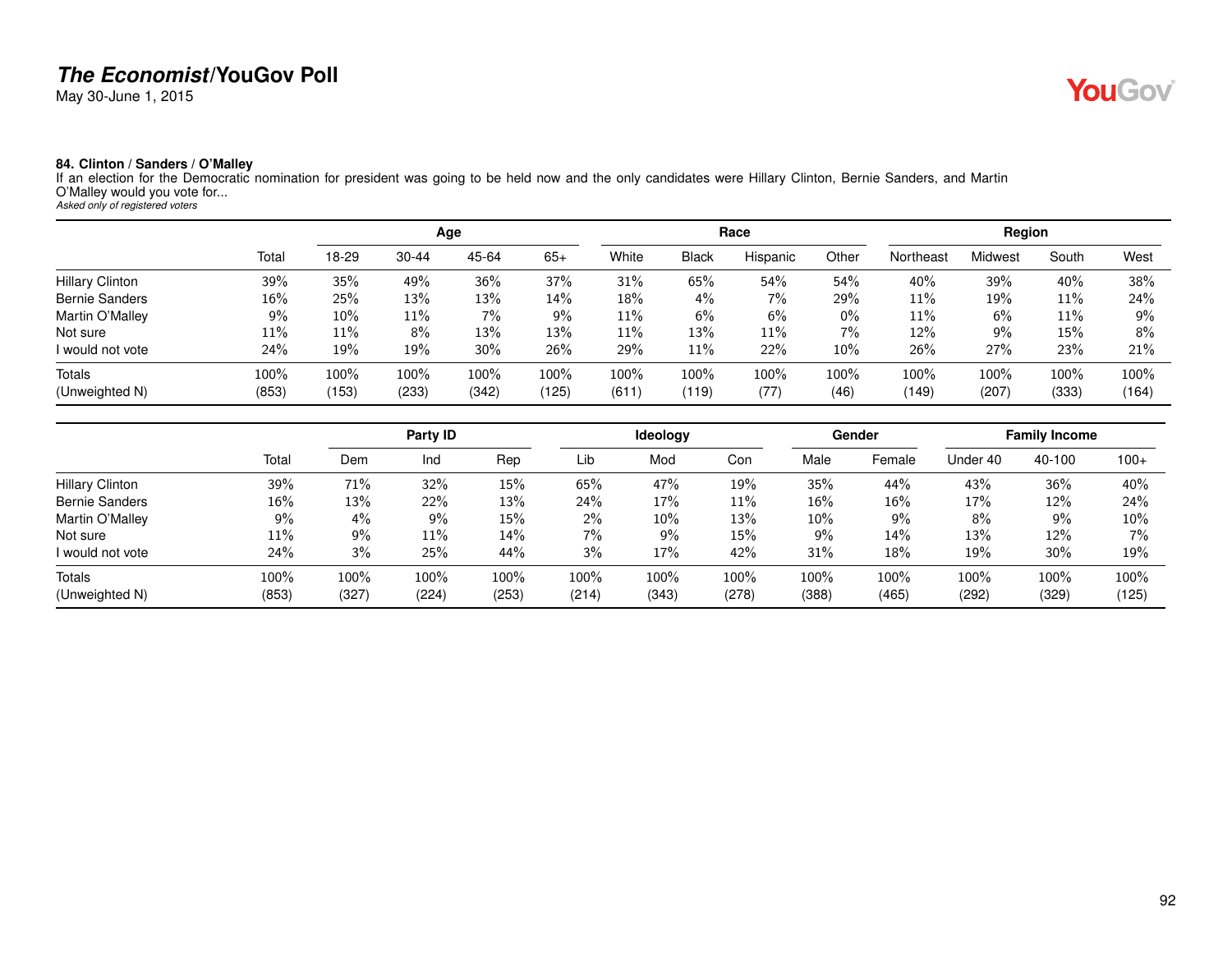May 30-June 1, 2015

#### **85. Martin O'Malley vs Bernie Sanders**

If an election for the Democratic nomination for president was going to be held now and the only candidates were Martin O'Malley and Bernie Sanders, would you vote for... *Asked only of registered voters*

|                       |       |         |           | Age   |       |       |              | Race     |        |           | Region  |        |       |
|-----------------------|-------|---------|-----------|-------|-------|-------|--------------|----------|--------|-----------|---------|--------|-------|
|                       | Total | 18-29   | $30 - 44$ | 45-64 | $65+$ | White | <b>Black</b> | Hispanic | Other  | Northeast | Midwest | South  | West  |
| Martin O'Malley       | 20%   | 17%     | 21%       | 20%   | 24%   | 23%   | 15%          | 22%      | 11%    | 29%       | 12%     | 24%    | 18%   |
| <b>Bernie Sanders</b> | 41%   | 56%     | 31%       | 37%   | 48%   | 46%   | 15%          | 41%      | 67%    | 30%       | 46%     | 35%    | 52%   |
| Not sure              | 27%   | 17%     | 37%       | 30%   | 17%   | 22%   | 51%          | $30\%$   | 12%    | 26%       | 32%     | $30\%$ | 19%   |
| I would not vote      | 11%   | 9%      | 11%       | 13%   | 11%   | 10%   | 20%          | 6%       | $10\%$ | 14%       | 10%     | $11\%$ | 11%   |
| <b>Totals</b>         | 100%  | $100\%$ | 100%      | 100%  | 100%  | 100%  | 100%         | 100%     | 100%   | 100%      | 100%    | 100%   | 100%  |
| (Unweighted N)        | (570) | (109)   | (166)     | (219) | (76)  | (392) | (87)         | (55)     | (36)   | (100)     | (139)   | (221)  | (110) |

|                       |       |       | Party ID |       |       | <b>Ideology</b> |       |       | Gender |          | <b>Family Income</b> |        |
|-----------------------|-------|-------|----------|-------|-------|-----------------|-------|-------|--------|----------|----------------------|--------|
|                       | Total | Dem   | Ind      | Rep   | Lib   | Mod             | Con   | Male  | Female | Under 40 | 40-100               | $100+$ |
| Martin O'Malley       | 20%   | 13%   | 19%      | 38%   | 5%    | 21%             | 36%   | 21%   | 20%    | 16%      | 23%                  | 20%    |
| <b>Bernie Sanders</b> | 41%   | 37%   | 48%      | 40%   | 58%   | 39%             | 30%   | 45%   | 38%    | 39%      | 34%                  | 60%    |
| Not sure              | 27%   | 38%   | 17%      | 17%   | 30%   | 25%             | 27%   | 24%   | 30%    | 31%      | 30%                  | 17%    |
| I would not vote      | 11%   | 12%   | 15%      | 5%    | 6%    | 14%             | 7%    | $9\%$ | 13%    | 14%      | 13%                  | 3%     |
| Totals                | 100%  | 100%  | $100\%$  | 100%  | 100%  | $100\%$         | 100%  | 100%  | 100%   | 100%     | $100\%$              | 100%   |
| (Unweighted N)        | (570) | (284) | (150)    | (105) | (194) | (250)           | (114) | (247) | (323)  | (215)    | (205)                | (88)   |

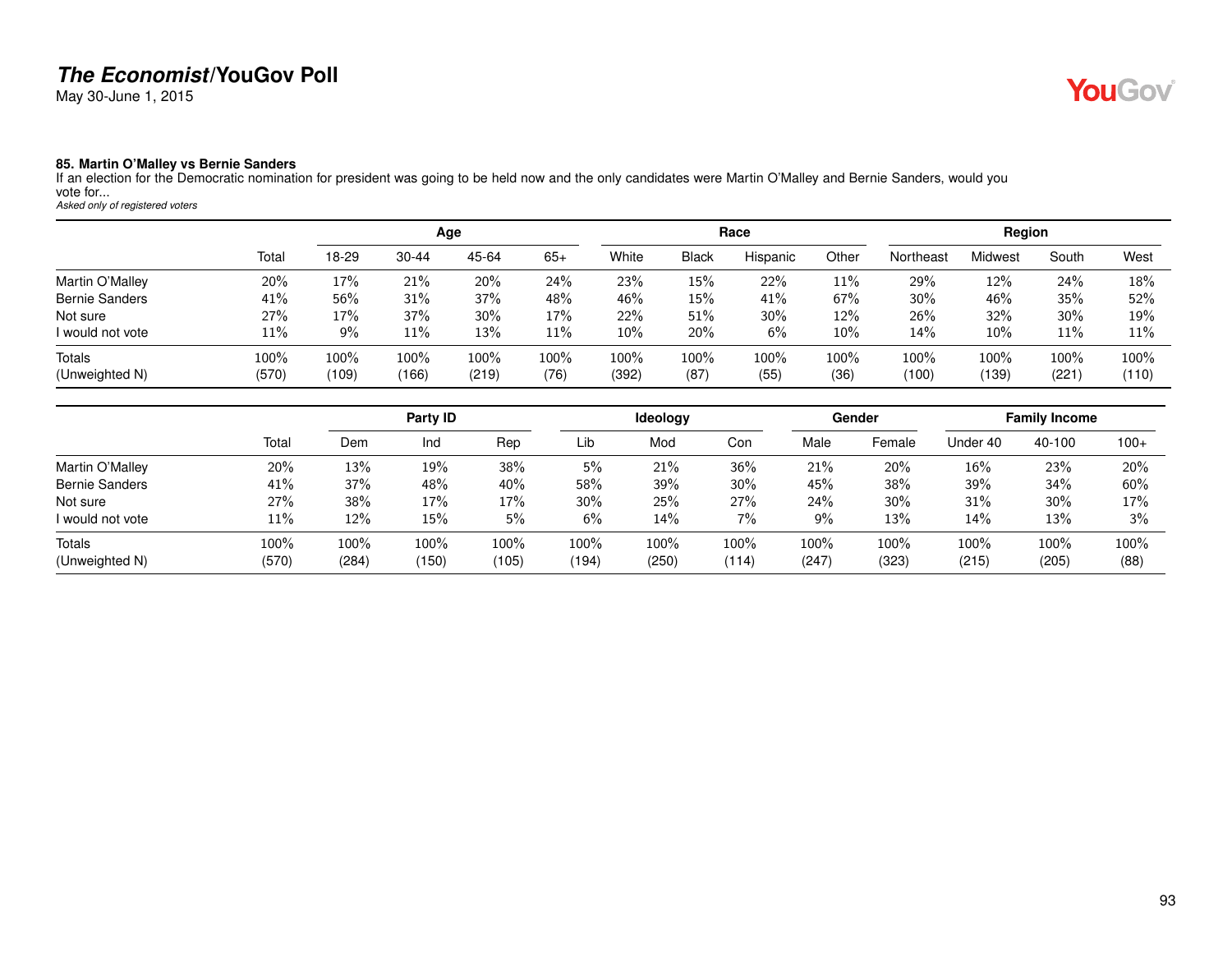May 30-June 1, 2015

#### **86. Generic presidential vote intention**

If an election for president was going to be held now, would you vote for... *Asked only of registered voters*

|                      |       |       |           | Age   |       |       |              | Race     |       |           | Region  |       |       |
|----------------------|-------|-------|-----------|-------|-------|-------|--------------|----------|-------|-----------|---------|-------|-------|
|                      | Total | 18-29 | $30 - 44$ | 45-64 | $65+$ | White | <b>Black</b> | Hispanic | Other | Northeast | Midwest | South | West  |
| The Democratic Party |       |       |           |       |       |       |              |          |       |           |         |       |       |
| candidate            | 40%   | 41%   | 44%       | 37%   | 39%   | 31%   | 66%          | 59%      | 51%   | 47%       | 35%     | 40%   | 38%   |
| The Republican Party |       |       |           |       |       |       |              |          |       |           |         |       |       |
| candidate            | 41%   | 36%   | 35%       | 46%   | 46%   | 50%   | 20%          | 31%      | 16%   | 37%       | 41%     | 44%   | 41%   |
| Other                | 3%    | 5%    | 3%        | $1\%$ | $2\%$ | 3%    | 2%           | $0\%$    | 6%    | 2%        | $2\%$   | 4%    | $2\%$ |
| Not sure             | 13%   | 13%   | 16%       | 13%   | 11%   | 14%   | 9%           | 5%       | 25%   | 11%       | 16%     | 11%   | 16%   |
| I would not vote     | 3%    | 5%    | $2\%$     | 3%    | $1\%$ | 3%    | 3%           | 5%       | 2%    | 4%        | 5%      | $1\%$ | 3%    |
| <b>Totals</b>        | 100%  | 100%  | 100%      | 100%  | 100%  | 100%  | 100%         | 100%     | 100%  | 100%      | 100%    | 100%  | 100%  |
| (Unweighted N)       | (861) | (154) | (235)     | (346) | (126) | (618) | (120)        | (76)     | (47)  | (150)     | (209)   | (336) | (166) |

|                      |       |       | Party ID |       |       | Ideology |       |       | Gender |          | <b>Family Income</b> |        |
|----------------------|-------|-------|----------|-------|-------|----------|-------|-------|--------|----------|----------------------|--------|
|                      | Total | Dem   | Ind      | Rep   | Lib   | Mod      | Con   | Male  | Female | Under 40 | 40-100               | $100+$ |
| The Democratic Party |       |       |          |       |       |          |       |       |        |          |                      |        |
| candidate            | 40%   | 85%   | 30%      | 4%    | 84%   | 44%      | 13%   | 33%   | 46%    | 43%      | 35%                  | 44%    |
| The Republican Party |       |       |          |       |       |          |       |       |        |          |                      |        |
| candidate            | 41%   | 5%    | 35%      | 87%   | 3%    | 30%      | 73%   | 48%   | 35%    | 37%      | 49%                  | 40%    |
| Other                | 3%    | $1\%$ | 6%       | $1\%$ | 3%    | 2%       | 3%    | 3%    | $2\%$  | 2%       | $2\%$                | 2%     |
| Not sure             | 13%   | 8%    | 24%      | $7\%$ | 7%    | 20%      | 9%    | 12%   | 15%    | 15%      | 11%                  | 12%    |
| I would not vote     | 3%    | 2%    | 4%       | $1\%$ | 3%    | 3%       | 3%    | 4%    | $2\%$  | 3%       | 3%                   | $2\%$  |
| Totals               | 100%  | 100%  | 100%     | 100%  | 100%  | 100%     | 100%  | 100%  | 100%   | 100%     | 100%                 | 100%   |
| (Unweighted N)       | (861) | (328) | (228)    | (256) | (215) | (344)    | (284) | (390) | (471)  | (296)    | (332)                | (125)  |

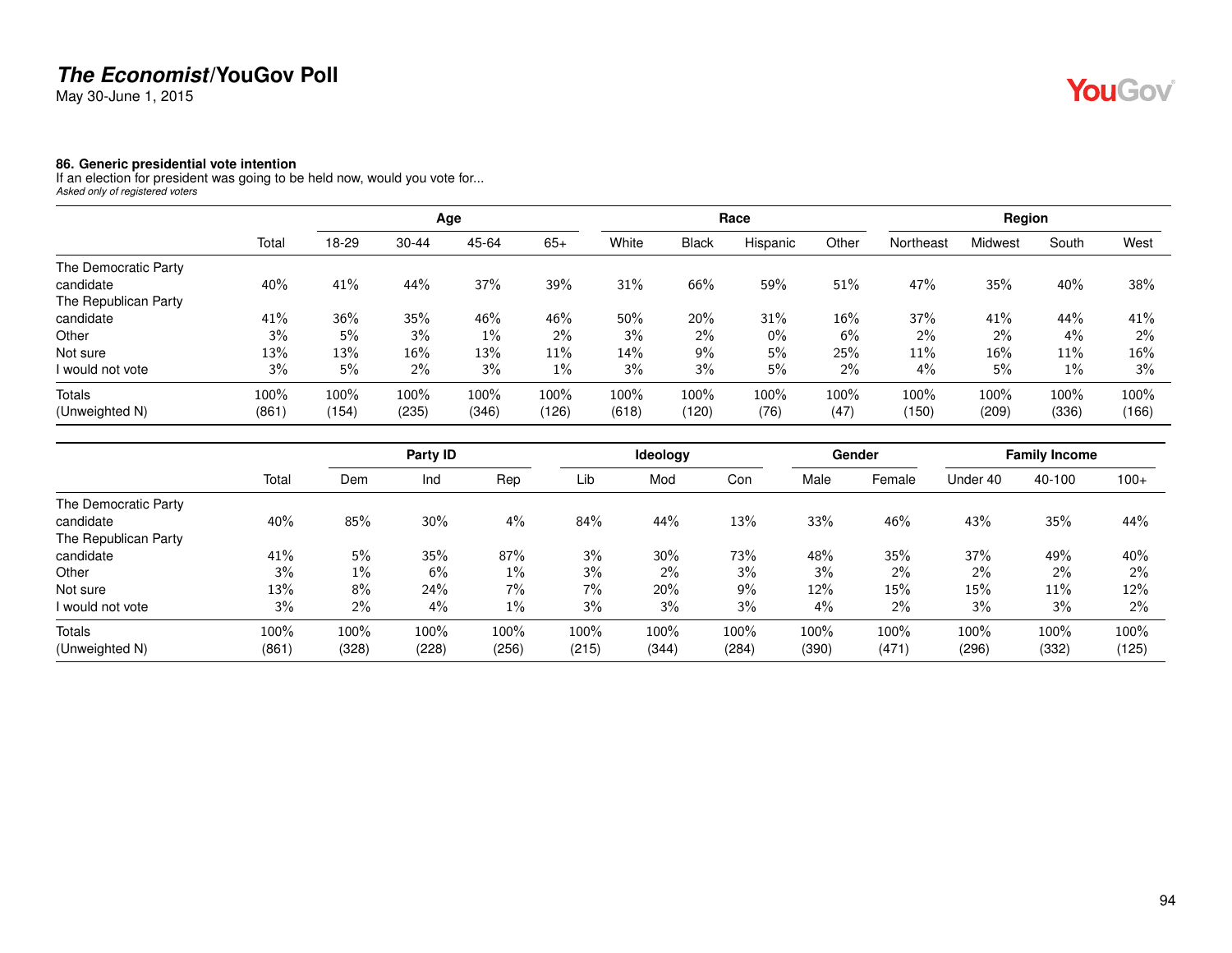May 30-June 1, 2015

#### **87. Trend of economy**

Overall, do you think the economy is getting better or worse?

|                                 |               |                 |               | Age           |                  |               |               | Race          |              |               | Region         |               |               |
|---------------------------------|---------------|-----------------|---------------|---------------|------------------|---------------|---------------|---------------|--------------|---------------|----------------|---------------|---------------|
|                                 | Total         | 18-29           | $30 - 44$     | 45-64         | $65+$            | White         | <b>Black</b>  | Hispanic      | Other        | Northeast     | <b>Midwest</b> | South         | West          |
| Getting better                  | 31%           | 32%             | 34%           | 27%           | 35%              | 29%           | 33%           | 40%           | 31%          | 26%           | 24%            | 31%           | 42%           |
| About the same                  | 31%           | 39%             | 30%           | 28%           | 25%              | 30%           | 36%           | 30%           | 29%          | 38%           | 30%            | 33%           | 23%           |
| Getting worse                   | 35%           | 25%             | 33%           | 42%           | 37%              | 38%           | 25%           | 27%           | 32%          | 33%           | 41%            | 33%           | 31%           |
| Not sure                        | 3%            | 4%              | 3%            | $4\%$         | 3%               | 2%            | 6%            | 4%            | 8%           | 3%            | 5%             | 3%            | 3%            |
| <b>Totals</b><br>(Unweighted N) | 100%<br>(995) | $100\%$<br>(207 | 100%<br>(276) | 100%<br>(382) | $100\%$<br>(130) | 100%<br>(693) | 100%<br>(135) | 100%<br>(106) | 100%<br>(61) | 100%<br>(165) | 100%<br>(239)  | 100%<br>(396) | 100%<br>(195) |

|                |       |       | Party ID |       |       | <b>Ideology</b> |       |       | Gender |          | <b>Family Income</b> |         |
|----------------|-------|-------|----------|-------|-------|-----------------|-------|-------|--------|----------|----------------------|---------|
|                | Total | Dem   | Ind      | Rep   | Lib   | Mod             | Con   | Male  | Female | Under 40 | 40-100               | $100+$  |
| Getting better | 31%   | 51%   | 27%      | 15%   | 51%   | 30%             | 20%   | 35%   | 27%    | 28%      | 28%                  | 44%     |
| About the same | 31%   | 31%   | 29%      | 32%   | 28%   | 38%             | 26%   | 27%   | 35%    | 32%      | 32%                  | 30%     |
| Getting worse  | 35%   | 14%   | 42%      | 51%   | 19%   | 29%             | 50%   | 36%   | 33%    | 37%      | 36%                  | 22%     |
| Not sure       | 3%    | 4%    | 3%       | 2%    | 2%    | 3%              | 4%    | 2%    | 5%     | 3%       | 4%                   | 3%      |
| <b>Totals</b>  | 100%  | 100%  | 100%     | 100%  | 100%  | 100%            | 100%  | 100%  | 100%   | 100%     | 100%                 | $100\%$ |
| (Unweighted N) | (995) | (373) | (274)    | (277) | (259) | (393)           | (316) | (438) | (557)  | (364)    | (365)                | (138)   |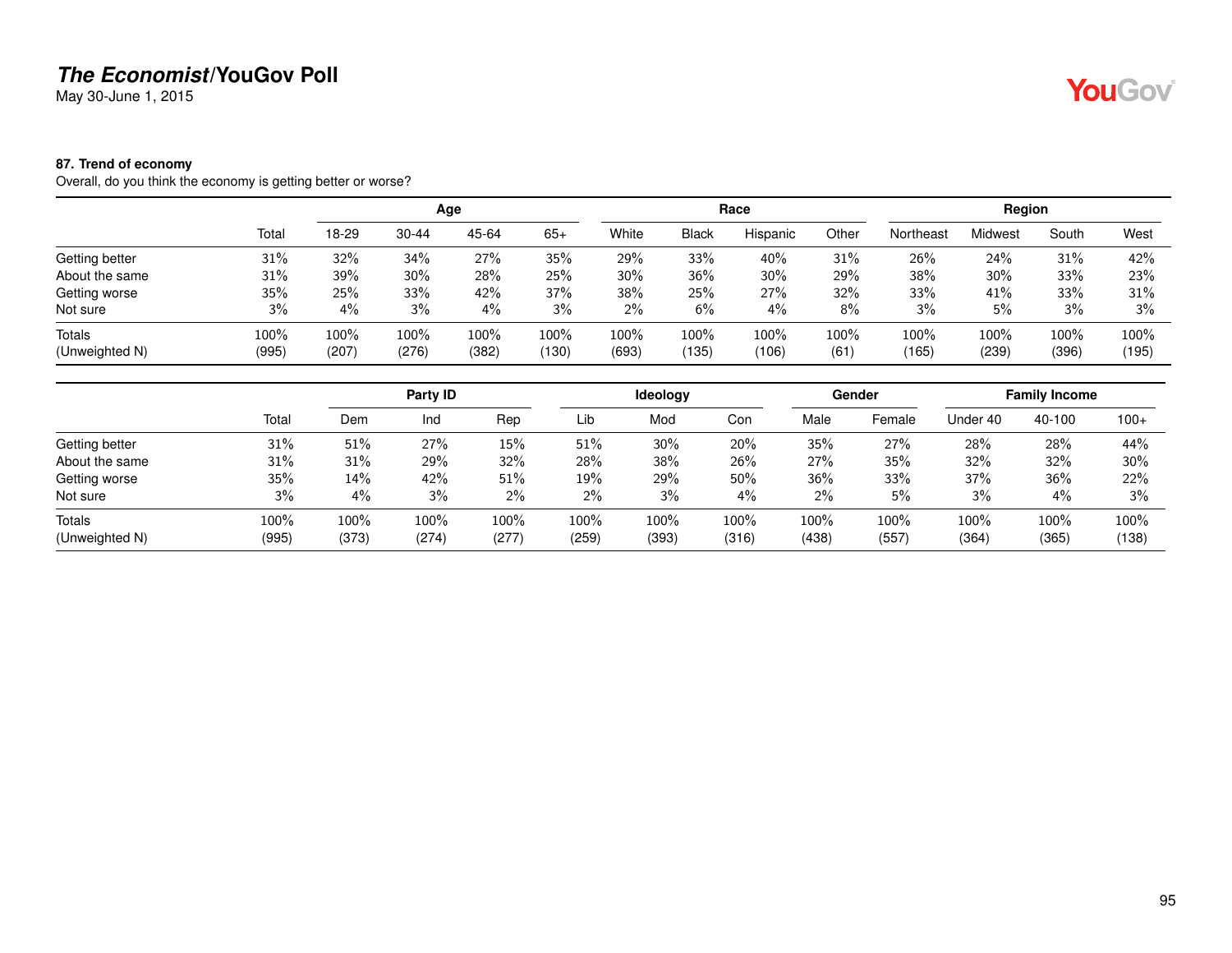May 30-June 1, 2015

#### **88. Own Home/Rent**

Is the place where you live owned or rented?

|                             |               |               |               | Age              |               |               |               | Race          |                 |               | Region        |               |               |
|-----------------------------|---------------|---------------|---------------|------------------|---------------|---------------|---------------|---------------|-----------------|---------------|---------------|---------------|---------------|
|                             | Total         | 18-29         | 30-44         | 45-64            | $65+$         | White         | <b>Black</b>  | Hispanic      | Other           | Northeast     | Midwest       | South         | West          |
| Owned by you or your family | 57%           | 46%           | 52%           | 63%              | 72%           | 58%           | 47%           | 62%           | 65%             | 56%           | 57%           | 62%           | 51%           |
| Rented from someone else    | 41%           | 50%           | 47%           | 35%              | 27%           | 40%           | 52%           | 37%           | 34%             | 42%           | 42%           | 37%           | 47%           |
| Other                       | 2%            | 3%            | $1\%$         | $2\%$            | $1\%$         | $2\%$         | 1%            | 1%            | 0%              | 3%            | 1%            | $1\%$         | 3%            |
| Totals<br>(Unweighted N)    | 100%<br>(996) | 100%<br>(207) | 100%<br>(278) | $100\%$<br>(382) | 100%<br>(129) | 100%<br>(693) | 100%<br>(134) | 100%<br>(108) | $100\%$<br>(61) | 100%<br>(167) | 100%<br>(239) | 100%<br>(396) | 100%<br>(194) |

|                             |       |       | Party ID |       |       | <b>Ideology</b> |       |       | Gender |          | <b>Family Income</b> |        |
|-----------------------------|-------|-------|----------|-------|-------|-----------------|-------|-------|--------|----------|----------------------|--------|
|                             | Total | Dem   | Ind      | Rep   | Lib   | Mod             | Con   | Male  | Female | Under 40 | 40-100               | $100+$ |
| Owned by you or your family | 57%   | 55%   | 59%      | 63%   | 51%   | 56%             | 65%   | 54%   | 60%    | 43%      | 62%                  | 82%    |
| Rented from someone else    | 41%   | 43%   | 40%      | 36%   | 45%   | 43%             | 34%   | 44%   | 38%    | 55%      | 36%                  | 18%    |
| Other                       | $2\%$ | $2\%$ | $1\%$    | $1\%$ | 3%    | $2\%$           | $1\%$ | $2\%$ | 2%     | 2%       | $1\%$                | $0\%$  |
| Totals                      | 100%  | 100%  | 100%     | 100%  | 100%  | 100%            | 100%  | 100%  | 100%   | 100%     | 100%                 | 100%   |
| (Unweighted N)              | (996) | (374) | (274)    | (275) | (260) | (394)           | (314) | (437) | (559)  | (365)    | (367)                | (136)  |

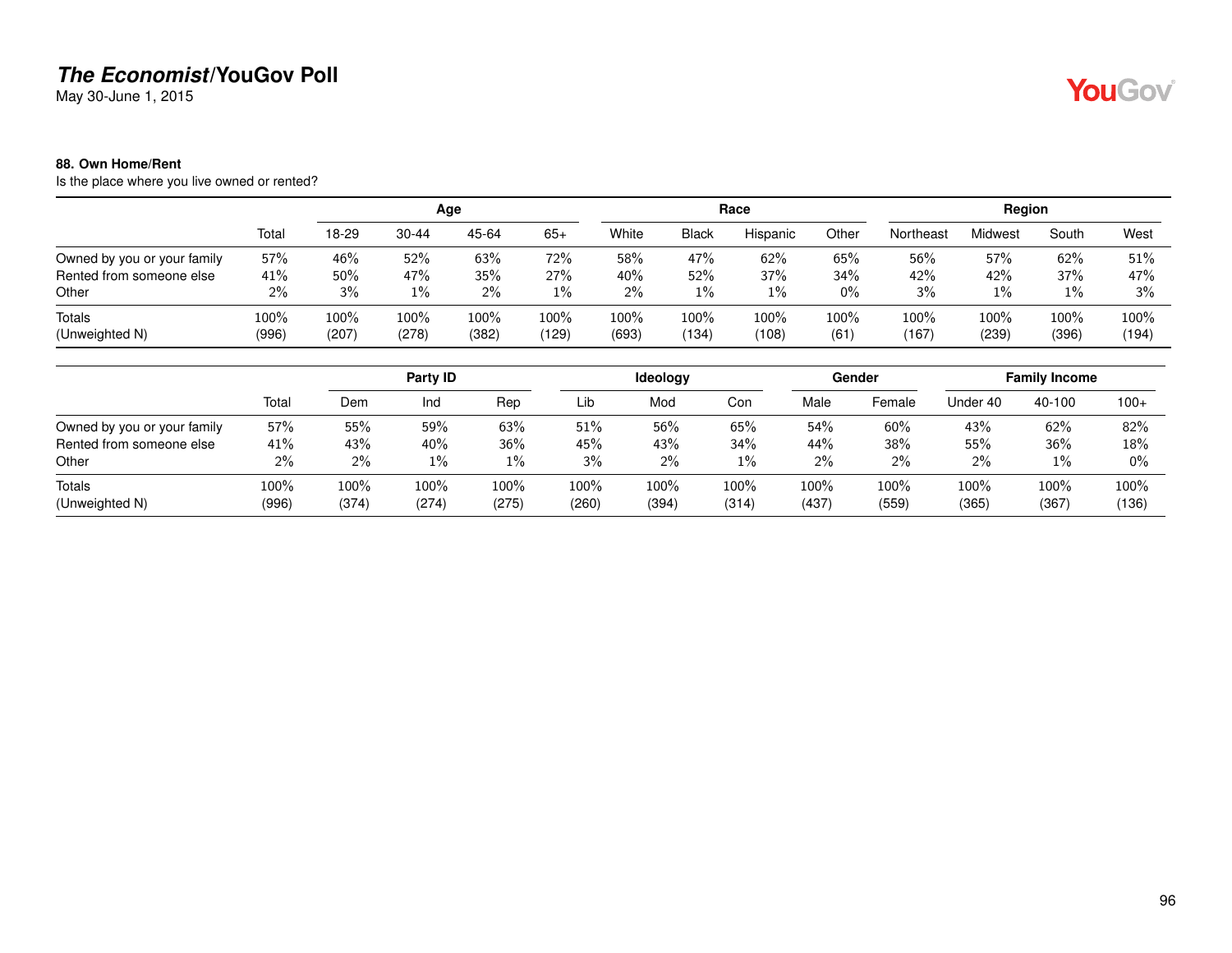May 30-June 1, 2015

# YouGov®

#### **89. Change in home value**

Do you think the value of your home has increased or decreased in the last year? *Asked of those who own their own homes*

|                       |       |       |           | Age   |       |       |              | Race     |        |           | Region  |       |       |
|-----------------------|-------|-------|-----------|-------|-------|-------|--------------|----------|--------|-----------|---------|-------|-------|
|                       | Total | 18-29 | $30 - 44$ | 45-64 | $65+$ | White | <b>Black</b> | Hispanic | Other  | Northeast | Midwest | South | West  |
| Increased             | 35%   | 25%   | 45%       | 34%   | 34%   | 33%   | 30%          | 43%      | 44%    | 33%       | 31%     | 33%   | 44%   |
| Stayed about the same | 38%   | 36%   | 32%       | 40%   | 44%   | 40%   | 31%          | 39%      | $30\%$ | 45%       | 37%     | 39%   | 32%   |
| Decreased             | 19%   | 22%   | 14%       | 20%   | 17%   | 21%   | 14%          | 15%      | 12%    | 15%       | 19%     | 19%   | 19%   |
| Not sure              | 9%    | 17%   | 8%        | 6%    | 6%    | 6%    | 26%          | 3%       | 14%    | 8%        | 13%     | 9%    | 6%    |
| Totals                | 100%  | 100%  | 100%      | 100%  | 100%  | 100%  | 100%         | 100%     | 100%   | 100%      | 100%    | 100%  | 100%  |
| (Unweighted N)        | (596) | (94)  | (150)     | (251) | (101) | (433) | (59)         | (67)     | (37)   | (98)      | (143)   | (243) | (112) |

|                       |       |       | Party ID |       |       | ldeology |       |       | Gender |          | <b>Family Income</b> |        |
|-----------------------|-------|-------|----------|-------|-------|----------|-------|-------|--------|----------|----------------------|--------|
|                       | Total | Dem   | Ind      | Rep   | Lib   | Mod      | Con   | Male  | Female | Under 40 | 40-100               | $100+$ |
| Increased             | 35%   | 43%   | 29%      | 32%   | 43%   | 38%      | 28%   | 42%   | 29%    | 23%      | 38%                  | 47%    |
| Stayed about the same | 38%   | 32%   | 41%      | 42%   | 34%   | 40%      | 39%   | 36%   | 40%    | 41%      | 38%                  | 33%    |
| Decreased             | 19%   | 16%   | 20%      | 20%   | 9%    | $16\%$   | 25%   | 17%   | 20%    | 28%      | 17%                  | 16%    |
| Not sure              | 9%    | 10%   | 11%      | 6%    | 14%   | 7%       | 8%    | 6%    | 11%    | 8%       | 7%                   | $4\%$  |
| <b>Totals</b>         | 100%  | 100%  | 100%     | 100%  | 100%  | 100%     | 100%  | 100%  | 100%   | 100%     | 100%                 | 100%   |
| (Unweighted N)        | (596) | (208) | (172)    | (183) | (141) | (240)    | (209) | (274) | (322)  | (154)    | (239)                | (116)  |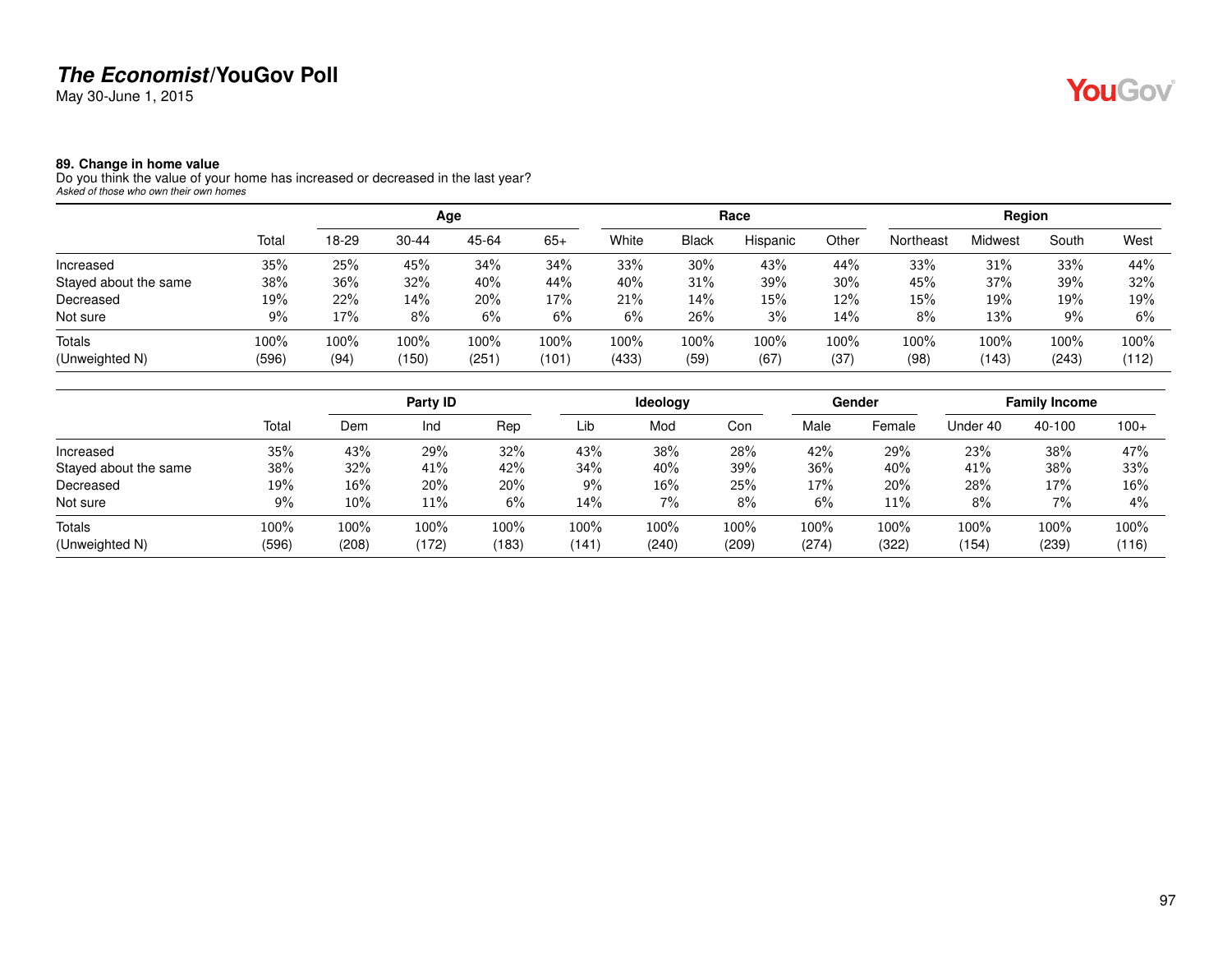May 30-June 1, 2015

#### **90. Change in area's home values**

Do you think home prices in your area have increased or decreased in the last year? *Asked of those who do NOT own their own homes*

|                       |       |       |       | Age   |         |       |              | Race     |       |           | Region  |       |      |
|-----------------------|-------|-------|-------|-------|---------|-------|--------------|----------|-------|-----------|---------|-------|------|
|                       | Total | 18-29 | 30-44 | 45-64 | $65+$   | White | <b>Black</b> | Hispanic | Other | Northeast | Midwest | South | West |
| Increased             | 48%   | 33%   | 56%   | 49%   | 72%     | 49%   | 38%          | 53%      | 58%   | 44%       | 46%     | 42%   | 62%  |
| Stayed about the same | 29%   | 44%   | 16%   | 28%   | 22%     | 26%   | 37%          | 36%      | 25%   | 30%       | 31%     | 36%   | 17%  |
| Decreased             | 7%    | 6%    | 8%    | 9%    | $0\%$   | $8\%$ | 3%           | 3%       | 8%    | 14%       | 4%      | 9%    | 2%   |
| Not sure              | 16%   | 17%   | 21%   | 14%   | 6%      | 16%   | 22%          | 8%       | 10%   | 13%       | 20%     | 13%   | 19%  |
| <b>Totals</b>         | 100%  | 100%  | 100%  | 100%  | $100\%$ | 100%  | 100%         | 100%     | 100%  | 100%      | 100%    | 100%  | 100% |
| (Unweighted N)        | (402) | (114) | (128) | (131) | (29)    | (262) | (76)         | (41)     | (23)  | (69)      | (96)    | (155) | (82) |

|                       |       |       | Party ID |       |       | Ideology |       |       | Gender |          | <b>Family Income</b> |         |
|-----------------------|-------|-------|----------|-------|-------|----------|-------|-------|--------|----------|----------------------|---------|
|                       | Total | Dem   | Ind      | Rep   | Lib   | Mod      | Con   | Male  | Female | Under 40 | 40-100               | $100+$  |
| Increased             | 48%   | 47%   | 49%      | 53%   | 53%   | 47%      | 48%   | 53%   | 43%    | 46%      | 55%                  | 34%     |
| Stayed about the same | 29%   | 30%   | 20%      | 29%   | 25%   | 31%      | 30%   | 26%   | 32%    | 26%      | 30%                  | 33%     |
| Decreased             | 7%    | 7%    | 5%       | 11%   | 6%    | 4%       | 12%   | 8%    | 6%     | $7\%$    | 3%                   | 29%     |
| Not sure              | 16%   | 17%   | 26%      | $7\%$ | 17%   | 18%      | 10%   | 13%   | 20%    | 21%      | 12%                  | 5%      |
| Totals                | 100%  | 100%  | $100\%$  | 100%  | 100%  | 100%     | 100%  | 100%  | 100%   | 100%     | 100%                 | $100\%$ |
| (Unweighted N)        | (402) | (167) | (101)    | (94)  | (119) | (154)    | (107) | (164) | (238)  | (212)    | (128)                | (22)    |

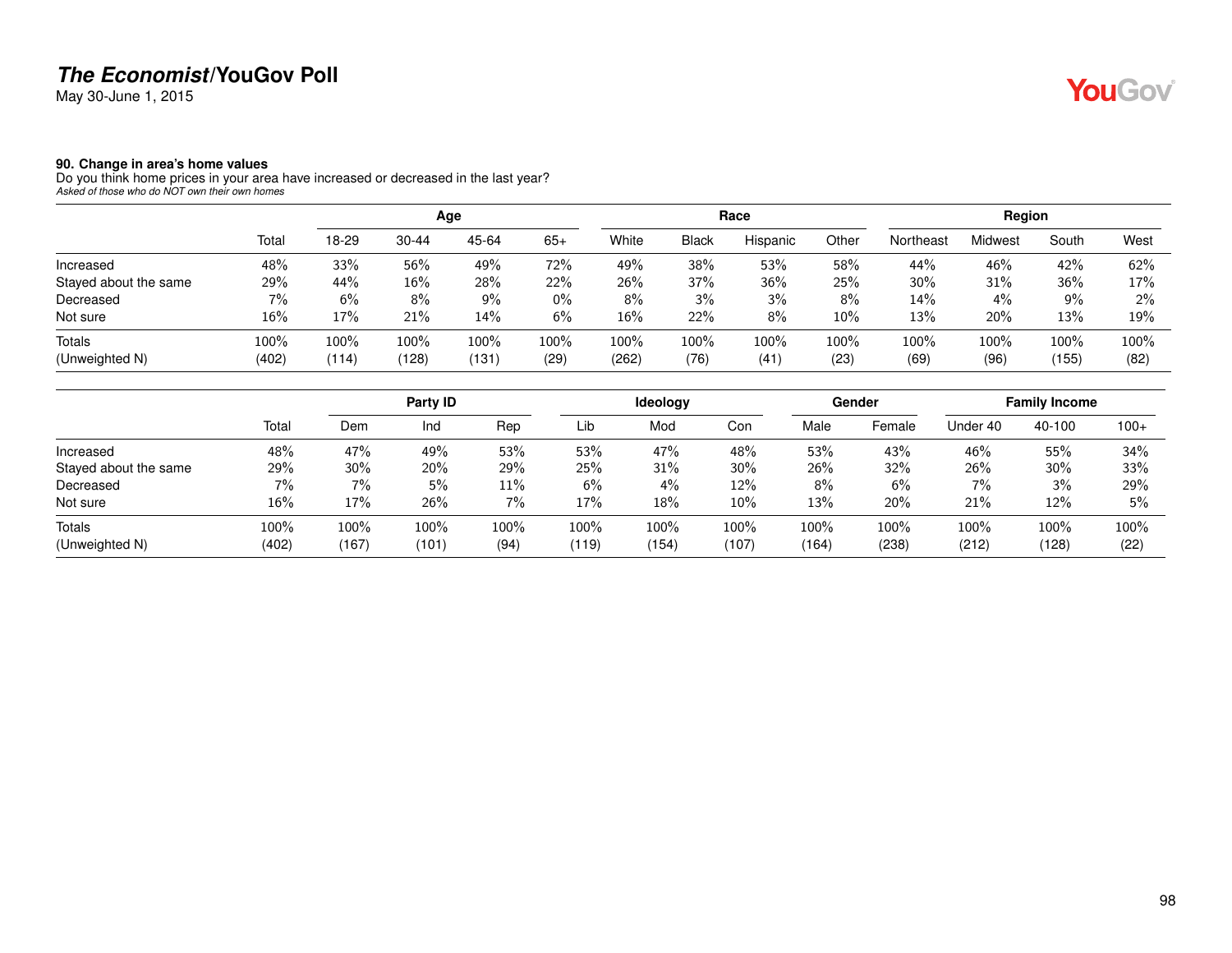May 30-June 1, 2015

#### **91. Expected change in area's home values**

Thinking ahead, do you think home prices in your area will increase or decrease in the next year?

|                          |       |       |       | Age   |       |       |              | Race     |       |           | Region  |       |       |
|--------------------------|-------|-------|-------|-------|-------|-------|--------------|----------|-------|-----------|---------|-------|-------|
|                          | Total | 18-29 | 30-44 | 45-64 | $65+$ | White | <b>Black</b> | Hispanic | Other | Northeast | Midwest | South | West  |
| Will increase a lot      | 11%   | $9\%$ | 17%   | 9%    | 3%    | 6%    | 23%          | 16%      | 19%   | 12%       | 8%      | 10%   | 13%   |
| Will increase a little   | 38%   | 35%   | 33%   | 39%   | 47%   | 42%   | 24%          | 28%      | 43%   | 42%       | 31%     | 35%   | 46%   |
| Will stay about the same | 24%   | 22%   | 23%   | 28%   | 22%   | 27%   | 20%          | 24%      | 11%   | 22%       | 27%     | 27%   | 18%   |
| Will decrease a little   | 11%   | 15%   | 7%    | 9%    | 20%   | 12%   | 13%          | 15%      | 4%    | 11%       | 14%     | 12%   | $7\%$ |
| Will decrease a lot      | 3%    | $1\%$ | 3%    | 3%    | $2\%$ | $2\%$ | $0\%$        | 8%       | 0%    | $2\%$     | 3%      | $2\%$ | 3%    |
| Not sure                 | 13%   | 17%   | 17%   | 12%   | 6%    | 12%   | 20%          | 10%      | 22%   | 11%       | 17%     | 12%   | 13%   |
| <b>Totals</b>            | 100%  | 100%  | 100%  | 100%  | 100%  | 100%  | 100%         | 100%     | 100%  | 100%      | 100%    | 100%  | 100%  |
| (Unweighted N)           | (997) | (208) | (278) | (381) | (130) | (695) | (135)        | (106)    | (61)  | (166)     | (239)   | (397) | (195) |

|                          |       |       | Party ID |       |       | Ideology |       |       | Gender |          | <b>Family Income</b> |        |
|--------------------------|-------|-------|----------|-------|-------|----------|-------|-------|--------|----------|----------------------|--------|
|                          | Total | Dem   | Ind      | Rep   | Lib   | Mod      | Con   | Male  | Female | Under 40 | 40-100               | $100+$ |
| Will increase a lot      | 11%   | 15%   | 11%      | 6%    | 17%   | 8%       | 9%    | 13%   | 8%     | 13%      | 9%                   | 6%     |
| Will increase a little   | 38%   | 36%   | 37%      | 42%   | 46%   | 38%      | 34%   | 39%   | 36%    | 31%      | 43%                  | 43%    |
| Will stay about the same | 24%   | 24%   | 23%      | 26%   | 16%   | 26%      | 29%   | 25%   | 23%    | 25%      | 24%                  | 28%    |
| Will decrease a little   | 11%   | 7%    | 12%      | 13%   | 6%    | 14%      | 13%   | 10%   | 12%    | 11%      | 11%                  | 13%    |
| Will decrease a lot      | 3%    | 3%    | 3%       | $2\%$ | $1\%$ | $2\%$    | 5%    | $2\%$ | 3%     | $4\%$    | $2\%$                | $2\%$  |
| Not sure                 | 13%   | 16%   | 14%      | 10%   | 14%   | 13%      | 11%   | 9%    | 17%    | 16%      | 10%                  | 8%     |
| Totals                   | 100%  | 100%  | 100%     | 100%  | 100%  | 100%     | 100%  | 100%  | 100%   | 100%     | 100%                 | 100%   |
| (Unweighted N)           | (997) | (373) | (274)    | (277) | (258) | (395)    | (316) | (438) | (559)  | (365)    | (366)                | (138)  |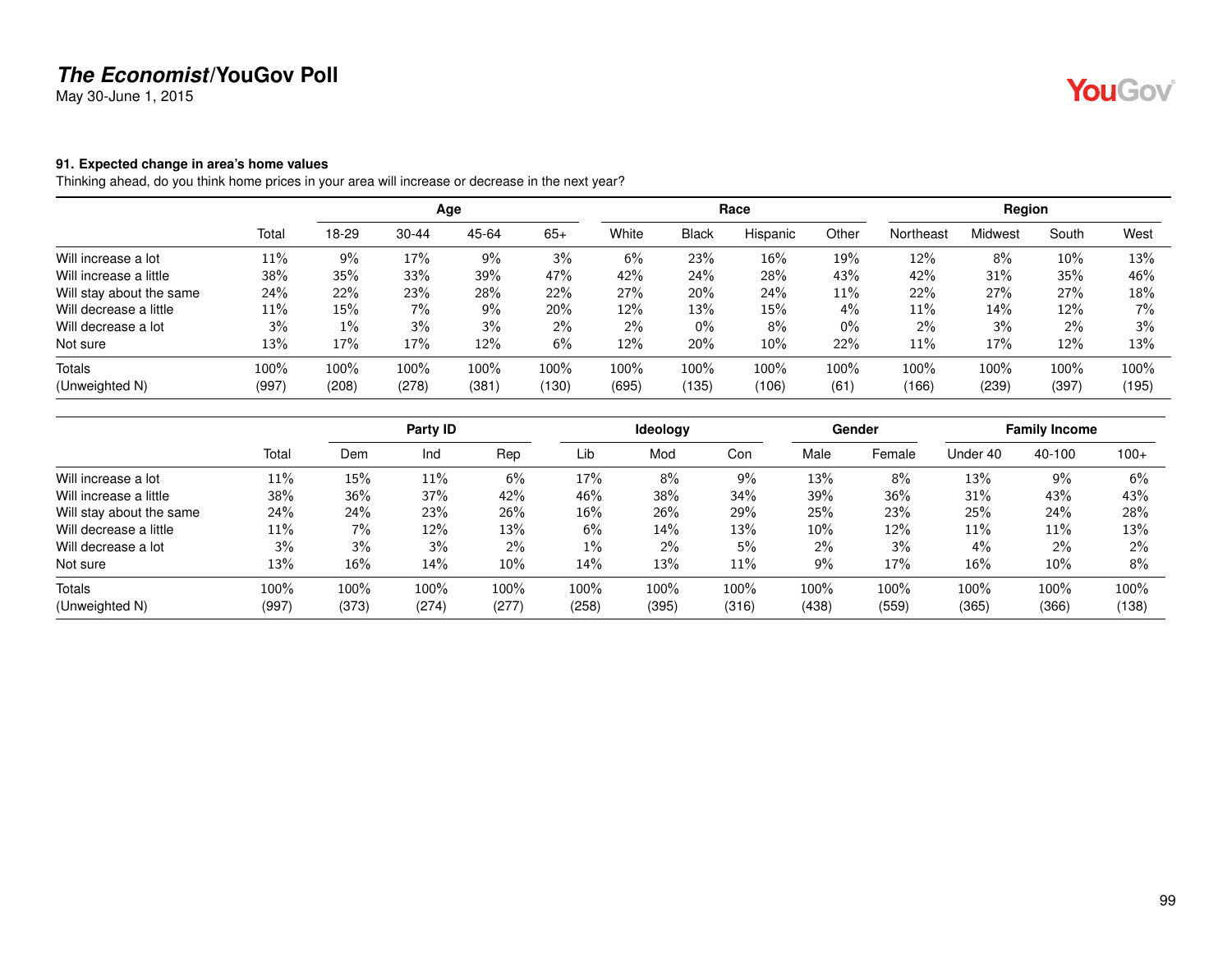May 30-June 1, 2015

#### **92. Worry about mortgage payments**

How worried are you about making your mortgage payments? *Asked of those who own their own homes*

|                     |       |       |           | Age   |       |       |              | Race     |       |           | Region  |       |       |
|---------------------|-------|-------|-----------|-------|-------|-------|--------------|----------|-------|-----------|---------|-------|-------|
|                     | Total | 18-29 | $30 - 44$ | 45-64 | $65+$ | White | <b>Black</b> | Hispanic | Other | Northeast | Midwest | South | West  |
| Very worried        | 6%    | 7%    | 7%        | 8%    | 2%    | 5%    | $0\%$        | 11%      | 16%   | 7%        | 8%      | 5%    | 6%    |
| Somewhat worried    | 24%   | 16%   | 30%       | 26%   | 17%   | 25%   | 19%          | 26%      | 17%   | 26%       | 25%     | 24%   | 19%   |
| Not worried         | 35%   | 31%   | 40%       | 34%   | 34%   | 34%   | 35%          | 45%      | 30%   | 35%       | 39%     | 31%   | 39%   |
| Don't have mortgage |       |       |           |       |       |       |              |          |       |           |         |       |       |
| payments            | 35%   | 46%   | 24%       | 31%   | 47%   | 36%   | 46%          | 17%      | 37%   | 32%       | 28%     | 40%   | 36%   |
| <b>Totals</b>       | 100%  | 100%  | 100%      | 100%  | 100%  | 100%  | 100%         | 100%     | 100%  | 100%      | 100%    | 100%  | 100%  |
| (Unweighted N)      | (593) | (93)  | (149)     | (251) | (100) | (431) | (58)         | (67)     | (37)  | (98)      | (143)   | (240) | (112) |

|                     |       |       | Party ID |       |       | Ideology |       |       | Gender |          | <b>Family Income</b> |        |
|---------------------|-------|-------|----------|-------|-------|----------|-------|-------|--------|----------|----------------------|--------|
|                     | Total | Dem   | Ind      | Rep   | Lib   | Mod      | Con   | Male  | Female | Under 40 | 40-100               | $100+$ |
| Very worried        | 6%    | 3%    | 7%       | 8%    | 6%    | 4%       | $9\%$ | 7%    | 6%     | 9%       | 6%                   | $4\%$  |
| Somewhat worried    | 24%   | 20%   | 26%      | 22%   | 11%   | 29%      | 26%   | 18%   | 28%    | 27%      | 29%                  | 13%    |
| Not worried         | 35%   | 34%   | 34%      | 37%   | 39%   | 34%      | 35%   | 40%   | 31%    | 26%      | 41%                  | 41%    |
| Don't have mortgage |       |       |          |       |       |          |       |       |        |          |                      |        |
| payments            | 35%   | 43%   | 33%      | 32%   | 44%   | 33%      | 31%   | 36%   | 34%    | 38%      | 24%                  | 42%    |
| Totals              | 100%  | 100%  | 100%     | 100%  | 100%  | 100%     | 100%  | 100%  | 100%   | 100%     | 100%                 | 100%   |
| (Unweighted N)      | (593) | (205) | (172)    | (183) | (139) | (239)    | (209) | (274) | (319)  | (153)    | (239)                | (116)  |

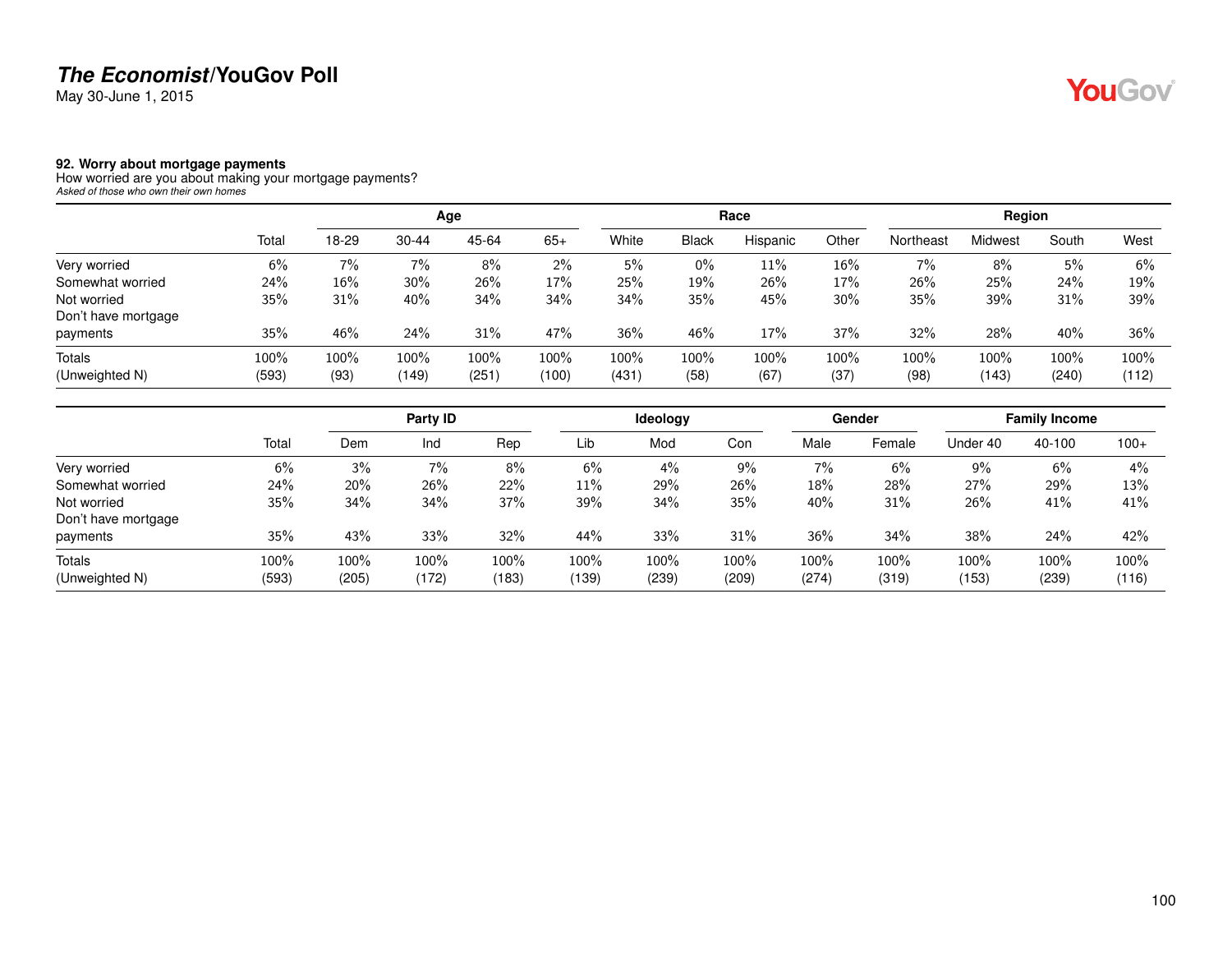May 30-June 1, 2015

### **93. Home Purchase Plans**

Do you plan to buy a home in the next 12 months?

|                                                       |               | Age           |               |               |               |               |               | Race          |              |               | Region        |               |               |
|-------------------------------------------------------|---------------|---------------|---------------|---------------|---------------|---------------|---------------|---------------|--------------|---------------|---------------|---------------|---------------|
|                                                       | Total         | 18-29         | $30 - 44$     | 45-64         | $65+$         | White         | <b>Black</b>  | Hispanic      | Other        | Northeast     | Midwest       | South         | West          |
| Will definitely buy a home<br>Am considering buying a | $2\%$         | 3%            | 2%            | 2%            | $1\%$         | 2%            | 0%            | 4%            | 6%           | 3%            | $1\%$         | 3%            | 2%            |
| home<br>Not looking for a home now                    | 17%<br>81%    | 27%<br>71%    | 19%<br>78%    | $12\%$<br>86% | 6%<br>93%     | 15%<br>83%    | 23%<br>77%    | 20%<br>76%    | 14%<br>81%   | 16%<br>81%    | 22%<br>77%    | 17%<br>80%    | 12%<br>87%    |
| Totals<br>(Unweighted N)                              | 100%<br>(997) | 100%<br>(208) | 100%<br>(277) | 100%<br>(382) | 100%<br>(130) | 100%<br>(694) | 100%<br>(135) | 100%<br>(107) | 100%<br>(61) | 100%<br>(166) | 100%<br>(239) | 100%<br>(397) | 100%<br>(195) |

|                                                       |               |               | Party ID      |               |               | <b>Ideology</b> |               |               | Gender        |               | <b>Family Income</b> |               |
|-------------------------------------------------------|---------------|---------------|---------------|---------------|---------------|-----------------|---------------|---------------|---------------|---------------|----------------------|---------------|
|                                                       | Total         | Dem           | Ind           | Rep           | Lib           | Mod             | Con           | Male          | Female        | Under 40      | 40-100               | $100+$        |
| Will definitely buy a home<br>Am considering buying a | 2%            | $1\%$         | 3%            | 3%            | 3%            | 4%              | $1\%$         | $2\%$         | $2\%$         | $1\%$         | 3%                   | 3%            |
| home                                                  | 17%           | 20%           | 11%           | 14%           | 18%           | 19%             | 15%           | 16%           | 17%           | 17%           | 19%                  | 16%           |
| Not looking for a home now                            | 81%           | 78%           | 86%           | 83%           | 80%           | 78%             | 85%           | 81%           | 80%           | 81%           | 78%                  | 81%           |
| Totals<br>(Unweighted N)                              | 100%<br>(997) | 100%<br>(375) | 100%<br>(274) | 100%<br>(275) | 100%<br>(260) | 100%<br>(394)   | 100%<br>(315) | 100%<br>(438) | 100%<br>(559) | 100%<br>(365) | 100%<br>(366)        | 100%<br>(138) |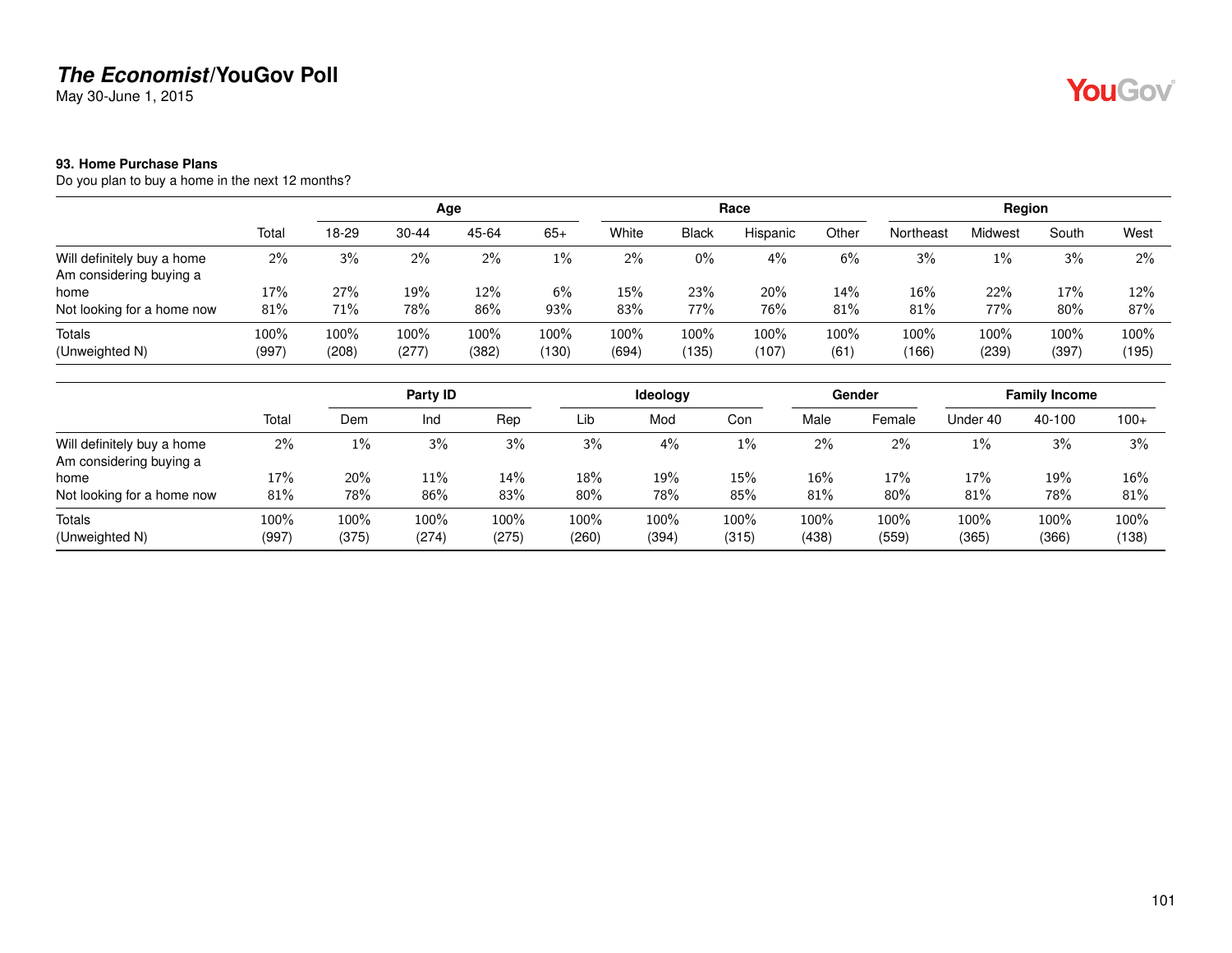May 30-June 1, 2015

#### **94. Job availability in six months**

Six months from now, do you think there will be...

|                         |       |         |           | Age     |       |       |              | Race     |       |           | Region  |       |        |
|-------------------------|-------|---------|-----------|---------|-------|-------|--------------|----------|-------|-----------|---------|-------|--------|
|                         | Total | 18-29   | $30 - 44$ | 45-64   | $65+$ | White | <b>Black</b> | Hispanic | Other | Northeast | Midwest | South | West   |
| More jobs               | 26%   | 25%     | 26%       | 23%     | 34%   | 22%   | 35%          | 35%      | 29%   | 25%       | 22%     | 25%   | 32%    |
| The same amount of jobs | 40%   | 47%     | 41%       | 37%     | 32%   | 41%   | 38%          | 38%      | 38%   | 48%       | 37%     | 39%   | 39%    |
| Fewer jobs              | 22%   | 16%     | 18%       | 29%     | 24%   | 26%   | 11%          | 13%      | 21%   | 17%       | 27%     | 23%   | 19%    |
| Not sure                | 12%   | 12%     | 14%       | $10\%$  | 11%   | 10%   | $16\%$       | 14%      | 13%   | 10%       | 14%     | 13%   | $10\%$ |
| Totals                  | 100%  | $100\%$ | 100%      | $100\%$ | 100%  | 100%  | 100%         | 100%     | 100%  | 100%      | 100%    | 100%  | 100%   |
| (Unweighted N)          | (998) | (209)   | (278)     | (381)   | (130) | (695) | (135)        | (108)    | (60)  | (166)     | (240)   | (398) | (194)  |

|                         |       |       | Party ID |       |        | <b>Ideology</b> |       |       | Gender |          | <b>Family Income</b> |        |
|-------------------------|-------|-------|----------|-------|--------|-----------------|-------|-------|--------|----------|----------------------|--------|
|                         | Total | Dem   | Ind      | Rep   | Lib    | Mod             | Con   | Male  | Female | Under 40 | 40-100               | $100+$ |
| More jobs               | 26%   | 42%   | 23%      | 14%   | 41%    | 26%             | 17%   | 29%   | 23%    | 23%      | 27%                  | 30%    |
| The same amount of jobs | 40%   | 39%   | 38%      | 48%   | 38%    | 40%             | 42%   | 43%   | 37%    | 38%      | 41%                  | 49%    |
| Fewer jobs              | 22%   | 8%    | 28%      | 28%   | $11\%$ | 23%             | 29%   | 22%   | 23%    | 27%      | 19%                  | 16%    |
| Not sure                | 12%   | 11%   | 11%      | 10%   | 10%    | 12%             | 12%   | 6%    | 17%    | 12%      | 13%                  | 5%     |
| Totals                  | 100%  | 100%  | 100%     | 100%  | 100%   | 100%            | 100%  | 100%  | 100%   | 100%     | 100%                 | 100%   |
| (Unweighted N)          | (998) | (374) | (273)    | (277) | (259)  | (394)           | (317) | (438) | (560)  | (367)    | (366)                | (138)  |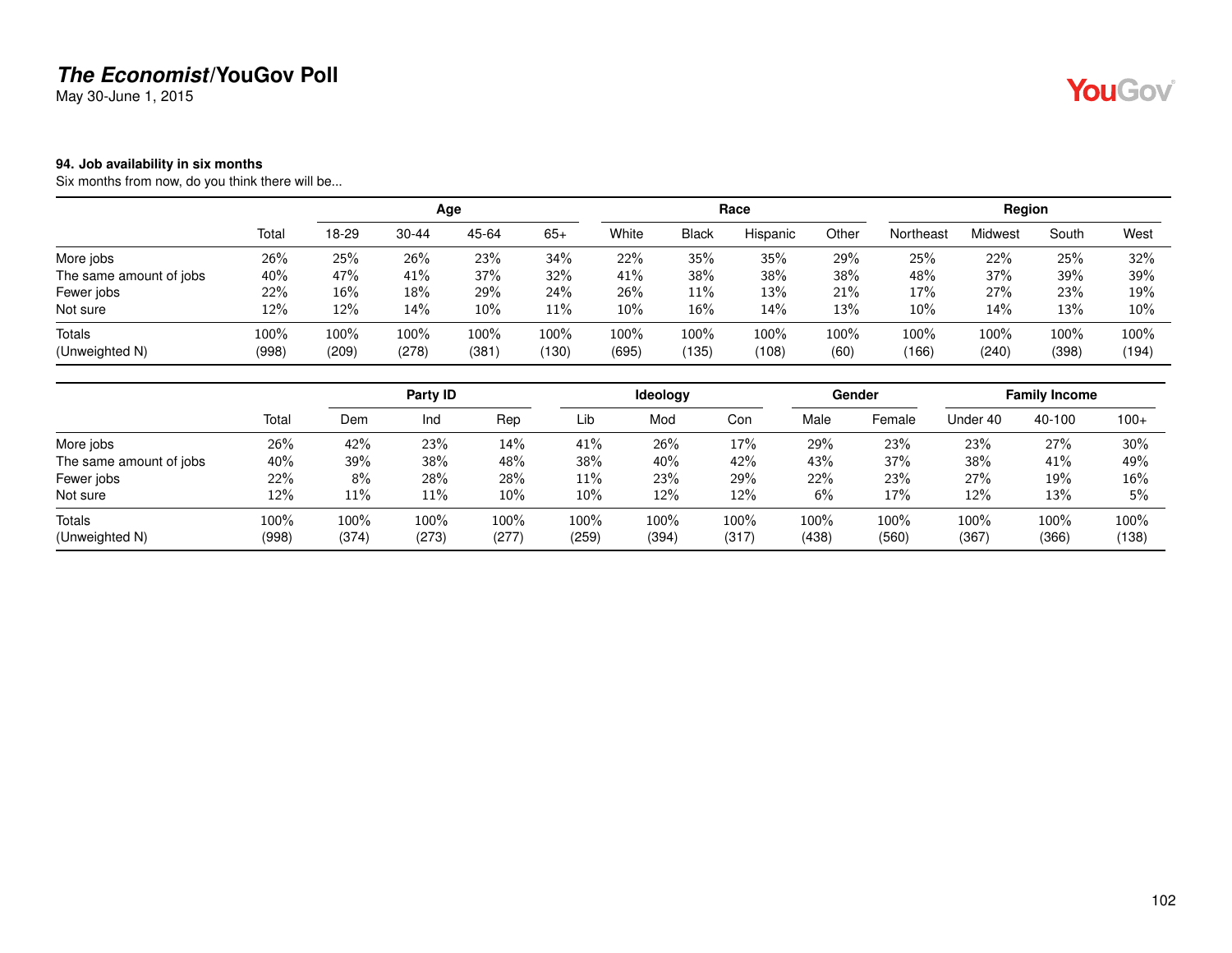May 30-June 1, 2015

# **YouGov**

#### **95. milstat**

We'd like to know whether you or someone in your immediate family is currently serving or has ever served in the U.S. military. Immediate family is defined as your parents, siblings, spouse, and children. Please check all boxes that apply.

|                               |         |       |           | Age    |       |       |              | Race     |       |           | Region  |       |        |
|-------------------------------|---------|-------|-----------|--------|-------|-------|--------------|----------|-------|-----------|---------|-------|--------|
|                               | Total   | 18-29 | $30 - 44$ | 45-64  | $65+$ | White | <b>Black</b> | Hispanic | Other | Northeast | Midwest | South | West   |
| Military Household - I am     | $1\%$   | $2\%$ | $1\%$     | $0\%$  | $0\%$ | $1\%$ | 0%           | 2%       | $0\%$ | $1\%$     | 1%      | $1\%$ | $0\%$  |
| Military Household - Family   | 9%      | 9%    | 8%        | $10\%$ | 6%    | 6%    | 10%          | 21%      | 8%    | 14%       | 6%      | 8%    | 9%     |
| Military Household - I served |         |       |           |        |       |       |              |          |       |           |         |       |        |
| previously                    | 10%     | 4%    | 4%        | 13%    | 24%   | 12%   | 7%           | 5%       | 9%    | 8%        | 11%     | 10%   | $11\%$ |
| Military Household - Family   |         |       |           |        |       |       |              |          |       |           |         |       |        |
| served previously             | 40%     | 25%   | 37%       | 44%    | 66%   | 44%   | 40%          | 23%      | 33%   | 33%       | 41%     | 40%   | 45%    |
| Military Household - None     | 47%     | 62%   | 55%       | 42%    | 15%   | 42%   | 51%          | 56%      | 63%   | 48%       | 47%     | 48%   | 45%    |
| Totals                        | (1,000) | (209) | (278)     | (383)  | (130) | (695) | (135)        | (109)    | (61)  | (167)     | (240)   | (398) | (195)  |

|                               |         |       | Party ID |       |       | Ideology |       |        | Gender |          | <b>Family Income</b> |        |
|-------------------------------|---------|-------|----------|-------|-------|----------|-------|--------|--------|----------|----------------------|--------|
|                               | Total   | Dem   | Ind      | Rep   | Lib   | Mod      | Con   | Male   | Female | Under 40 | 40-100               | $100+$ |
| Military Household - I am     | $1\%$   | 0%    | 1%       | $1\%$ | 1%    | $1\%$    | $1\%$ | $1\%$  | 1%     | 1%       | $1\%$                | $0\%$  |
| Military Household - Family   | $9\%$   | 8%    | 11%      | $8\%$ | 5%    | 12%      | 8%    | 7%     | 10%    | 9%       | 11%                  | 9%     |
| Military Household - I served |         |       |          |       |       |          |       |        |        |          |                      |        |
| previously                    | 10%     | 5%    | 11%      | 15%   | 5%    | $10\%$   | 14%   | 18%    | $2\%$  | 9%       | 12%                  | 8%     |
| Military Household - Family   |         |       |          |       |       |          |       |        |        |          |                      |        |
| served previously             | 40%     | 37%   | 40%      | 43%   | 32%   | 46%      | 40%   | $34\%$ | 46%    | 38%      | 44%                  | 41%    |
| Military Household - None     | 47%     | 52%   | 46%      | 42%   | 58%   | 40%      | 45%   | 49%    | 44%    | 48%      | 42%                  | 48%    |
| Totals                        | (1,000) | (375) | (274)    | (277) | (260) | (395)    | (317) | (440)  | (560)  | (367)    | (367)                | (138)  |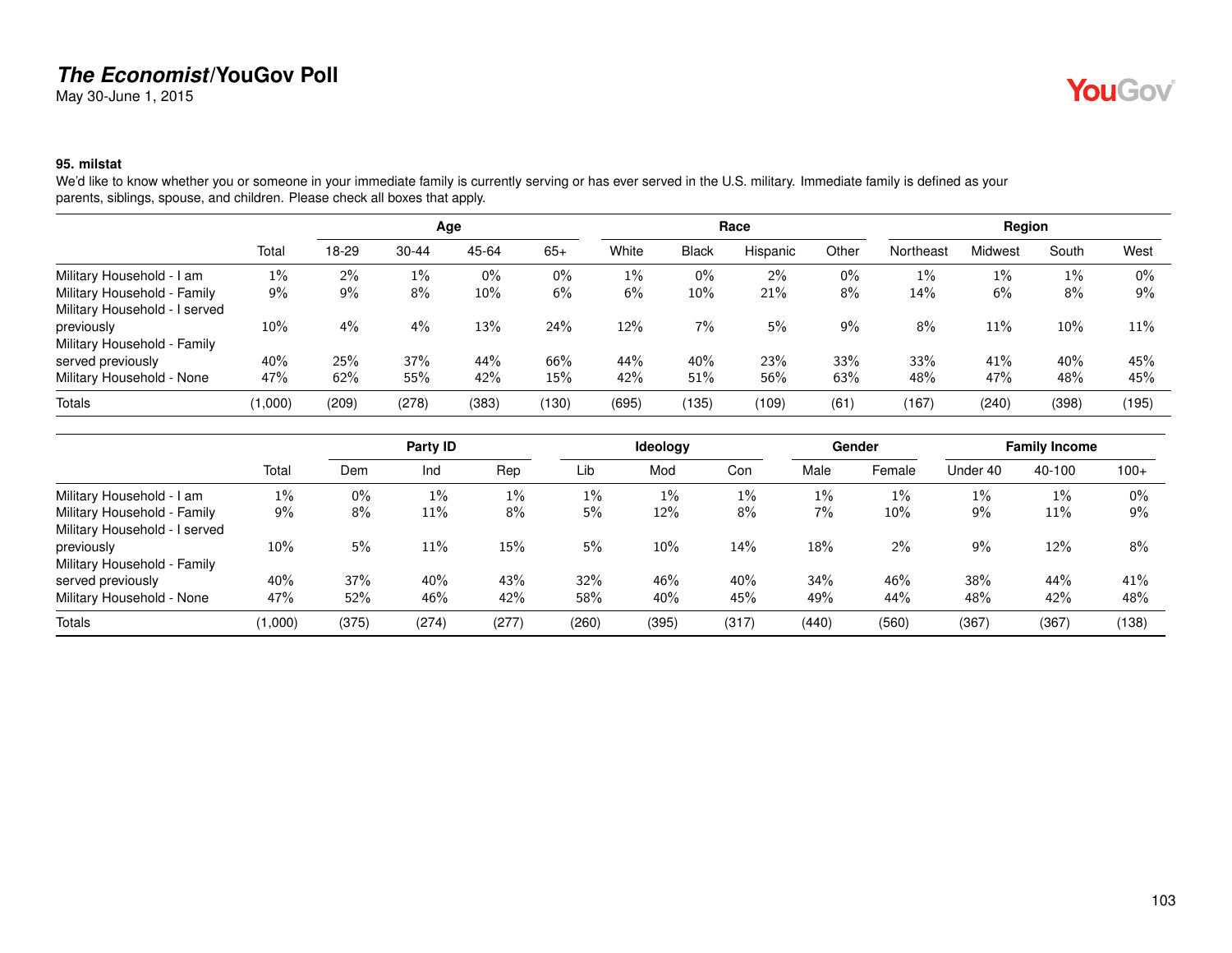May 30-June 1, 2015

#### **96. Support for Tea Party movement**

Generally speaking, do you support or oppose the goals of the Tea Party movement?

|                             |         |       |           | Age   |       |       |              | Race     |       | Region    |         |       |       |
|-----------------------------|---------|-------|-----------|-------|-------|-------|--------------|----------|-------|-----------|---------|-------|-------|
|                             | Total   | 18-29 | $30 - 44$ | 45-64 | $65+$ | White | <b>Black</b> | Hispanic | Other | Northeast | Midwest | South | West  |
| Strongly support            | 11%     | 10%   | 4%        | 15%   | 15%   | 13%   | 4%           | 12%      | 6%    | 12%       | 8%      | 12%   | 12%   |
| Somewhat support            | 16%     | 15%   | 11%       | 18%   | 22%   | 18%   | 5%           | 24%      | 10%   | 16%       | 14%     | 19%   | 13%   |
| Neither support, nor oppose | 19%     | 20%   | 22%       | 18%   | 17%   | 18%   | 34%          | 9%       | 14%   | 15%       | 27%     | 20%   | 12%   |
| Somewhat oppose             | 8%      | 9%    | $8\%$     | 9%    | 6%    | 8%    | 5%           | 7%       | 15%   | $9\%$     | 9%      | 5%    | 12%   |
| Strongly oppose             | 24%     | 19%   | 26%       | 22%   | 35%   | 24%   | 26%          | 15%      | 31%   | 29%       | 20%     | 23%   | 28%   |
| Not sure                    | 22%     | 27%   | 30%       | 18%   | 6%    | 19%   | 26%          | 33%      | 23%   | 19%       | 22%     | 21%   | 23%   |
| Totals                      | 100%    | 100%  | 100%      | 100%  | 100%  | 100%  | 100%         | 100%     | 100%  | 100%      | 100%    | 100%  | 100%  |
| (Unweighted N)              | (1,000) | (209) | (278)     | (383) | (130) | (695) | (135)        | (109)    | (61)  | (167)     | (240)   | (398) | (195) |

|                             |         |       | Party ID |       |        | <b>Ideology</b> |       |       | Gender |          | <b>Family Income</b> |        |
|-----------------------------|---------|-------|----------|-------|--------|-----------------|-------|-------|--------|----------|----------------------|--------|
|                             | Total   | Dem   | Ind      | Rep   | Lib    | Mod             | Con   | Male  | Female | Under 40 | 40-100               | $100+$ |
| Strongly support            | 11%     | 1%    | 12%      | 23%   | 5%     | 4%              | 22%   | 15%   | 7%     | 11%      | 12%                  | 11%    |
| Somewhat support            | 16%     | 4%    | 13%      | 32%   | 3%     | 13%             | 29%   | 20%   | 13%    | 16%      | 14%                  | 23%    |
| Neither support, nor oppose | 19%     | 18%   | 22%      | 17%   | $10\%$ | 24%             | 20%   | 17%   | 21%    | 20%      | 24%                  | 8%     |
| Somewhat oppose             | 8%      | 8%    | 12%      | 6%    | $9\%$  | 12%             | 5%    | 9%    | 8%     | 8%       | 7%                   | 11%    |
| Strongly oppose             | 24%     | 44%   | 23%      | $6\%$ | 55%    | 22%             | 6%    | 25%   | 23%    | 18%      | 25%                  | 34%    |
| Not sure                    | 22%     | 25%   | 19%      | 16%   | 19%    | 25%             | 19%   | 15%   | 28%    | 27%      | 18%                  | 13%    |
| Totals                      | 100%    | 100%  | 100%     | 100%  | 100%   | 100%            | 100%  | 100%  | 100%   | 100%     | 100%                 | 100%   |
| (Unweighted N)              | (1,000) | (375) | (274)    | (277) | (260)  | (395)           | (317) | (440) | (560)  | (367)    | (367)                | (138)  |

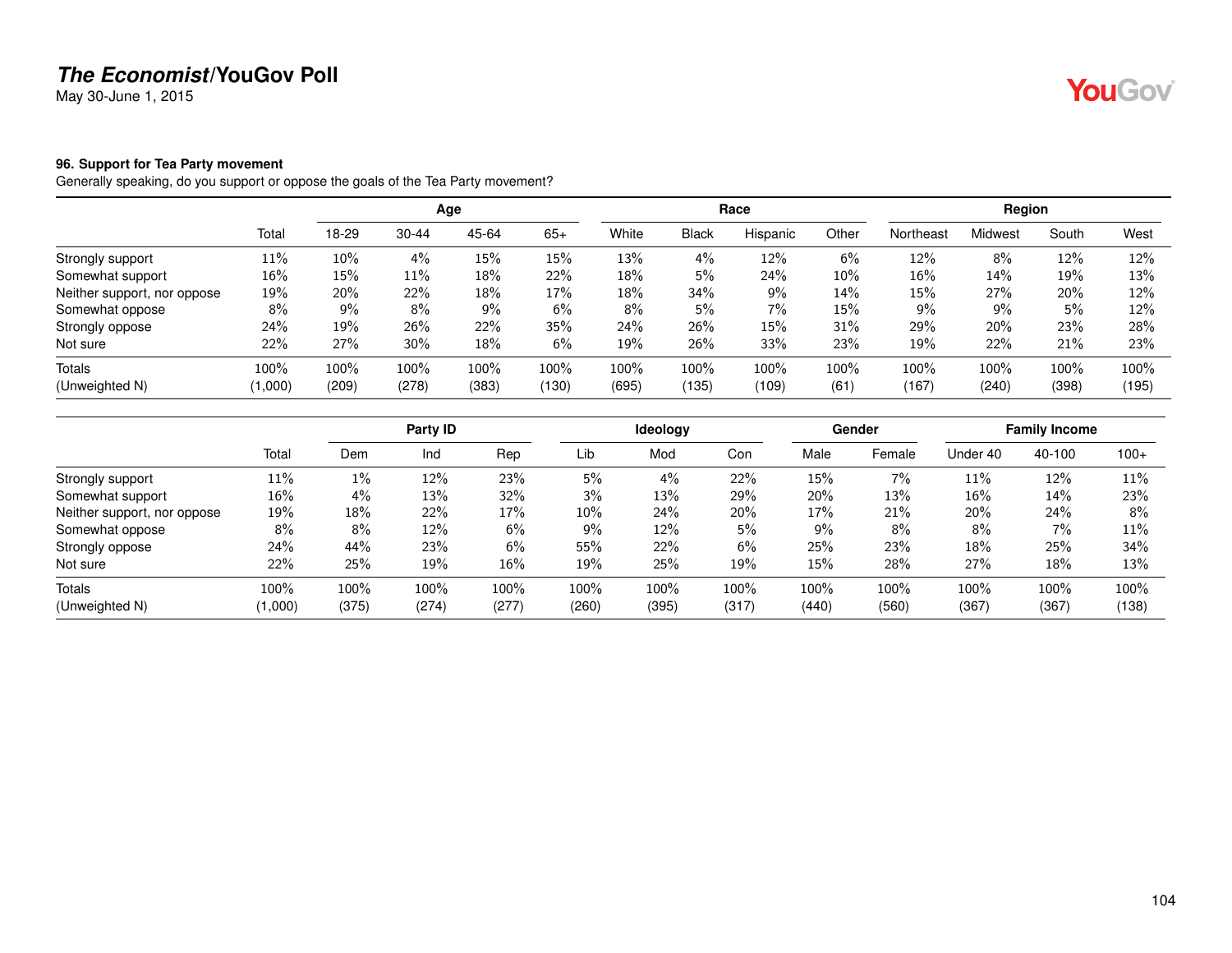May 30-June 1, 2015

### **97. Party ID**

Party Identification

|                          |               |               |               | Age              |               | Race          |               |              |              | Region        |               |               |               |
|--------------------------|---------------|---------------|---------------|------------------|---------------|---------------|---------------|--------------|--------------|---------------|---------------|---------------|---------------|
|                          | Total         | 18-29         | $30 - 44$     | 45-64            | $65+$         | White         | <b>Black</b>  | Hispanic     | Other        | Northeast     | Midwest       | South         | West          |
| Dem                      | 37%           | 34%           | 40%           | 37%              | 33%           | 29%           | 59%           | 55%          | 36%          | 43%           | 35%           | 36%           | 35%           |
| Ind                      | 33%           | 37%           | 32%           | 31%              | 29%           | 32%           | 29%           | 27%          | 52%          | 33%           | 36%           | 29%           | 34%           |
| Rep                      | 31%           | 29%           | 28%           | 32%              | 38%           | 39%           | 12%           | 18%          | 12%          | 23%           | 28%           | 36%           | 31%           |
| Totals<br>(Unweighted N) | 100%<br>(926) | 100%<br>(187) | 100%<br>(249) | $100\%$<br>(363) | 100%<br>(127) | 100%<br>(655) | 100%<br>(125) | 100%<br>(91) | 100%<br>(55) | 100%<br>(154) | 100%<br>(218) | 100%<br>(367) | 100%<br>(187) |

|                          |               |               | Party ID      |               |               | Ideology      |               |               | Gender        | <b>Family Income</b> |               |               |
|--------------------------|---------------|---------------|---------------|---------------|---------------|---------------|---------------|---------------|---------------|----------------------|---------------|---------------|
|                          | Total         | Dem           | Ind           | Rep           | Lib           | Mod           | Con           | Male          | Female        | Under 40             | 40-100        | $100+$        |
| Dem                      | 37%           | 100%          | 0%            | 0%            | 71%           | 34%           | 14%           | 30%           | 42%           | 39%                  | 35%           | 31%           |
| Ind                      | 33%           | $0\%$         | $100\%$       | $0\%$         | 26%           | 49%           | 23%           | 37%           | 29%           | 36%                  | 29%           | 28%           |
| Rep                      | 31%           | 0%            | $0\%$         | 100%          | 3%            | 17%           | 63%           | 33%           | 29%           | 24%                  | 37%           | 42%           |
| Totals<br>(Unweighted N) | 100%<br>(926) | 100%<br>(375) | 100%<br>(274) | 100%<br>(277) | 100%<br>(248) | 100%<br>(362) | 100%<br>(297) | 100%<br>(405) | 100%<br>(521) | 100%<br>(335)        | 100%<br>(345) | 100%<br>(131) |